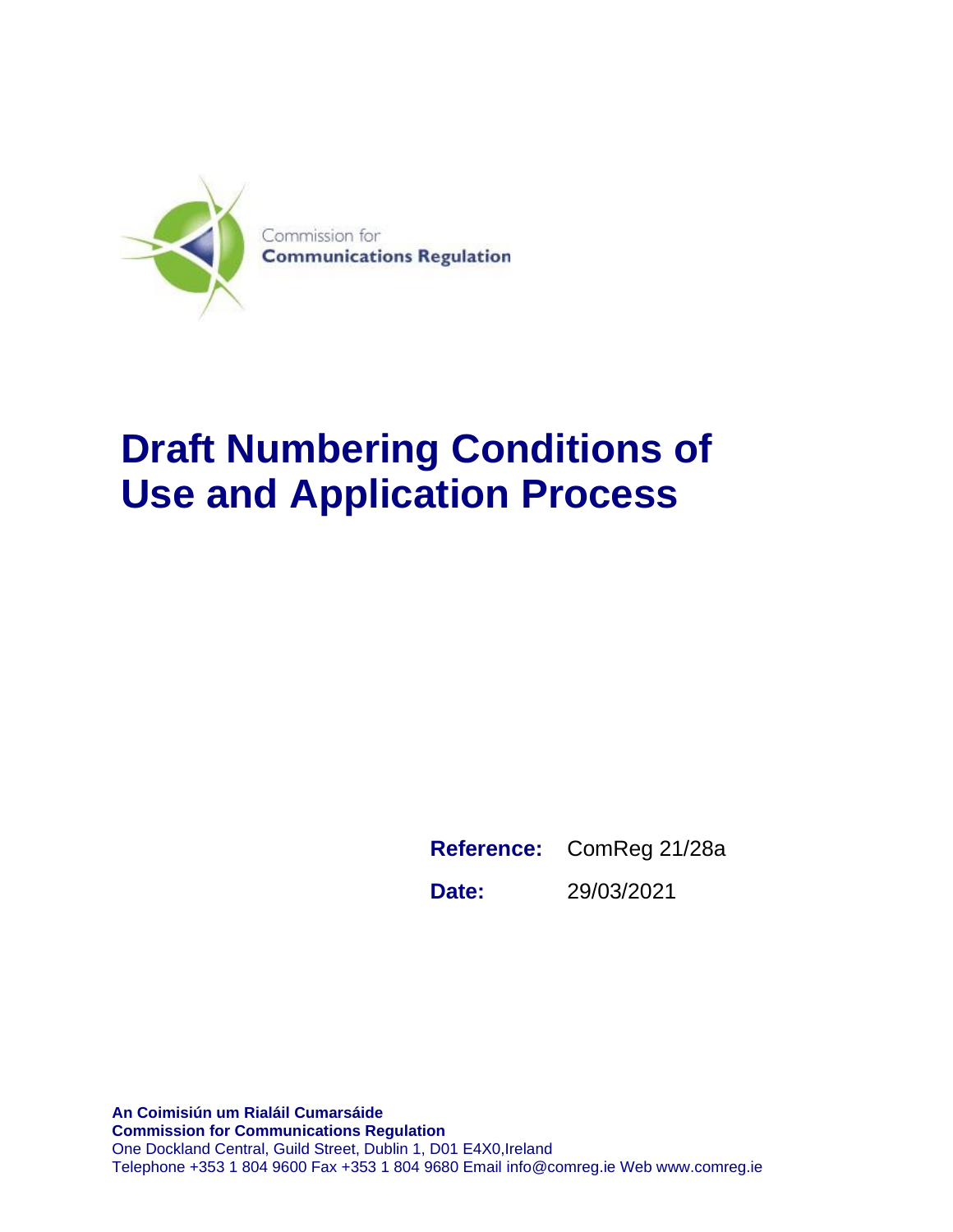## **Additional Information**

| Document No:             | 21/28a           |
|--------------------------|------------------|
|                          |                  |
| <b>Related Documents</b> | 21/28 and 21/28b |
|                          |                  |
| Date:                    | 29 March 2021    |
|                          |                  |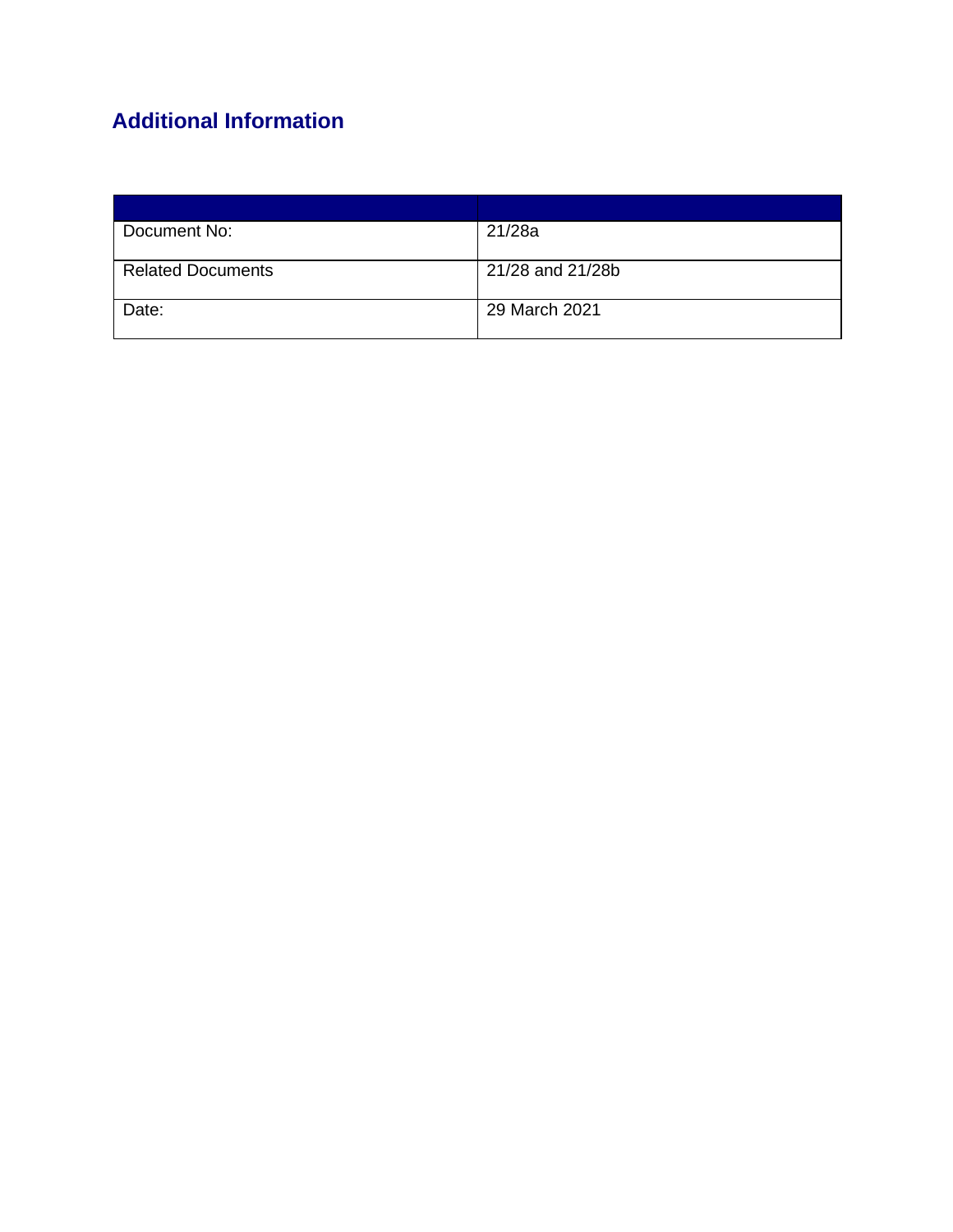## **Content**

## **Section**

## **Page**

| 1           |     |  |  |
|-------------|-----|--|--|
| 2           |     |  |  |
| 3           |     |  |  |
|             | 3.1 |  |  |
|             | 3.2 |  |  |
| 4           |     |  |  |
|             | 4.1 |  |  |
|             | 4.2 |  |  |
|             | 4.3 |  |  |
|             | 4.4 |  |  |
|             | 4.5 |  |  |
|             | 4.6 |  |  |
|             | 4.7 |  |  |
|             | 4.8 |  |  |
|             | 4.9 |  |  |
| $5^{\circ}$ |     |  |  |
|             | 5.1 |  |  |
|             | 5.2 |  |  |
|             | 5.3 |  |  |
|             | 5.4 |  |  |
|             | 5.5 |  |  |
|             | 5.6 |  |  |
|             | 5.7 |  |  |
|             | 5.8 |  |  |
|             | 5.9 |  |  |
| 6           |     |  |  |
|             | 6.1 |  |  |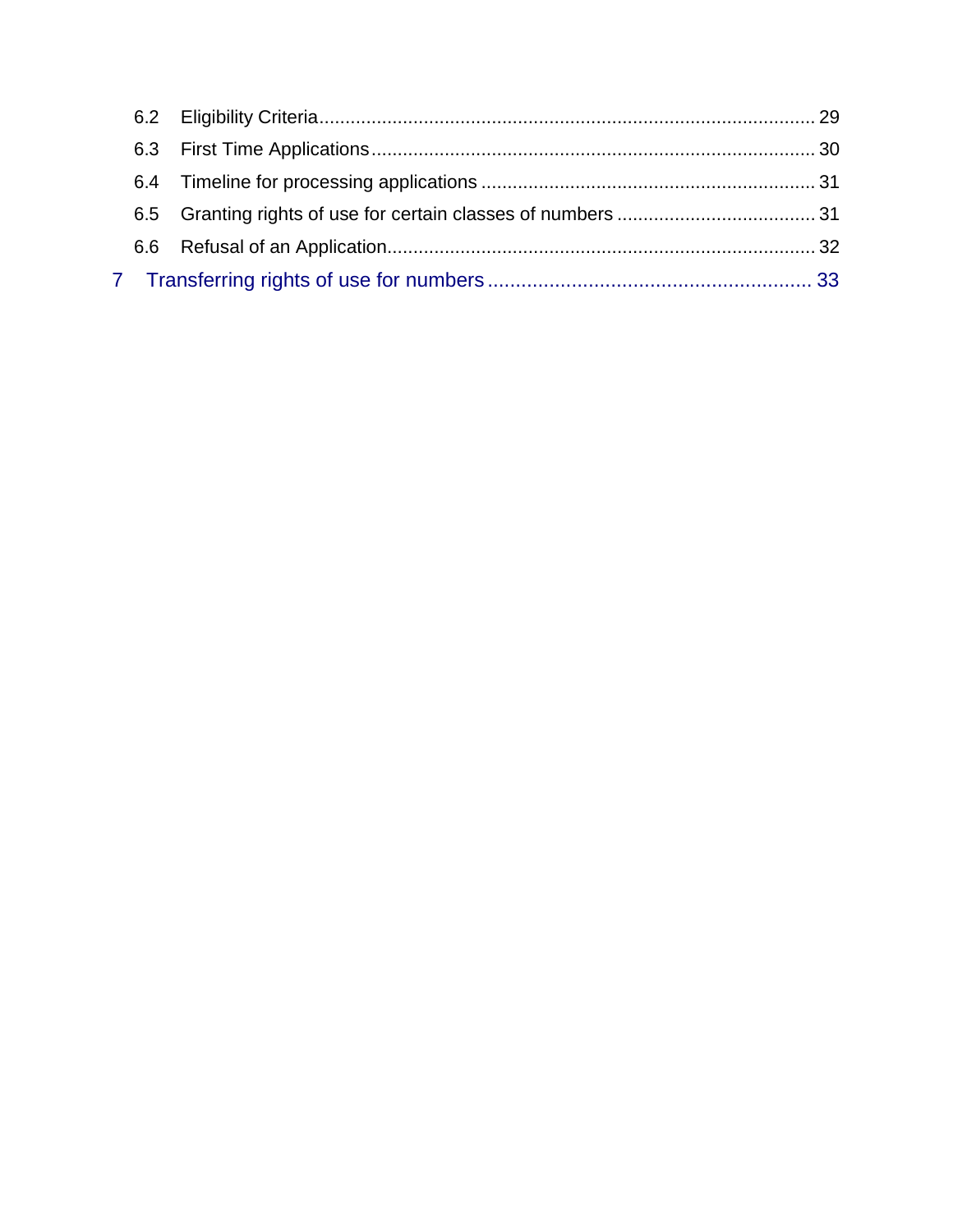## **List of Tables**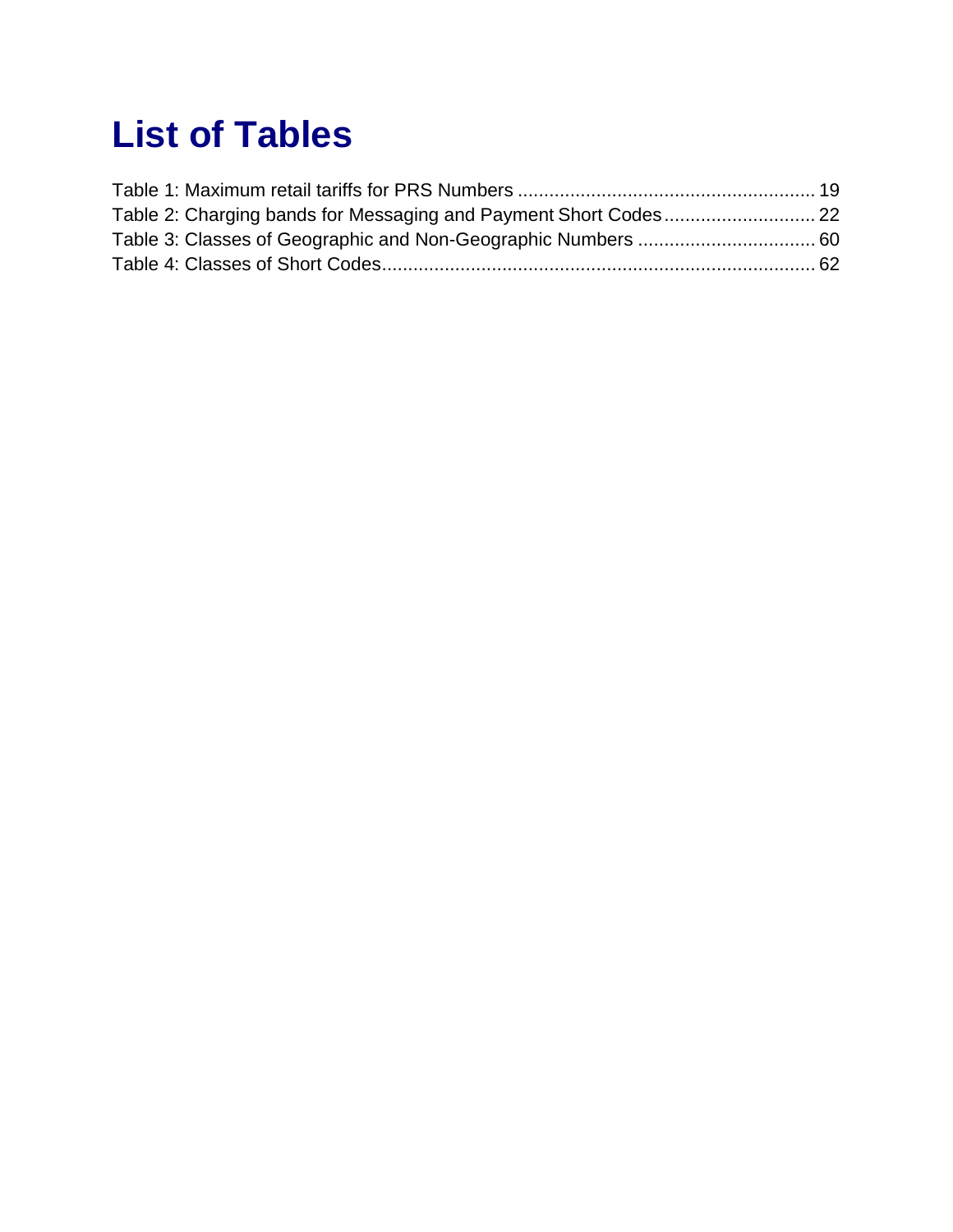# **Appendix**

## **Section Page**

| <b>Appendix: 1</b> |                                                               |  |
|--------------------|---------------------------------------------------------------|--|
| <b>Appendix: 2</b> |                                                               |  |
| Appendix: 3        |                                                               |  |
| <b>Appendix: 4</b> |                                                               |  |
| Appendix: 5        |                                                               |  |
| Appendix: 6        |                                                               |  |
| <b>Appendix: 7</b> |                                                               |  |
| Appendix: 8        |                                                               |  |
| Appendix: 9        |                                                               |  |
| Appendix: 10       | Number management – legal framework and statutory objectives. |  |
|                    |                                                               |  |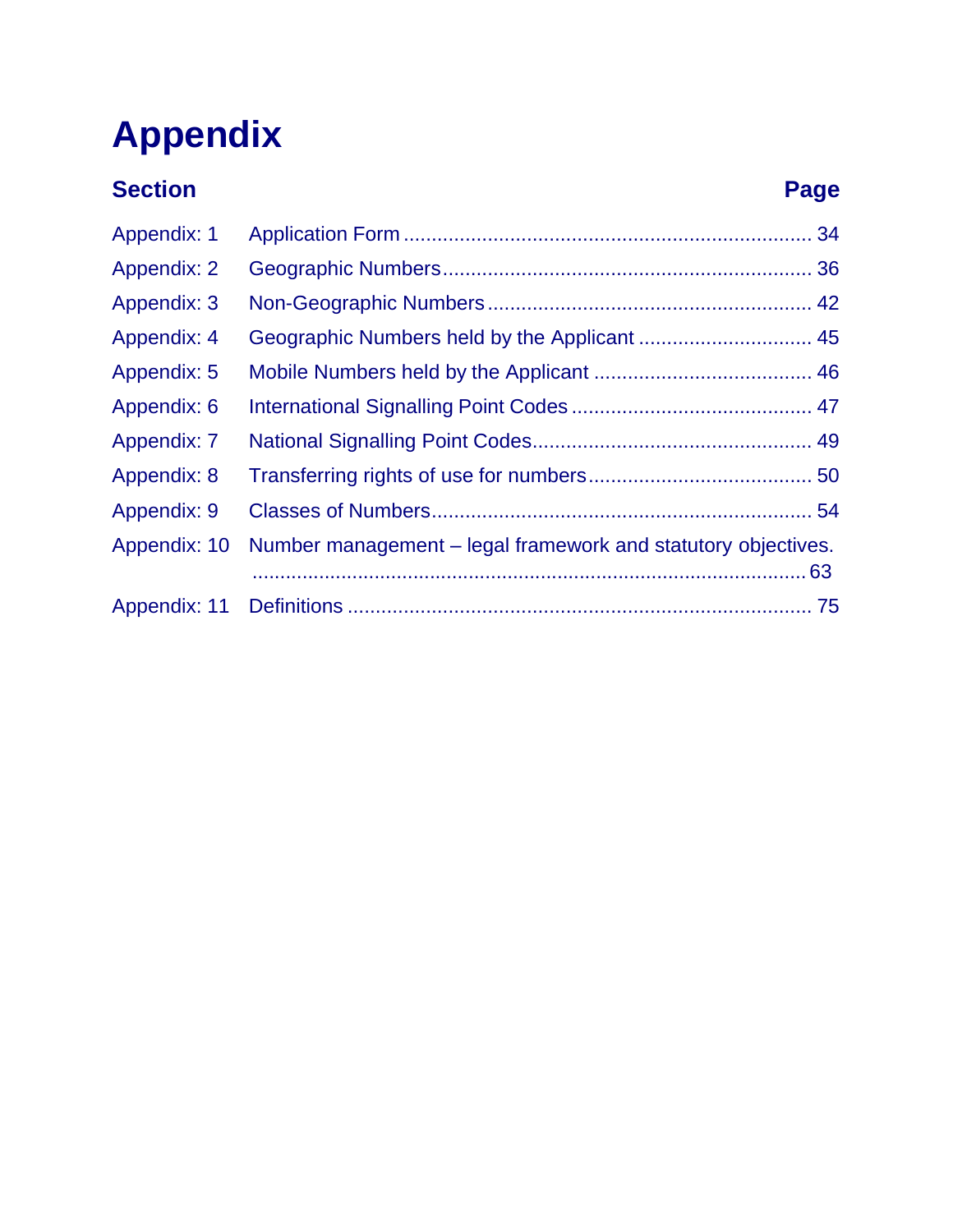## <span id="page-6-0"></span>**1 Introduction**

- 1. One of the functions of the Commission for Communications Regulation ("ComReg"), as regulator of the electronic communications sector in the State, is to manage the national numbering resource. ComReg's number management function, and its objectives, duties and powers in relation to that function, are set out in the Communications Regulation Acts 2002-2017 ("2002 Act") and in the Common Regulatory Framework (including the Framework Directive 2002/21/EC, and the Authorisation Directive 2002/20/EC, as amended and as respectively transposed into Irish law by the corresponding Framework Regulations and Authorisation Regulations). In exercising its number management function, ComReg shall seek to ensure that measures taken by it are objective, transparent, non-discriminatory and proportionate.
- 2. Section 2 of this document sets out that numbering conditions fall into two categories. A numbering condition is attached either to a right of use (RoU) for a number held by an individual undertaking (a "RoU Condition") or to the General Authorisation (a "GA Condition"). Section 3 sets out the conditions which attach to all classes of numbers and Sections 4 and 5 sets out the conditions which attach to specific classes of numbers. Section 6 sets out the administrative process for applying for rights of use for numbers. Appendices  $1 - 7$  provide application forms for different classes of number. Appendix 8 sets out the process for transferring rights of use for numbers between undertakings. Appendix 9 sets out all classes of numbers used in the National Numbering Scheme and the Access/Area Codes. Appendix 10 sets out the key statutory provisions relating to number management. Appendix 11 contains the definitions of terms used in this document, many of which are defined statutory terms, and these definitions may be updated from time to time.
- 3. Numbers are a national resource and the granting of a right of use for a number does not bestow any entitlement or interest other than the right to use the number subject to all relevant statutory provisions and applicable conditions, as set out in this document and as may be amended from time to time.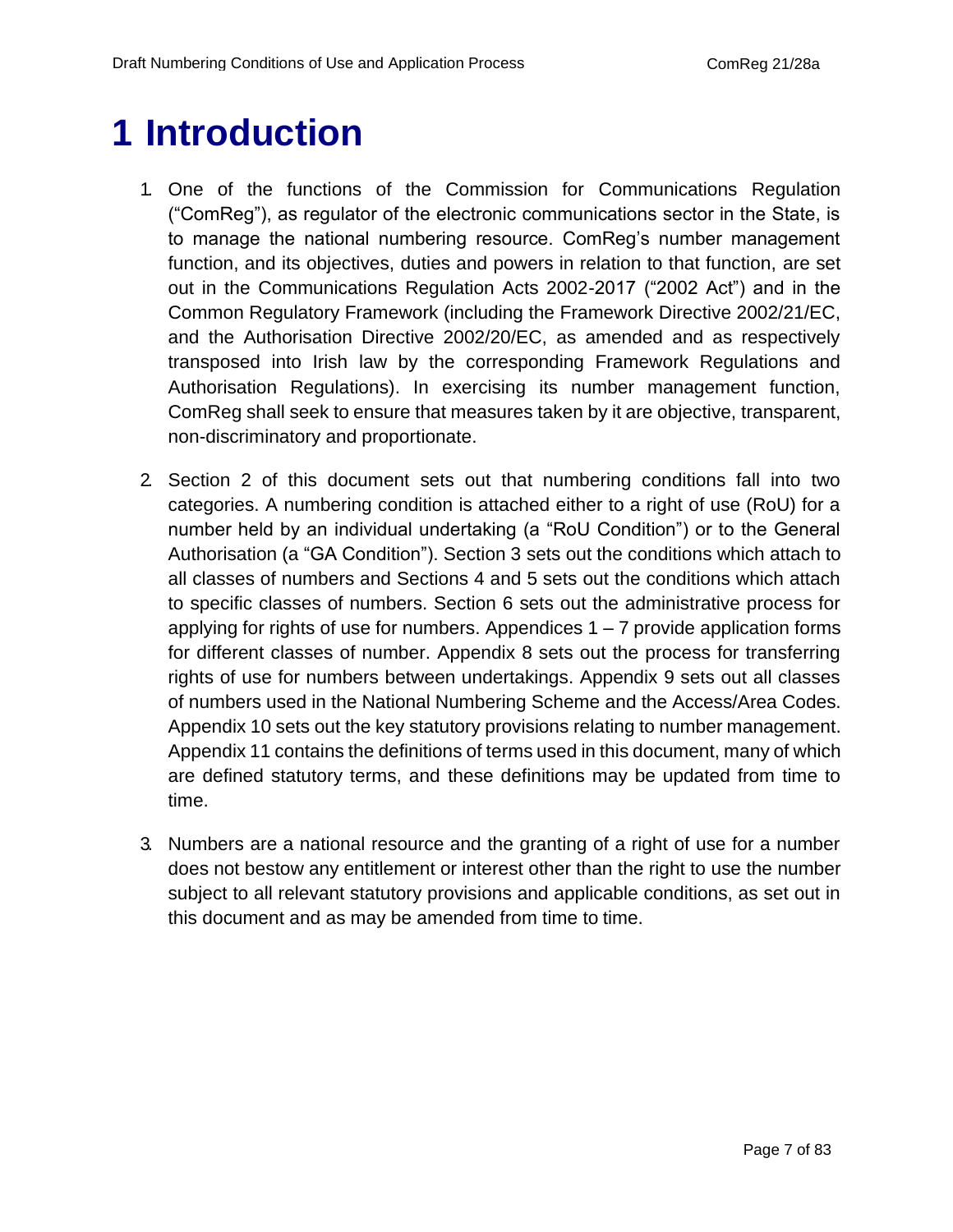## <span id="page-7-0"></span>**2 Numbering conditions**

- 1. The conditions in Section 3 of this document apply to all classes of numbers while the conditions in Sections 4 and 5 apply to specific classes of numbers, as indicated.
- 2. In addition, each condition in this document falls into one of two categories. It is either a condition attached to a right of use (a "RoU Condition") or a condition attached to the General Authorisation (a "GA Condition"). These two categories of condition exist under distinct statutory provisions, as outlined below and described in greater detail in Appendix 10:
	- (a) *"RoU Conditions"* are attached to rights of use for numbers granted by ComReg to individual undertakings, pursuant to Regulations 13 and 14 and Part C of the Schedule to the Authorisation Regulations. A RoU Condition applies only to the individual authorised undertaking that holds the right of use for the number to which the RoU Condition is attached.
	- (b) *"GA Conditions"* are attached to the General Authorisation, pursuant to Regulation 8 and Part A of the Schedule to the Authorisation Regulations. GA Conditions apply equally to all authorised undertakings (or to such categories or groups of authorised undertaking as may be specified). Any authorised undertaking which uses a number must comply with the GA conditions which apply to use of that number.
- 3. The same key statutory provisions apply with regard to monitoring and enforcing any numbering condition, regardless of whether it is a GA Condition or a RoU Condition. These provisions are mainly set out in Regulations 16, 17 and 18 of the Authorisation Regulations and are described in greater detail in Appendix 10.
- 4. In addition to the conditions set out herein, undertakings which use numbers or which have been granted rights of use for numbers are expected to adhere to applicable international standards and established best practices in relation to numbers and number usage. These include recommendations and standards set by the International Telecommunication Union (ITU), the European Conference of Postal and Telecommunications Administrations (CEPT), and the European Telecommunications Standards Institute (ETSI). ComReg will take into account the appropriate recommendations and standards where they relate to any issue involving numbers or number usage.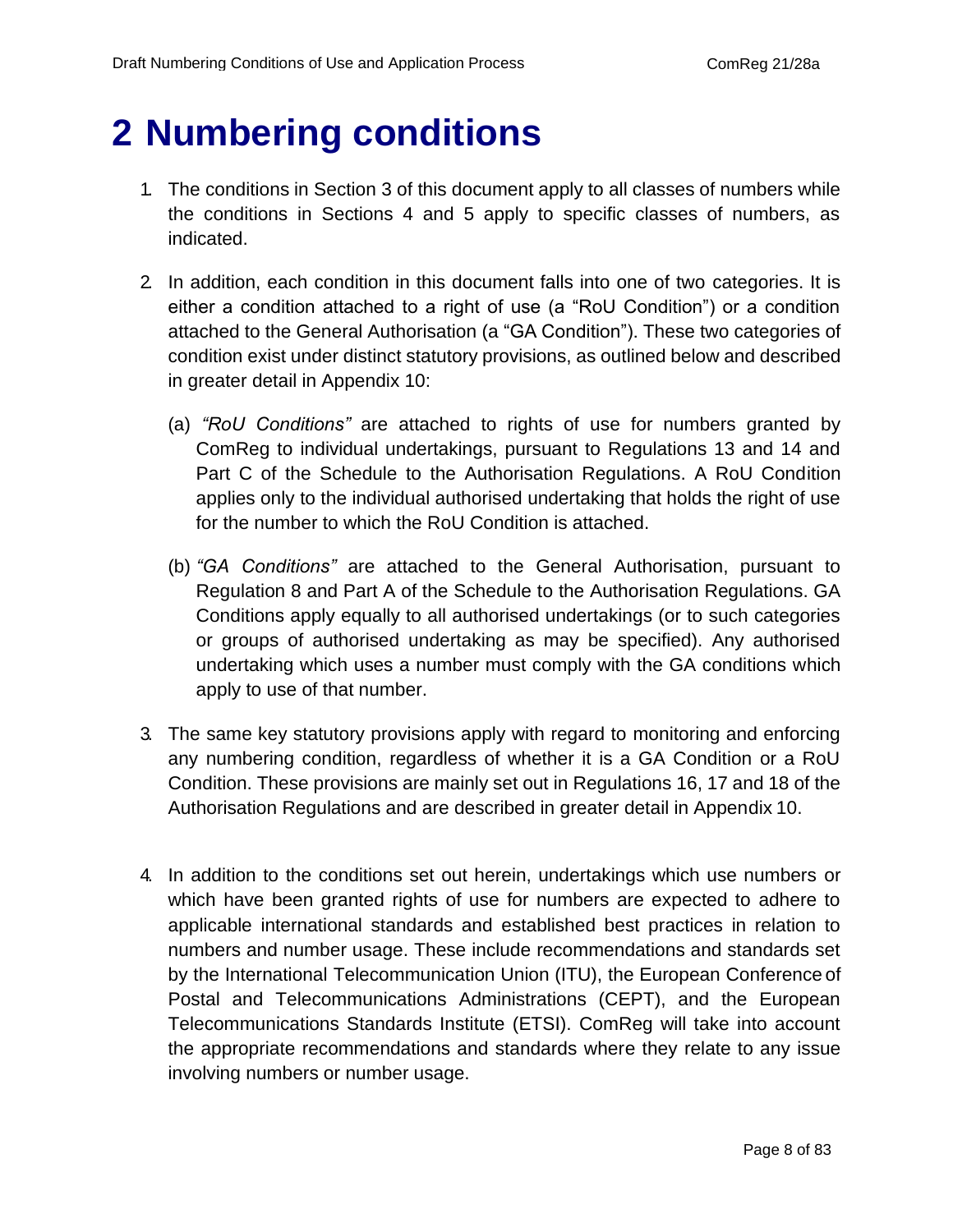## <span id="page-8-0"></span>**3 Conditions for all classes of numbers**

## <span id="page-8-1"></span>**3.1 General Authorisation conditions**

The numbering conditions listed in Section 3.1 of this document attach to the General Authorisation (ComReg Document 03/81R6) and thus apply to any undertaking that is authorised, pursuant to Regulation 4 of the Authorisation Regulations, to provide an electronic communications network and/or electronic communications service:

- 1. A number shall be used only for its designated purpose(s) and not for any other purpose(s).
- 2. An undertaking shall not use any number in a manner which directly or indirectly interferes with the National Numbering Scheme.
- 3. Undertakings which use numbers shall inform ComReg in writing (by emailin[g](mailto:numapps@comreg.ie) [numapps@comreg.ie\)](mailto:numapps@comreg.ie) of the designated points of contact within their organisations for receipt of notifications of number activations. ComReg will maintain a register of such points of contact and make it available upon request.
- 4. An undertaking shall not use any class or description of number to provide an electronic communications service involving any form of revenue sharing, except for designated Premium Rate Numbers and Premium Rate Short Codes.
- 5. The following conditions apply in respect of Calling Line Identification ("CLI"):

(a) The undertaking which originates a call shall ensure:

- i. that the presentation CLI for the call shall be the assigned Customer Support Short Code (*for on-network calls*), a Freephone Number, a Geographic Number, a Harmonised Code of Social Value, a Mobile Number or a Standard Rate Number for the calling party;
- ii. that the network CLI for the call shall be the assigned Geographic Number, 076 Standard Rate Number, Mobile Number or M2M number for the calling party; and
- iii. that a Mobile Number is not used as the presentation or network CLI for any call that originates from a fixed terminal.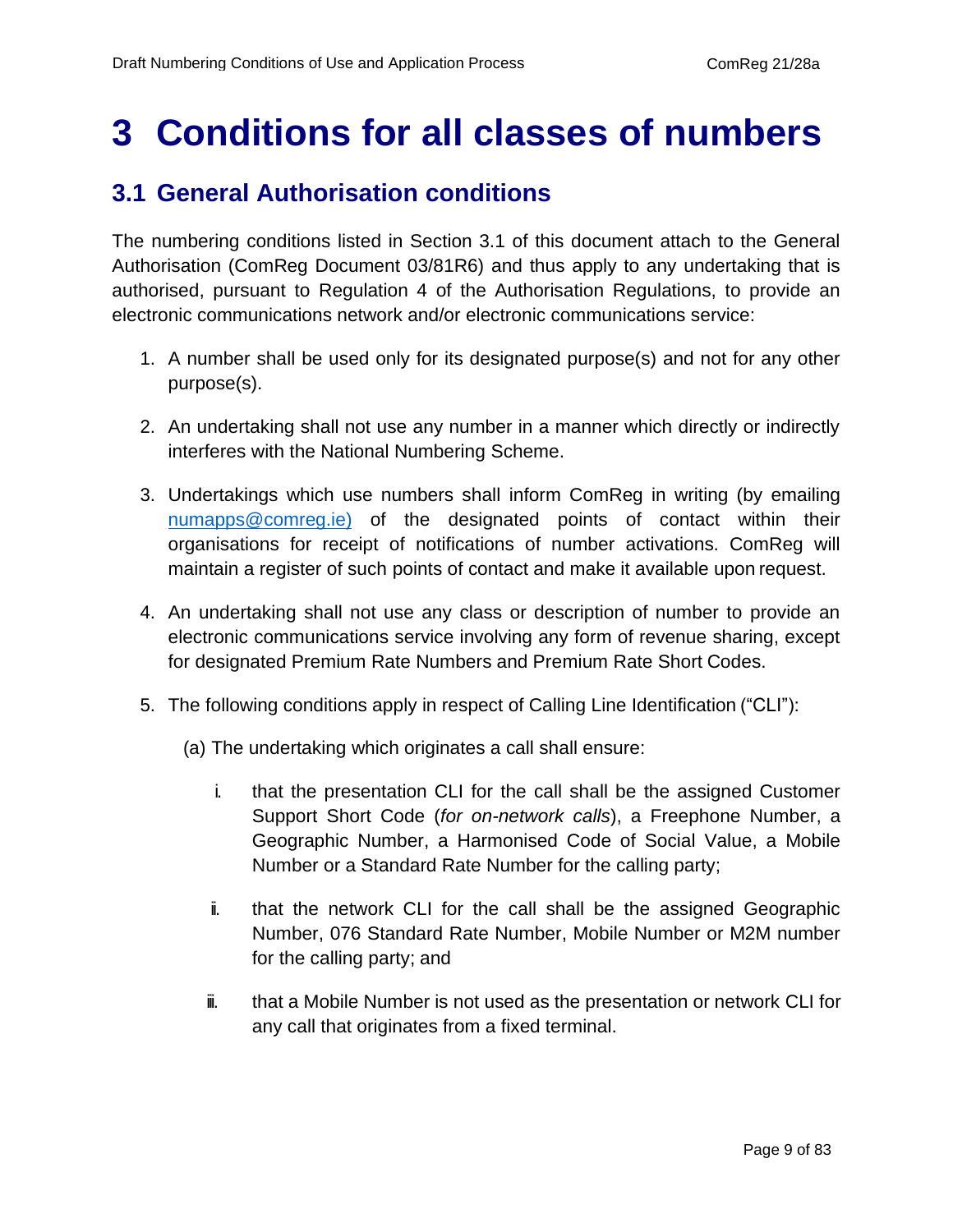- (b) the following classes of numbers shall not be used as the presentation CLI: Directory Enquiry Access Codes, Internet Access Numbers, Network-Use Short Codes, Premium Rate Numbers, and Premium Rate Short Codes;
- (c) Fixed/mobile convergence services that support the use of a Geographic Number CLI or a Mobile Number CLI shall, in respect of any such service, ensure that only the Mobile Number CLI shall be presented for any emergency call made from a mobile device (using the "112" or "999" access numbers);
- (d) for international calls originating from outside the State, the CLI may be modified with appropriate prefixes including "00", "+" and the relevant country code; and
- (e) a presentation CLI may be marked as "Caller ID unknown" or equivalent if an operator cannot ensure that the presentation CLI information is valid.
- 6. Undertakings shall ensure that all callers from within the State can access Northern Ireland Geographic Numbers, using either the "048" or "00 44 28" access code.
- 7. *Number Portability*  The following conditions support Regulation 25(1) of the Universal Service Regulations which requires undertakings to ensure that subscribers can, upon request, retain their numbers independently of the undertaking providing the service, at a specific location in the case of Geographic Numbers and at any location in the case of Non-Geographic Numbers:
	- (a) all undertakings involved in the porting of a number shall use the established industry processes relating to porting of numbers in compliance with all regulatory requirements for facilitating change of service provider;
	- (b) porting of a Mobile Number shall include porting of the corresponding mailbox number.
- 8. *Number Changes* Undertakings shall inform their customers of any changes that will be made to the digit structure of their numbers, sufficiently in advance of those changes being made, and undertakings shall take appropriate measures in respect of such number changes to include the following:
	- (a) there shall be a period during which customers can use the original number or the new number and the charge for using either number shall be the same; and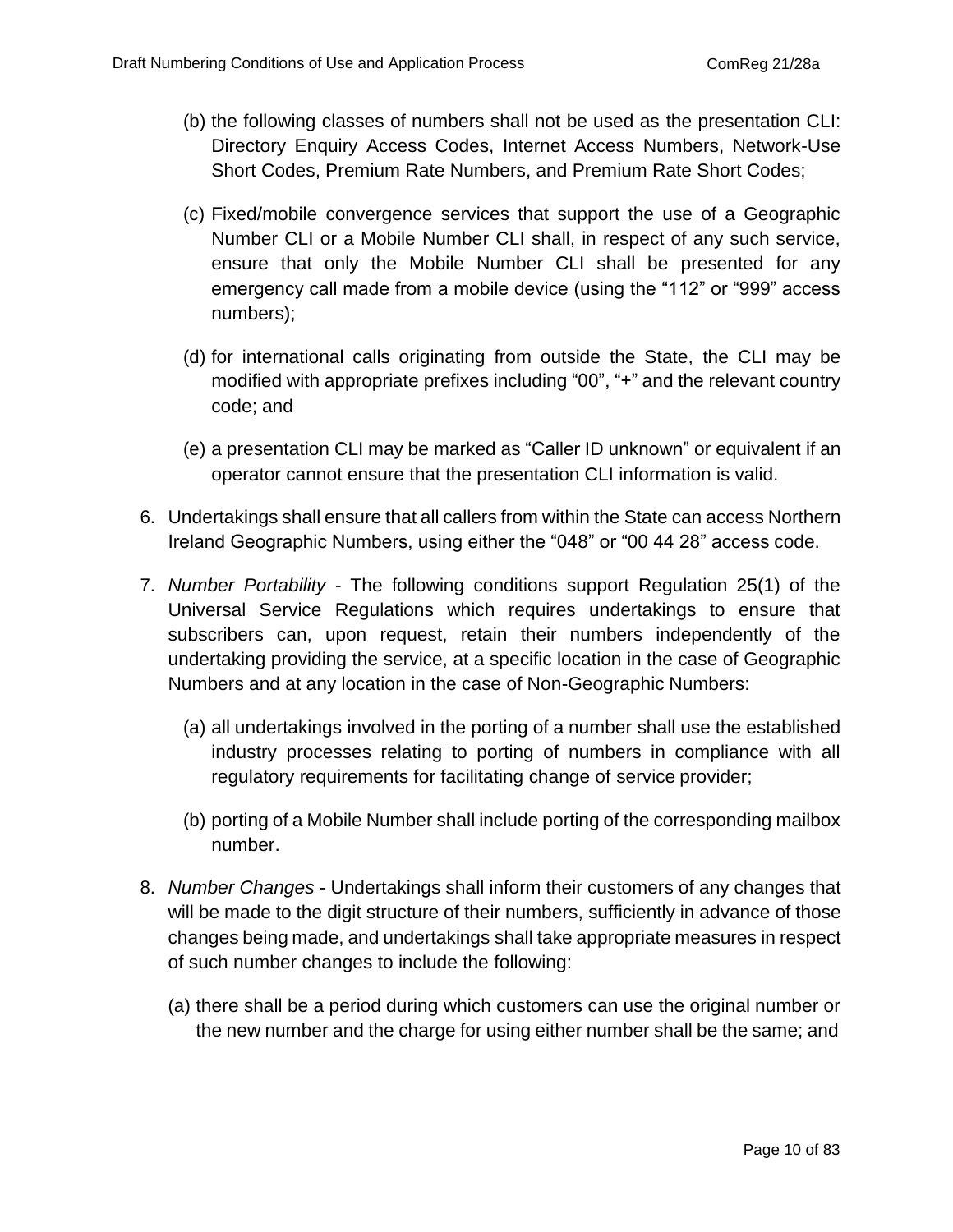- (b) when the period of parallel running of the original and new number ends, in-call announcements shall be put in place to inform callers that (1) the original number has been replaced and is no longer in use, and (2) of the replacement number which they must dial instead; and
- (c) there shall be no charge whatsoever for any call made to a number which has been replaced and is no longer in effect.
- *9. Ceasing of Number Ranges – Undertakings shall inform their customers of any requirement to change number sufficiently in advance of the ceasing of the number range, and undertakings shall take appropriate measures in respect of such number changes to include the following:*
	- *(a) there shall be a period following the provision of a new number and before the ceasing of the number range during which the customer can use the original number or the new number and the charge for calling the original number shall remain the same while the cost of calling the new number shall be the operator's published rates for calling that number;*
	- *(b) when the period of parallel running of the original and new number ends, or after the ceasing of the number range, in-call announcements shall be put in place to inform callers that (1) the original number has been replaced and is no longer in use, and (2) make adequate provision to direct the caller to the new number; and*
	- *(c) there shall be no charge whatsoever for any call made to a number which has been replaced and is no longer in effect.*
- 10.Undertakings shall ensure that, where technically and economically feasible and except where a called subscriber has chosen for commercial reasons to limit access by calling parties located in specific geographical areas, end-users shall be able to:
	- (a) access and use services using Non-Geographic Numbers within the European Union; and
	- (b) access all numbers provided in the European Union, regardless of the technology and devices used by the operator, including those in the national numbering plans of Member States, and Universal International Freephone Numbers (UIFN).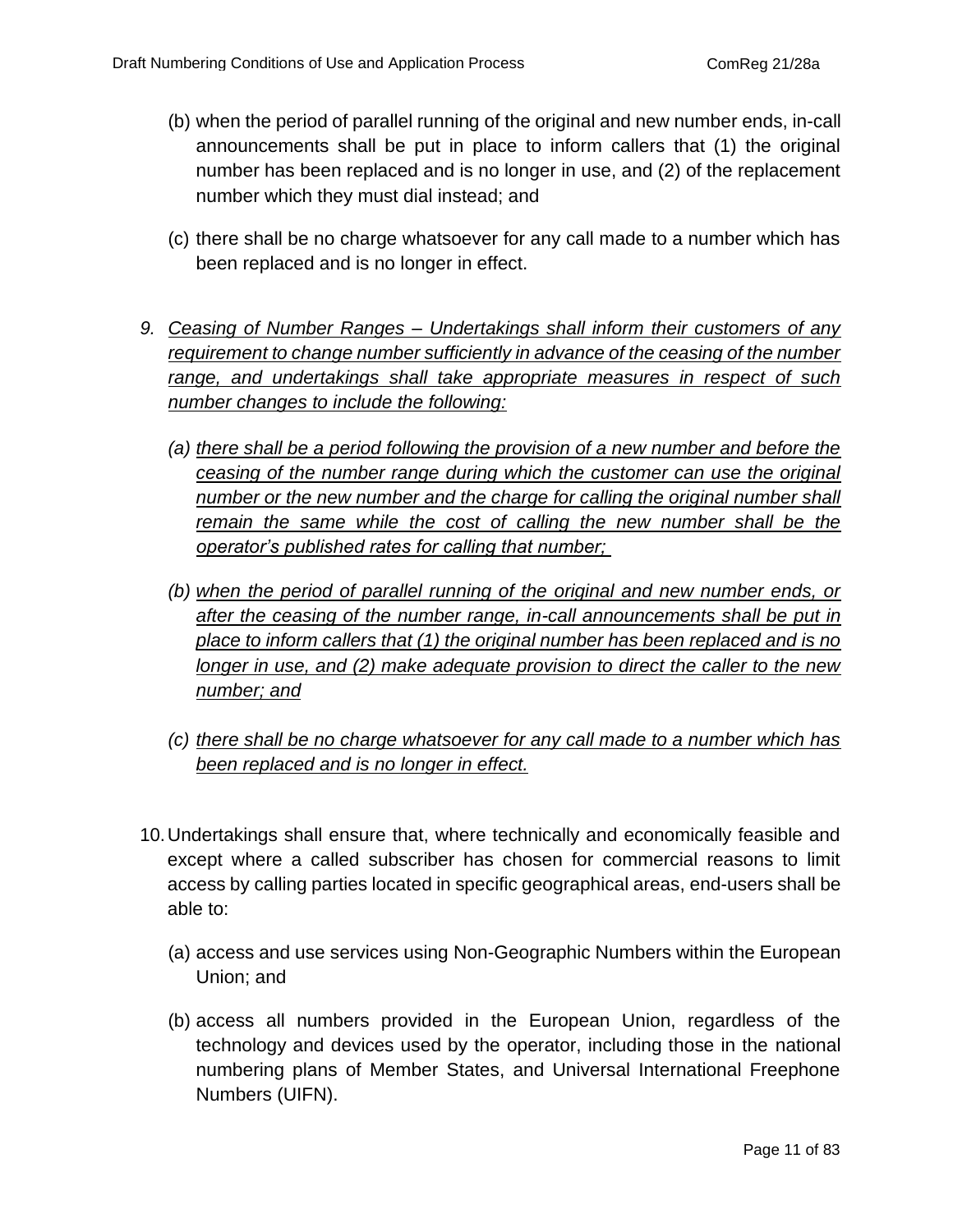- 11.For the avoidance of doubt, the regulatory obligations attached to the General Authorisation and the conditions set out in Section 3.1 of this document shall apply to the use by undertakings, for M2M services in the State, of numbers assigned by the ITU, or overseas numbers.
- 12. For the avoidance of doubt, ComReg recognises the presence of resellers in the market. In *the provision of number-based services, the number holder is responsible for the rights of use conditions that attach to those numbers as set out in Section 2 (a) of the Numbering Conditions.*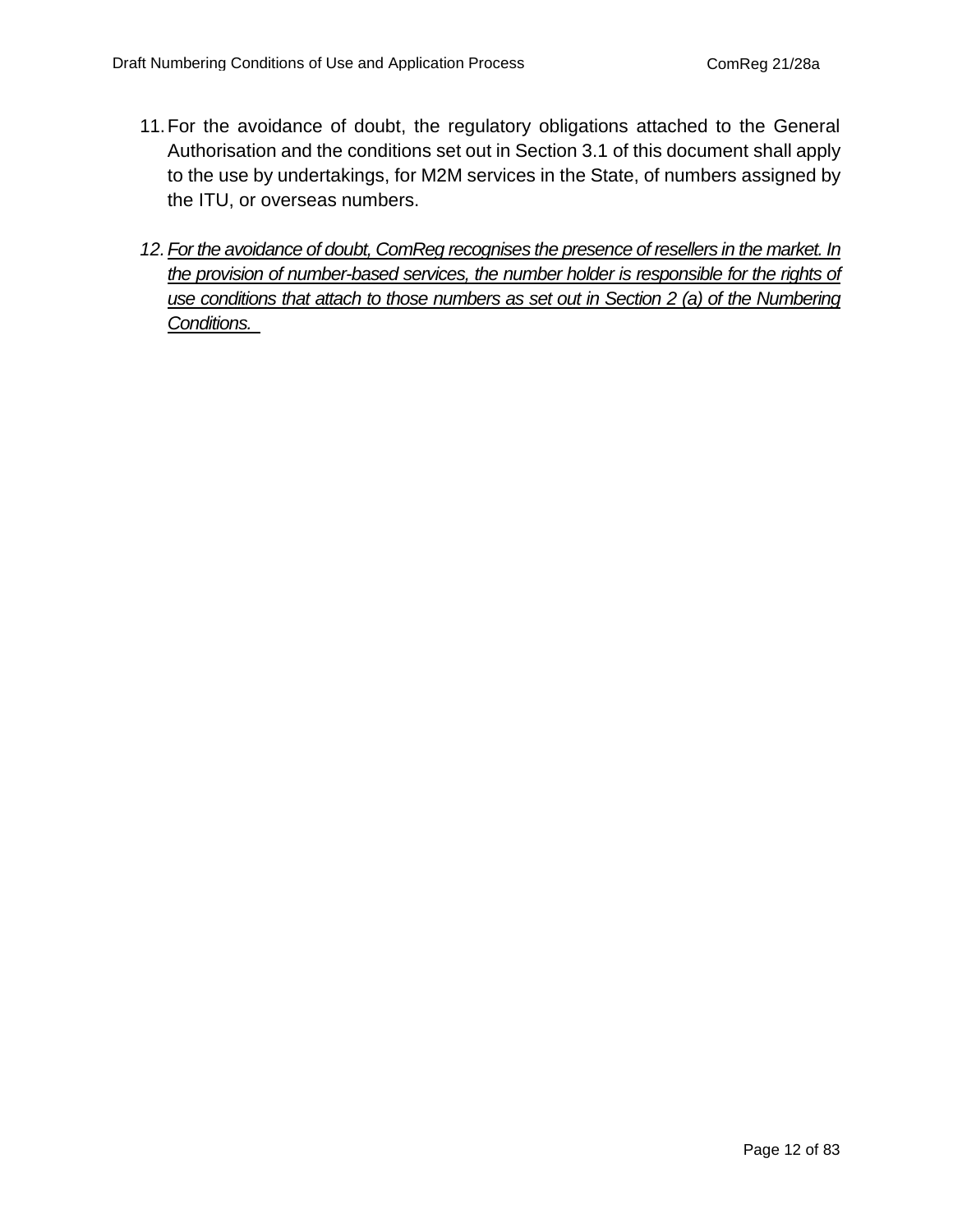## <span id="page-12-0"></span>**3.2 Rights of Use Conditions**

- 1. Unless ComReg otherwise consents, a number shall be activated by its holder(a) within 12 months of the date on which the right of use for the number was first granted to the holder; or (b) within 3 months of the date on which the right of use for the number was transferred, as applicable. In the case of 1800 Freephone and 0818 Standard Rate Numbers, applications shall be submitted on the Fixed Number Portability  $(FNP)^1$  system which shall support the activation of these numbers on networks.
- 2. A holder which has assigned a number to an end-user shall assign a newnumber to that end-user upon request, where the end-user has been or is being made subject to frequent mis-dialling or unacceptable levels of nuisance/malicious calls. A holder may apply a charge for assigning a new number, limited to covering the associated administrative costs.
- 3. A holder may transfer a right of use for a number to another undertaking provided that the recipient undertaking is authorised in accordance with regulation 4 of the Authorisation Regulations and meets any other eligibility criteria for holding the right of use.
- 4. Holders shall not transfer any rights of use for the following classes of number: Directory Enquiry Access Short Codes, Customer Support Short Codes, Network-Use Short Codes, Harmonised Codes of Social Value, International Signalling Point Codes, National Signalling Point Codes, Mobile Network Codes, Carrier Short Codes, and Number Portability Routing Prefixes.
- 5. All of the conditions attaching to a number shall remain in full effect after the number has been ported or transferred, unless ComReg specifies that any condition shall no longer attach.
- 6. No charge of any kind shall be made for transferring a right of use for a number, other than a charge limited to covering the associated administrative costs. *For clarity, trading of numbers is not permitted*

<sup>&</sup>lt;sup>1</sup> This is the Industry FNP system provided by PortingXS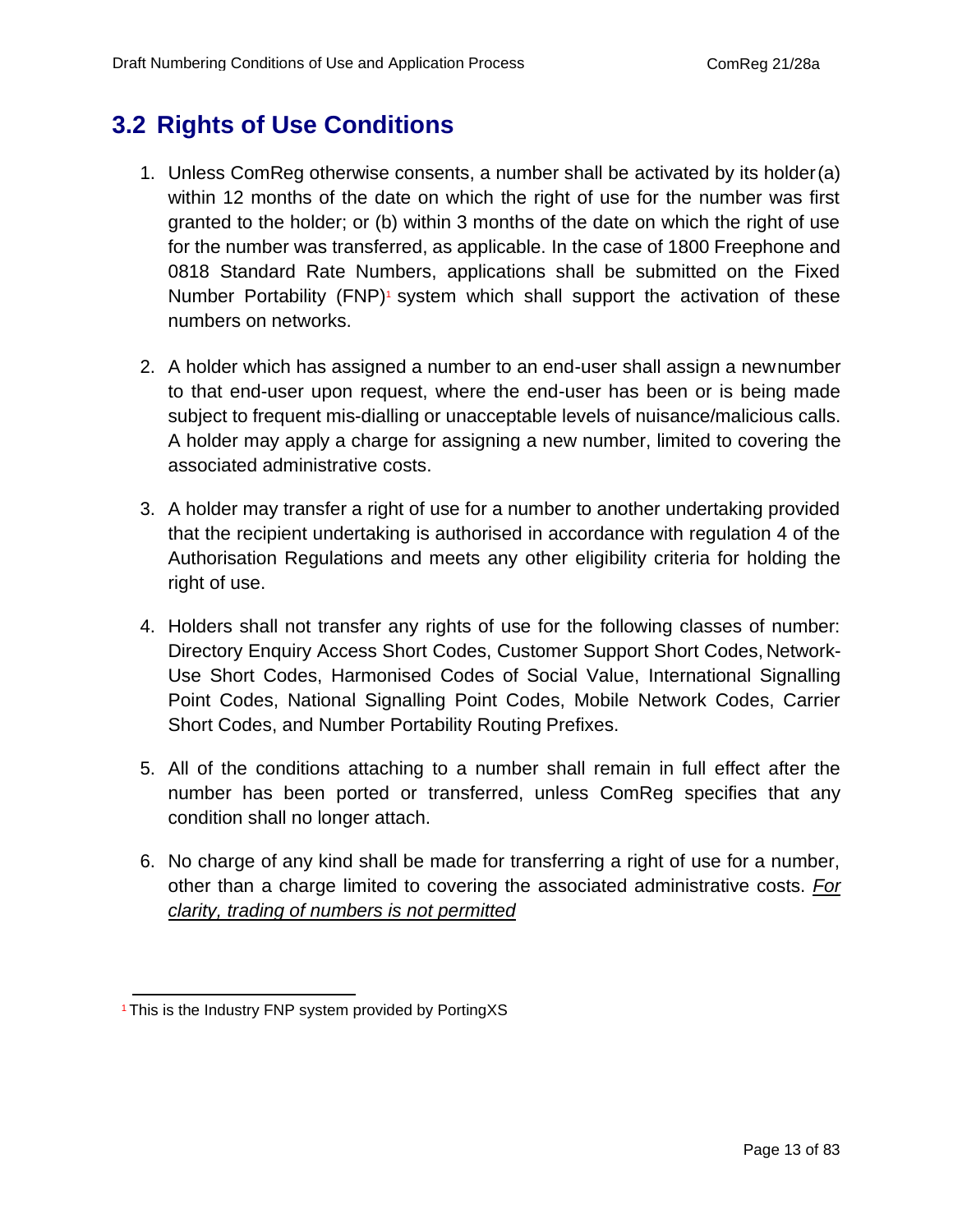- 7. When a number is surrendered by an end-user or is otherwise recovered by the holder which assigned the number or by the undertaking to which the number was ported, the number shall thereupon be placed in quarantine for a period of 13 months and shall not be assigned to anyone other than the previous end-user during the 13-month period of quarantine. *In addition, the end-user retains the right to port the terminated number to another provider at any time during the quarantine period unless that right is renounced by the end-user. There shall be no conditions placed on an end-user to re-contract or make contact with the provider where the number is quarantined in order for that number to be ported.* The quarantine period may be waived if the previous end-user and the new end-user both consent to this in writing, and the holder for the number shall make such end-users aware of the consequences of waiving the quarantine period.
- 8. For the purposes of ComReg making any information requirement under regulation 18 of the Authorisation Regulations, holders shall maintain accurate and current records in respect of rights of use for all classes of numbers granted to them, to include the following:
	- (a) numbers activated and in use;
	- (b) numbers activated and not in use;
	- (c) numbers not yet activated;
	- (d) rights of use for numbers transferred to them;
	- (e) rights of use for numbers transferred from them;
	- (f) numbers ported to them;
	- (g) numbers ported from them;
	- (h) numbers reserved within existing Direct Dialling Inwards (DDI) groups;
	- (i) numbers reserved for internal use (e.g. as test numbers);
	- (j) planned number utilisation figures (maintained in such manner that an undertaking shall be able to comply with any request by ComReg for number utilisation figures for a period of 12 months from the date of the request);
	- (k) numbers activated and in use extraterritorially.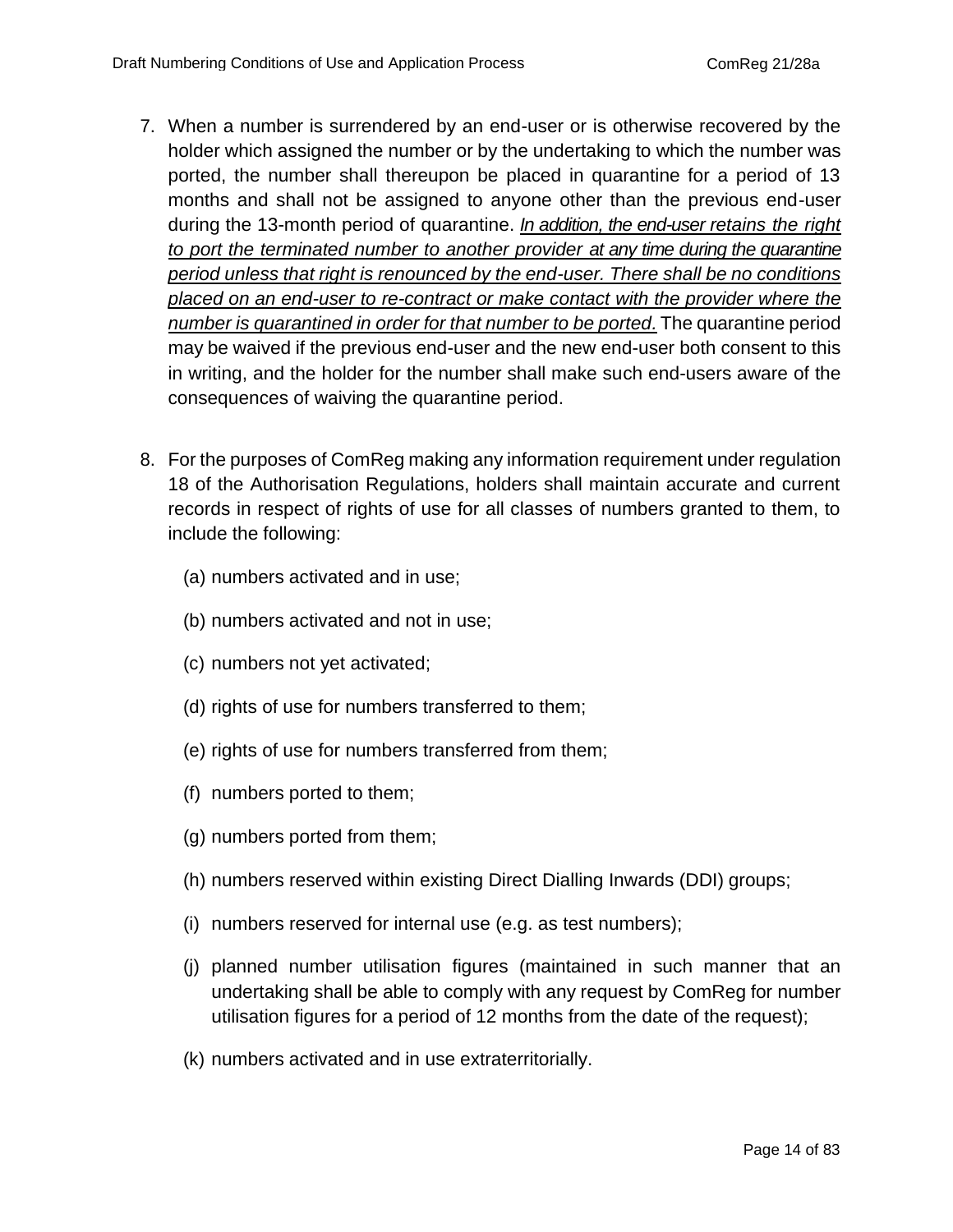## <span id="page-14-0"></span>**4 Conditions for specific classes of number**

## <span id="page-14-1"></span>**4.1 Geographic Numbers**

#### *RoU Conditions*

- 1. Geographic Numbers shall have the digit structure "area code (2 4 digits) + 5 7 -digit subscriber number" where part of the digit structure contains geographic significance.
- 2. A Geographic Number shall only be assigned to an end-user whose residential/business premises is physically located within the designated minimum numbering area  $(MNA)^2$  for that Geographic Number.
- 3. An end-user moving premises within an MNA may retain its assigned number if the holder is prepared to support this.

#### *GA Conditions*

- 4. A call to a Geographic Number shall terminate at the network termination point (NTP) in the called party's premises which in accordance with condition 4.1.2 shall be located within the designated MNA, except where the called party:
	- (a) forwards a call to a destination outside of the designated MNA; or
	- (b) uses a fixed-mobile convergence or VoIP product which allows termination of the call outside of the designated MNA.
- 5. Where a call to a Geographic Number is forwarded to a destination outside of the Geographic Number's designated MNA, the caller shall only be charged the originating undertaking's published tariff for a call to that Geographic Number within its designated MNA.
- 6. Calls to a Geographic Number which is used with a fixed-mobile convergence or VoIP product and which terminate outside of the Geographic Number's designated MNA shall not be charged differently to calls that terminate within the Geographic Number's designated MNA.

<sup>2</sup>Appendix 9 contains a list of the Area Codes and Minimum Numbering Areas (MNAs).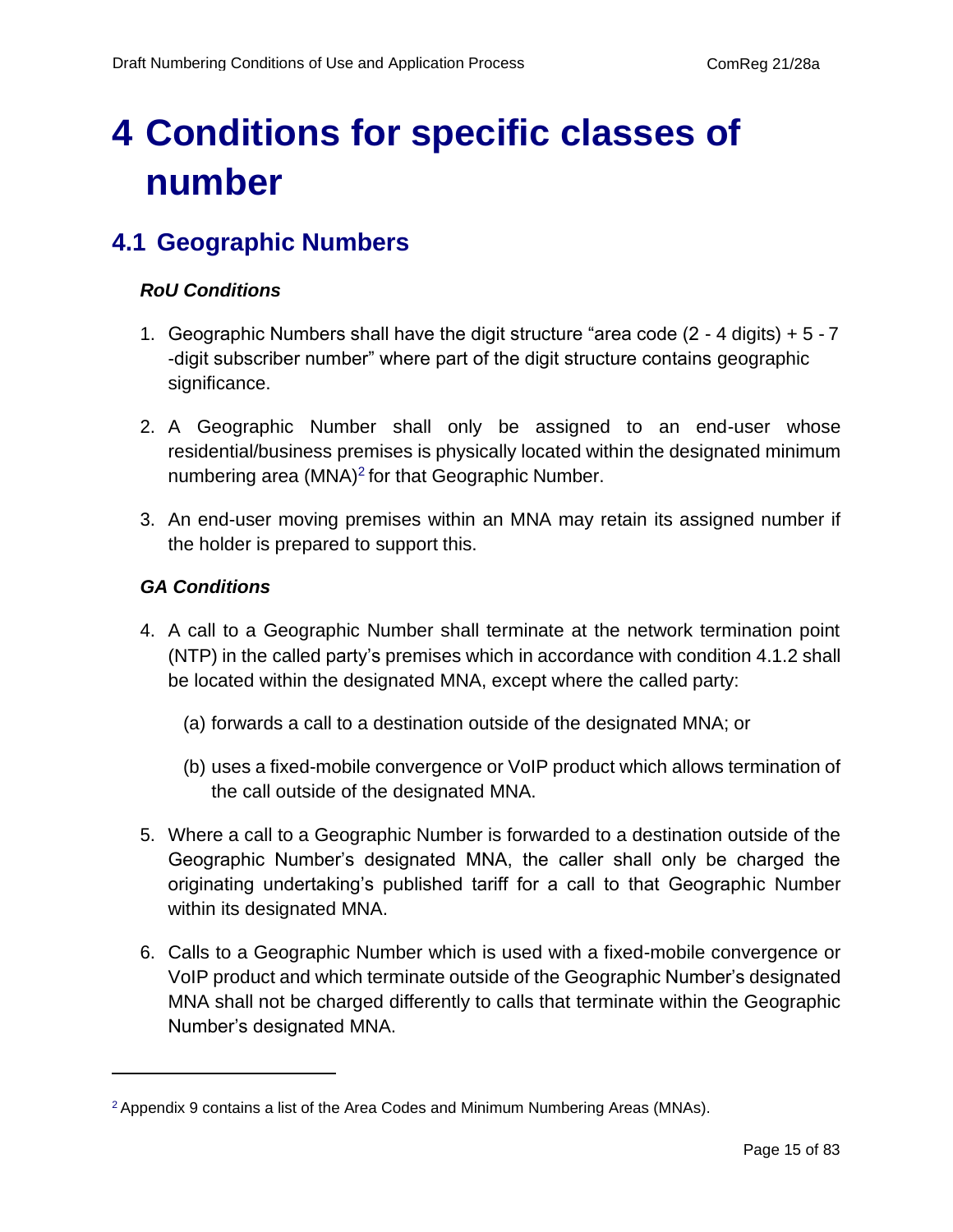7. Where the charge for a call to a Geographic Number factors in the geographic distance between the caller and the called party, the billing undertaking shall publish all information necessary to enable a caller to calculate, in advance, the total charge for making such a call.

## <span id="page-15-0"></span>**4.2 Non-Geographic Numbers**

- 1. The following are all classes of Non-Geographic Number:
	- (a) Freephone Numbers
	- (b) Standard Rate Numbers
	- (c) Mobile Numbers
	- (d) Premium Rate Service Numbers
	- (e) Internet Access Numbers
	- (f) M2M Numbers
- 2. Sections 4.3 4.8 incl. of this document set out the conditions which attach to each class of Non-Geographic Number.

#### *GA Condition*

- 3. Only the holder of the right of use for a Non-Geographic Number may terminate calls to that Non-Geographic Number or translate that Non-Geographic Number into its underlying Geographic Number, Mobile Number or other class of number.
- 4. Geo-linking Non-Geographic Numbers with Geographic Numbers.

The retail tariff charged to any end-user for a call to a Non-Geographic Numberin any of the four ranges 1850, 1890, 0818, or 076 shall not exceed the retail tariff that would be charged to the same end-user for a national call made to a Geographic Number, at the same time.

For example, and for the avoidance of doubt, the above condition shall include the following scenarios:

• If an end-user's contract for the receipt of fixed or mobile service provides that all calls to Geographic Numbers shall be included in a "bundle" of call minutes, of a specified amount and covering a specified time period, then all calls made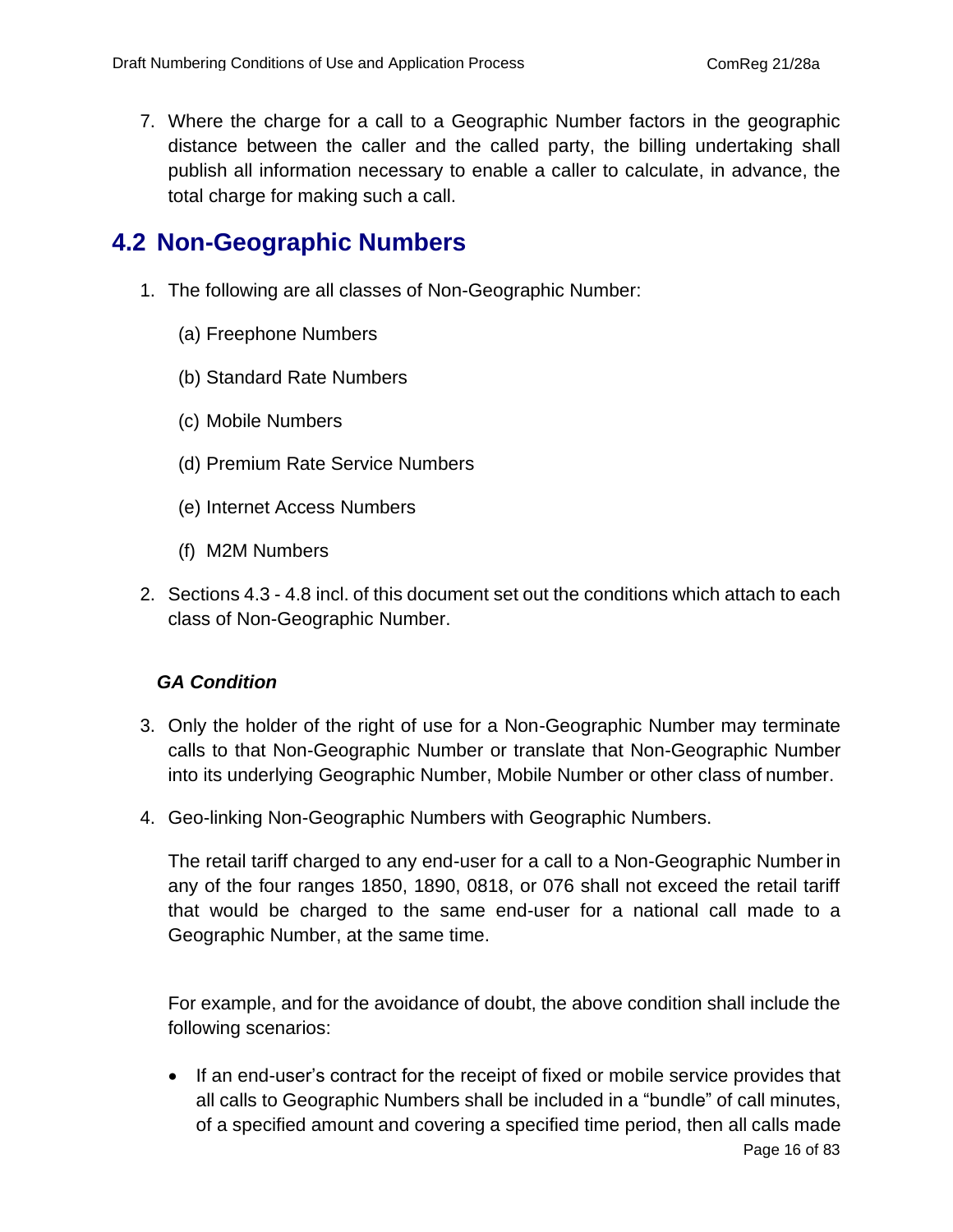Draft Numbering Conditions of Use and Application Process Com ComReg 21/28a

by that same end-user to a Non-Geographic Number in any of the four ranges 1850, 1890, 0818, or 076 shall also be included within the same "bundle" of call minutes, up to the same specified amount and covering the same specified time period.

- Where an end-user exceeds his or her allocation of "in-bundle" call minutes, the retail tariff charged to that end-user for any "out-of-bundle" call made to a Non-Geographic Number in any of the four ranges 1850, 1890, 0818, or 076 shall not exceed the retail tariff that would be charged to that same end-user for any "out-of-bundle" national call made to any Geographic Number at the same time.
- 5. With the exception of 076 numbers used to provide emergency services, and save Save for any exceptional circumstances as ComReg shall determine, all rights of use for Non-Geographic Numbers in the ranges 1850, 1890 and 076 shall be withdrawn from all undertakings to whom such rights of use were granted at midnight on 31 December 2021 and from the date of decision  $D15/18<sup>3</sup>$  no new rights of use for Non-Geographic Numbers in the range 1850, 1890 and 076 shall be granted to any undertaking. All rights of use for Non-Geographic Numbers in the ranges 1800 and 0818 shall remain in effect and new rights of use for numbers in those ranges may be granted to any authorised undertaking which applies for same.

### <span id="page-16-0"></span>**4.3 Freephone Numbers**

#### *RoU Condition*

- 1. Freephone Numbers shall have the digit structure "access code (1800) + 6-digit subscriber number".
- *2. An authorised undertaking shall only be granted the Rights of Use of 1800 Freephone Numbers if it is in receipt of a written order from an end-user for the number(s) being applied for together with the end-user's unique identifier. This identifier shall be the end-user's name, or suitable alternative such as account number or order number which enables ComReg to validate the authenticity of the assignment order.*

### *GA Condition*

3. A caller shall not be charged for a call to a Freephone Number where the call originates from within the State.

<sup>&</sup>lt;sup>3</sup> [ComReg Document 18/106 : R](https://www.comreg.ie/publication-download/review-of-non-geographic-numbers-response-to-consultation-18-65-and-decision)eview of Non Geographic Numbers, Response to Consultation 18/65 and Decision. Part IV of Annex 1 deals with the "Effective Date" of the Decision Instrument.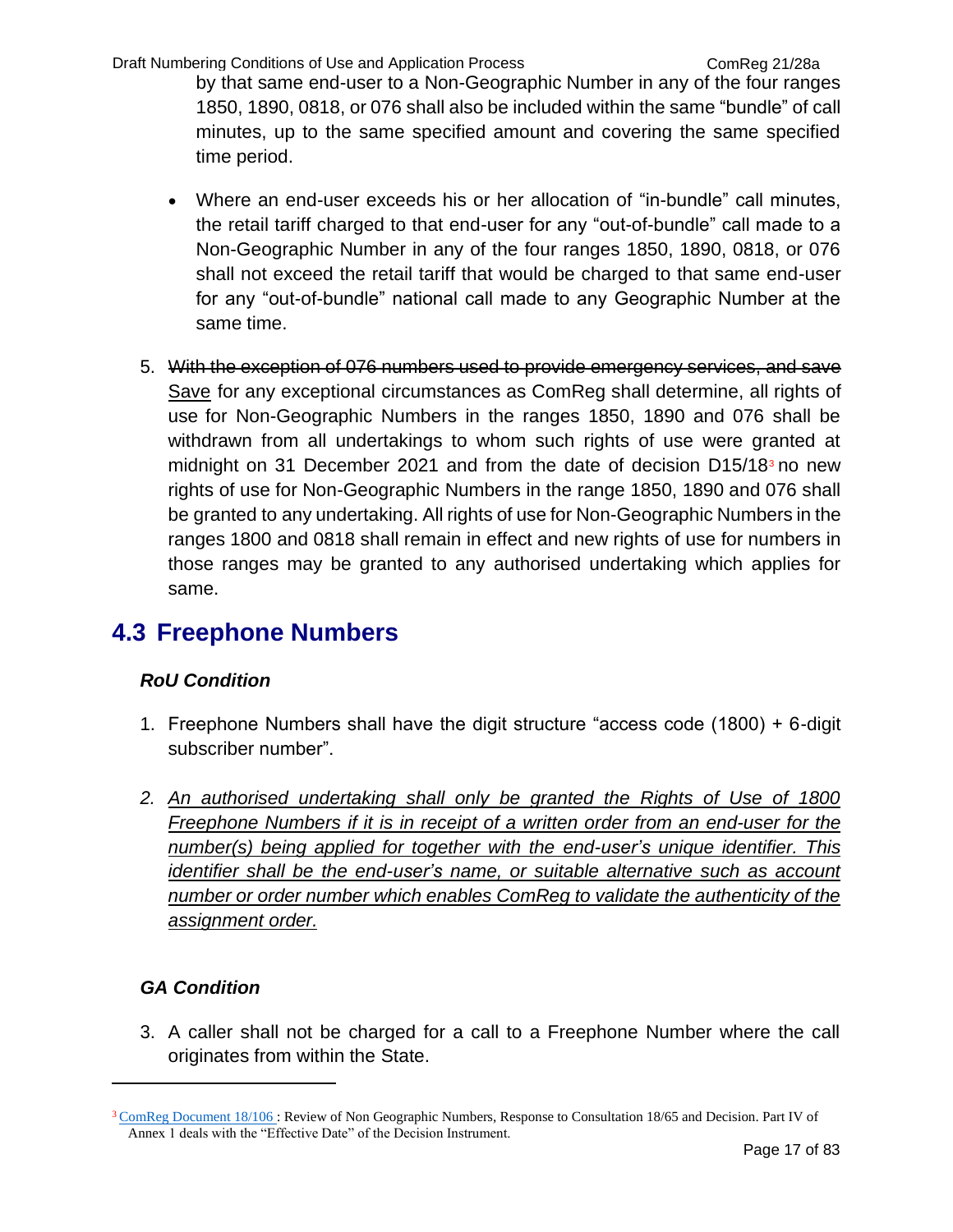### <span id="page-17-0"></span>**4.4 Standard Rate Numbers (0818 / 1850 / 1890 /076)**

#### *RoU Condition*

- 1. 0818 / 1850 / 1890 Standard Rate Numbers shall have the digit structure "access code (0818 / 1850 / 1890) + 6- digit subscriber number".
- 2. 076 Standard Rate Numbers shall have the digit structure "access code (076) + 7 digit subscriber number".
- 3. 076 Standard Rate Numbers shall be used for services where the termination point is not always associated with a particular physical address but where an E.164 Number is required for call termination or to reach a gateway between the PSTN<sup>4</sup>/ISDN<sup>5</sup>/mobile network and other networks (e.g. for VoIP services).
- *4. An authorised undertaking shall only be granted the Rights of Use of 0818 Standard Rate Numbers if it is in receipt of a written order from an end-user for the number(s) being applied for together with the end-user's unique identifier. This identifier shall be the end-user's name, or suitable alternative such as account number or order number which enables ComReg to validate the authenticity of the assignment order*

#### *GA Condition*

5. The retail tariff charged to any end-user for a call to a 0818 / 1850 / 1890 / 076 Non-Geographic Number shall not exceed the retail tariff that would be charged to the same end-user for a national call made to a Geographic Number, at the same time.

### <span id="page-17-1"></span>**4.5 Mobile Numbers**

#### *RoU Conditions*

- 1. Mobile Numbers shall have the digit structure "mobile network access code  $(08X) + 7$ -digit subscriber number", where X is a number from 3 to 9 incl.
- 2. The corresponding 8-digit Mobile Mailbox Number shall be created by placing the digit '5' in front of the 7-digit subscriber number.

### <span id="page-17-2"></span>**4.6 Premium Rate Service Numbers**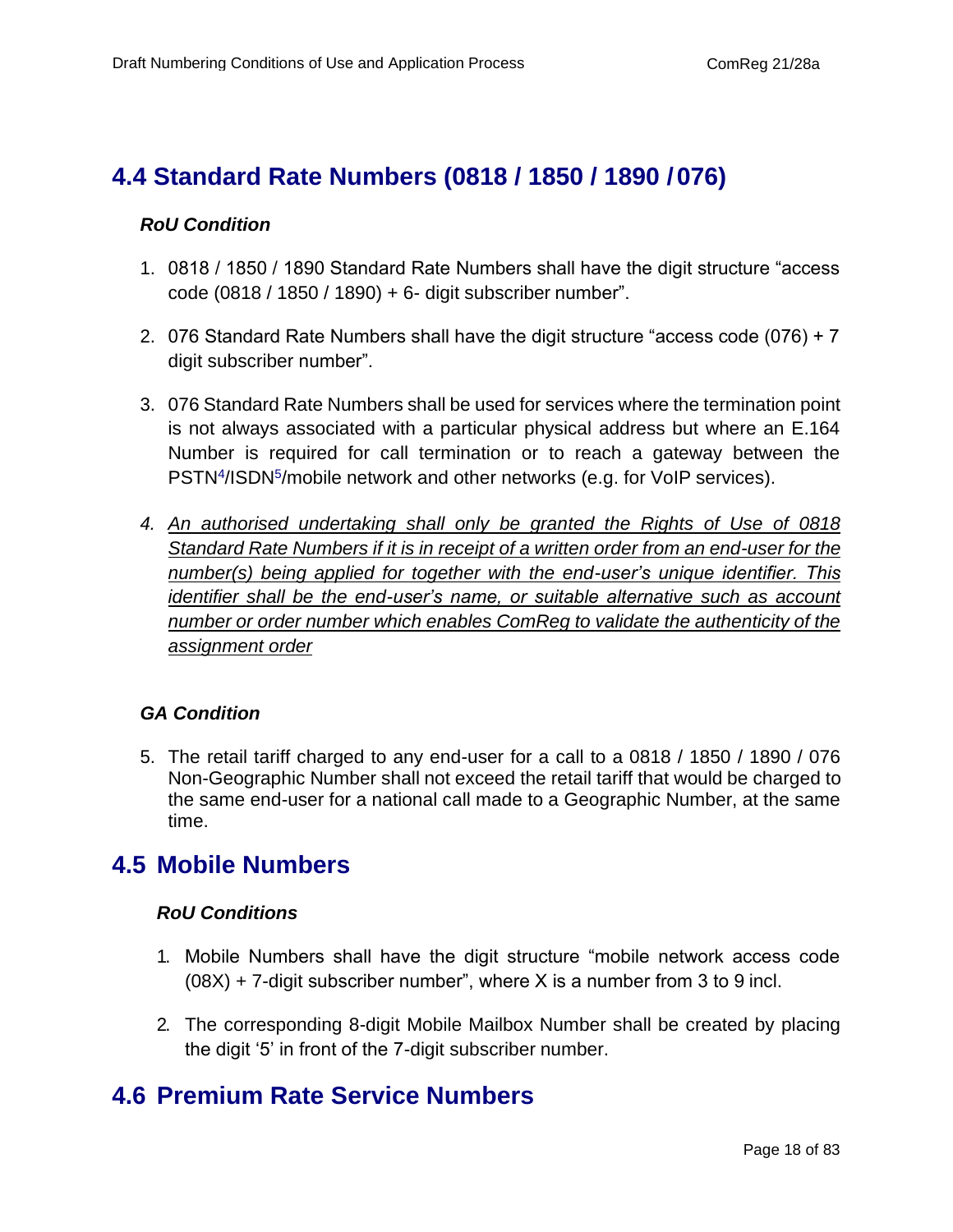<sup>4</sup>Public Switched Telephone Network

5 Integrated Services Digital Network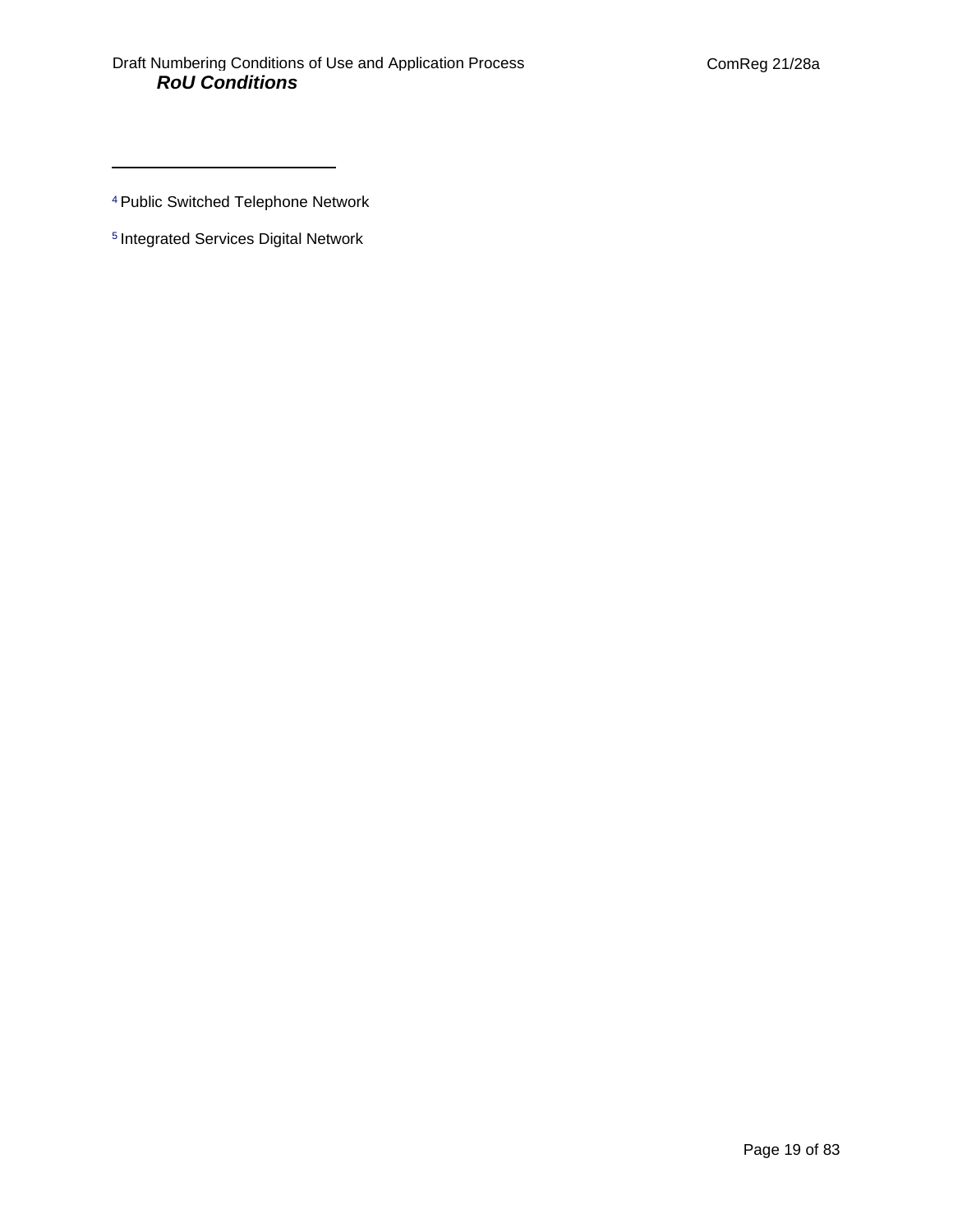- 1. Premium Rate Service (PRS) Numbers shall have the digit structure "access code (15XX) + 6-digit subscriber number" where the value of "XX" indicates the specific PRS number range (see Table 1 below).
- 2. PRS Numbers shall only be used to provide "Premium Rate Services" in compliance with the Communications Regulation (Premium Rate Services and Electronic Communications Infrastructure) Act 2010, the Communications Regulation (Licensing of Premium Rate Services Regulations) 2012, and the PRS Code of Practice<sup>6</sup> and any conditions attaching to the applicable PRS licence issued by ComReg.<sup>7</sup>

#### *GA Condition*

3. There are ten PRS number ranges for which calls are charged per minute and seven PRS number ranges for which charges for calls are fixed. The maximum retail tariffs for each PRS number range are set out in Table 1 below and the charge for a call to any PRS Number shall not exceed the applicable maximum retail tariff.

| <b>Access</b><br>Code | <b>Maximum</b><br>retail<br>tariff<br>per<br>minute $8$ incl. VAT | <b>Access</b><br>Code | Maximum retail tariff per call incl.<br><b>VAT</b> |
|-----------------------|-------------------------------------------------------------------|-----------------------|----------------------------------------------------|
| 1520                  | Not exceeding $€0.30$                                             | 1512                  | Not exceeding $€0.50$                              |
| 1530                  | Not exceeding $€0.50$                                             | 1513                  | Not exceeding $€0.70$                              |
| 1540                  | Not exceeding €0.70                                               | 1514                  | Not exceeding $\epsilon$ 0.90                      |
| 1550                  | Not exceeding $€1.20$                                             | 1515                  | Not exceeding $€1.20$                              |
| 1560                  | Not exceeding $€1.80$                                             | 1516                  | Not exceeding $€1.80$                              |
| 1570                  | Not exceeding €2.40                                               | 1517                  | Not exceeding $E$ 2.50                             |
| 1580                  | Not exceeding $€2.95$                                             | 1518                  | Not exceeding $€3.50$                              |
| 1590                  | Not exceeding $€3.50$                                             |                       |                                                    |

 $6$  ComReg Document 14/45 - Code of Practice: Premium Rate Services - published 15 May 2014, or as amended.

<sup>7</sup>The Statutory Provisions, Code of Practice and/or Conditions referred to in Condition 4.7.1 may be amended from time to time.

<sup>&</sup>lt;sup>8</sup> Actual billing may be done on a different basis e.g. per-second billing.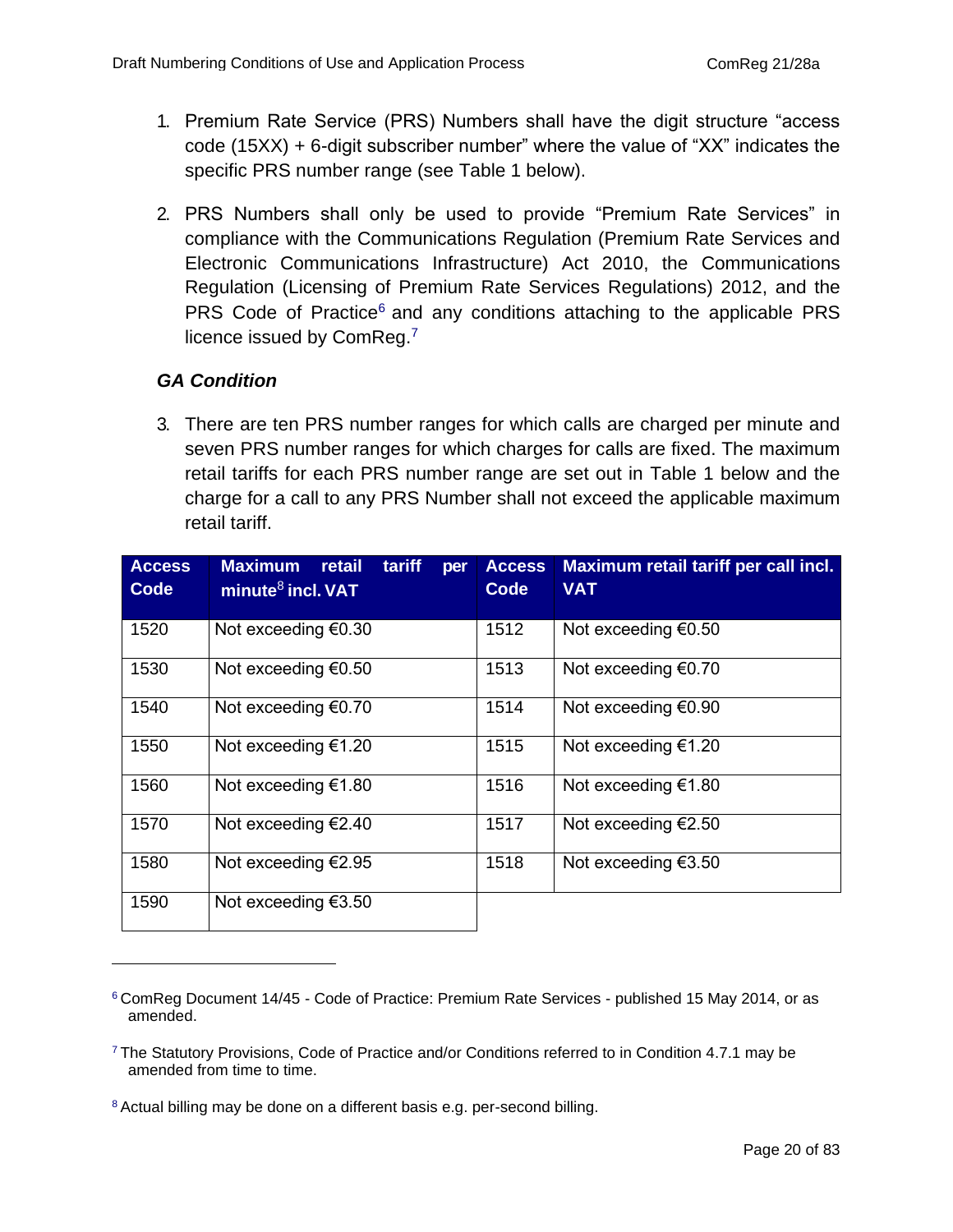| $1598^9$ | Variable price up to $\epsilon$ 3.50 |
|----------|--------------------------------------|
| 159910   | Variable price up to $€3.50$         |

<span id="page-20-1"></span>**Table 1: Maximum retail tariffs for PRS Numbers**

## <span id="page-20-0"></span>**4.7 Internet Access Numbers**

#### *RoU Conditions*

- 1. Internet Access Numbers shall have the digit structure "access code (189X) + 6 digit subscriber number", where X is the number 1, 2 or 3.
- 2. Internet Access Numbers shall only be used by internet service providers (ISPs) for the purpose of routing traffic from a PSTN or ISDN or mobile network to the point of presence of the ISP with which the number is associated.

#### *GA Conditions*

- 3. Numbers using the 1891 code shall only be used for Internet access services in which the end-user is charged at or below the standard local call rate for the enduser's time on-line, with no separate packet-based traffic charge for this. The enduser may also be charged a separate subscription fee and/or packet-based charge by the end-user's ISP.
- 4. Numbers using the 1892 code shall only be used for "Pay As You Go" Internet access services where the end-user is charged for the element of the service which is based on time on-line and/or packet-based traffic generated, but the Internet service is provided free of charge.
- 5. Numbers using the 1893 code shall only be used for providing partial or full flatrate Internet access services where the end-user is not charged for time on-line and/or for packet-based traffic generated up to a pre-set limit (partial flat-rate) or with no limits (full flat-rate), but pays an agreed flat rate subscription fee for the Internet service.

<sup>&</sup>lt;sup>9</sup> Adult services; general

<sup>10</sup> Adult services of a sexual nature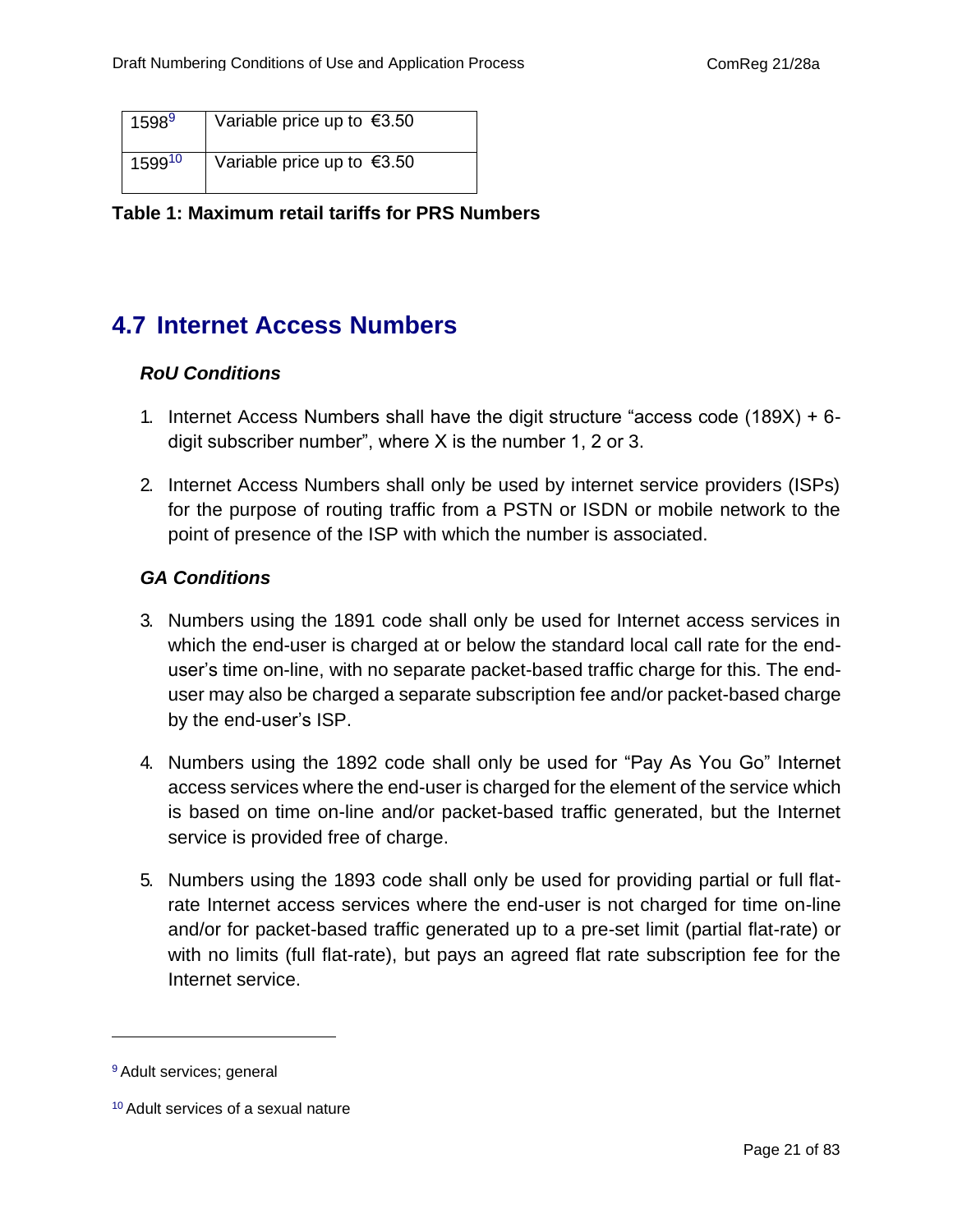## <span id="page-21-0"></span>**4.8 Machine to Machine (M2M) Numbers**

#### *RoU Conditions*

- 1. M2M Numbers shall have the digit structure "network access code (088) + 10-digit subscriber number".
- 2. An M2M Number shall only be used for the provision of an M2M Service or a bundle of services in which an M2M service is a predominant component.
- 3. The number holder shall ensure that M2M Numbers used extraterritorially are used in compliance with consumer protection and other national rules in the country in which they are used.

### <span id="page-21-1"></span>**4.9 Bursty Traffic Numbers**

#### *RoU Conditions*

- 1. Bursty Traffic Numbers shall have the digit structure "access code (076), (0818) or (1YXX) + 6-digit subscriber number (71XXXX)", where Y is the number 5 or 8 and X is a number from  $0 - 9$ .
- 2. Bursty Traffic Numbers shall only be used for telephone services that are likely to generate very large call volumes within short time periods, defined as more than 10 call attempts per second in a single originating telephone exchange. No number other than Bursty Traffic Numbers shall be used for this type of service.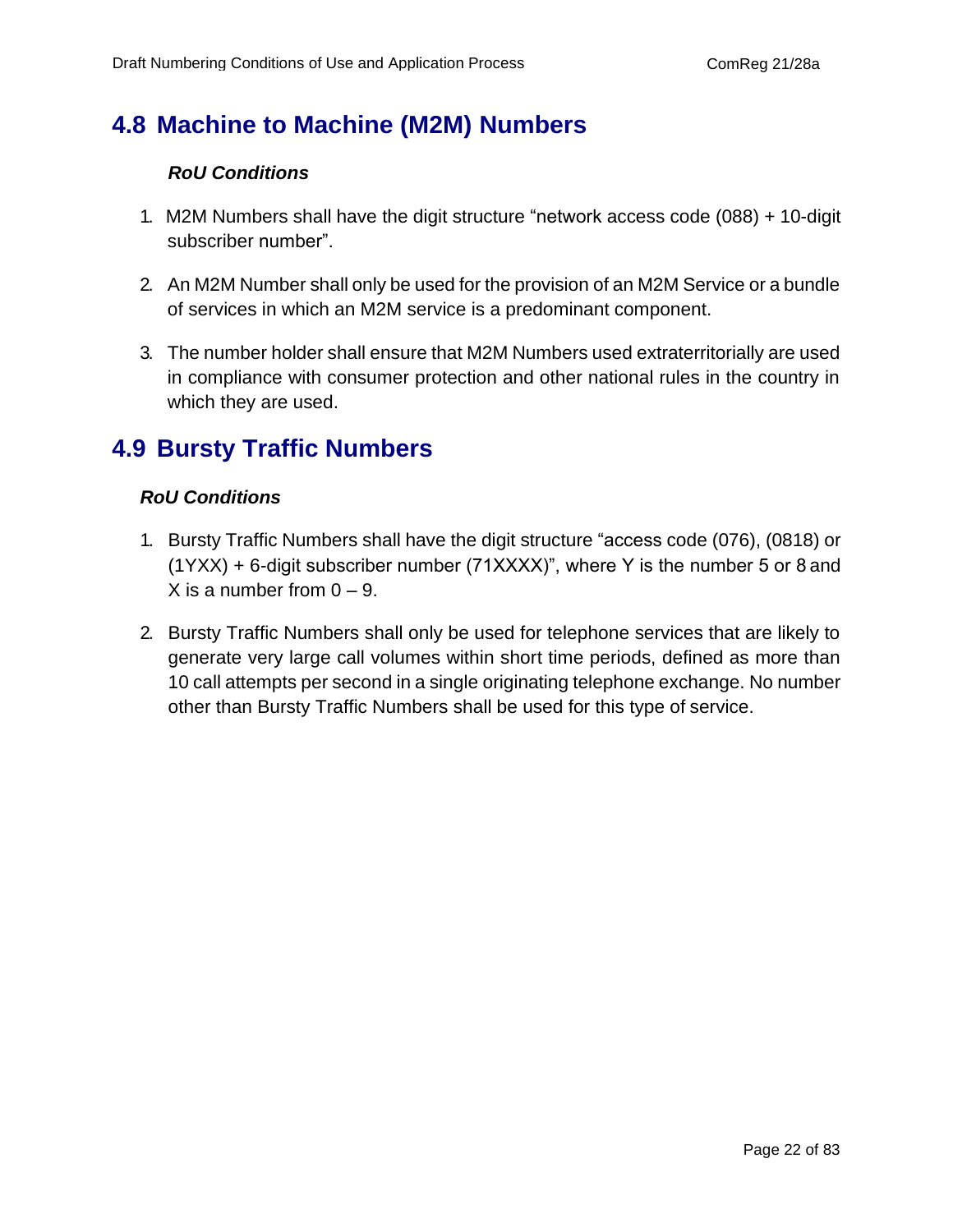## <span id="page-22-0"></span>**5 Conditions for specific classes of short codes**

## <span id="page-22-1"></span>**5.1 Messaging and Payment Short Codes**

#### *RoU Conditions*

- 1. Messaging and Payment Short Codes shall be 5-digit codes with the structure  $5XXX$ , where X is a number from  $0 - 9$  incl.
- 2. Messaging and Payment Short Codes shall only be used to provide messaging, transmission of short video messages (excluding live video communications), and mobile payment services.

#### *GA Conditions*

- 3. Messaging and Payment Short Codes shall be used in compliance with the Communications Regulation (Premium Rate Services and Electronic Communications Infrastructure) Act 2010, the Communications Regulation (Licensing of Premium Rate Services Regulations) 2012, and the PRS Code of Practice<sup>11</sup> and any conditions attaching to the applicable PRS licence issued by ComReg.<sup>12</sup>
- 4. The charging bands in Table 2 shall apply to all Messaging and Payment Short Codes:

<sup>&</sup>lt;sup>11</sup> ComReg Document 14/45 - Code of Practice: Premium Rate Services - published 15 May 2014

 $12$  The Statutory Provisions, Code of Practice and/or Conditions referred to in Condition 5.1.3 may be amended from time to time.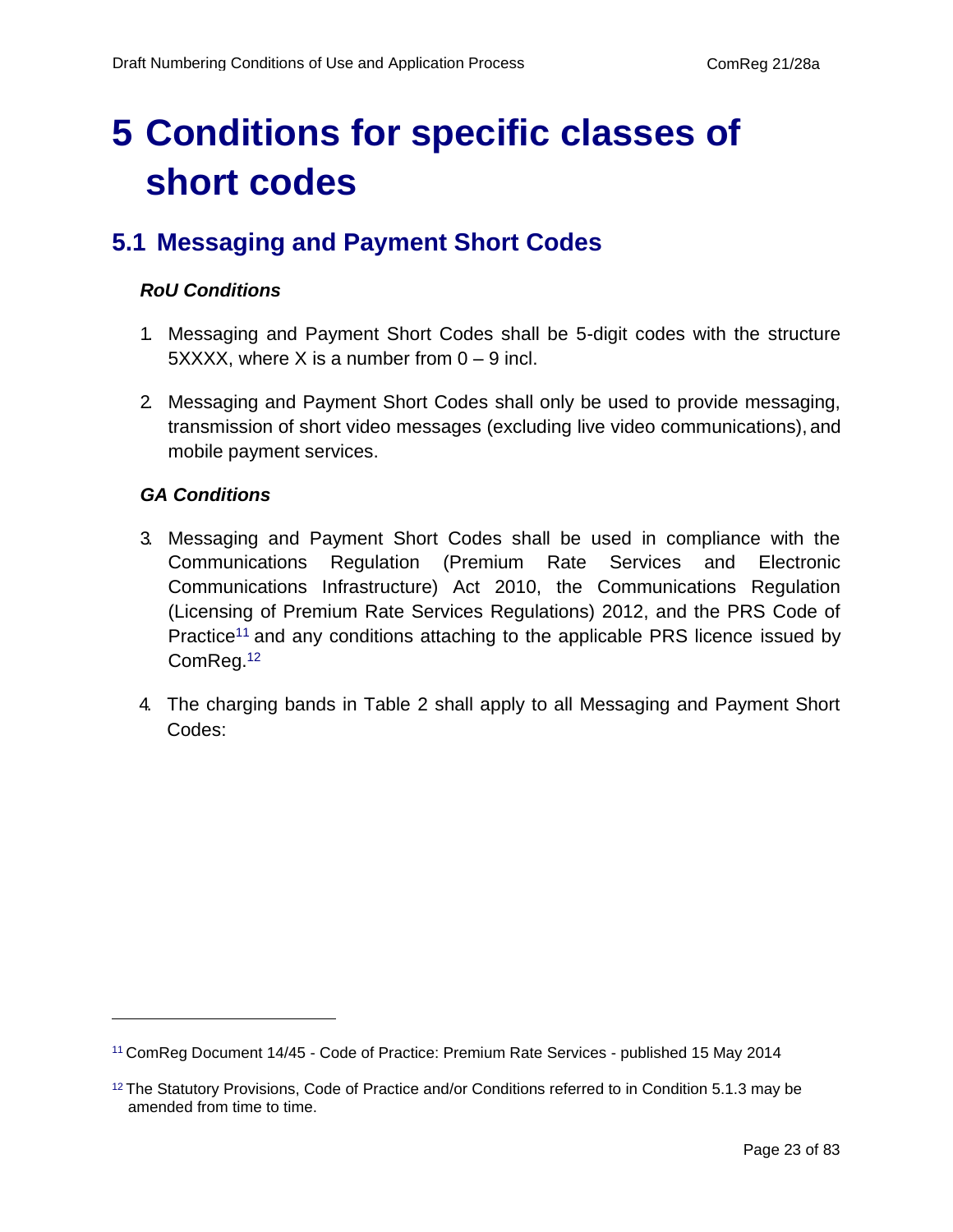| <b>Sub-range</b> | <b>Category</b>                    | <b>Price Range (€)</b>        |
|------------------|------------------------------------|-------------------------------|
| $50000 - 50998$  | Free text rate                     | Free                          |
| $51000 - 51998$  | Standard rate                      | Not exceeding 0.16 (VAT inc.) |
| $52000 - 52998$  | Reserved standard rate             |                               |
| $53000 - 53998$  | Basic premium rate                 | Not exceeding 0.80 (VAT inc.) |
| $54000 - 55998$  | Reserved premium rate              |                               |
| $56000 - 56998$  | Reserved premium rate              |                               |
| $57000 - 57998$  | High premium rate                  | 0.80 or above (VAT inc.)      |
| $58000 - 58998$  | Adult premium rate (General)       | Variable price                |
| $59000 - 59998$  | Adult premium rate (Sexual nature) | Variable price                |

#### <span id="page-23-1"></span>**Table 2: Charging bands for Messaging and Payment Short Codes**

- 5. The charge for any message sent using a Messaging and Payment Short Code may be applied to the entire mobile originated (MO) leg or to the entire mobile terminated (MT) leg of the message transaction sequence between the end-user and the service provider, or the charge may be shared between both legs. However, irrespective of whether the charge is applied to just one leg or split between both legs, the total charge for a single message exchange shall not exceed the maximum permitted charge set out in the table above.
- 6. The MO leg and MT leg of any message transaction sequence shall be completed on the same Messaging and Payment Short Code sub-range.
- 7. Where an MO message triggers a series of MT response messages over a period of time, the charge for each MT response message shall not exceed the maximum charge for that category of Messaging and Payment Short Code.

### <span id="page-23-0"></span>**5.2 Directory Enquiry Access Short Codes**

#### *RoU Conditions*

1. Directory Enquiry Access Short Codes shall be 5-digit codes with the structure 118XX, where X is a number from  $0 - 9$  incl.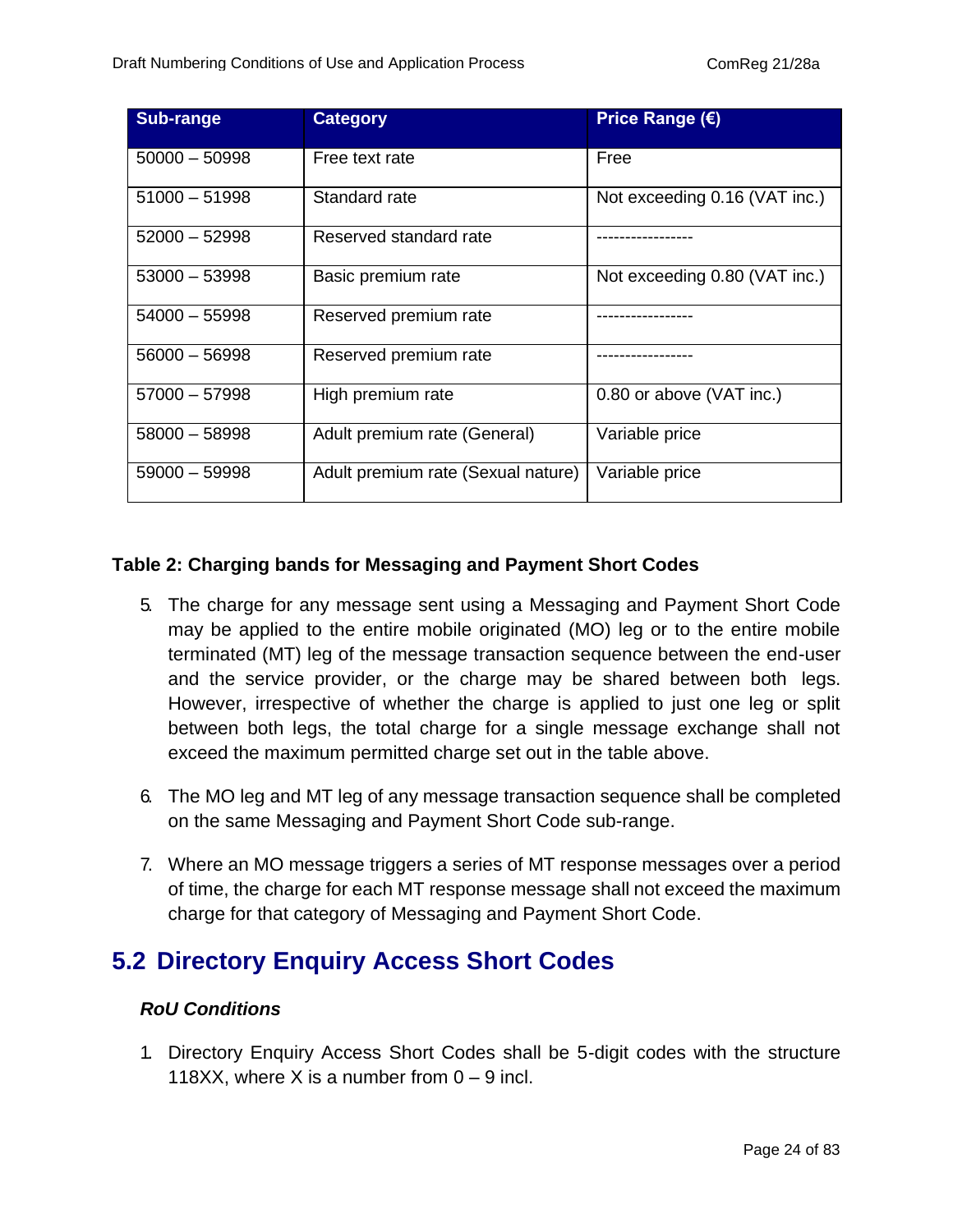2. Directory Enquiry Access Codes shall only be used to provide voice and text directory enquiry services and support services shall be limited to call completion and/or the sending of a requested telephone number by text message.

## <span id="page-24-0"></span>**5.3 Customer Support Short Codes**

#### *RoU Conditions*

- 1. Customer Support Short Codes shall be 4-digit codes with the structure 19XX, where X is a number from  $0 - 9$  incl.
- *2.* Customer Support Short Codes shall only be used by network operators to provide non-commercial support services to on-network customers and shall not be used to provide customers with access to sales departments or to sell, advertise, market or otherwise promote any commercial service or product. Unsolicited sales enquiries from on-network customers may be transferred to the appropriate person or department*.*

#### *GA Conditions*

3. A call to a Customer Support Short Code shall be free of charge to the caller regardless of the network from which the call originates.

### <span id="page-24-1"></span>**5.4 Network-Use Short Codes**

#### *RoU Conditions*

1. Network-Use Short Codes (NUSCs) shall be 3-digit codes with the structure 171, 172, 173, or 199 and 4-digit codes with the structure 174X, where X is a number from  $0 - 9$  incl.

#### *GA Conditions*

- 2. An NUSC shall be specific to one network and may not normally provide for interconnection between networks and shall not be accessible from other networks. Network operators may therefore independently decide how to use their particular NUSCs, though they are encouraged to harmonise their use.
- 3. A network operator shall notify ComReg of any new service which it will provide using an NUSC, at least 14 days prior to commencement of provision of the new service.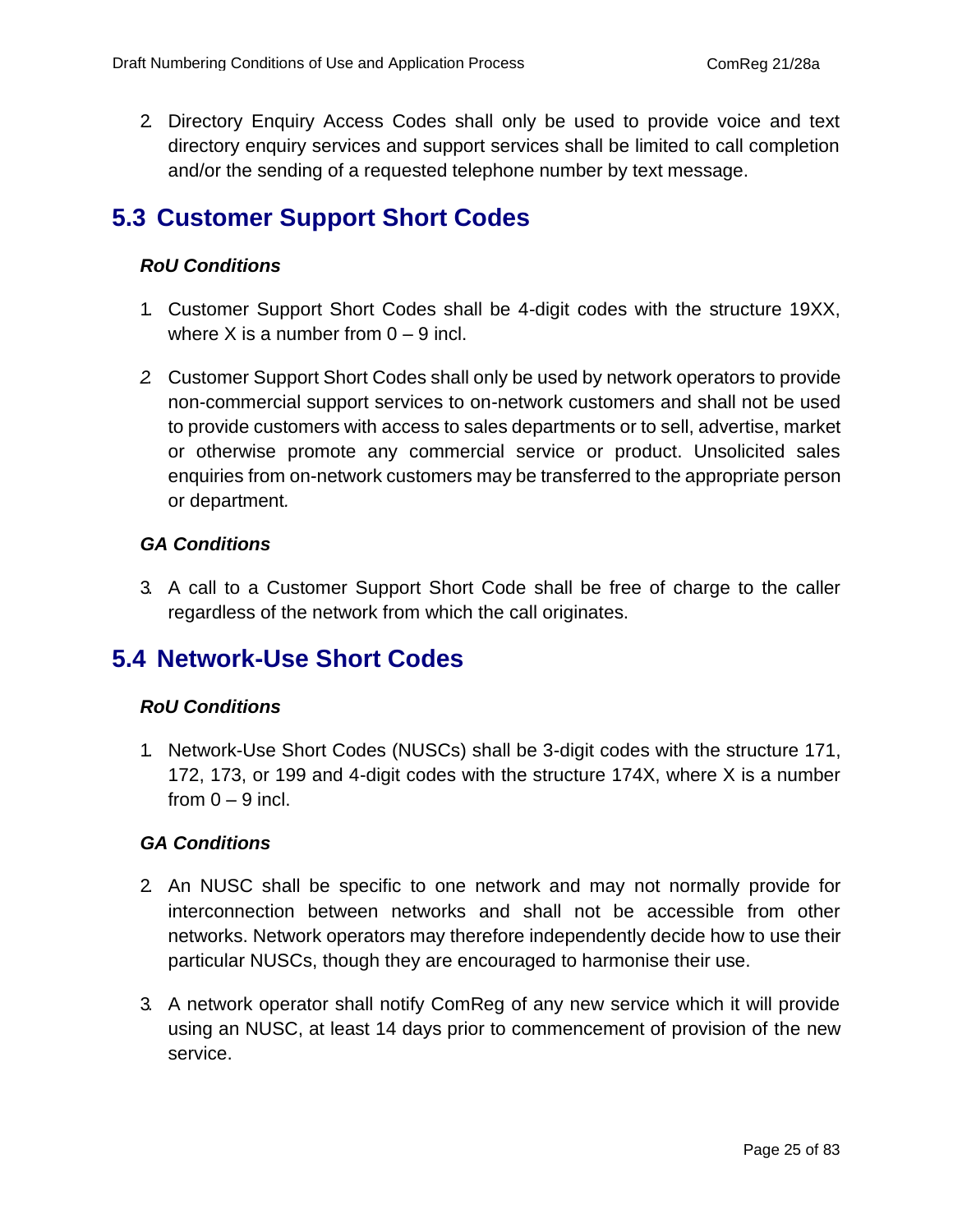- 4. The charge for a call from a Geographic Number or 076 Standard Rate Number to an NUSC shall not exceed the originating undertaking's published tariff for a local call to a Geographic Number, on the same network.
- 5. The charge for a call from a Mobile Number to an NUSC shall not exceed the originating undertaking's published tariff for a call from one Mobile Number to another, on the same network.
- 6. An NUSC shall not be extended by adding digits unless ComReg has given its prior consent which must be applied for in writing, setting out the nature and purpose of the proposed extension. ComReg fully reserves the right to make such decision as its sees fit in respect of any such application.

## <span id="page-25-0"></span>**5.5 Harmonised Codes of Social Value**

#### *RoU Conditions*

- 1. Harmonised Codes of Social Value shall be 6-digit codes with the structure 116XXX, where X is a number from  $0 - 9$  incl.
- 2. Harmonised Codes of Social Value shall be used only to provide harmonised services of social value as defined in Decision 2007/116/EC<sup>13</sup> and shall be subject to the conditions of use set out therein.

#### *GA Conditions*

3. A caller shall not be charged for a call to a Harmonised Code of Social Value.

## <span id="page-25-1"></span>**5.6 International and National Signalling Point Codes**

#### *RoU Conditions*

- 1. International Signalling Point Codes (ISPCs) and National Signalling Point Codes (NSPCs) shall have the structure as set out in ITU-T Recommendation Q.708.
- 2. ISPCs and NSPCs shall only be used to identify signalling points for the purpose of enabling communications between signalling points.
- 3. A holder shall notify ComReg within one month of any significant change to information that is relevant to an ISPC or NSPC.

<sup>13</sup> As amended by Decision 2009/884/EC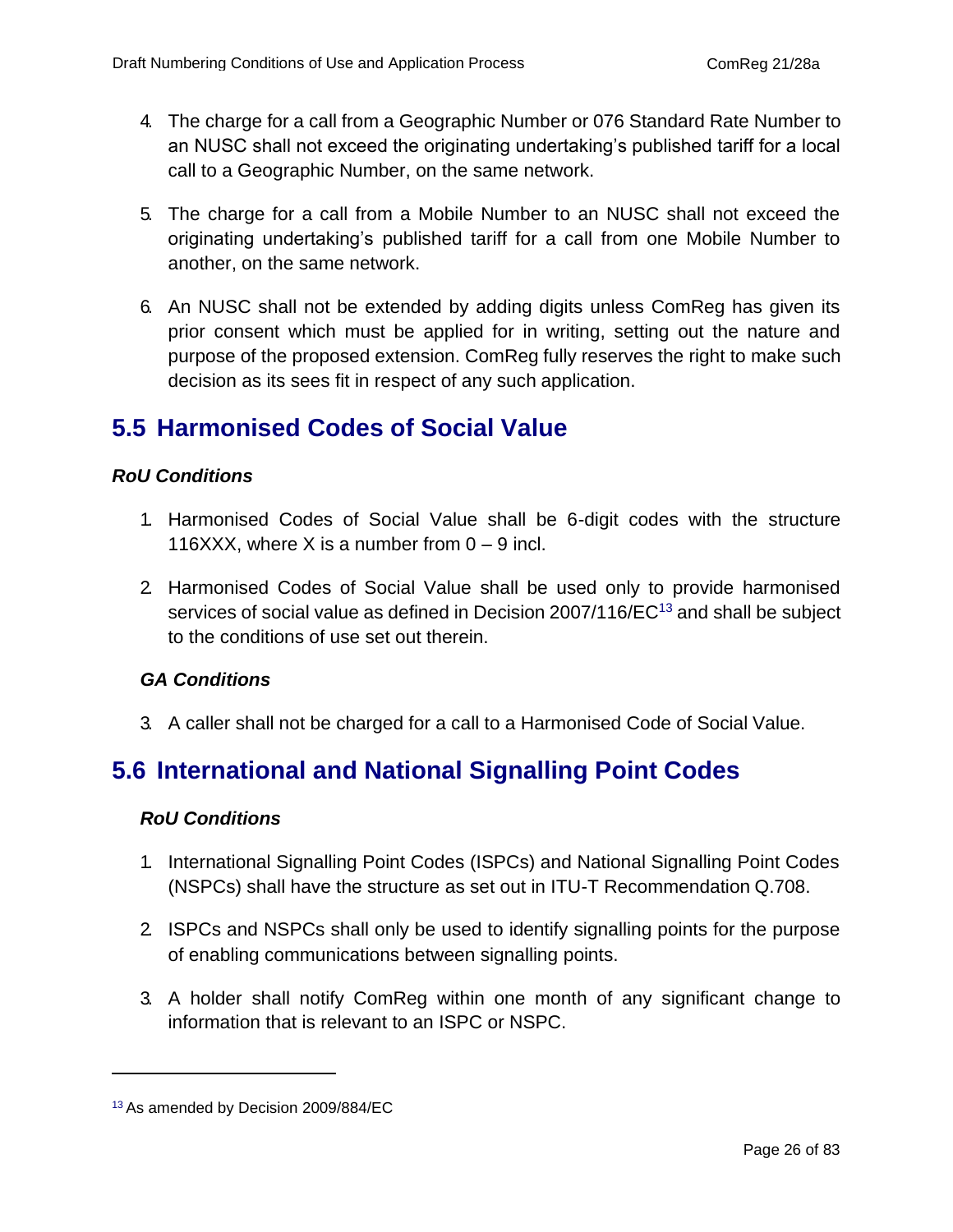4. A holder which intends to cease using an ISPC or NSPC shall inform ComReg one month in advance of the date on which it will cease use of same.

## <span id="page-26-0"></span>**5.7 Mobile Network Codes**

#### *RoU Conditions*

- 1. Mobile Network Codes (MNCs) shall be 2-digit short codes in the range 01 99 incl. and their structure and use shall otherwise conform with ITU-T Recommendation E.212.
- 2. MNCs shall be used only to identify mobile terminals and mobile end-users.
- 3. An MNC shall be inserted after the Mobile Country Code (MCC) "272" as part of the International Mobile Subscriber Identity (IMSI).
- *4. Terrestrial trunk radio Mobile Network Codes ((T)MNCs) shall be 4-digit short codes and their structure and use shall conform with ITU-T Recommendation E.218.*
- *5. (T)MNCs shall be used only in TETRA networks.*
- *6. A (T)MNC shall be inserted after the Terrestrial trunk radio Mobile Country Code ((T)MCC) "272" as part of the Individual TETRA Subscriber Identity (ITSI).*

## <span id="page-26-1"></span>**5.8 Carrier Short Codes**

#### *RoU Conditions*

- 1. Carrier Short Codes shall be 5-digit short codes with the structure 13CDE and shall consist of Carrier Access ("CA") Short Codes, Carrier Select ("CS") Short Codes, and Carrier Pre-Select ("CPS") Short Codes.
- 2. Carrier Short Codes shall be used to support network-to-network-interfaces (NNIs) and to allow end-users to access their preferred electronic communications service and/or electronic communications network provider. The 'CDE' element of Carrier Short Codes shall be specific to the operator concerned and the digit 'C' shall be 0 - 8 incl. for CA or CS Short Codes and shall be 9 for CPS Short Codes. The digits  $'D'$  and  $'E'$  shall be a number from  $0 - 9$  incl.
- 3. CPS operator identification Short Codes that correspond to each CPS call option shall be as follows: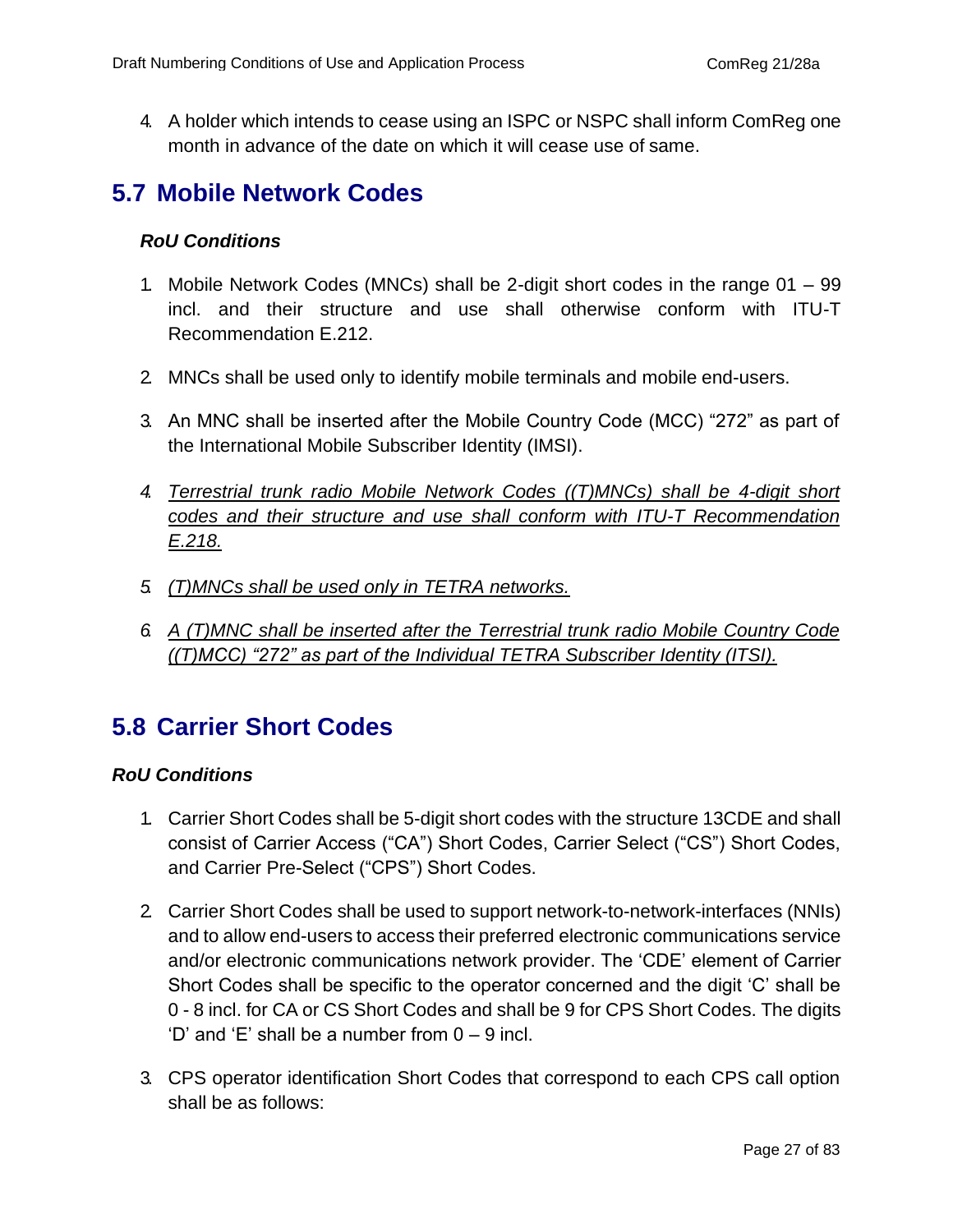- (a) Code 19800 call option: international calls
- (b) Code 19801 call option: national calls
- (c) Code 19822 call option: local calls
- 4. Holders of CA / CS/ CPS Short Codes shall:
	- (a) support NNI between their networks and public switched telephone networks;
	- (b) support dialling of the "112"' and "999" emergency access codes; and
	- (c) keep CPS operator identification codes open on their networks in order to enable end-users to identify the operator supporting their local, national and international traffic.

#### *GA Conditions*

5. CA and CS Short Codes shall be used for selecting a preferred provider on a callby-call basis while CPS Short Codes shall be used to select a preferred provider on a permanent or semi-permanent basis. CA and CS Short Codes are thus prefixed to numbers by callers or their calling apparatus while CPS Short Codes are inserted by network operators.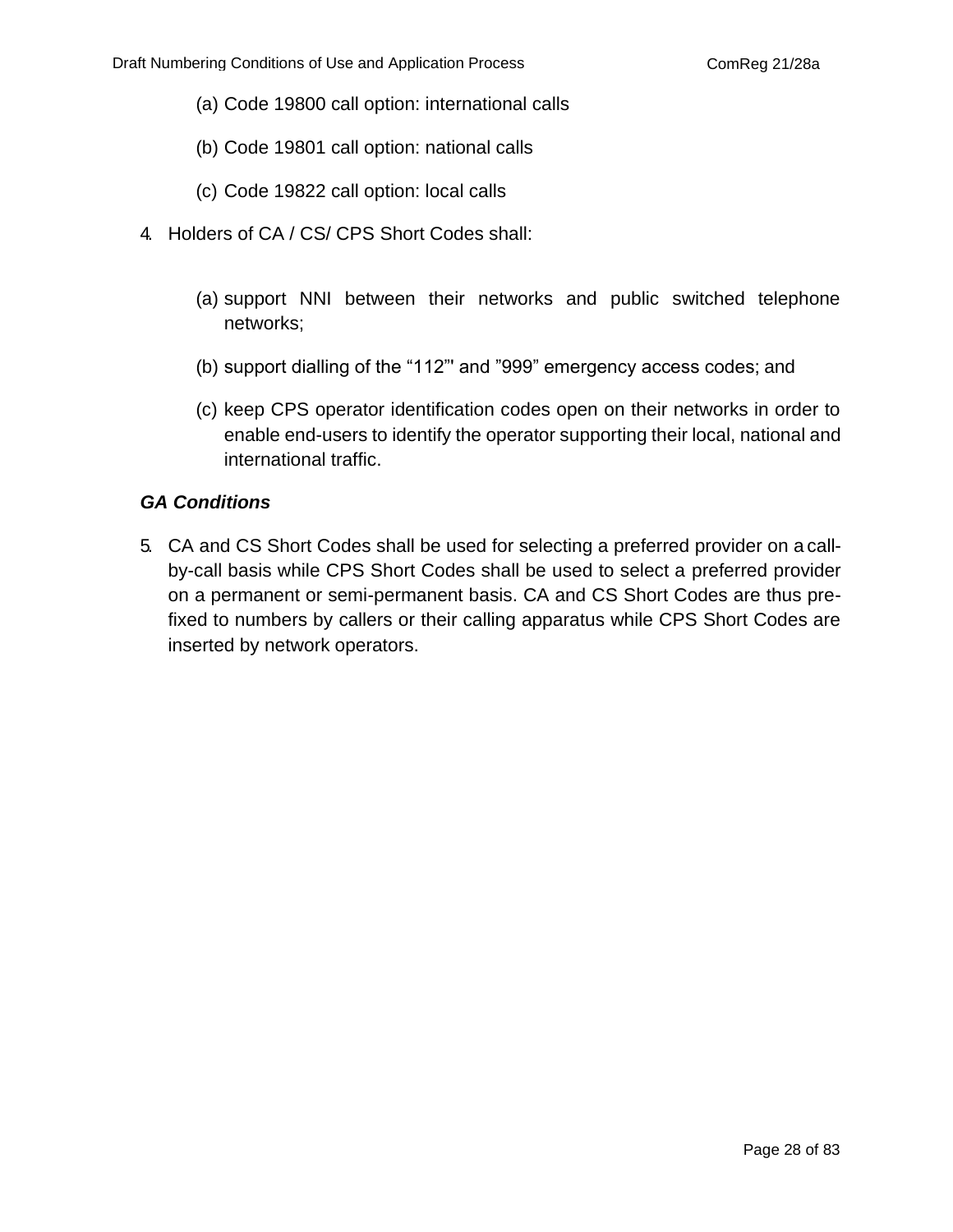## <span id="page-28-0"></span>**5.9 Number Portability Routing Prefixes**

#### *RoU Conditions*

- 1. Number Portability Routing Prefixes (NPRPs) shall be 7-digit codes with the structure 175DXXX, where XXX is a number from 000 – 999 incl. which identifies the terminating operator's switch and the values of D are as follows:
	- (a) "0" when the NPRP is used by a network operator within its own network;
	- (b) "1" for Non-Geographic Numbers;
	- (c) "2 to 8" for Geographic Numbers; and
	- (d) "9" for 076 Standard Rate Numbers.
- 2. Number Portability Routing Prefixes for Mobile Numbers shall be 5-digit codes with the structure 176XX where X is a number from  $0 - 9$  incl.

#### *GA Conditions*

- 3. NPRPs shall be used to route calls to ported numbers but shall not be used to route calls to non-ported numbers.
- 4. NPRPs having the structure 1750XXX shall not be used for calls involving network interconnection.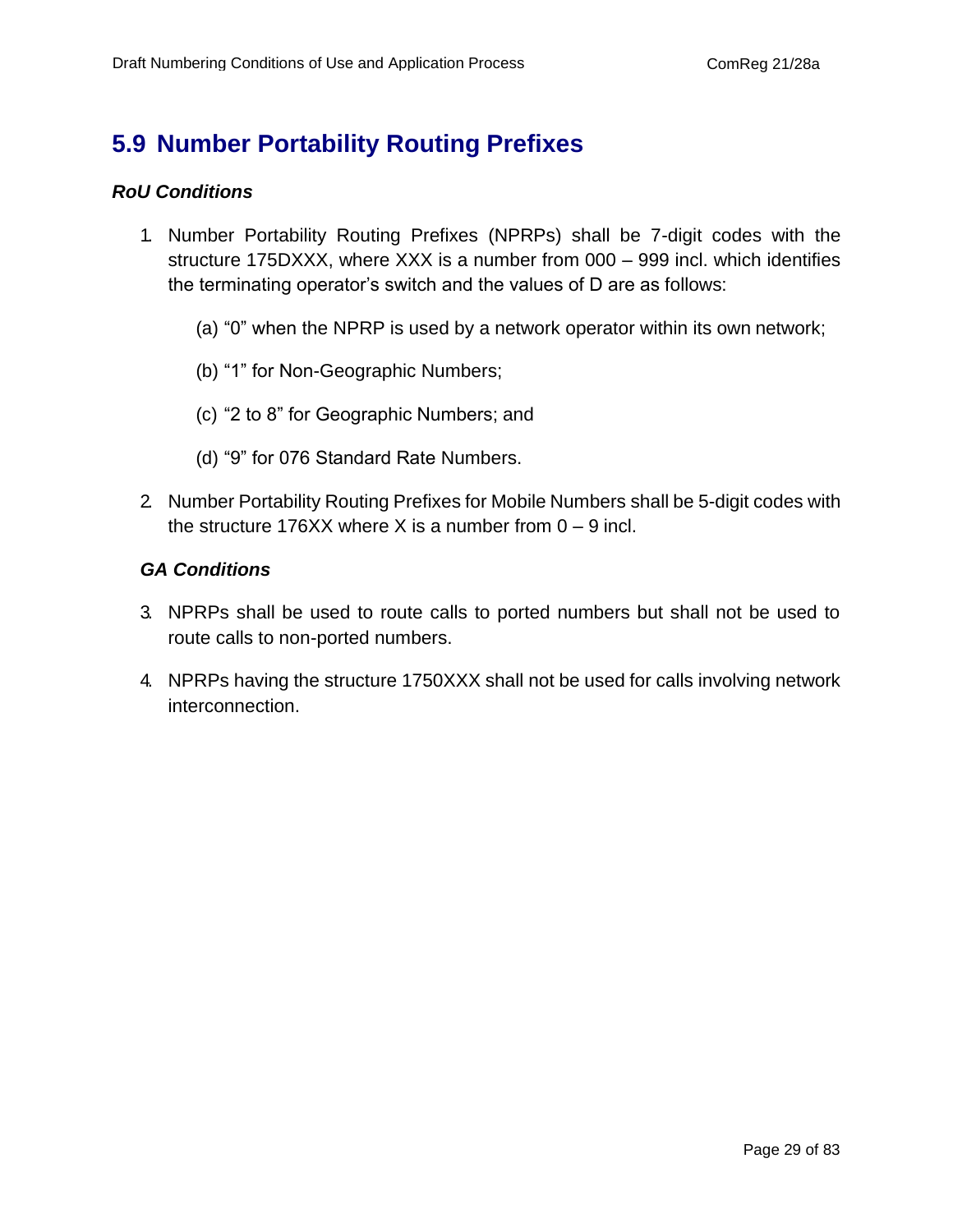## <span id="page-29-0"></span>**6 Applying for a right of use for a number**

## <span id="page-29-1"></span>**6.1 General Application Criteria**

- 1. ComReg will grant rights of use for numbers to authorised undertakings in an open, objective, transparent, non-discriminatory and proportionate manner and generally on a "first come, first served" basis though ComReg may hold open competitions before granting rights of use for newly-opened number ranges.
- 2. Given that numbers are a national resource which must be managed and used efficiently and that the quantity of available numbers in each class of number is finite, applicants are required to provide all requested information in order to satisfy ComReg that their applications are justified.
- 3. Applicants must be undertakings that are authorised in accordance with regulation 4 of the Authorisation Regulations and they must meet all other eligibility criteria relating to the particular the class of number.
- 4. Applicants must clearly identify any confidential or commercially sensitive information in their applications. ComReg will treat such information in accordance with its Guidelines on Treatment of Confidential Information (ComReg Document 05/24).
- 5. Applicants may request specific numbers or number blocks, though it may not be possible for ComReg to grant same. Please note that 1800 and 0818 numbers are assigned on an individual basis.
- 6. Applicants may request a reservation of numbering resources for a period of no more than three months, if they are eligible to be granted the rights of use for said number resources. Please note that there is no reservation of 1800 and 0818 numbers.
- 7. Applicants must be capable of complying in full with the general conditions and the specific conditions attaching to the class of number.
- 8. Applicants must be capable of complying in full with agreed industry processes and standards for the class of number.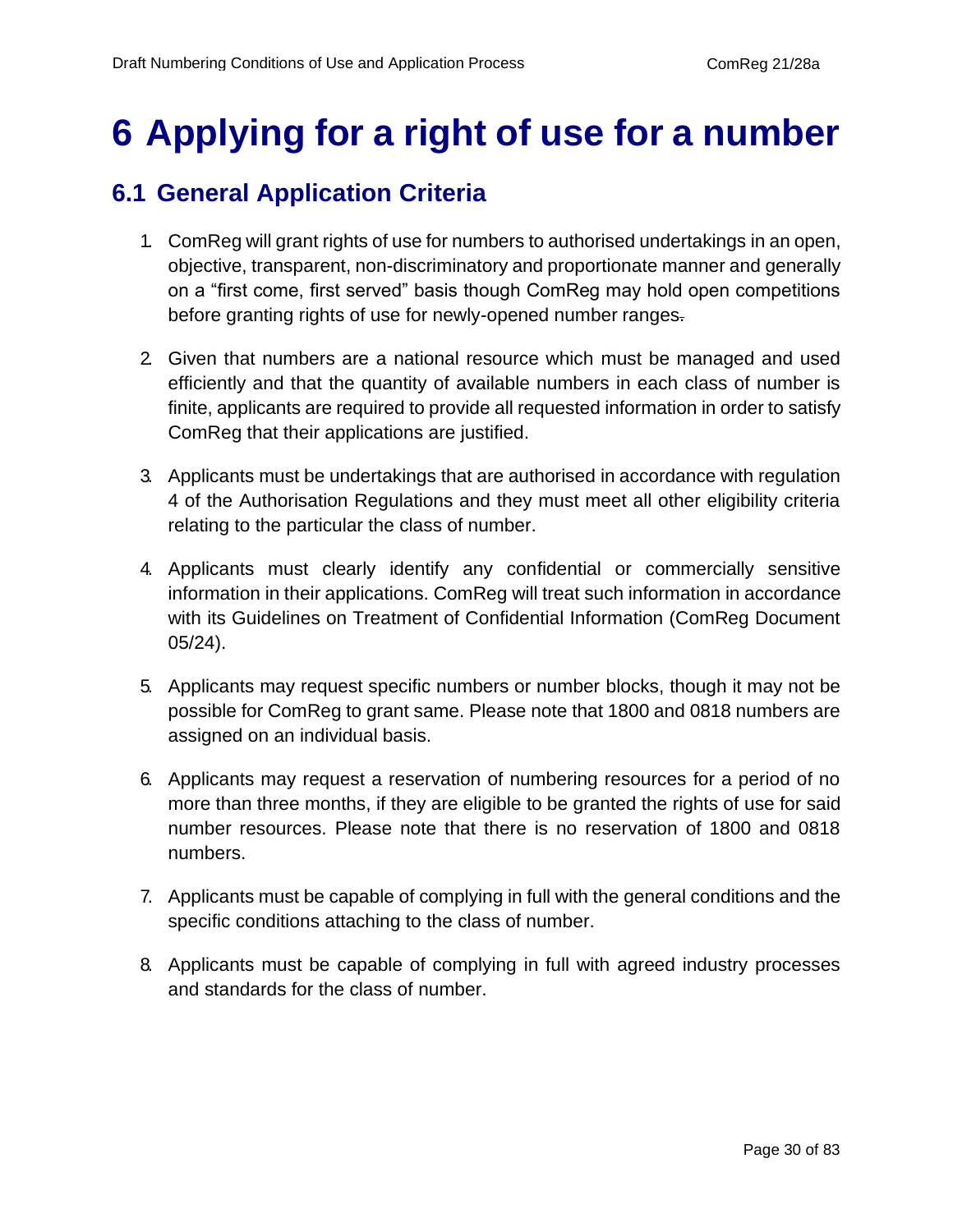- 9. Any undertaking which has been granted and which currently holds rights of use for Geographic Numbers in a specific MNA shall not be granted any new rights of use for Geographic Numbers in that same MNA unless ComReg is first satisfied that the undertaking is utilising, at a minimum, 65% of its currently assigned stock of Geographic Numbers for that same MNA.
- 10. Any undertaking which has been granted and which currently holds rights of use for Mobile Numbers shall not be granted any new rights of use for Mobile Numbers unless ComReg is first satisfied the undertaking is utilising, at a minimum, 45% of its currently assigned stock of Mobile Numbers
- 11. Exceptions to the above number utilisation requirements will be considered on a case by case basis.
- 12. ComReg will calculate number utilisation using the following formula:

#### Total numbers active and in use

 $Total \ numbers$  assigned  $-$  (Total ported out numbers  $+$  Total quarantined numbers)

- 13. Following its Decision (ComReg 18/106 and Decision  $D15/18$ )<sup>14</sup> to reduce the number of NGN ranges from five (1800, 1850, 1890, 0818 and 076) to two (1800 and 0818) by 31 December 2021, ComReg does not assign new rights of use for Non-Geographic Numbers in the ranges 1850, 1890, and 076 to any undertaking.
- 14. Application Process
	- (a) Applications for 1800 and 0818 numbers must be submitted through the FNP system and must be based on valid end user orders / requests. *Details of the application process for 1800 and 0818 numbers are set out in the Individual Number Assignment (INA) process manual which is available on request by emailing the ComReg numbering team at [numapps@comreg.ie.](mailto:numapps@comreg.ie)*
	- (b) Applications for numbers other than 1800 and 0818 must comply with the following:

<sup>&</sup>lt;sup>14</sup> Review of Non Geographic Numbers, Response to Consultation 18/65 and Decision. Part IV of Annex 1 deals with the "Effective Date" of the Decision Instrument.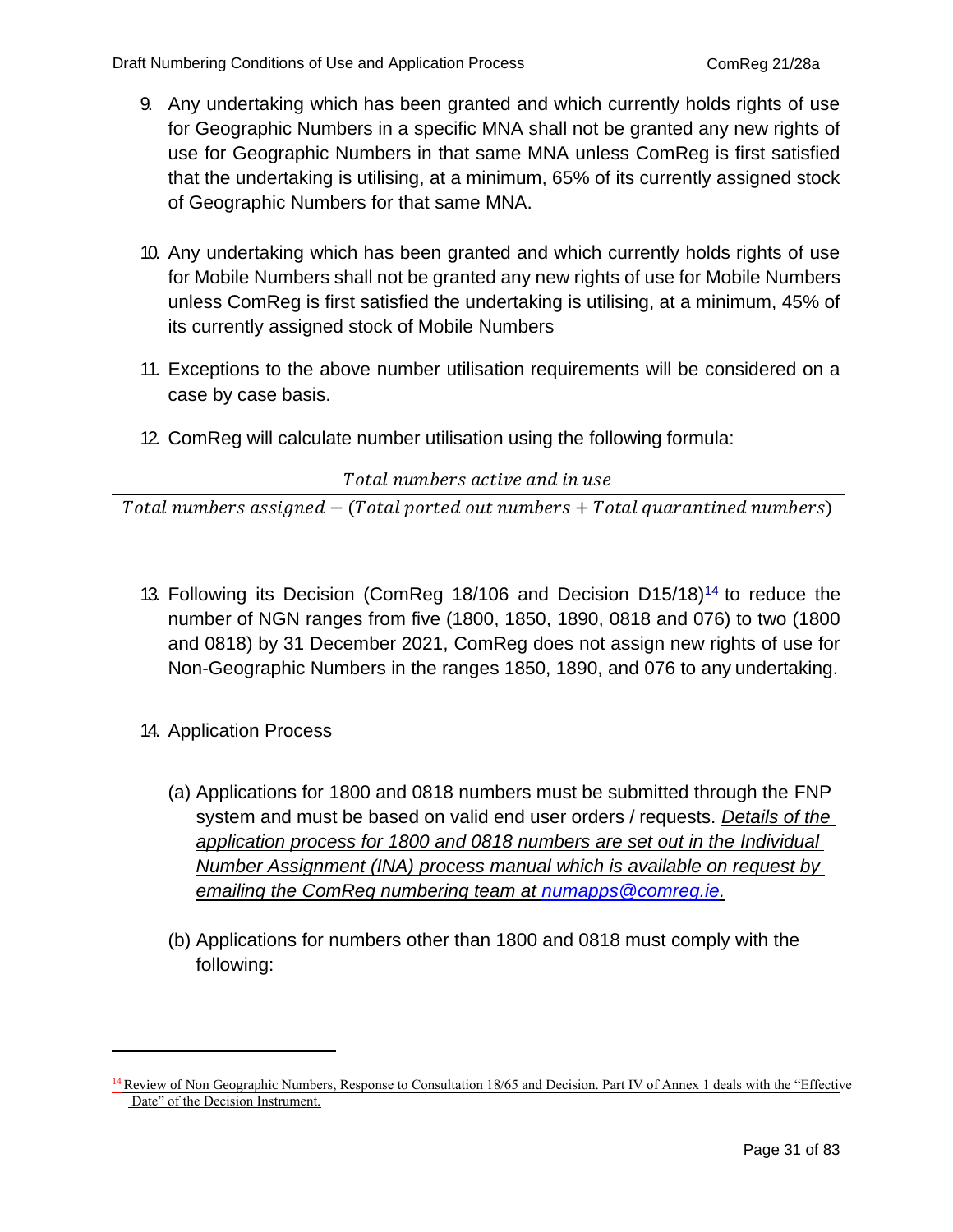- i. Applicants must complete and sign a copy of the application form in Appendix 1, attaching a completed copy of any relevant form from Appendix 2 – 7 for the class of number being requested. For applications for Geographic or Mobile Numbers, the form in Appendix 4 or Appendix 5 must be completed with respect to Geographic or Mobile Numbers already granted to the applicant.
- ii. A completed application form must be sent to:

Numbering Commission for Communications Regulation One Dockland Central, Guild Street, Dublin 1, D01 E4X0, Ireland.

- iii. A copy of the completed application form must also be emailed t[o](mailto:numapps@comreg.ie) [numapps@comreg.ie.](mailto:numapps@comreg.ie)
- 15. ComReg reserves the right to request additional information for any application received. Applicants shall be informed if their application is incomplete and shall not be further processed until all outstanding information has been provided.
- 16. There is currently no fee for the granting of rights of use for numbers. ComReg however reserves the right to review its position and introduce a fee in the future, in accordance with regulation 19 of the Authorisation Regulations.

## <span id="page-31-0"></span>**6.2 Eligibility Criteria**

- 1. Applicants for rights of use for Geographic Numbers and Non-Geographic Numbers must provide evidence of having a valid interconnect agreement with another undertaking.
- 2. Rights of use for Mobile Numbers and MNCs shall only be granted to MNOs and MVNOs, *OGCIO for Public Protection and Disaster Relief (PPDR) services* and to OTT Service Providers, provided the OTT Service Provider qualifies as an ECS, and the OTT Service Provider has a contract with an Irish MNO to access its network. A right of use for one MNC shall be granted upon first application and the basis for any request for an additional right of use for an MNC must be fully set out.
- 3. Rights of use for Directory Enquiry Access Short Codes shall only be granted to providers of directory enquiry services.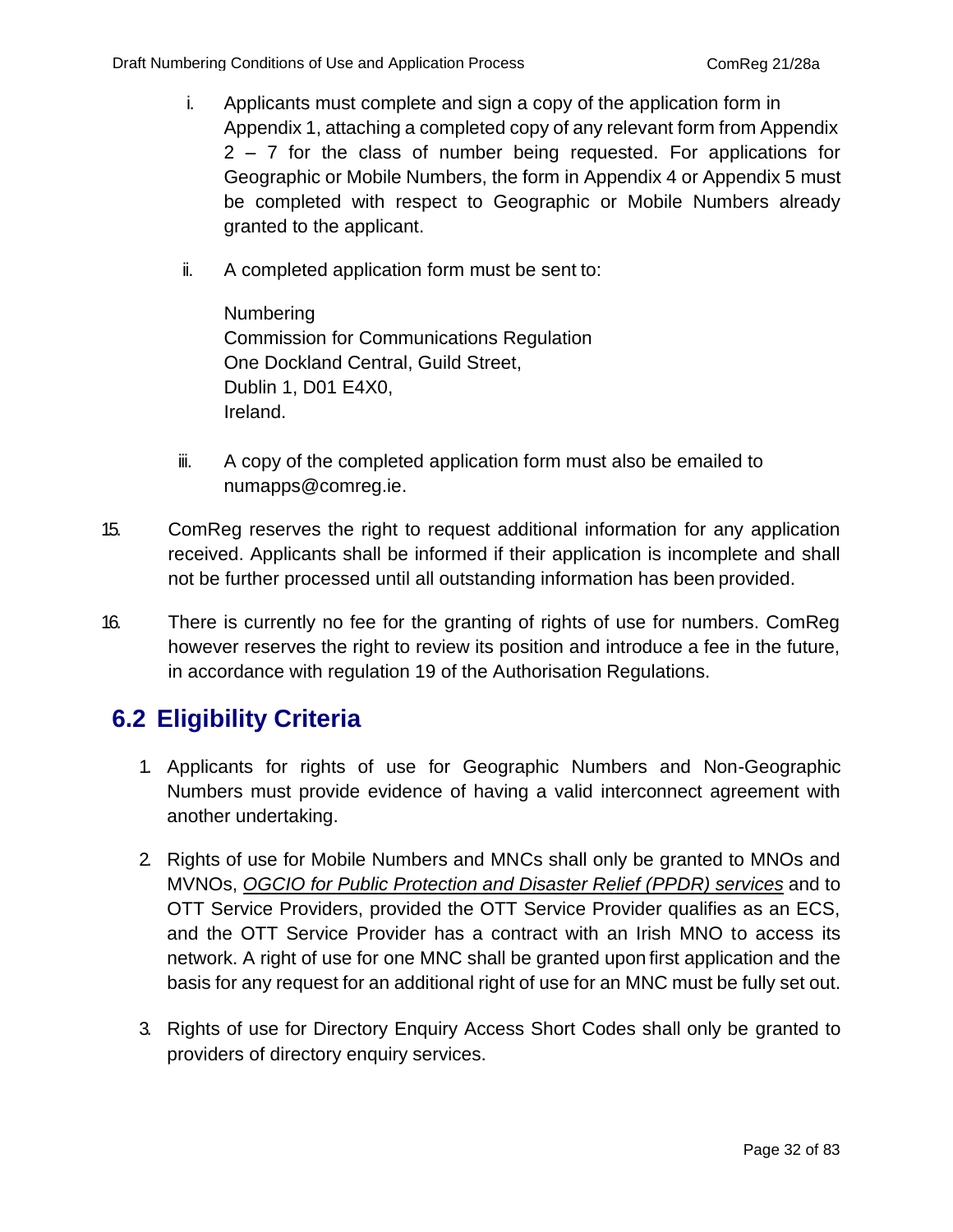- 4. Rights of use for NUSCs shall only be granted to network operators for the purpose of providing services to their customers relating to the performance and userfriendliness of their networks.
- 5. Rights of use for ISPCs shall only be granted to undertakings when the requested signalling point has, or is soon expected to have, at least one message transfer point (MTP) signalling relationship with other signalling points having ISPCs in the international signalling network.
- 6. Rights of use for Harmonised Codes of Social Value are reserved for the provision of harmonised services of social value as defined in Decision 2007/116/EC, as amended by Decision 2009/884/EC. They may be directly granted to the provider of the harmonised service of social value, since the conditions of use in Decision 2007/116/EC apply directly to that provider.
- 7. Rights of use for M2M numbers shall be granted to MNOs, MVNOs and only to M2M Service Providers that can both justify the requirement and can manage the resources. A right of use for one MNC shall be granted upon first application and the basis for any request for an additional right of use for an MNC must be fully set out.

## <span id="page-32-0"></span>**6.3 First Time Applications**

- 1. A first time applicant for rights of use for any class or type of number must provide:
	- (a) A written description of the planned services to include the date on which provision of the services will commence and an outline of projected growth;
	- (b) Evidence of existing customer base, or a base of potential customers who have expressed interest in the services, for each type of number/code and/or geographic area in which numbers are sought;
	- (c) Evidence of having a valid interconnect agreement with another undertaking;
	- (d) Evidence of technical capability to provide the service. If key service infrastructural elements are not provided directly by the applicant, an explanation is required of the functional and contractual relationship to the actual provider; and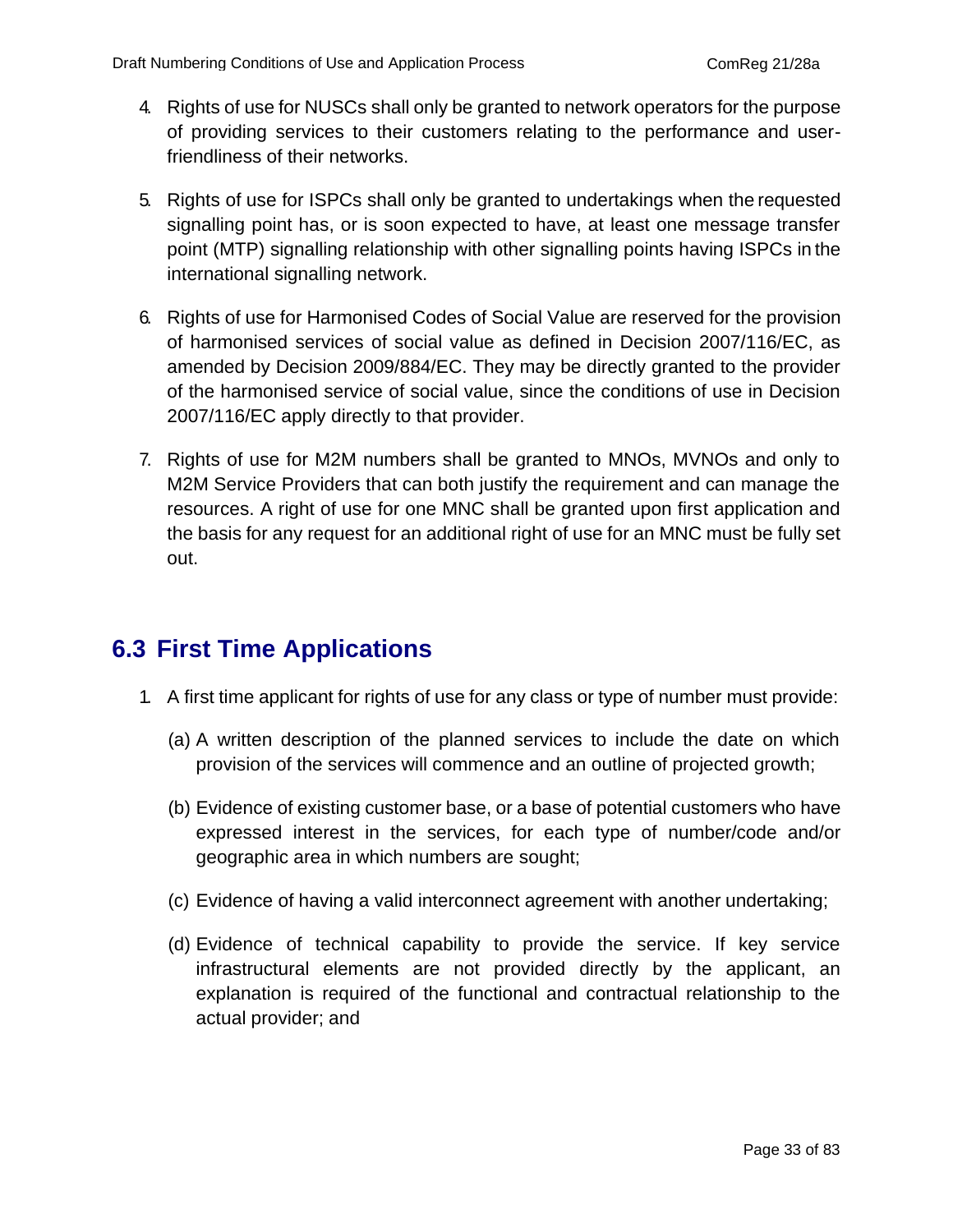(e) Evidence of being authorised as a provider of an electronic communications network or service in accordance with regulation 4 of the Authorisation Regulations (S.I. No 335 of 2011, as amended).

### <span id="page-33-0"></span>**6.4 Timeline for processing applications**

1. ComReg will make a decision in respect of any complete and valid application within 3 weeks of the date of receipt of the completed application. ComReg will consider an application to be complete and valid once the applicant has provided all standard information and any additional information which ComReg considers relevant and which it may request. In the case of applications for 0818 and 1800 numbers, the automatic assignment functions of the FNP system will enable a shorter turnaround to number assignment compared with the paper based process.

### <span id="page-33-1"></span>**6.5 Granting rights of use for certain classes of numbers**

- 1. Only one right of use for a Customer Support Short Code shall be granted to a network operator.
- 2. A maximum of forty Messaging and Payment Short Codes shall be granted to a single holder. An application for rights of use for additional Messaging and Payment Short Codes must be fully set out.
- 3. A right of use for one CA Short Code (for use with a two-stage access approach), one CS Short Code (for direct single-stage access) and one CPS Short Code will be granted to any one undertaking, upon first application. An application for a right of use of an additional CA / CS / CPS Short Code must be fully set out.
- 4. Rights of use for NPRPs will be granted in the following manner:
	- (a) a maximum of one Non-Geographic Number Portability Routing Prefix (NGNPRP) per undertaking upon first application, while applications for additional NGNPRPs must be fully set out;
	- (b) a block of 100 Geographic Number Portability Routing Prefixes (GNPRP) per undertaking upon first application, while applications for additional GNPRPs must be fully set out; and
	- (c) one Mobile Number Portability Routing Prefix per undertaking upon first application, while applications for additional MNPRPs must be fully set out.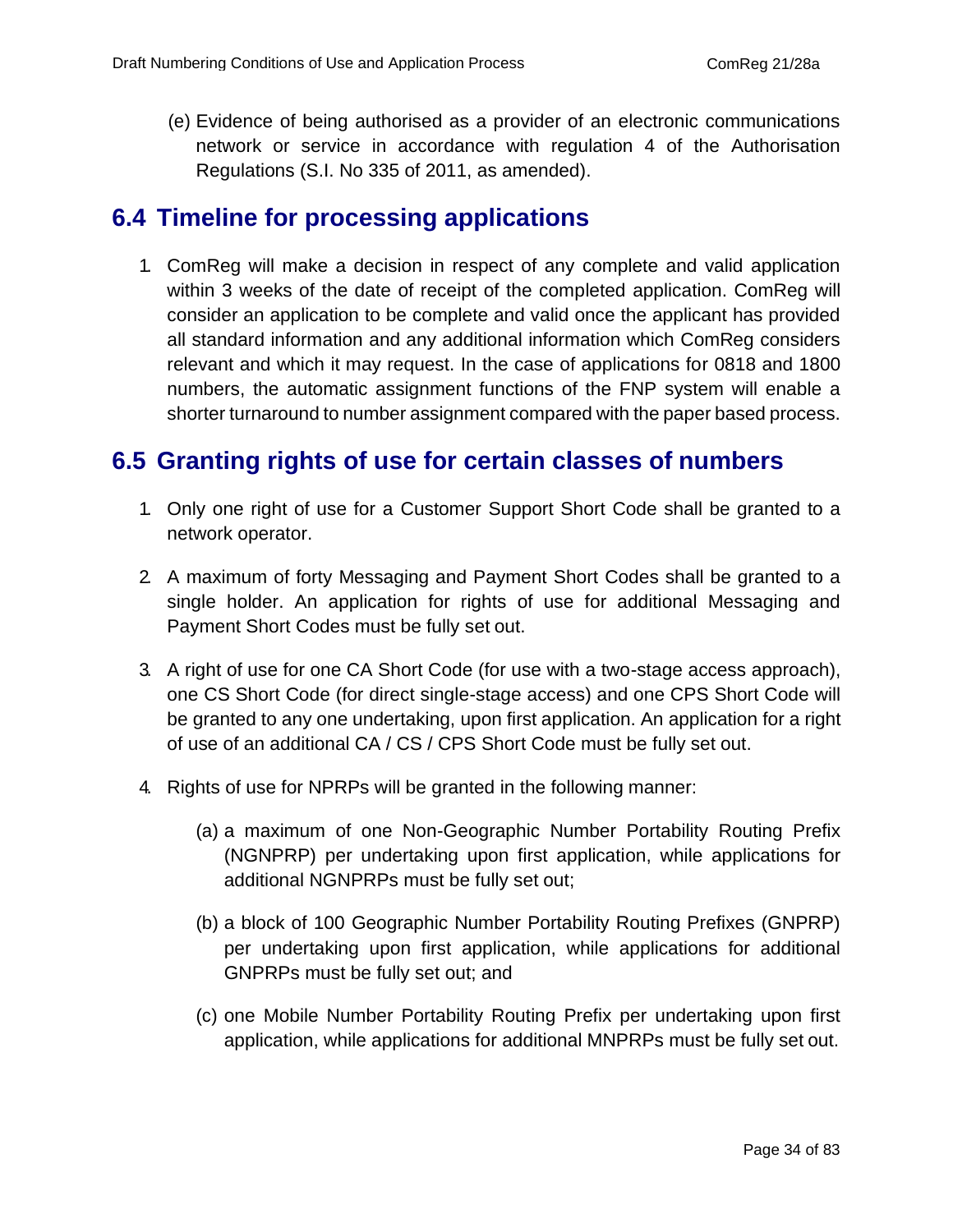5. In respect of any application for an additional right of use for a Carrier Short Code or NPRP, ComReg fully reserves the right to make such decision as its sees fit.

## <span id="page-34-0"></span>**6.6 Refusal of an Application**

- 1. ComReg may refuse to grant a right of use for any number or code on grounds which may include any of the following:
	- (a) that the applicant is not an authorised undertaking or does not otherwise meet the eligibility criteria to be granted rights of use for numbers;
	- (b) that the applicant has failed, or is failing, to comply with a statutory obligation or a condition attaching to an existing right of use for a number held by the applicant, or with a condition of the General Authorisation, or with a condition of a relevant licence granted under the Act of 1926 or the Communications Regulation (Premium Rate Services and Electronic Communications Infrastructure) Act 2010, the Communications Regulation (Licensing of Premium Rate Services Regulations) 2012, the PRS Code of Practice and any conditions attaching to the applicable PRS licence issued by ComReg<sup>15</sup>;
	- (c) that the applicant has not used or not used to a sufficient extent an existing number for which it holds the right of use;
	- (d) that the requested numbers are unavailable;
	- (e) that the applicant would not activate the requested numbers within 12 months of the right of use for that number being first granted; or
	- (f) that granting the right of use for numbers would not be in accordance with ComReg's objectives.
	- (g) In the case of 0818 and 1800 numbers, a unique customer identifier has not been provided by the applicant.

<sup>&</sup>lt;sup>15</sup> The Statutory Provisions, Code of Practice and/or Conditions referred to may be amended from time to time.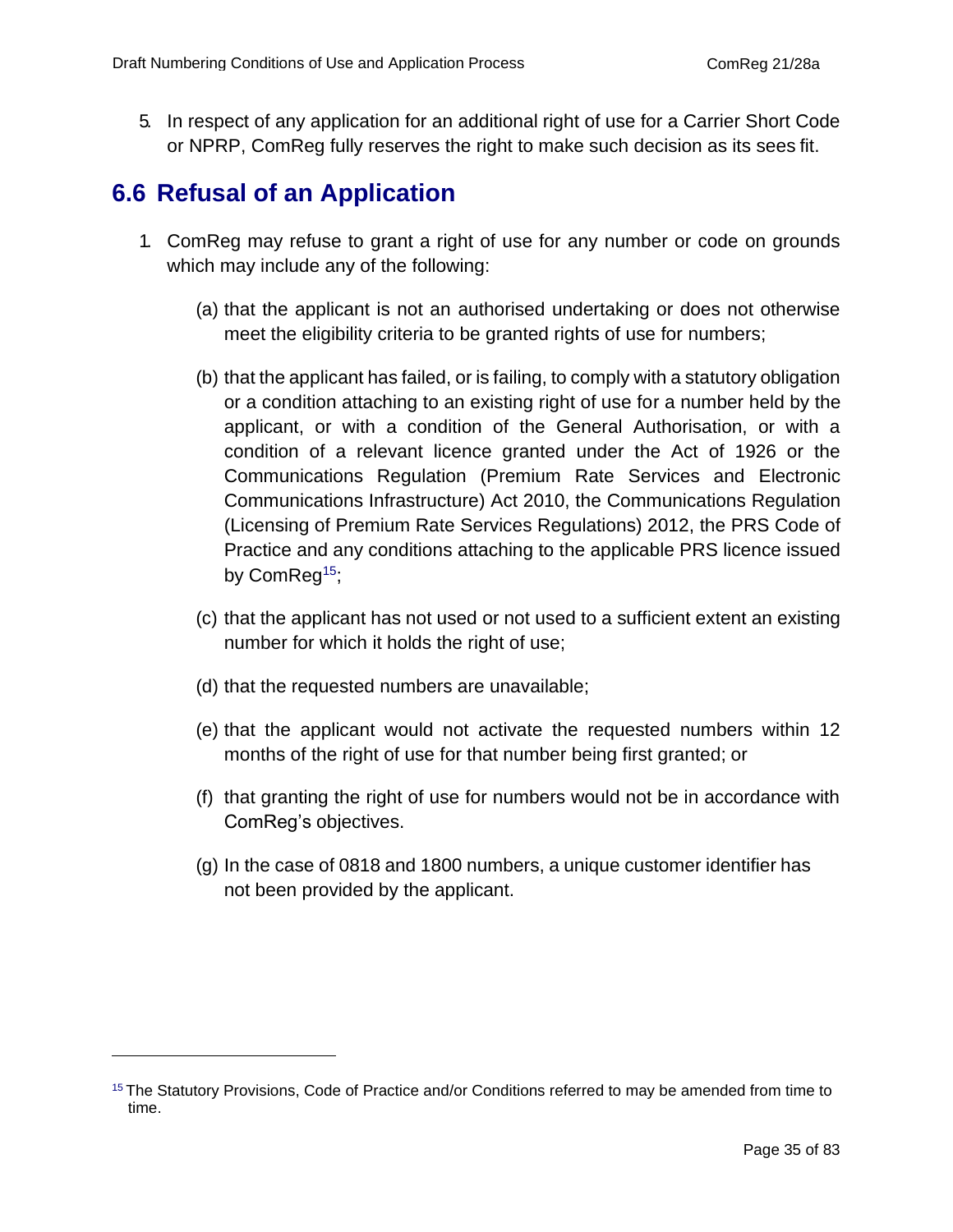## <span id="page-35-0"></span>**7 Transferring rights of use for numbers**

- 1. The Authorisation Regulations 2011 provides that ComReg may grant a right of use for any class or description of number to any undertaking, as ComReg considers appropriate, and that ComReg shall specify whether such a right may be transferred by the holder and under what conditions<sup>16</sup>. The conditions attached to transferred rights of use for numbers will apply to the undertaking in receipt of same, who must be authorised and otherwise eligible to hold the class of numbers being transferred.
- 2. The classes of numbers which may not be transferred, and the conditions under which transfers may take place, are specified above in Section 3.2.
- 3. The process set out in Appendix 8 applies only to rights of use for numbers which are being *transferred* and not to numbers which are being *ported*. Transfers occur when two undertakings agree that Undertaking *A* will transfer rights of use for numbers to Undertaking *B* and such transfers usually occur in bulk – i.e. several hundred or several thousand numbers are transferred at the same time.
- 4. The process set out herein is not an alternative to the existing industry agreed process for porting numbers (pursuant to regulation 25 of the Universal Service Regulations<sup>17</sup>). The industry agreed process for porting numbers is to be used (in compliance with all regulatory requirements for facilitating change of service provider) where a subscriber changes service provider and, in doing so, chooses to retain its number.
- 5. Undertakings that have previously transferred rights of use for numbers to other undertakings, without notifying ComReg, should now complete the notification process set out below. Until such transfers have been notified, the *original* holder of any such right of use, as recorded by ComReg in its numbering assignments database, shall be responsible for complying with all conditions attached to that right of use. ComReg will update its database to reflect all transfers that are notified to it.

 $16$  Regulation 13(1) and 13(6) of the European Communities (Electronic Communications Networks and Services) (Authorisation) Regulations 2011 (S.I. 335/2011)

<sup>&</sup>lt;sup>17</sup> European Communities (Electronic Communications Networks and Services) (Universal Service and Users Rights) Regulations 2011 (S.I. 337/2011)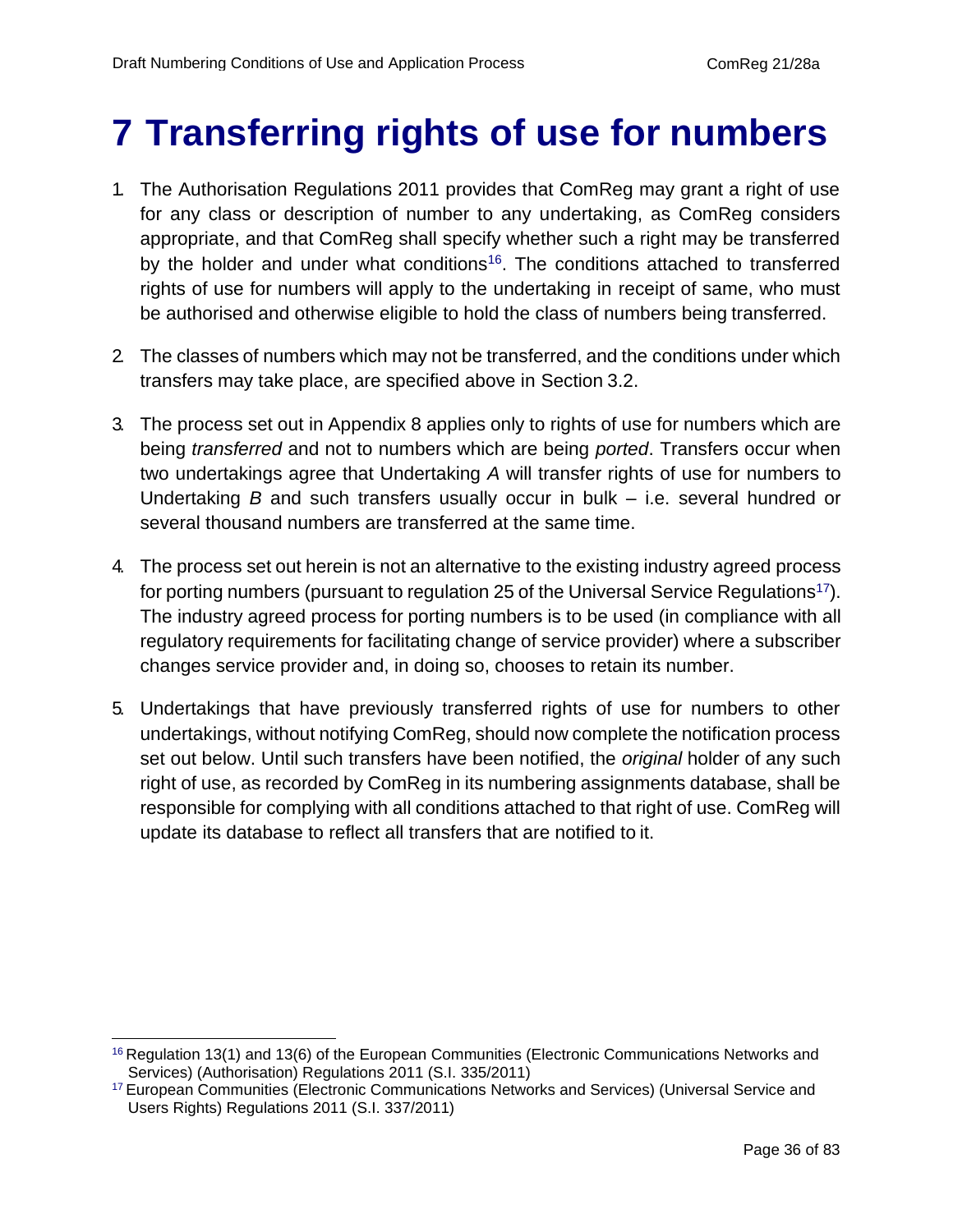## **Appendix: 1 Application Form**

| Name of Applicant:                                                                                    |                |  |  |  |  |
|-------------------------------------------------------------------------------------------------------|----------------|--|--|--|--|
| Registered Trading name (If Applicable):                                                              |                |  |  |  |  |
| Company Registration Number (If Ltd Company):                                                         |                |  |  |  |  |
| Telephone No.:                                                                                        | Email:         |  |  |  |  |
| <b>Business Address:</b>                                                                              |                |  |  |  |  |
|                                                                                                       |                |  |  |  |  |
| Name of Contact:                                                                                      | Telephone No.: |  |  |  |  |
|                                                                                                       | Email:         |  |  |  |  |
| Number or code requested, if not included in<br>a separate Appendix:                                  |                |  |  |  |  |
| Date by which Service will be operational:                                                            |                |  |  |  |  |
| Forecast of expected utilisation of all<br>requested numbers, including planned in-<br>service dates: |                |  |  |  |  |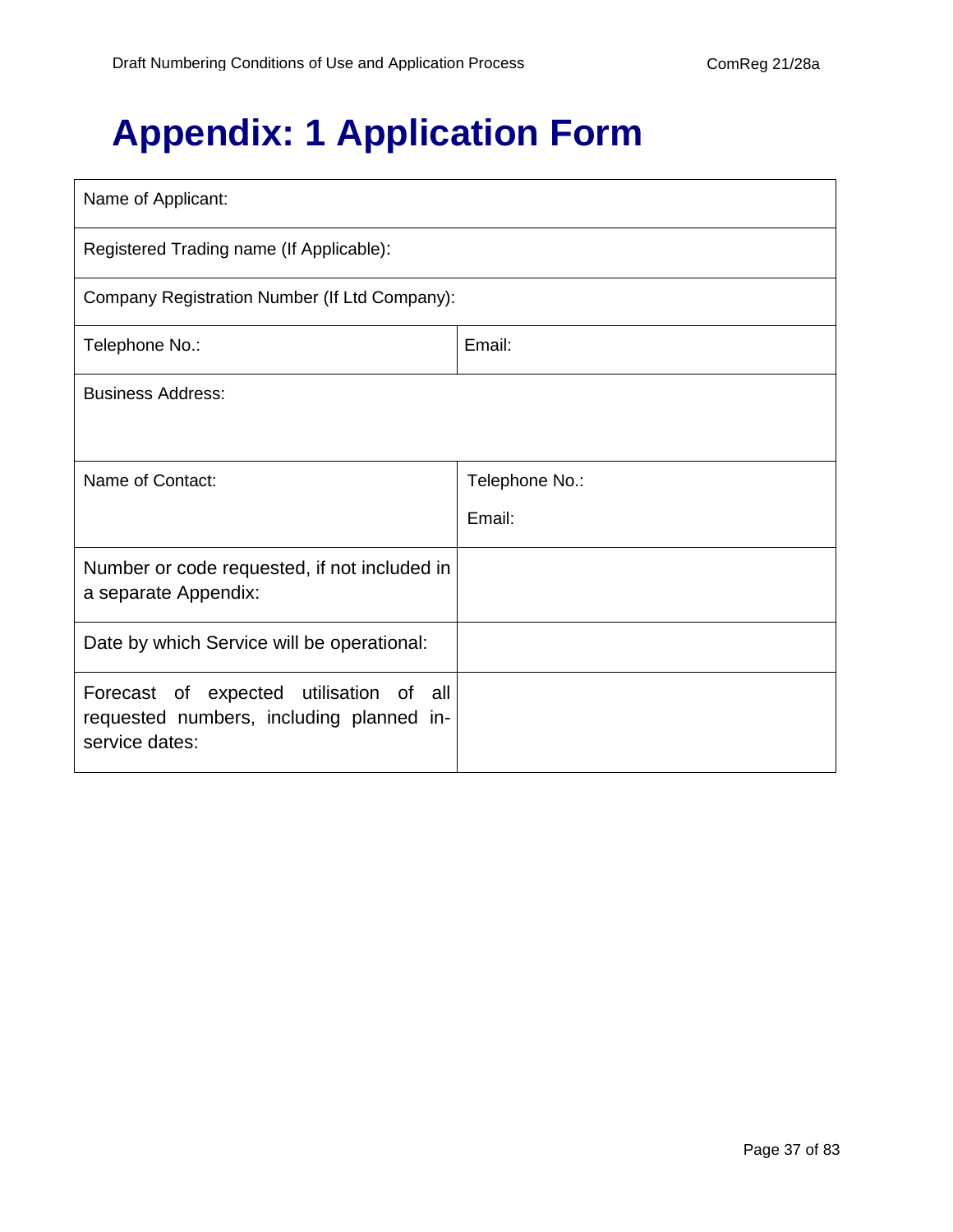#### **Declaration:**

I am authorised to make this declaration on behalf of hereinafter referred to as "**the Applicant**" for the purpose of the Applicant making this application for rights of use for numbers to the Commission for Communications Regulation pursuant to regulation 13 of the European Communities (Electronic Communications Networks and Services) (Authorisation) Regulations, 2011 (S.I. No 335 of 2011):

I hereby declare the following:

- (i). that the information contained in this application is, to the best of my knowledge, accurate and complete and that the Applicant shall immediately inform ComReg of any change to any information provided as part of this application;
- (ii). that the Applicant is aware of its obligation to comply in full with all relevant statutory provisions in respect of the rights of use for numbers being applied for, together with all conditions attaching to same as set out in the *Numbering Conditions of Use and Application Process* (ComReg Document 15/136R2, as amended), and the Applicant is aware that failure to comply in full with any statutory provision and/or condition may result in the suspension or withdrawal of any or all rights of use for numbers granted to the Applicant; and
- (iii). that the Applicant is currently an authorised undertaking, operating in accordance with regulation 4 of the European Communities (Electronic Communications Networks and Services) (Authorisation) Regulations 2011 (S.I. No 335 of 2011.)

*Signature:*

*Name in Block Letters:* 

*Date:*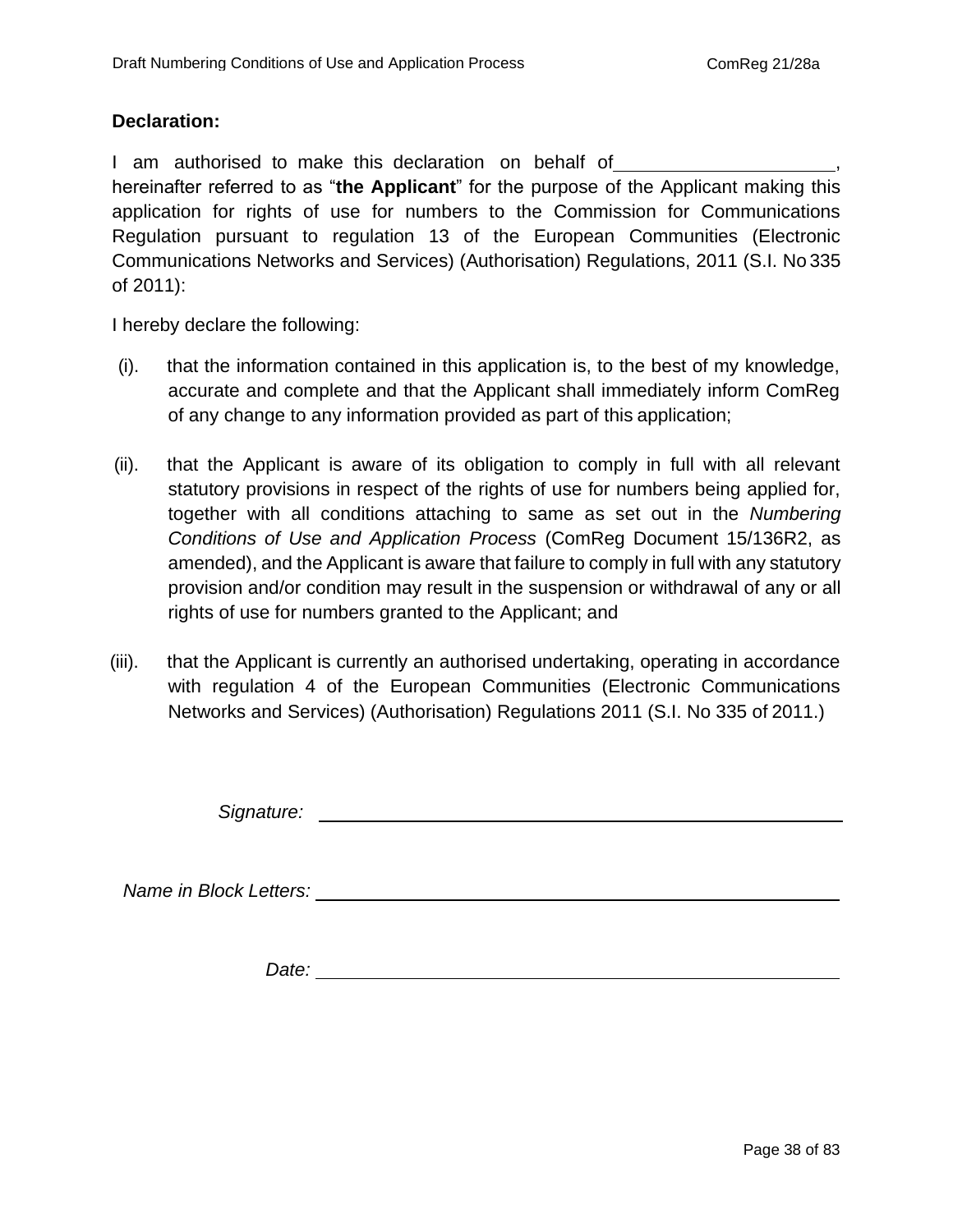## **Appendix: 2 Geographic Numbers**

|              |                       | <b>Subscriber</b>       | <b>Quantity of Number Blocks Required</b> |                           |  |  |
|--------------|-----------------------|-------------------------|-------------------------------------------|---------------------------|--|--|
| <b>NDC</b>   | <b>Numbering Area</b> | <b>Number</b><br>Length | 100 Numbers per<br>block <sup>18</sup>    | 1000 Numbers per<br>block |  |  |
| $\mathbf{1}$ | <b>Dublin Central</b> | $\overline{7}$          |                                           |                           |  |  |
| $\mathbf{1}$ | <b>Dublin North</b>   | $\overline{7}$          |                                           |                           |  |  |
| $\mathbf{1}$ | Dublin South          | $\overline{7}$          |                                           |                           |  |  |
| 21           | Cork                  | $\overline{7}$          |                                           |                           |  |  |
| 21           | Coachford             | $\overline{7}$          |                                           |                           |  |  |
| 21           | Kinsale               | $\overline{7}$          |                                           |                           |  |  |
| 22           | Mallow                | 5                       |                                           |                           |  |  |
| 23           | Bandon                | $\overline{7}$          |                                           |                           |  |  |
| 24           | Youghal               | 5                       |                                           |                           |  |  |
| 25           | Fermoy                | 5                       |                                           |                           |  |  |
| 26           | Macroom               | 5                       |                                           |                           |  |  |
| 27           | <b>Bantry</b>         | 5                       |                                           |                           |  |  |
| 28           | Skibbereen            | 5                       |                                           |                           |  |  |
| 29           | Kanturk               | 5                       |                                           |                           |  |  |
| 402          | Arklow                | 5                       |                                           |                           |  |  |
| 404          | Wicklow               | 5                       |                                           |                           |  |  |
| 41           | <b>Drogheda</b>       | $\overline{7}$          |                                           |                           |  |  |
| 41           | Ardee                 | $\overline{7}$          |                                           |                           |  |  |

Number blocks of 100 are only granted in geographical areas which at risk of exhaustion.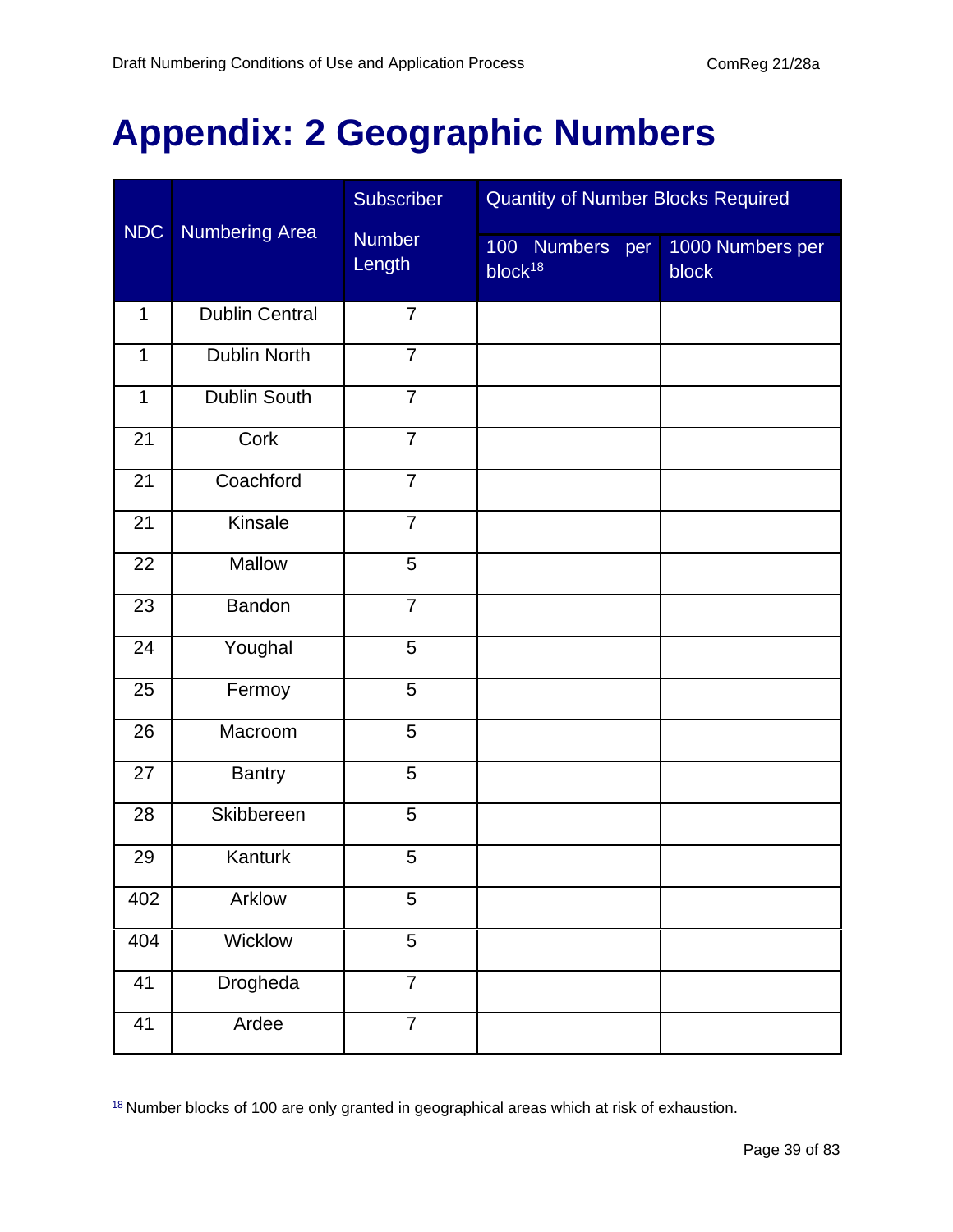|            |                       | Subscriber              | <b>Quantity of Number Blocks Required</b> |                           |
|------------|-----------------------|-------------------------|-------------------------------------------|---------------------------|
| <b>NDC</b> | <b>Numbering Area</b> | <b>Number</b><br>Length | 100 Numbers per<br>block <sup>18</sup>    | 1000 Numbers per<br>block |
| 42         | <b>Dundalk</b>        | $\overline{7}$          |                                           |                           |
| 42         | Carrickmacross        | $\overline{7}$          |                                           |                           |
| 42         | Castleblaney          | $\overline{7}$          |                                           |                           |
| 43         | Longford              | $\overline{7}$          |                                           |                           |
| 43         | Granard               | $\overline{7}$          |                                           |                           |
| 44         | Mullingar             | $\overline{7}$          |                                           |                           |
| 44         | Castlepollard         | $\overline{7}$          |                                           |                           |
| 44         | Tyrellspass           | $\overline{7}$          |                                           |                           |
| 45         | <b>Naas</b>           | 6                       |                                           |                           |
| 45         | Kildare               | 6                       |                                           |                           |
| 45         | Curragh               | 6                       |                                           |                           |
| 46         | Enfield               | $\overline{7}$          |                                           |                           |
| 46         | Edenderry             | $\overline{7}$          |                                           |                           |
| 46         | Navan                 | $\overline{7}$          |                                           |                           |
| 46         | Kells                 | $\overline{7}$          |                                           |                           |
| 46         | Trim                  | $\overline{7}$          |                                           |                           |
| 47         | Monaghan              | 5                       |                                           |                           |
| 47         | Clones                | 5                       |                                           |                           |
| 49         | Cavan                 | $\overline{7}$          |                                           |                           |
| 49         | Cootehill             | $\overline{7}$          |                                           |                           |
| 49         | Oldcastle             | $\overline{7}$          |                                           |                           |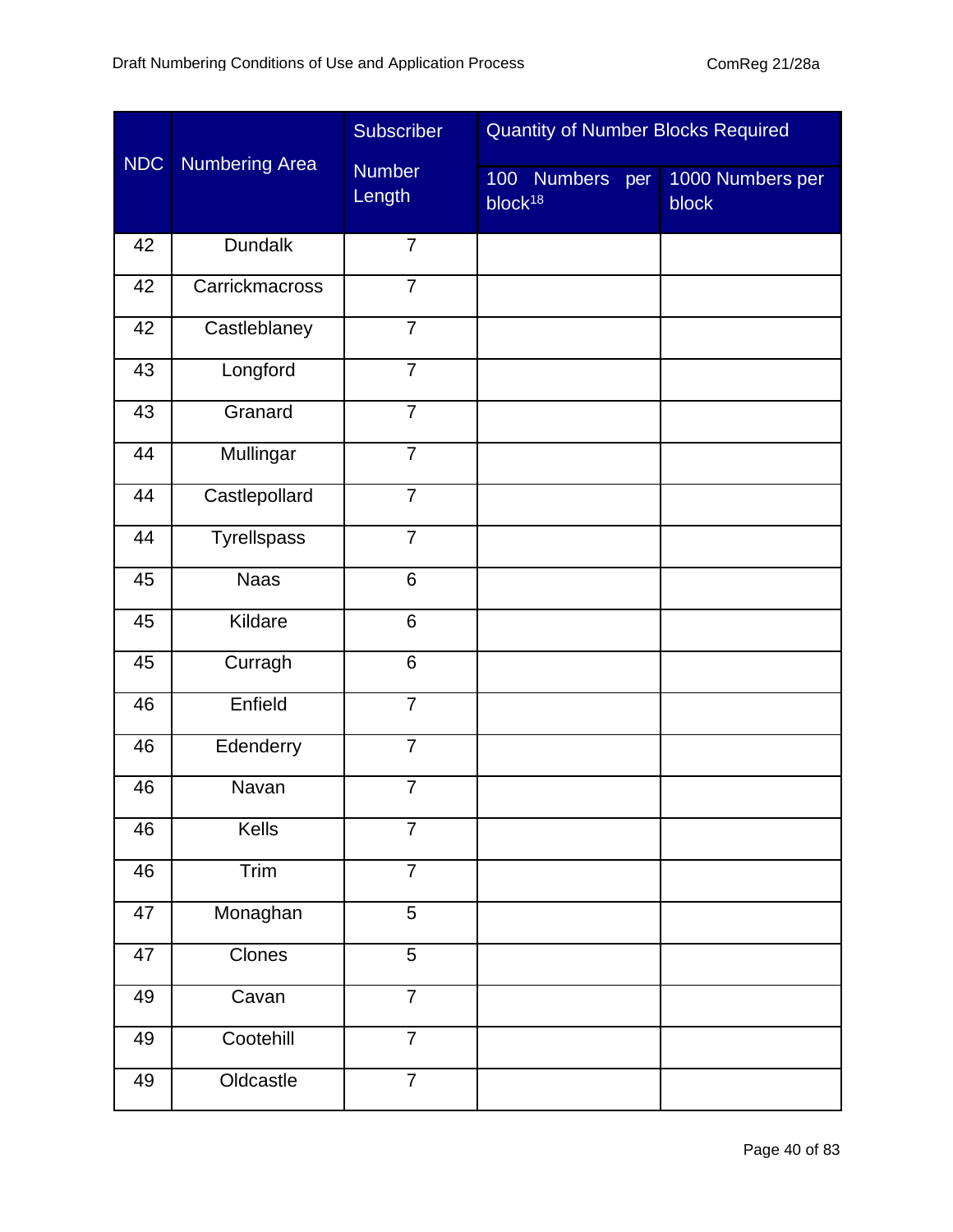|            |                       | Subscriber              | <b>Quantity of Number Blocks Required</b> |                           |
|------------|-----------------------|-------------------------|-------------------------------------------|---------------------------|
| <b>NDC</b> | <b>Numbering Area</b> | <b>Number</b><br>Length | 100 Numbers per<br>block <sup>18</sup>    | 1000 Numbers per<br>block |
| 49         | <b>Belturbet</b>      | $\overline{7}$          |                                           |                           |
| 504        | Thurles               | $\overline{5}$          |                                           |                           |
| 505        | Roscrea               | 5                       |                                           |                           |
| 51         | Waterford             | $\overline{6}$          |                                           |                           |
| 51         | Carrick-on-Suir       | 6                       |                                           |                           |
| 51         | <b>New Ross</b>       | 6                       |                                           |                           |
| 51         | Kilmacthomas          | 6                       |                                           |                           |
| 52         | Clonmel               | $\overline{7}$          |                                           |                           |
| 52         | Cahir                 | $\overline{7}$          |                                           |                           |
| 52         | Killenaule            | $\overline{7}$          |                                           |                           |
| 53         | Wexford               | $\overline{7}$          |                                           |                           |
| 53         | Enniscorthy           | $\overline{7}$          |                                           |                           |
| 53         | Ferns                 | $\overline{7}$          |                                           |                           |
| 53         | Gorey                 | $\overline{7}$          |                                           |                           |
| 56         | Kilkenny              | $\overline{7}$          |                                           |                           |
| 56         | Castlecomer           | $\overline{7}$          |                                           |                           |
| 56         | Freshford             | $\overline{7}$          |                                           |                           |
| 57         | Portlaoise            | $\overline{7}$          |                                           |                           |
| 57         | Abbeyleix             | $\overline{7}$          |                                           |                           |
| 57         | Tullamore             | $\overline{7}$          |                                           |                           |
| 57         | <b>Birr</b>           | $\overline{7}$          |                                           |                           |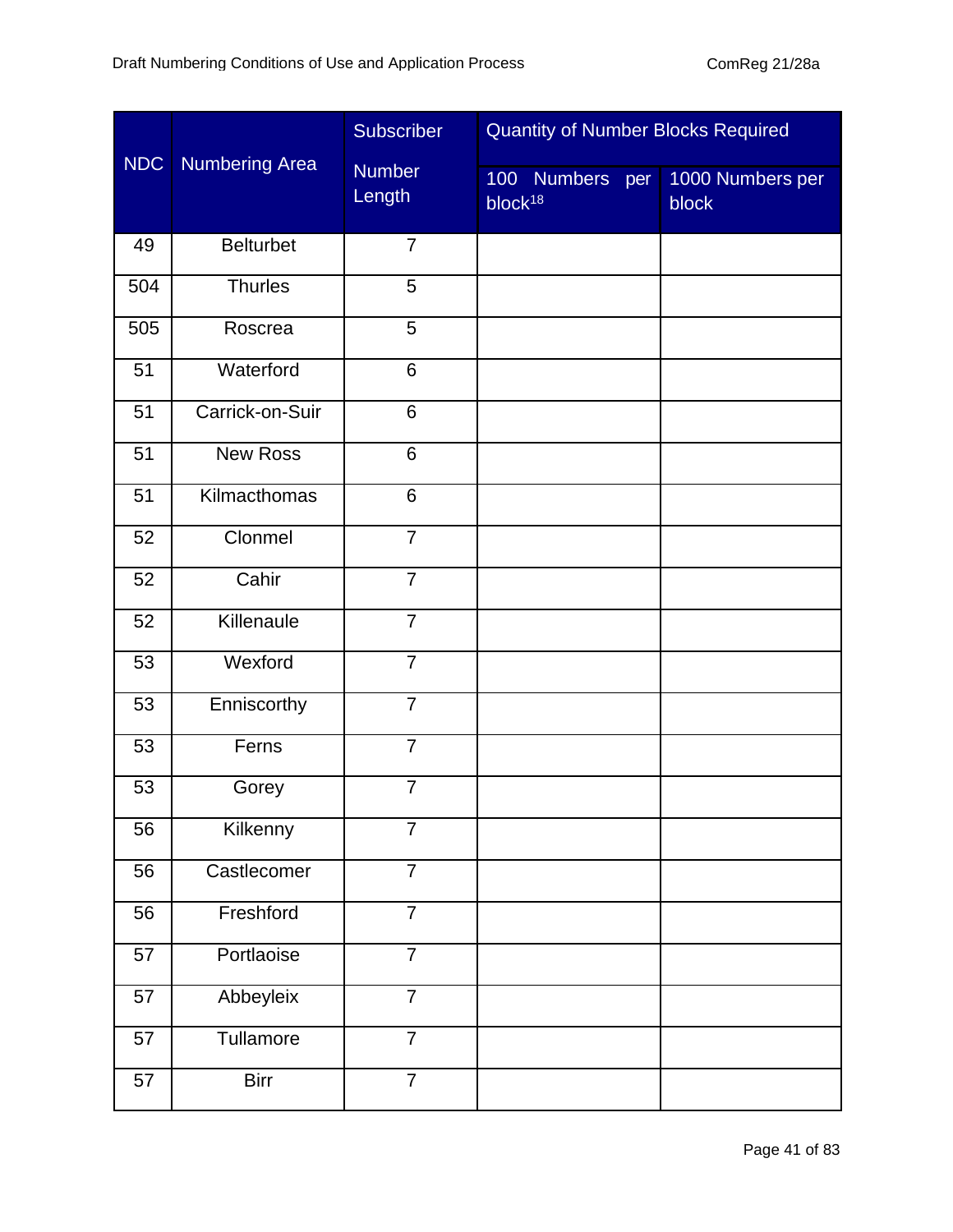|            |                       | Subscriber              | <b>Quantity of Number Blocks Required</b> |                           |
|------------|-----------------------|-------------------------|-------------------------------------------|---------------------------|
| <b>NDC</b> | <b>Numbering Area</b> | <b>Number</b><br>Length | 100 Numbers<br>per<br>block <sup>18</sup> | 1000 Numbers per<br>block |
| 58         | Dungarvan             | 5                       |                                           |                           |
| 59         | Carlow                | $\overline{7}$          |                                           |                           |
| 59         | Muine Bheag           | $\overline{7}$          |                                           |                           |
| 59         | Athy                  | $\overline{7}$          |                                           |                           |
| 59         | <b>Baltinglass</b>    | $\overline{7}$          |                                           |                           |
| 61         | Limerick              | 6                       |                                           |                           |
| 61         | <b>Scariff</b>        | 6                       |                                           |                           |
| 62         | Tipperary             | 5                       |                                           |                           |
| 62         | Cashel                | 5                       |                                           |                           |
| 63         | Rathluirc             | 5                       |                                           |                           |
| 64         | Killarney             | $\overline{7}$          |                                           |                           |
| 64         | Rathmore              | $\overline{7}$          |                                           |                           |
| 65         | <b>Ennis</b>          | $\overline{7}$          |                                           |                           |
| 65         | Ennistymon            | $\overline{7}$          |                                           |                           |
| 65         | Kilrush               | $\overline{7}$          |                                           |                           |
| 66         | <b>Tralee</b>         | $\overline{7}$          |                                           |                           |
| 66         | <b>Dingle</b>         | $\overline{7}$          |                                           |                           |
| 66         | Killorglin            | $\overline{7}$          |                                           |                           |
| 66         | Cahirciveen           | $\overline{7}$          |                                           |                           |
| 67         | Nenagh                | 5                       |                                           |                           |
| 68         | Listowel              | $\overline{5}$          |                                           |                           |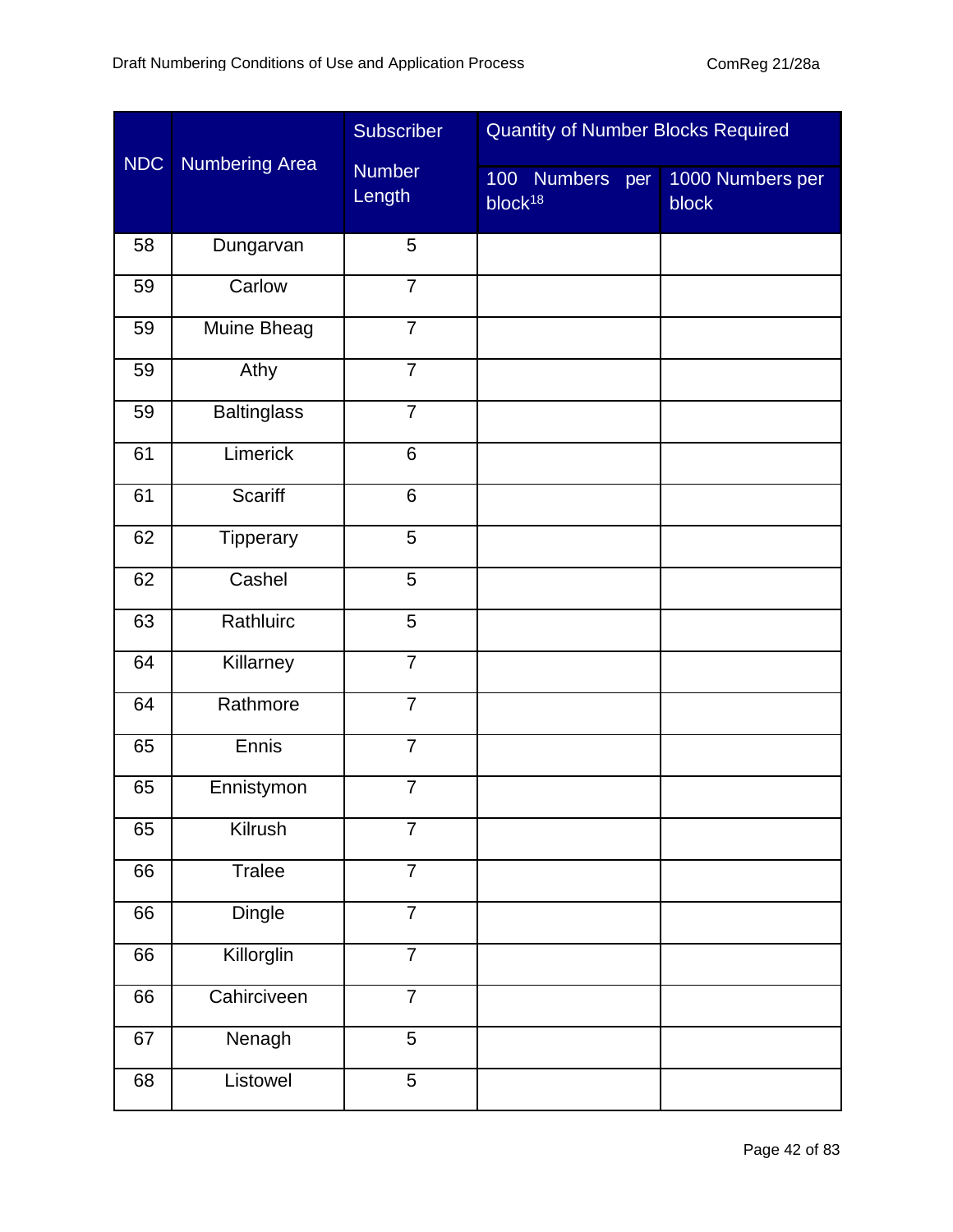|            |                        | Subscriber              | <b>Quantity of Number Blocks Required</b> |                                  |  |  |
|------------|------------------------|-------------------------|-------------------------------------------|----------------------------------|--|--|
| <b>NDC</b> | <b>Numbering Area</b>  | <b>Number</b><br>Length | 100 Numbers per<br>block <sup>18</sup>    | 1000 Numbers per<br><b>block</b> |  |  |
| 69         | Newcastle West         | 5                       |                                           |                                  |  |  |
| 71         | Sligo                  | $\overline{7}$          |                                           |                                  |  |  |
| 71         | Manorhamilton          | $\overline{7}$          |                                           |                                  |  |  |
| 71         | Carrick-on-<br>Shannon | $\overline{7}$          |                                           |                                  |  |  |
| 74         | Donegal                | $\overline{7}$          |                                           |                                  |  |  |
| 74         | Letterkenny            | $\overline{7}$          |                                           |                                  |  |  |
| 74         | Dungloe                | $\overline{7}$          |                                           |                                  |  |  |
| 74         | <b>Buncrana</b>        | $\overline{7}$          |                                           |                                  |  |  |
| 90         | Portumna               | $\overline{7}$          |                                           |                                  |  |  |
| 90         | Athlone                | $\overline{7}$          |                                           |                                  |  |  |
| 90         | Roscommon              | $\overline{7}$          |                                           |                                  |  |  |
| 90         | <b>Ballinasloe</b>     | $\overline{7}$          |                                           |                                  |  |  |
| 91         | Galway                 | $6\phantom{1}$          |                                           |                                  |  |  |
| 91         | Gort                   | 6                       |                                           |                                  |  |  |
| 91         | Loughrea               | $6\phantom{1}$          |                                           |                                  |  |  |
| 93         | Tuam                   | 5                       |                                           |                                  |  |  |
| 94         | Ballinrobe             | $\overline{7}$          |                                           |                                  |  |  |
| 94         | Castlebar              | $\overline{7}$          |                                           |                                  |  |  |
| 94         | Castlerea              | $\overline{7}$          |                                           |                                  |  |  |
| 94         | Claremorris            | $\overline{7}$          |                                           |                                  |  |  |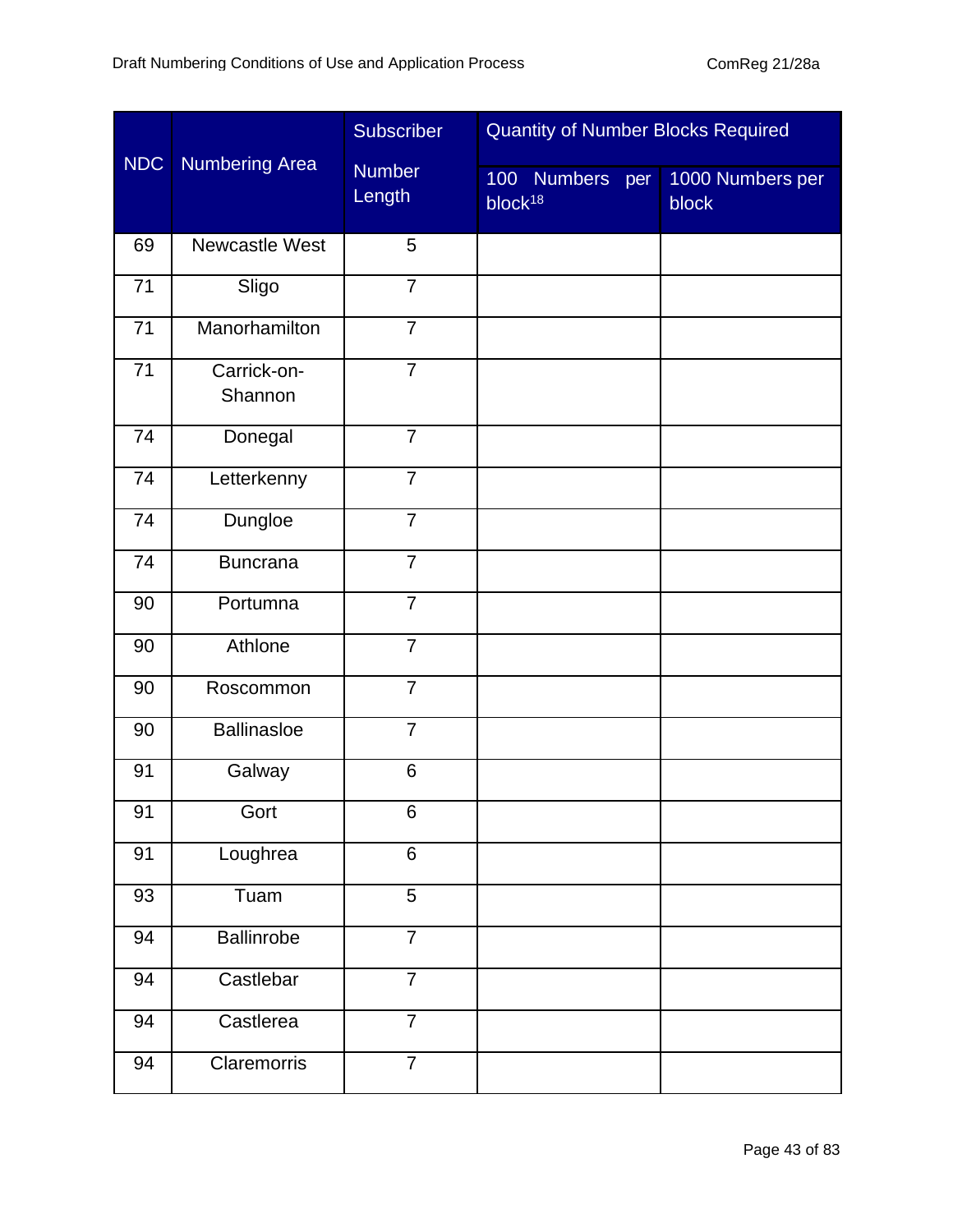| <b>NDC</b> | <b>Numbering Area</b> | <b>Subscriber</b><br><b>Number</b><br>Length | <b>Quantity of Number Blocks Required</b><br>100 Numbers<br>per<br>block <sup>18</sup> | 1000 Numbers per<br>block |
|------------|-----------------------|----------------------------------------------|----------------------------------------------------------------------------------------|---------------------------|
| 95         | Clifden               | 5                                            |                                                                                        |                           |
| 96         | <b>Ballina</b>        | 5                                            |                                                                                        |                           |
| 97         | <b>Belmullet</b>      | 5                                            |                                                                                        |                           |
| 98         | Westport              | 5                                            |                                                                                        |                           |
| 99         | Kilronan              | 5                                            |                                                                                        |                           |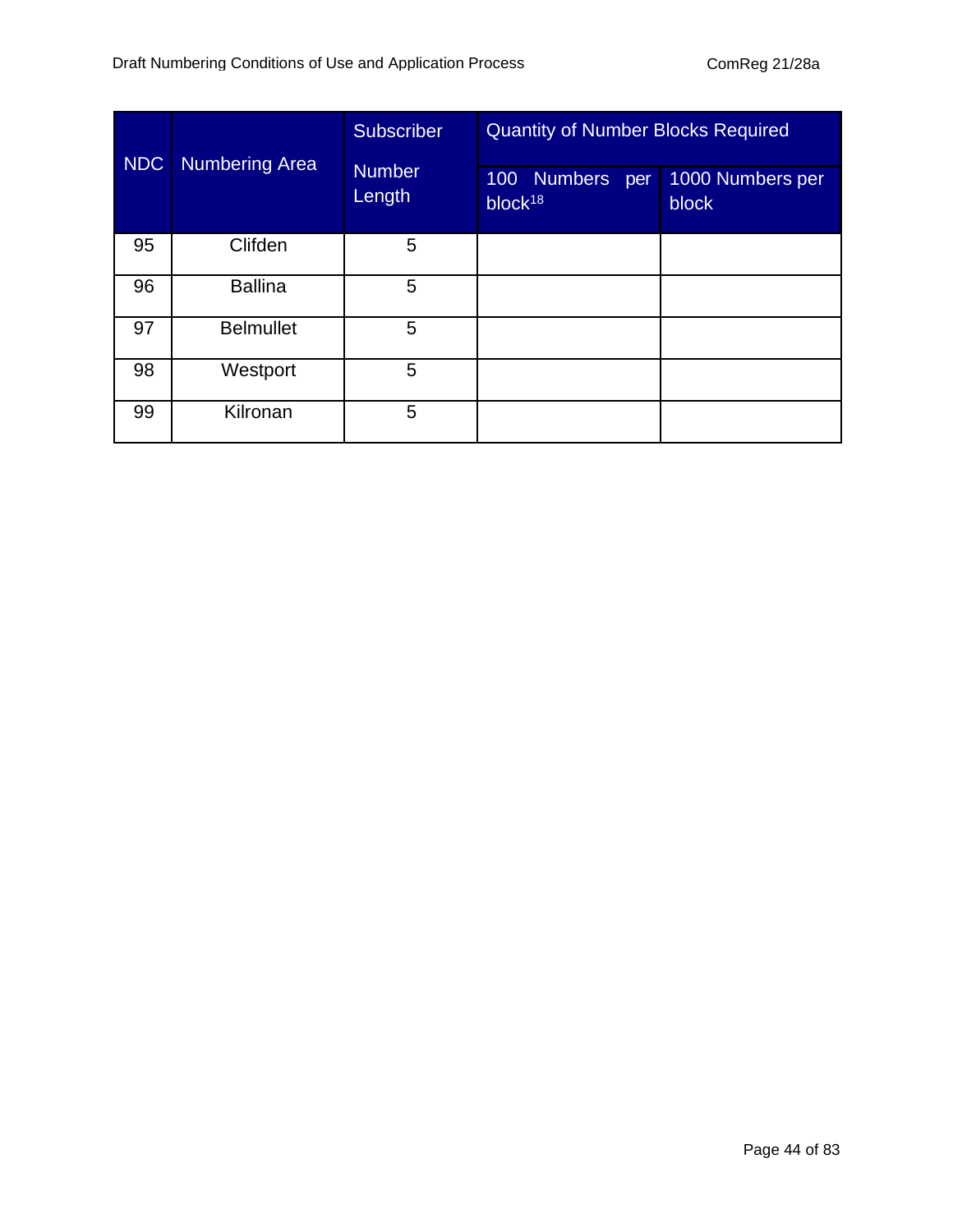## **Appendix: 3 Non-Geographic Numbers**

| <b>Access</b><br>Code | <b>Service Type</b> | <b>Subscriber</b><br><b>Number</b><br>Length | <b>Quantity of Number blocks</b><br>Required (1000 Numbers per<br>block)                                                           | Do you<br>require a<br>block for<br><b>Bursty</b><br>Traffic<br>(Y/N?) |
|-----------------------|---------------------|----------------------------------------------|------------------------------------------------------------------------------------------------------------------------------------|------------------------------------------------------------------------|
| 076                   | Standard<br>Rate    | $\overline{7}$                               | As per decision D15/18, from<br>1 December 2018 no new<br>rights of use for 076 numbers<br>shall be granted to any<br>undertaking. |                                                                        |
| 0818                  | Standard<br>Rate    | 6                                            | Individual 0818 number<br>applications are made<br>through the FNP system<br>provided by PortingXS.                                |                                                                        |
| 1512                  | $PRS - per$<br>Call | 6                                            |                                                                                                                                    |                                                                        |
| 1513                  | $PRS - per$<br>Call | 6                                            |                                                                                                                                    |                                                                        |
| 1514                  | $PRS - per$<br>Call | 6                                            |                                                                                                                                    |                                                                        |
| 1515                  | $PRS - per$<br>Call | 6                                            |                                                                                                                                    |                                                                        |
| 1516                  | $PRS - per$<br>Call | 6                                            |                                                                                                                                    |                                                                        |
| 1517                  | $PRS-per$<br>Call   | 6                                            |                                                                                                                                    |                                                                        |
| 1518                  | $PRS - per$<br>Call | 6                                            |                                                                                                                                    |                                                                        |
| 1520                  | $PRS - per$<br>min  | 6                                            |                                                                                                                                    |                                                                        |
| 1530                  | $PRS - per$<br>min  | 6                                            |                                                                                                                                    |                                                                        |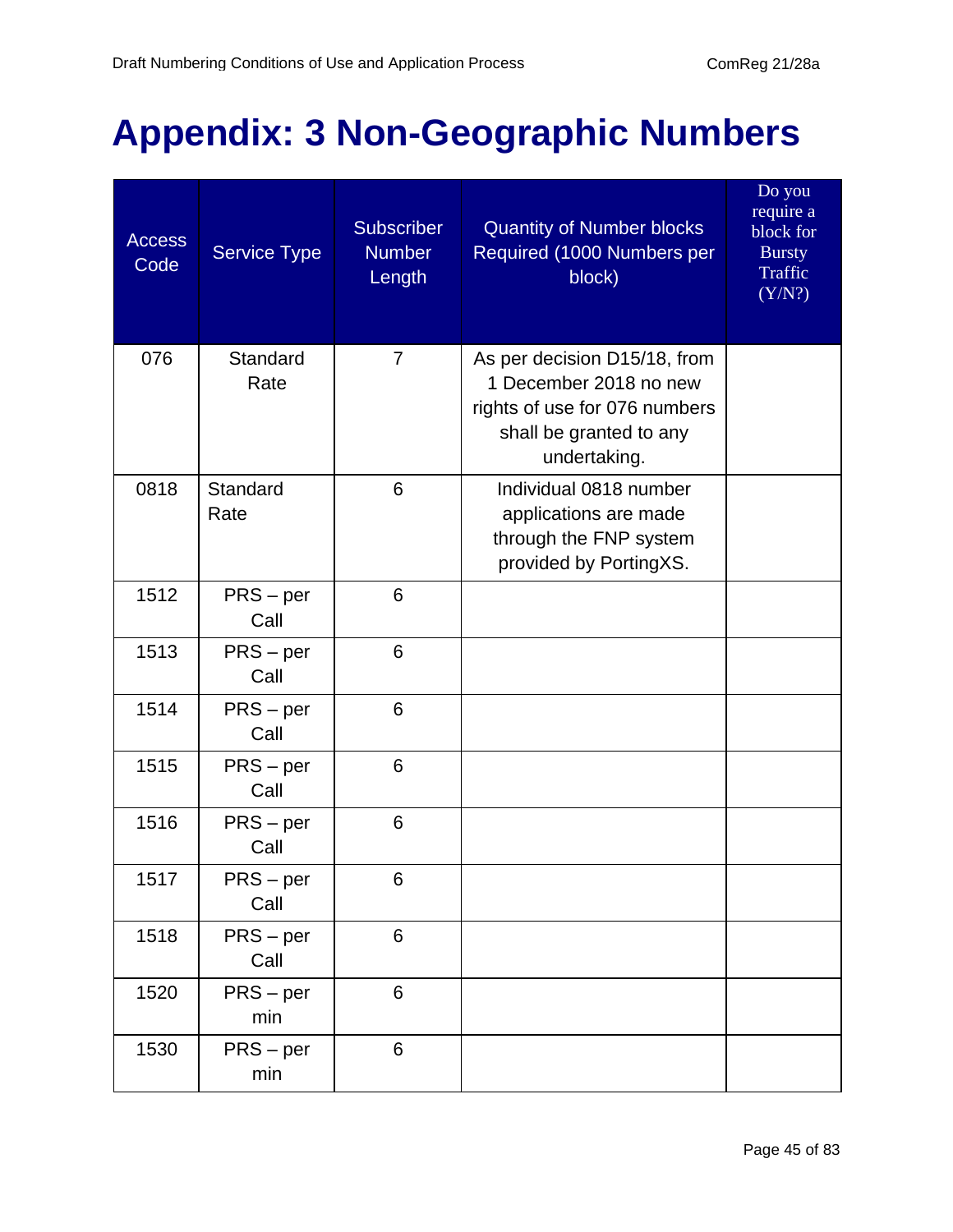| <b>Access</b><br>Code | <b>Service Type</b>                   | <b>Subscriber</b><br><b>Number</b><br>Length | <b>Quantity of Number blocks</b><br>Required (1000 Numbers per<br>block)                                                            | Do you<br>require a<br>block for<br><b>Bursty</b><br>Traffic<br>(Y/N?) |
|-----------------------|---------------------------------------|----------------------------------------------|-------------------------------------------------------------------------------------------------------------------------------------|------------------------------------------------------------------------|
| 1540                  | $PRS - per$<br>min                    | 6                                            |                                                                                                                                     |                                                                        |
| 1550                  | $PRS - per$<br>min                    | 6                                            |                                                                                                                                     |                                                                        |
| 1560                  | $PRS - per$<br>min                    | 6                                            |                                                                                                                                     |                                                                        |
| 1570                  | $PRS - per$<br>min                    | 6                                            |                                                                                                                                     |                                                                        |
| 1580                  | $PRS - per$<br>min                    | 6                                            |                                                                                                                                     |                                                                        |
| 1590                  | $PRS - per$<br>min                    | 6                                            |                                                                                                                                     |                                                                        |
| 1598                  | PRS (Adult -<br>General) -<br>per min | 6                                            |                                                                                                                                     |                                                                        |
| 1599                  | PRS (Adult -<br>Sexual) - per<br>min  | 6                                            |                                                                                                                                     |                                                                        |
| 1800                  | Freephone                             | 6                                            | Individual 1800 number<br>applications are made<br>through the FNP system<br>provided by PortingXS.                                 |                                                                        |
| 1850                  | Standard<br>Rate                      | 6                                            | As per decision D15/18, from<br>1 December 2018 no new<br>rights of use for 1850<br>numbers shall be granted to<br>any undertaking. |                                                                        |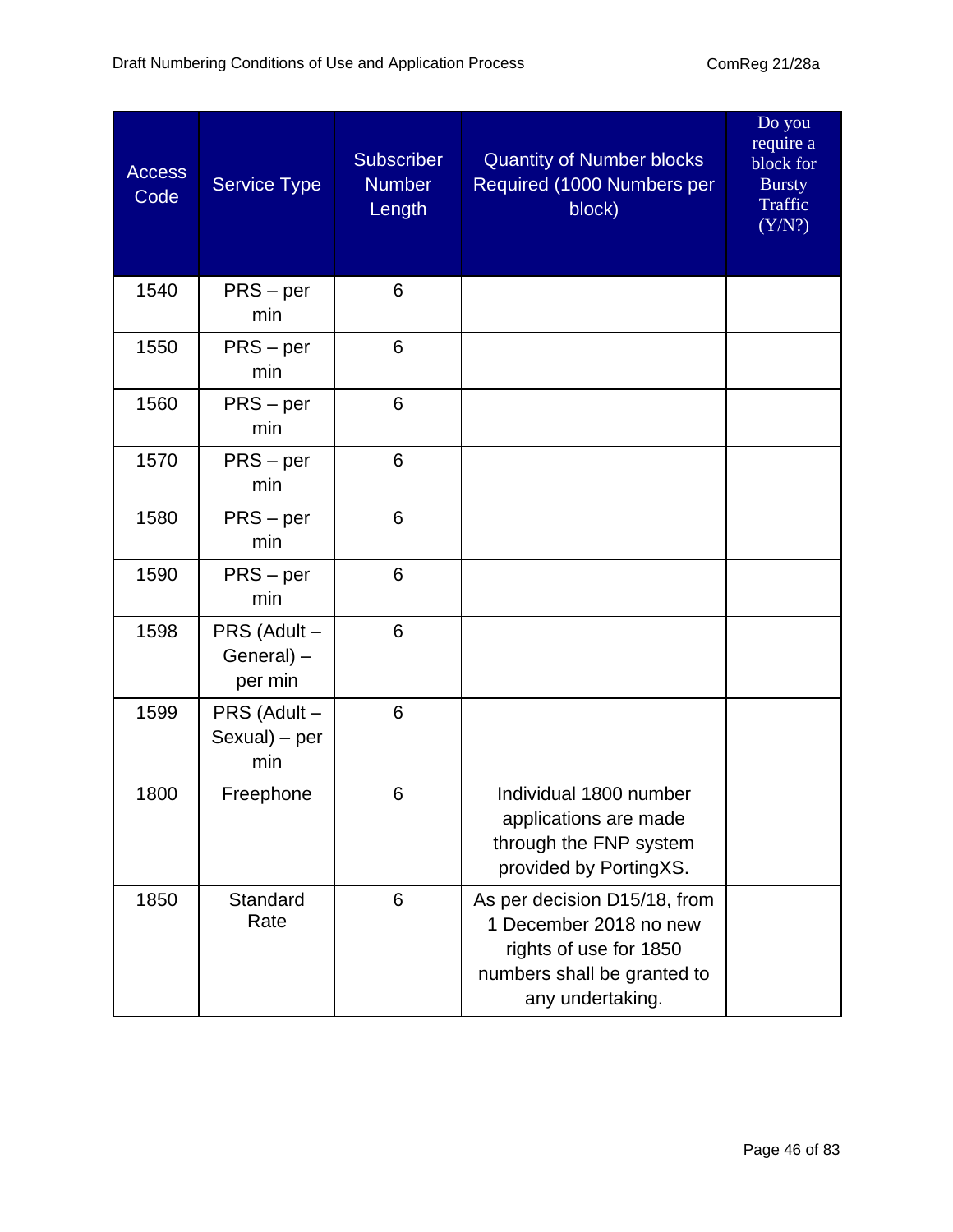| <b>Access</b><br>Code | <b>Service Type</b> | <b>Subscriber</b><br><b>Number</b><br>Length | <b>Quantity of Number blocks</b><br>Required (1000 Numbers per<br>block)                                                            | Do you<br>require a<br>block for<br><b>Bursty</b><br>Traffic<br>(Y/N?) |
|-----------------------|---------------------|----------------------------------------------|-------------------------------------------------------------------------------------------------------------------------------------|------------------------------------------------------------------------|
| 1890                  | Standard<br>Rate    | 6                                            | As per decision D15/18, from<br>1 December 2018 no new<br>rights of use for 1890<br>numbers shall be granted to<br>any undertaking. |                                                                        |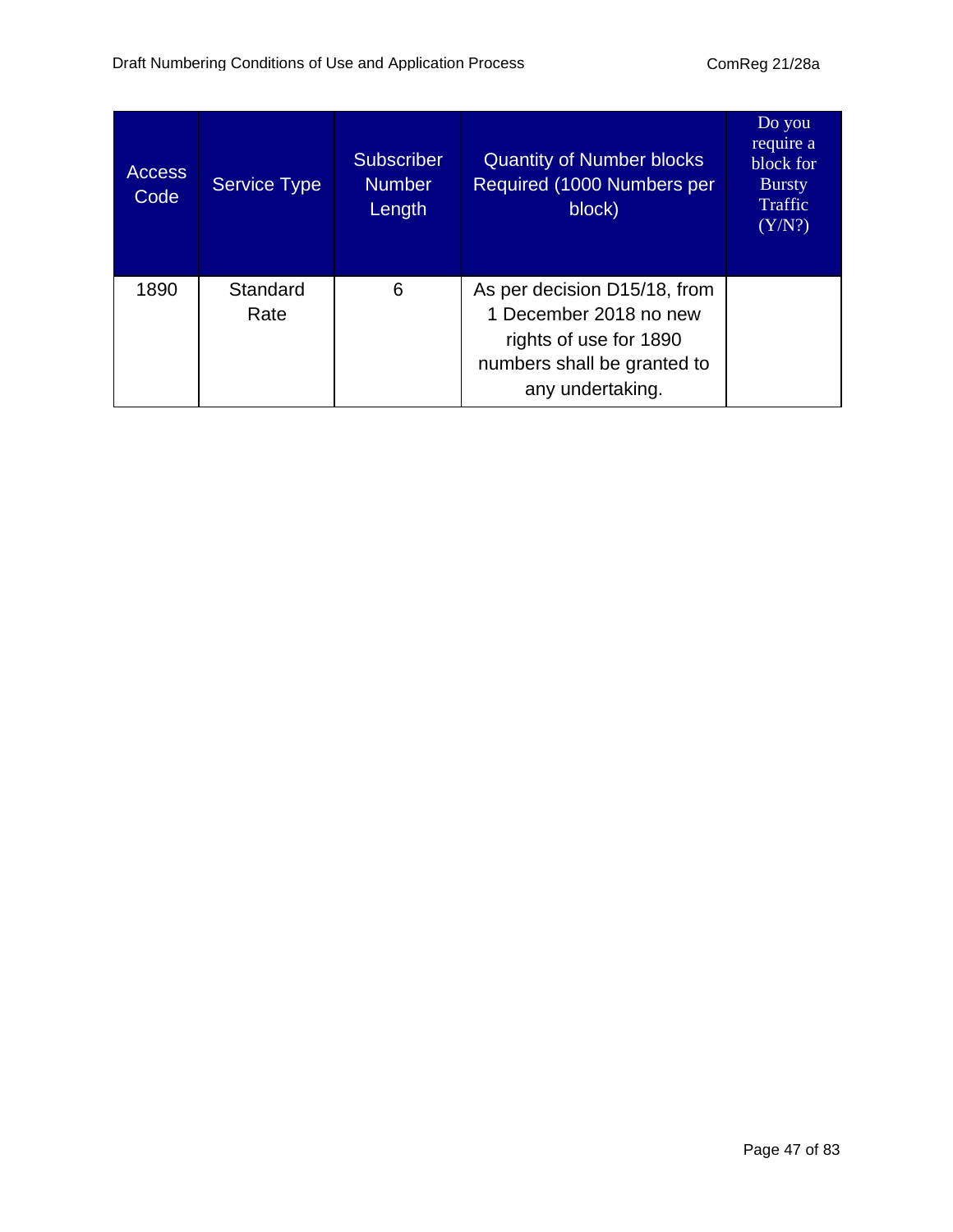## **Appendix: 4 Geographic Numbers held by the Applicant**

| Number range | Total | Active and in<br>use | Ported (out of<br>block) | Ported In | Service/Test | Quarantined | Free to<br>Assign |
|--------------|-------|----------------------|--------------------------|-----------|--------------|-------------|-------------------|
|              |       |                      |                          |           |              |             |                   |
|              |       |                      |                          |           |              |             |                   |
|              |       |                      |                          |           |              |             |                   |
|              |       |                      |                          |           |              |             |                   |
|              |       |                      |                          |           |              |             |                   |
|              |       |                      |                          |           |              |             |                   |
|              |       |                      |                          |           |              |             |                   |
|              |       |                      |                          |           |              |             |                   |
|              |       |                      |                          |           |              |             |                   |
|              |       |                      |                          |           |              |             |                   |
|              |       |                      |                          |           |              |             |                   |
|              |       |                      |                          |           |              |             |                   |
|              |       |                      |                          |           |              |             |                   |
|              |       |                      |                          |           |              |             |                   |
|              |       |                      |                          |           |              |             |                   |
|              |       |                      |                          |           |              |             |                   |
|              |       |                      |                          |           |              |             |                   |
|              |       |                      |                          |           |              |             |                   |
|              |       |                      |                          |           |              |             |                   |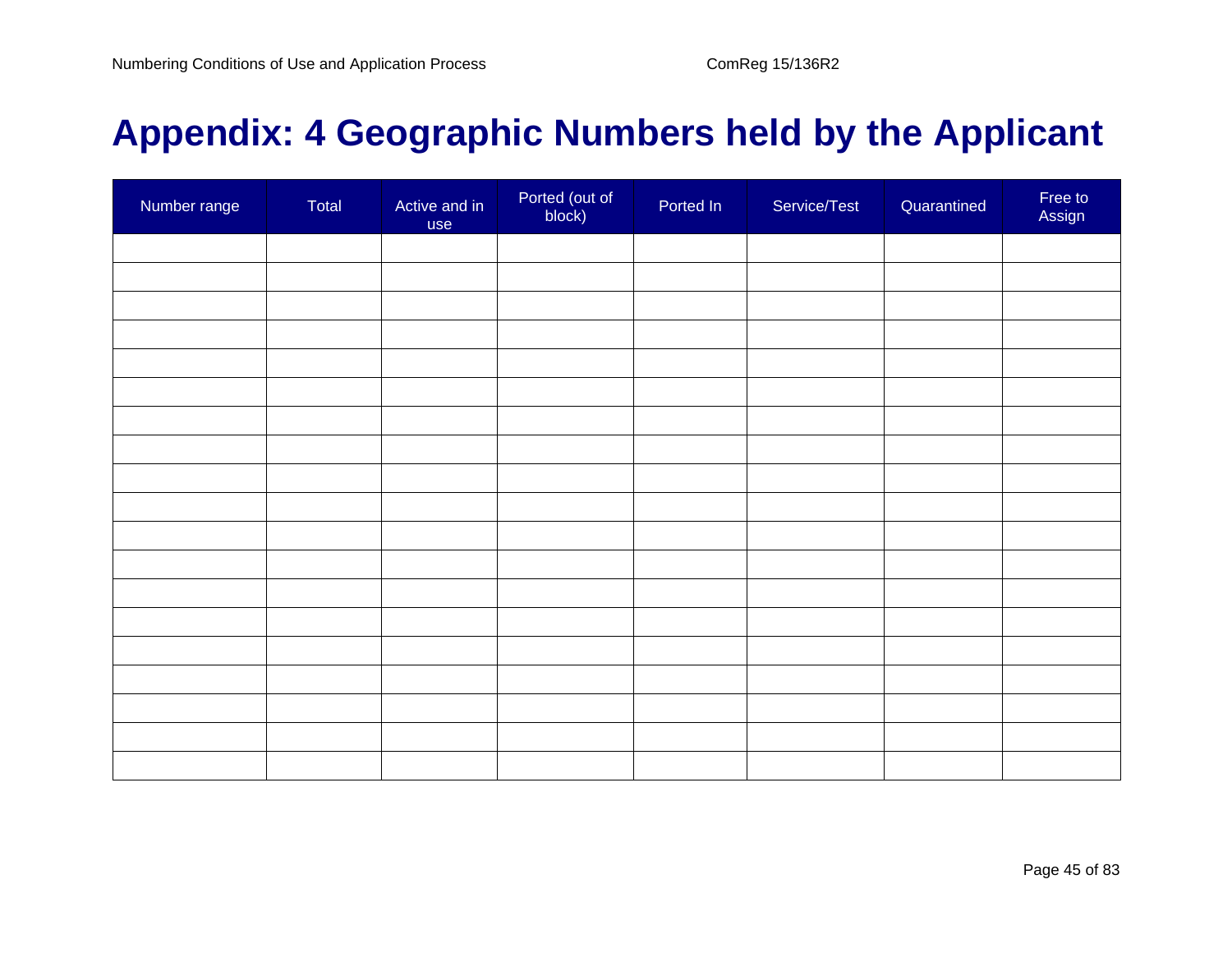## **Appendix: 5 Mobile Numbers held by the Applicant**

|              | Active and in use |          | Ported            |               | Service/Test | Quarantine |         | In Channel |          |                   |       |
|--------------|-------------------|----------|-------------------|---------------|--------------|------------|---------|------------|----------|-------------------|-------|
| Number range | Post-Paid         | Pre-Paid | (out of<br>block) | Post-<br>Paid | Pre-Paid     | Post-Paid  | Prepaid | Post Paid  | Pre Paid | Free to<br>Assign | Total |
|              |                   |          |                   |               |              |            |         |            |          |                   |       |
|              |                   |          |                   |               |              |            |         |            |          |                   |       |
|              |                   |          |                   |               |              |            |         |            |          |                   |       |
|              |                   |          |                   |               |              |            |         |            |          |                   |       |
|              |                   |          |                   |               |              |            |         |            |          |                   |       |
|              |                   |          |                   |               |              |            |         |            |          |                   |       |
|              |                   |          |                   |               |              |            |         |            |          |                   |       |
|              |                   |          |                   |               |              |            |         |            |          |                   |       |
|              |                   |          |                   |               |              |            |         |            |          |                   |       |
|              |                   |          |                   |               |              |            |         |            |          |                   |       |
|              |                   |          |                   |               |              |            |         |            |          |                   |       |
|              |                   |          |                   |               |              |            |         |            |          |                   |       |
|              |                   |          |                   |               |              |            |         |            |          |                   |       |
|              |                   |          |                   |               |              |            |         |            |          |                   |       |
|              |                   |          |                   |               |              |            |         |            |          |                   |       |
|              |                   |          |                   |               |              |            |         |            |          |                   |       |
|              |                   |          |                   |               |              |            |         |            |          |                   |       |
|              |                   |          |                   |               |              |            |         |            |          |                   |       |
|              |                   |          |                   |               |              |            |         |            |          |                   |       |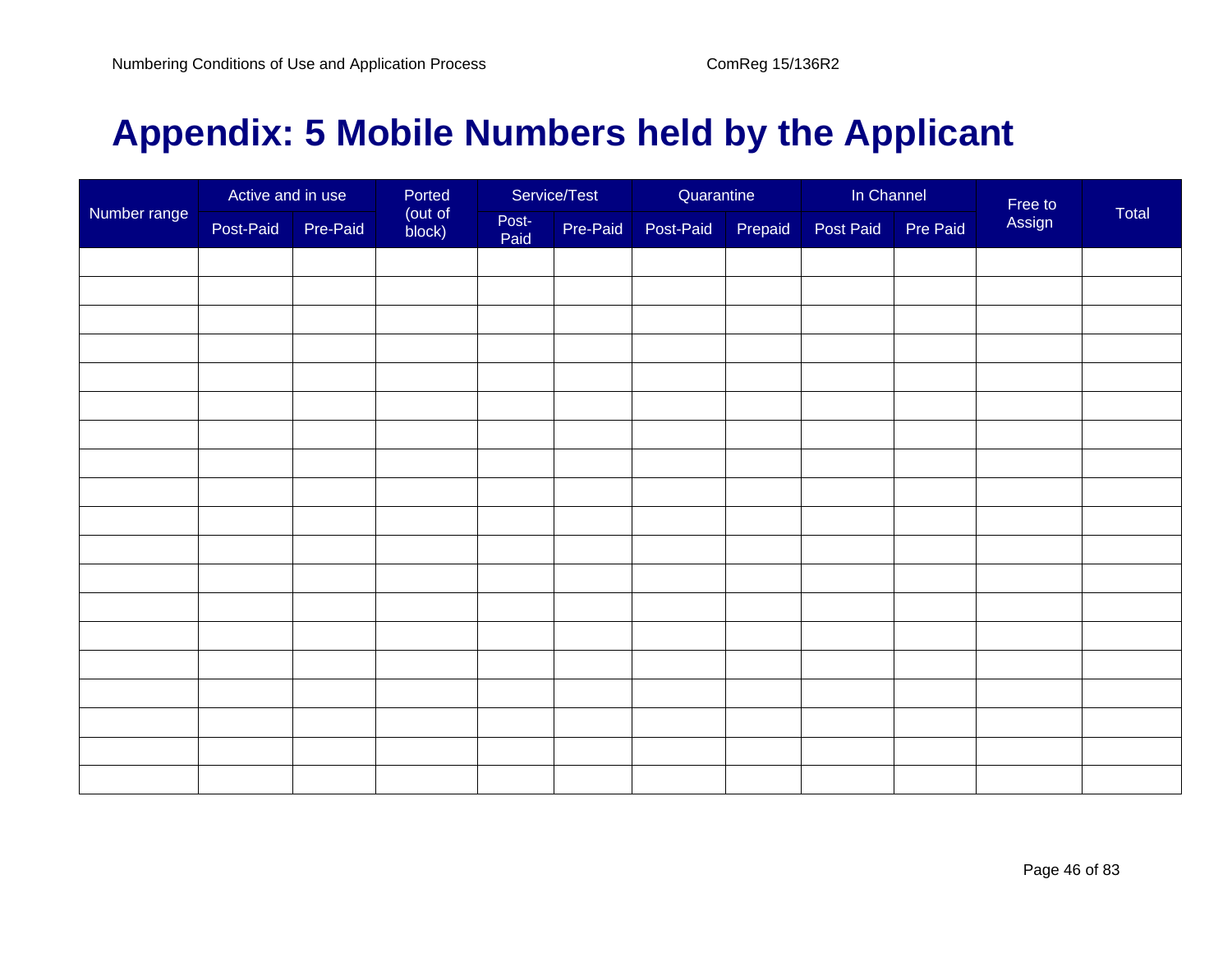# **Appendix: 6 International Signalling Point Codes**

- A 6.1 Please provide the following information<sup>19</sup> in respect of your application for an international signalling point code. A separate form should be completed in respect of each separate signalling entity for which an ISPC is required:
- Nature of use in the network (tick the box for one or more functions):



- Signalling Point Manufacturer/Type:
- Name of the Signalling Point (as used by the applicant):
- Physical Address of Signalling Point<sup>20</sup>:
- Date "in-service" of the Signalling Point (month/year):

<sup>&</sup>lt;sup>19</sup> Apart from national and EU legislation, ComReg is required to seek the information listed above in accordance with ITU-T Recommendations Q.704 & Q.708.

<sup>&</sup>lt;sup>20</sup> Must be a unique location address, sufficient to distinguish it from all others.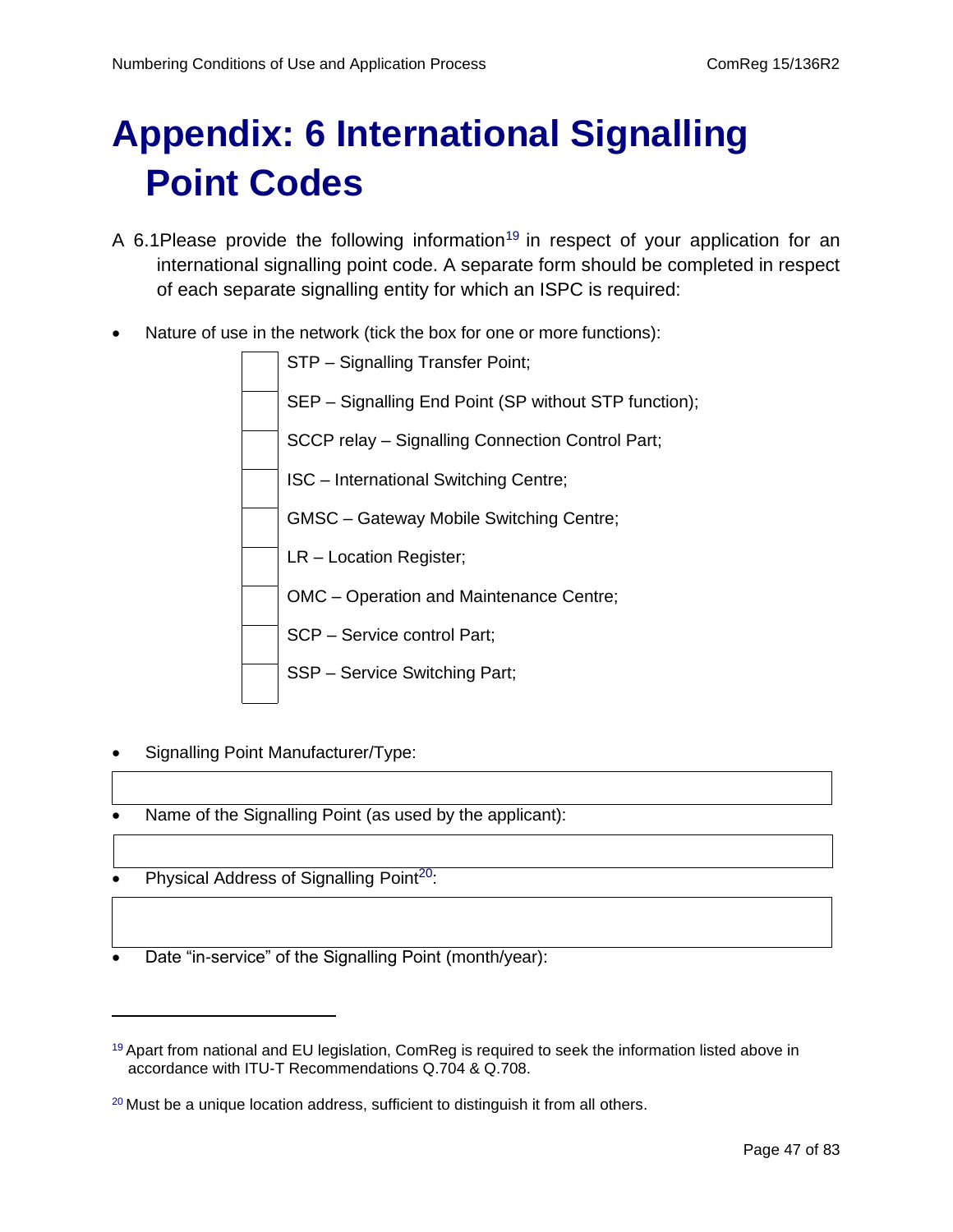• Identify at least one planned signalling relationship:

- − Name and address of Distant Signalling Point Operator;
- − Location of Distant Signalling Point Operator;

− ISPC of Distant Signalling Point;

If (an) existing ISPC(s) is/are already granted to this Signalling Point, please give full information on why a new ISPC is needed: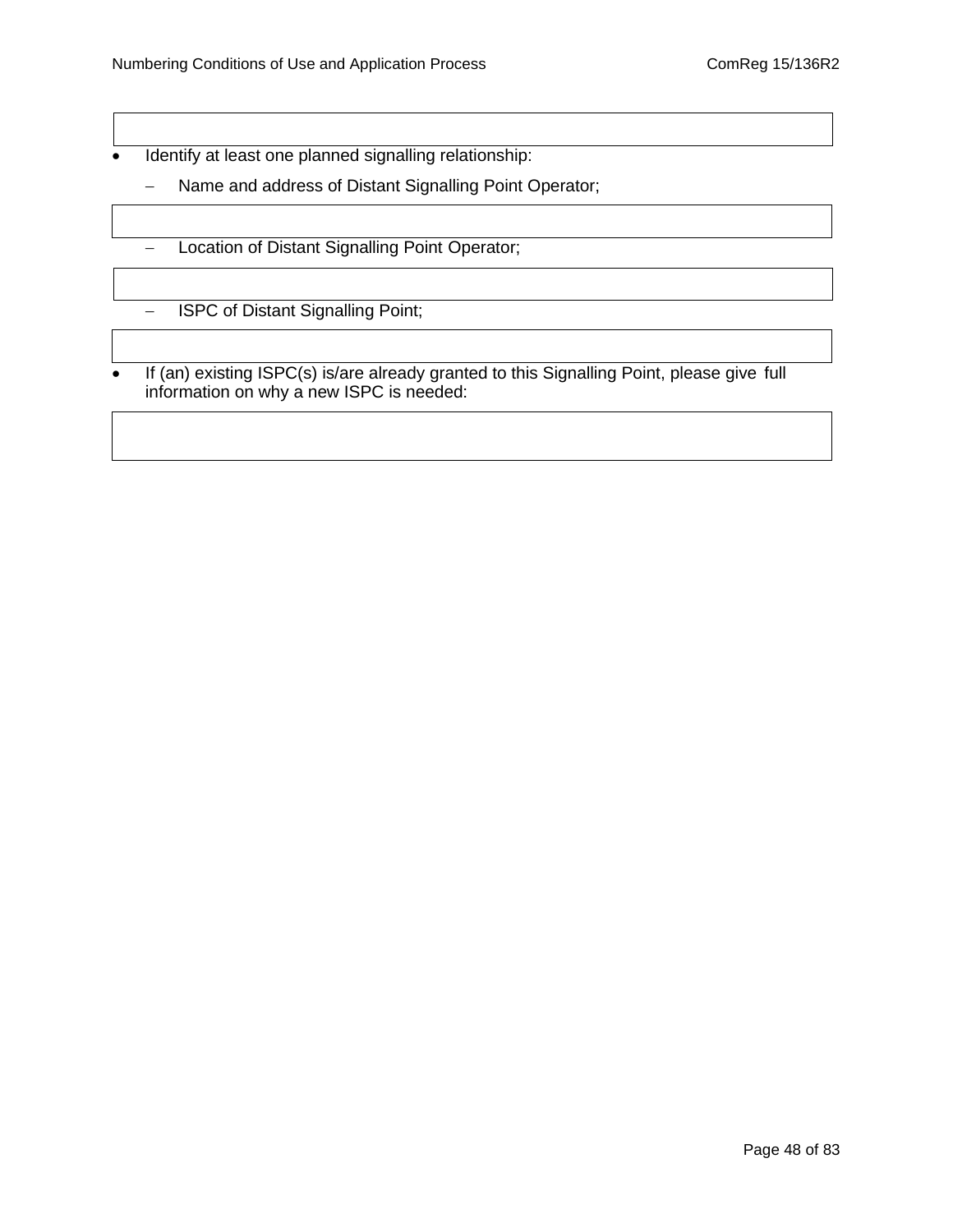# **Appendix: 7 National Signalling Point Codes**

- A 7.1Please provide the following information in respect of your application for a national signalling point code. A separate form should be completed in respect of each separate signalling entity for which an NSPC is required:
- A 7.2Where an internal-only signalling point is to become externally connected at any stage, it is required that a formal application is made for a NSPC.

| Name of the Signalling Point (as used by the applicant):               |  |  |
|------------------------------------------------------------------------|--|--|
|                                                                        |  |  |
| Nature of Use in the Network (tick the box for one or more functions): |  |  |
| STP - Signalling Transfer Point;                                       |  |  |
| SEP – Signalling End Point (SP without STP function);                  |  |  |
| SCCP relay - Signalling Connection Control Part;                       |  |  |
| ISC - International Switching Centre;                                  |  |  |
| <b>GMSC</b> - Gateway Mobile Switching Centre;                         |  |  |
| LR - Location Register;                                                |  |  |
| OMC - Operation and Maintenance Centre;                                |  |  |
| SCP - Service control Part;                                            |  |  |
| SSP - Service Switching Part;                                          |  |  |

• Physical Address of Signalling Point:

Date "in-service" of the Signalling Point (month/year):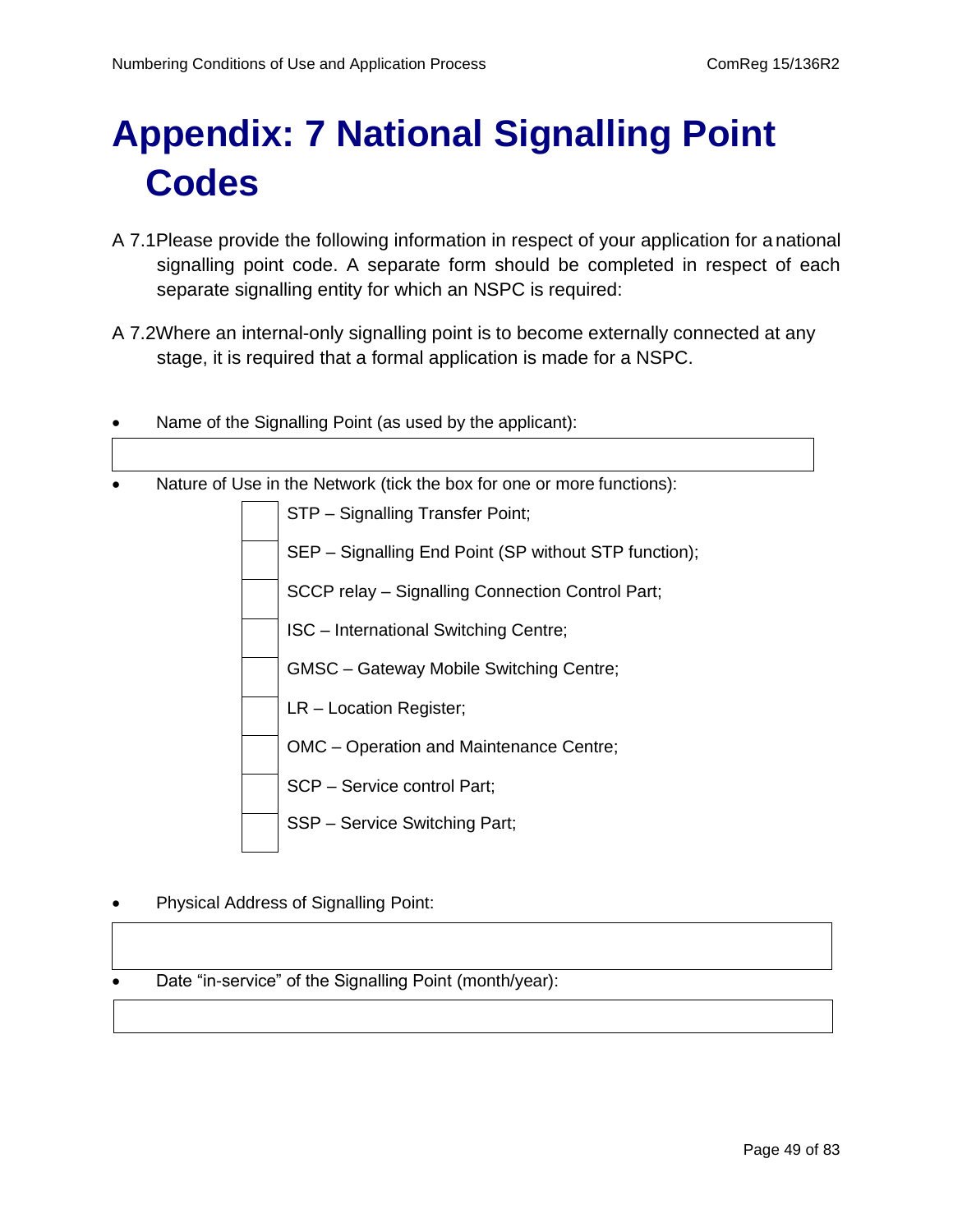# **Appendix: 8 Transferring rights of use for numbers**

A 8.1 The following process applies to proposed transfers of rights of use for numbers:

- a. All proposed transfers of rights of use for numbers must be notified to ComReg for prior approval by completing, signing and submitting the forms below -
	- (i). The transferor must complete, sign and submit the Notification by Transferor form below.
	- (ii). The transferee must complete, sign and submit the Notification by Transferee form below.
	- (iii). Both forms must be sent together to:

Numbering, Commission for Communications Regulation One Dockland Central, Guild Street, Dublin 1, D01 E4X0, Ireland.

Or alternatively be emailed to: [numapps@comreg.ie](mailto:numapps@comreg.ie)

- *b.* All transferees must be authorised under regulation 4 of the European Communities (Electronic Communications Networks and Services) (Authorisation) Regulations  $2011^{21}$  and must be eligible to hold the relevant rights of use for numbers pursuant to the criteria set out in the *Numbering Conditions of Use and Applications Process.*
- c. ComReg will decide whether to approve any proposed transfer within 3 weeks from the date of receipt of the notification.
- d. ComReg will consider an application for the transfer of rights of use for numbers to be complete and valid once all standard information and any additional information, which ComReg considers relevant and which it may request, has been provided.

<sup>21</sup> S.I. 335/2011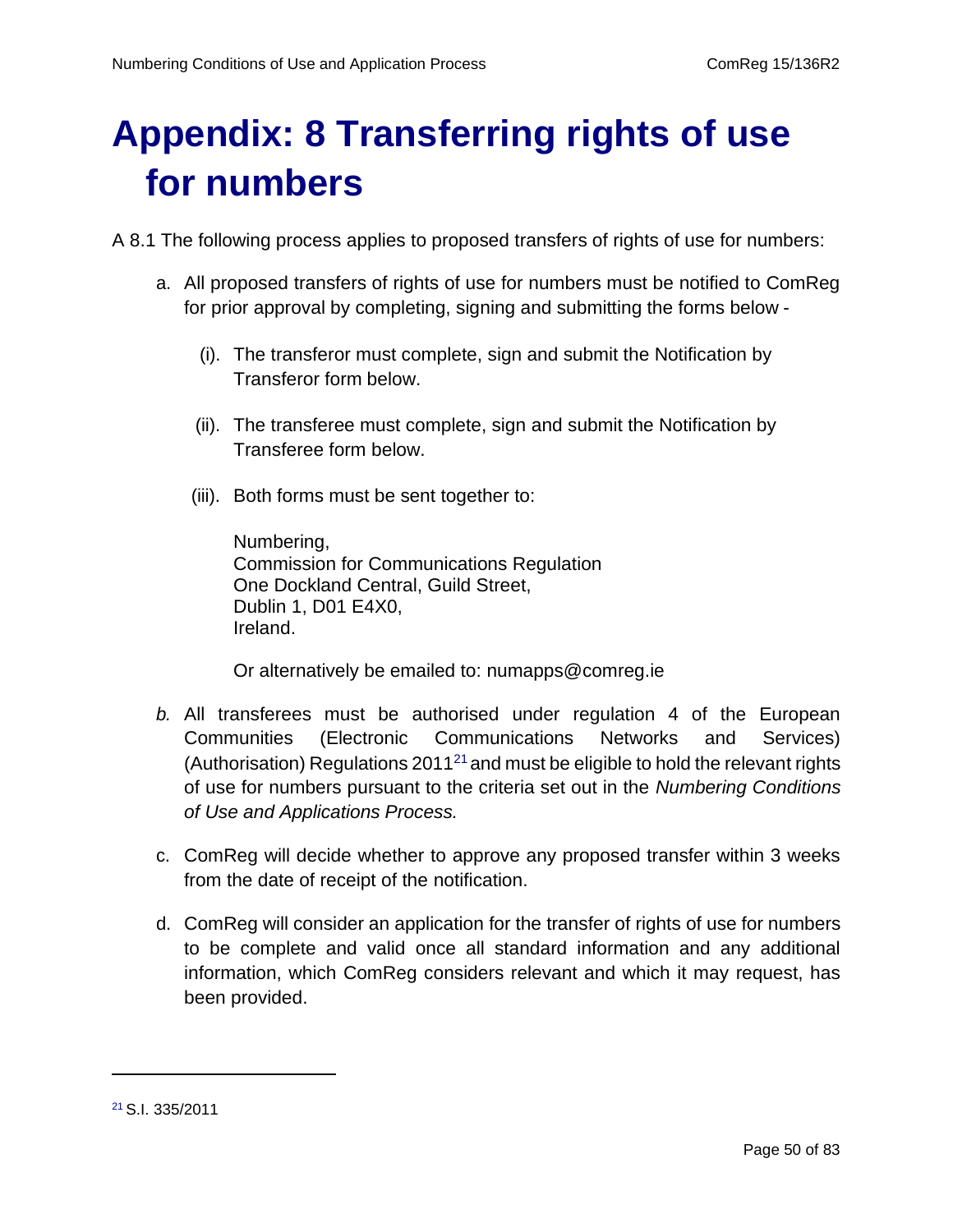### **Notification by Transferor**

| Name:                                    |                          |  |  |  |
|------------------------------------------|--------------------------|--|--|--|
| Registered trading name (if applicable): |                          |  |  |  |
| Telephone No.:                           | Email:                   |  |  |  |
| <b>Business Address:</b>                 |                          |  |  |  |
| Name of Contact:                         | Telephone No.:<br>Email: |  |  |  |
| Number(s) to be transferred:             |                          |  |  |  |

#### **Declaration:**

I am authorised by ("the Transferor") to hereby notify the Commission for Communications Regulation pursuant to regulation 13 of the *European Communities (Electronic Communications Networks and Services) (Authorisation) Regulations 2011* (S.I. 335/2011) for the purpose seeking the approval of the Commission to the transfer, from the Transferor to ("the Transferee") of the rights of use for number(s) as specified in this notification.

I declare that the information in this notification is, to the best of my knowledge, accurate and complete and that the Transferor shall immediately inform ComReg of any change to any information provided as part of this application.

| Signature: |  |
|------------|--|
|            |  |

Name in Block Letters:

Date: the contract of the contract of the contract of the contract of the contract of the contract of the contract of the contract of the contract of the contract of the contract of the contract of the contract of the cont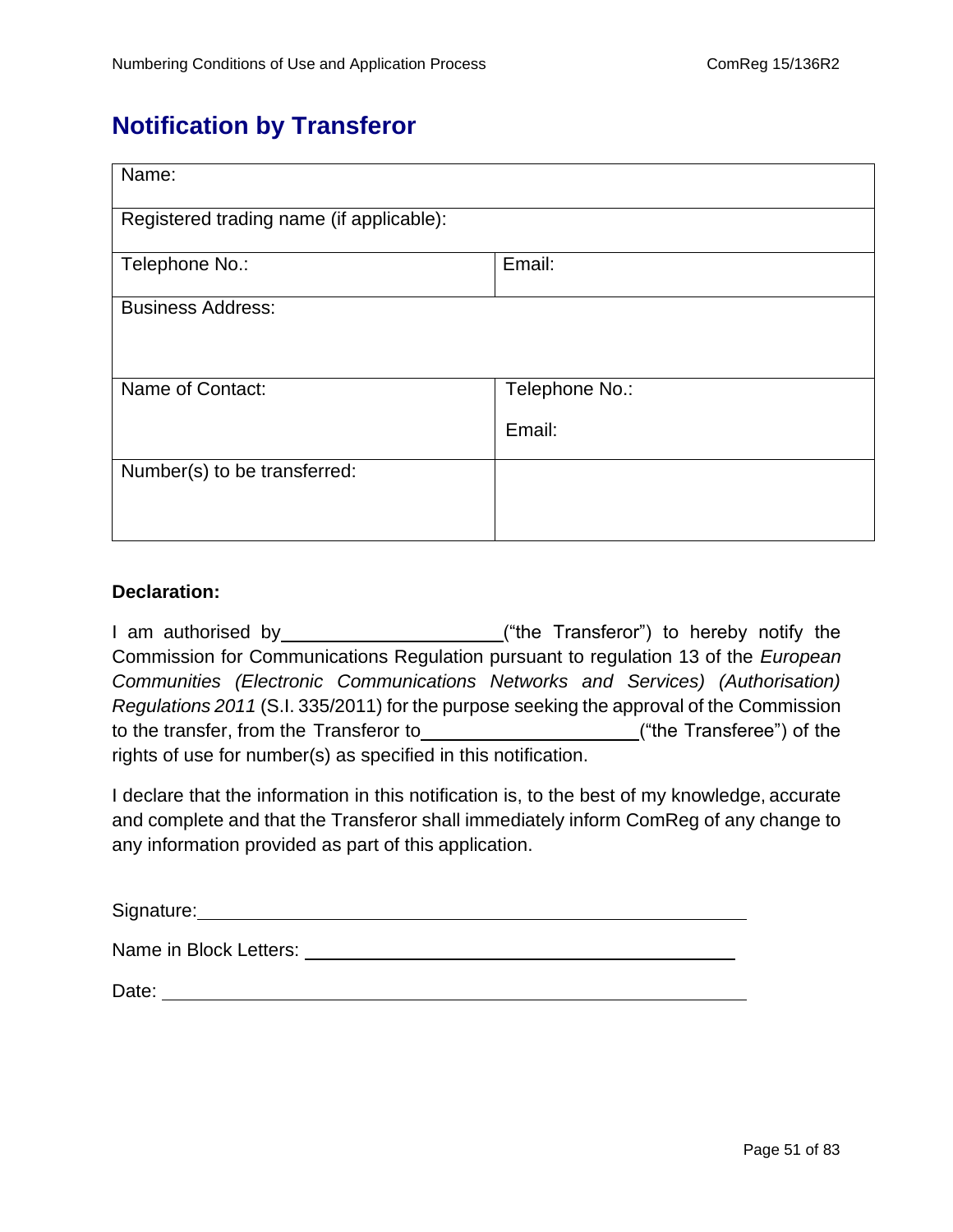### **Notification by Transferee**

| Name:                                                                                                                                             |                |  |  |  |
|---------------------------------------------------------------------------------------------------------------------------------------------------|----------------|--|--|--|
| Registered trading name (if applicable):                                                                                                          |                |  |  |  |
| Email:<br>Telephone No.:                                                                                                                          |                |  |  |  |
| <b>Business Address:</b>                                                                                                                          |                |  |  |  |
|                                                                                                                                                   |                |  |  |  |
| Name of Contact:                                                                                                                                  | Telephone No.: |  |  |  |
|                                                                                                                                                   | Email:         |  |  |  |
| Provide a forecast of the Transferee's expected<br>use of the classes of numbers which it seeks to<br>obtain, including planned in-service dates: |                |  |  |  |

#### **Declaration:**

| I am authorised by <b>Exercise 2018</b>                                                 | ("the Transferee") to hereby notify the     |
|-----------------------------------------------------------------------------------------|---------------------------------------------|
| Commission for Communications Regulation pursuant to regulation 13 of the European      |                                             |
| Communities (Electronic Communications Networks and Services) (Authorisation)           |                                             |
| Regulations 2011 (S.I. 335/2011) for the purpose seeking the approval of the Commission |                                             |
| to the transfer, from                                                                   | ("the Transferor") to the Transferee of the |
| rights of use for number(s) as specified in this notification.                          |                                             |

I hereby declare the following:

- (i). that the information contained in this application is, to the best of my knowledge, accurate and complete and that the Transferee shall immediately inform ComReg of any change to any information provided as part of this application;
- (ii). that the Transferee is aware that it must comply with all statutory provisions affecting the rights of use for numbers which it seeks to obtain and with all conditions attaching to such rights of use (as set out in the *Numbering Conditions of Use and Application Process* - Doc 15/136R2, as amended) and that failure to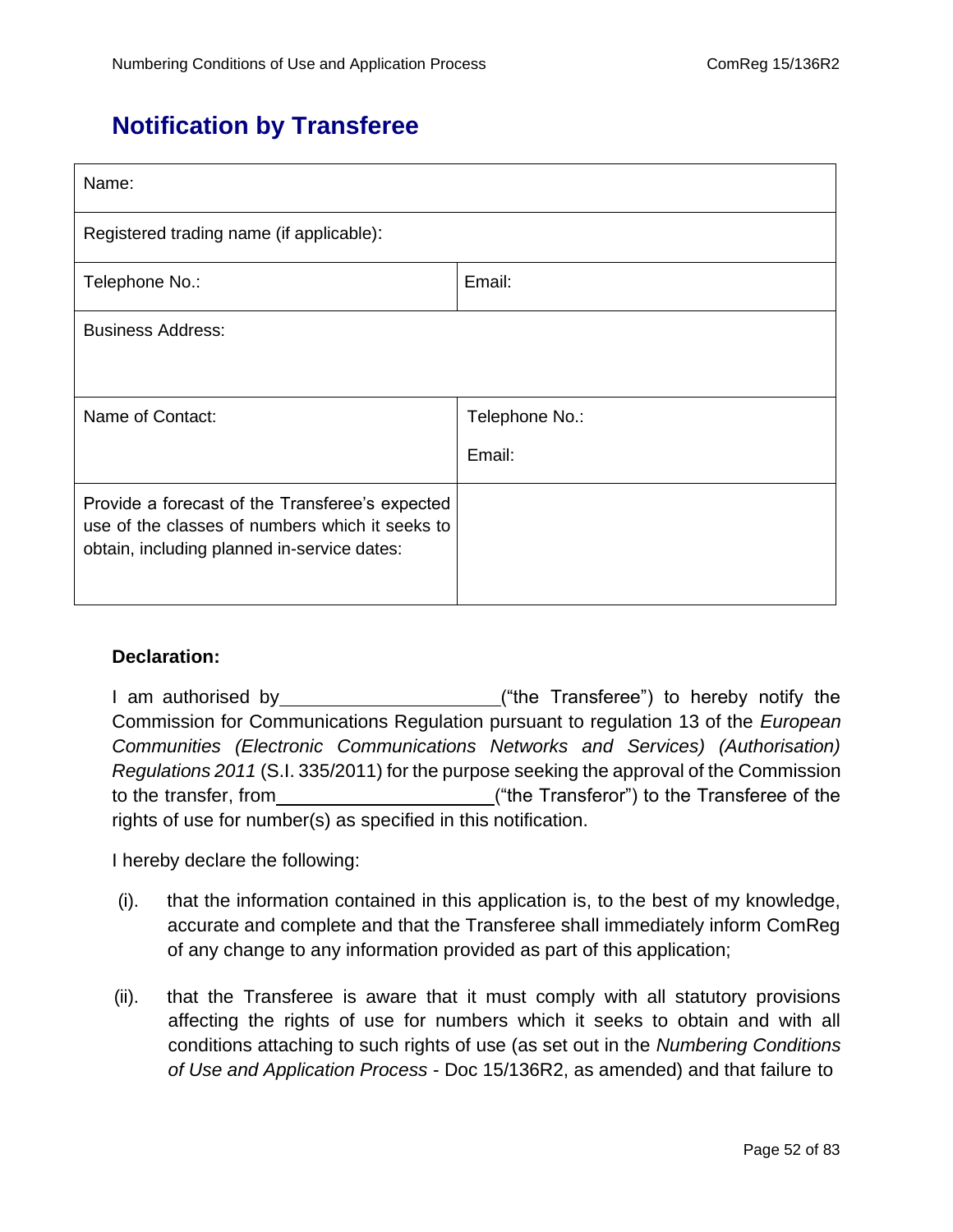comply may result in appropriate enforcement action which may include the suspension or withdrawal of such rights of use; and

(iii). that the Transferee is an authorised undertaking operating in accordance with regulation 4 of the *European Communities (Electronic Communications Networks and Services) (Authorisation) Regulations 2011* (S.I. 335 / 2011)

Signature:

Name in Block Letters: Universe and Separation of the Separation of the Separation of the Separation of the Separation of the Separation of the Separation of the Separation of the Separation of the Separation of the Separa

Date: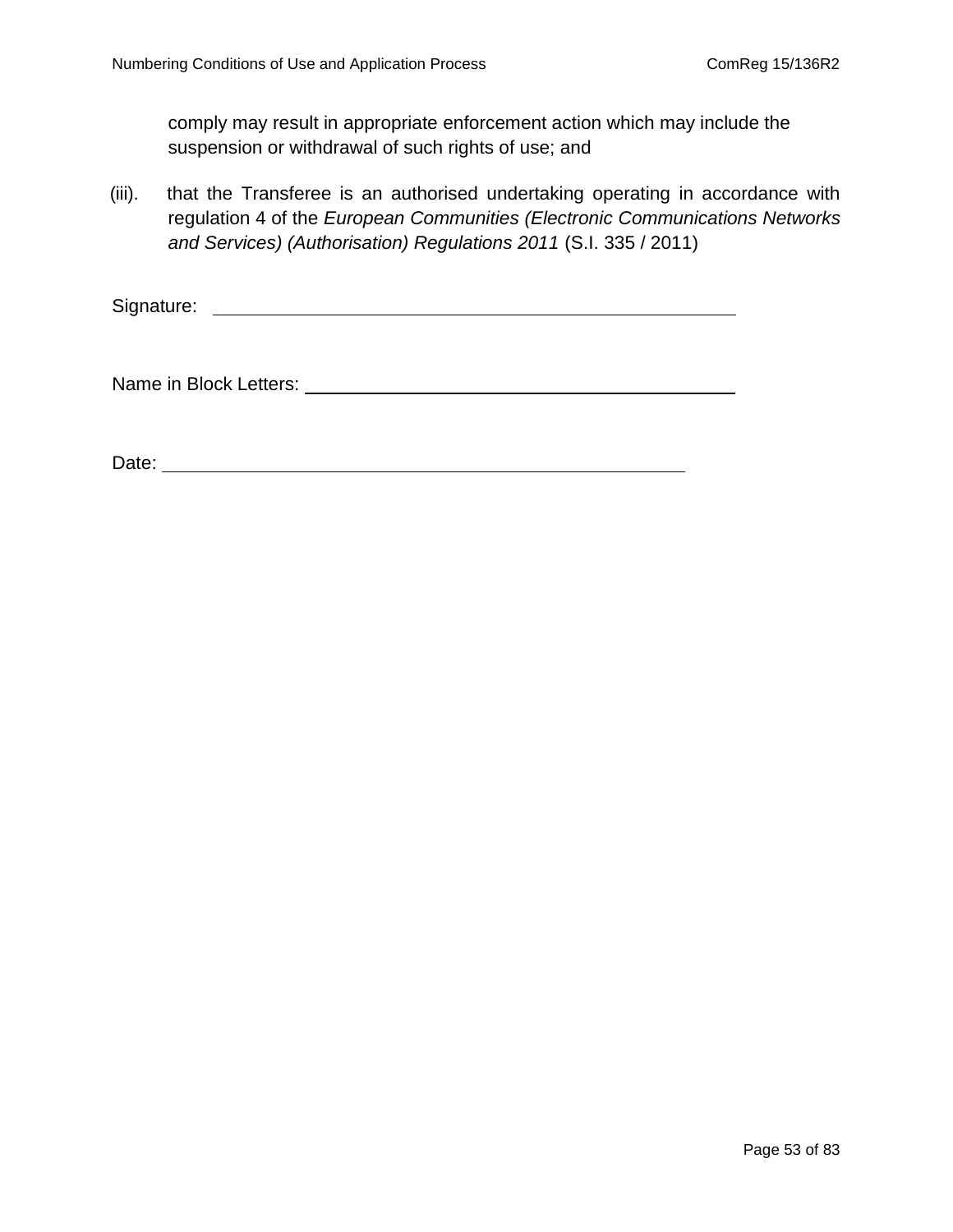## **Appendix: 9 Classes of Numbers**

- A 9.1The classes of numbers contained within the National Numbering Scheme, which may be used on public electronic communications networks in Ireland to establish and route calls, are listed below in Tables 3 and 4.
- A 9.2Table 3 sets out the access/area codes for the classes of Geographic and Non-Geographic Numbers currently used in the National Numbering Scheme. It also sets out their designation, subscriber number length and any additional notes or Information.
- A 9.3Table 4 sets out the classes of Short Codes currently used in the National Numbering Scheme, their designation and any additional notes or Information.
- A 9.4The National Numbering Scheme also includes the boundaries of the geographic areas, known as minimum numbering areas (MNAs), associated with the area codes for the class of numbers designated as 'geographic numbers'. Maps setting out these boundaries can be viewed on  $ComReg's website<sup>22</sup>$ . Operators can request, from ComReg, more detailed maps of the MNAs.
- A 9.5Detailed information about the other elements of the National Numbering Scheme is available on the ComReg website at [http://www.comreg.ie.](http://www.comreg.ie/)

<sup>22</sup> <https://www.comreg.ie/industry/licensing/numbering/area-code-maps-2/>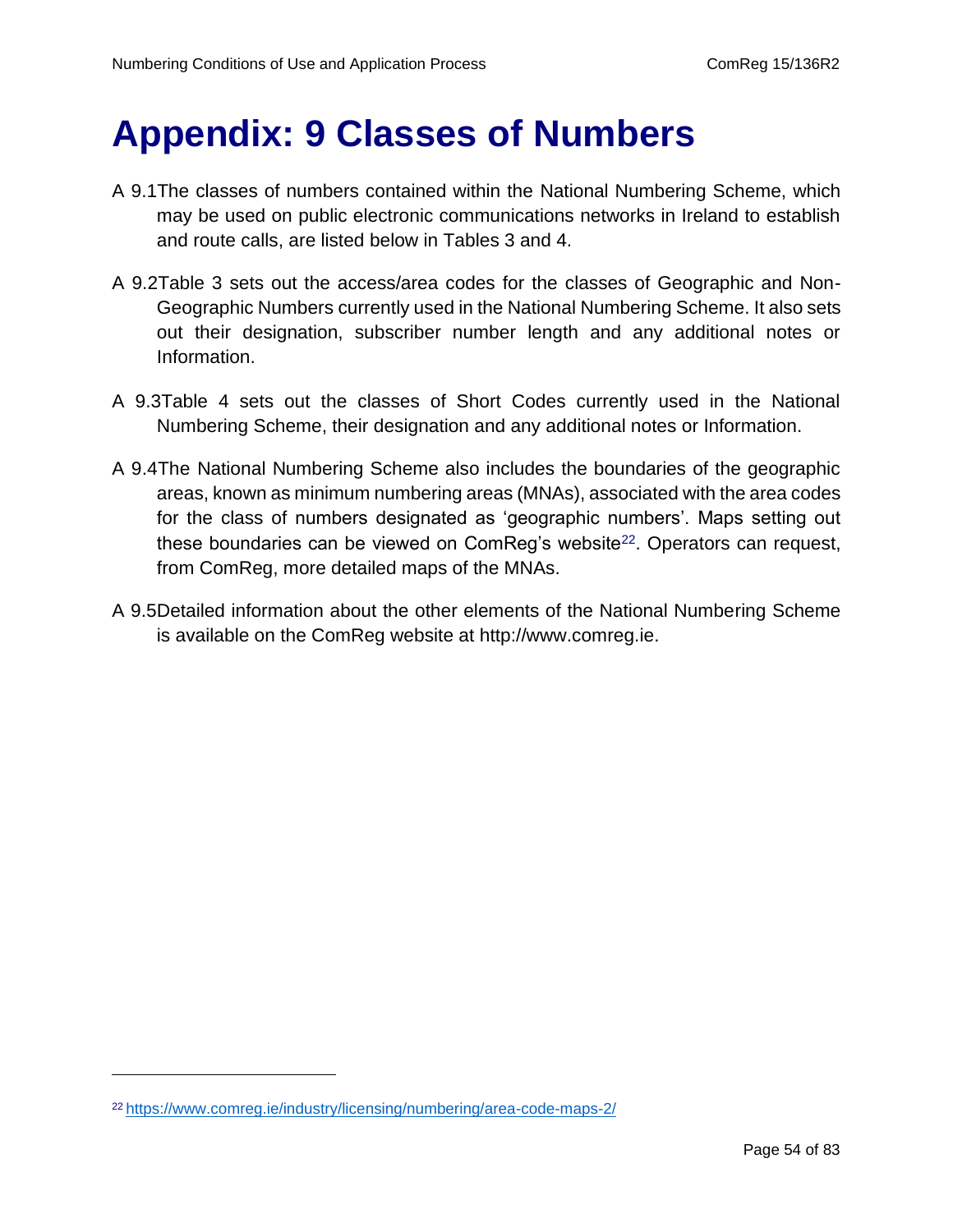| <b>Access/Area</b><br><b>Code</b> | <b>Designation</b> | <b>Subscriber</b><br><b>No. Length</b> | <b>Minimum numbering area</b><br>(MNA) / Notes          |
|-----------------------------------|--------------------|----------------------------------------|---------------------------------------------------------|
| 01                                | Geographic         | $\overline{7}$                         | Dublin Central, Dublin North and<br><b>Dublin South</b> |
| 020                               | Drama              | $\overline{7}$                         | Reserved for Drama purposes                             |
| 021                               | Geographic         | $\overline{7}$                         | Cork, Coachford, and Kinsale                            |
| 022                               | Geographic         | 5                                      | Mallow                                                  |
| 023                               | Geographic         | $\overline{7}$                         | <b>Bandon</b>                                           |
| 024                               | Geographic         | 5                                      | Youghal                                                 |
| 025                               | Geographic         | 5                                      | Fermoy                                                  |
| 026                               | Geographic         | 5                                      | Macroom                                                 |
| 027                               | Geographic         | 5                                      | <b>Bantry</b>                                           |
| 028                               | Geographic         | 5                                      | Skibbereen                                              |
| 029                               | Geographic         | 5                                      | Kanturk                                                 |
| 0402                              | Geographic         | 5                                      | Arklow                                                  |
| 0404                              | Geographic         | 5                                      | Wicklow                                                 |
| 041                               | Geographic         | $\overline{7}$                         | Drogheda, Ardee                                         |
| 042                               | Geographic         | $\overline{7}$                         | Dundalk, Carrickmacross,<br>Castleblaney                |
| $\overline{043}$                  | Geographic         | $\overline{7}$                         | Longford, Granard                                       |
| 044                               | Geographic         | $\overline{7}$                         | Mullingar, Castlepollard,<br><b>Tyrellspass</b>         |
| 045                               | Geographic         | 6                                      | Naas, Kildare, The Curragh                              |
| 046                               | Geographic         | 7                                      | Navan, Kells, Trim, Enfield,<br>Edenderry               |
| 047                               | Geographic         | 5                                      | Monaghan, Clones                                        |
| 048                               | NI access code     | <b>UK</b> defined                      | Northern Ireland                                        |
| 049                               | Geographic         | $\overline{7}$                         | Cavan, Cootehill, Oldcastle,<br><b>Belturbet</b>        |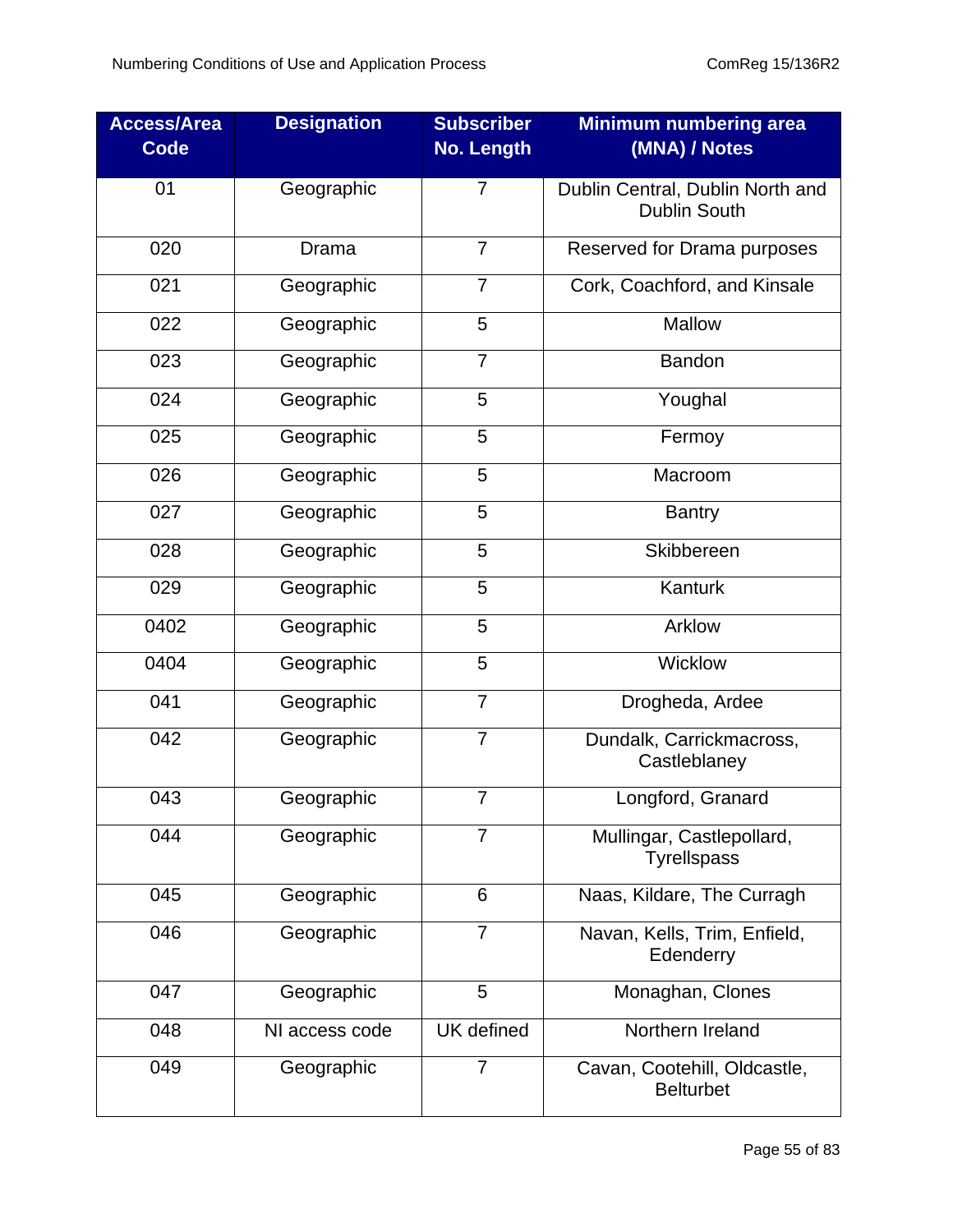| <b>Access/Area</b><br><b>Code</b> | <b>Designation</b> | <b>Subscriber</b><br><b>No. Length</b> | <b>Minimum numbering area</b><br>(MNA) / Notes        |
|-----------------------------------|--------------------|----------------------------------------|-------------------------------------------------------|
| 0504                              | Geographic         | 5                                      | <b>Thurles</b>                                        |
| 0505                              | Geographic         | 5                                      | Roscrea                                               |
| 051                               | Geographic         | 6                                      | Waterford, Carrick-on-Suir, New<br>Ross, Kilmacthomas |
| 052                               | Geographic         | $\overline{7}$                         | Clonmel, Cahir, Killenaule                            |
| 053                               | Geographic         | $\overline{7}$                         | Wexford, Enniscorthy, Ferns,<br>Gorey                 |
| 056                               | Geographic         | $\overline{7}$                         | Kilkenny, Castlecomer, Freshford                      |
| 057                               | Geographic         | 7                                      | Portlaoise, Abbeyleix, Tullamore,<br><b>Birr</b>      |
| 058                               | Geographic         | 5                                      | Dungarvan                                             |
| 059                               | Geographic         | $\overline{7}$                         | Carlow, Muine Bheag, Athy,<br><b>Baltinglass</b>      |
| 061                               | Geographic         | 6                                      | Limerick, Scarriff                                    |
| 062                               | Geographic         | 5                                      | Tipperary, Cashel                                     |
| 063                               | Geographic         | 5                                      | Rathluirc                                             |
| 064                               | Geographic         | $\overline{7}$                         | Killarney, Rathmore                                   |
| 065                               | Geographic         | $\overline{7}$                         | Ennis, Ennistymon, Kilrush                            |
| 066                               | Geographic         | 7                                      | Tralee, Dingle, Killorglin,<br>Cahirciveen            |
| 067                               | Geographic         | 5                                      | Nenagh                                                |
| 068                               | Geographic         | 5                                      | Listowel                                              |
| 069                               | Geographic         | 5                                      | <b>Newcastle West</b>                                 |
| 071                               | Geographic         | $\overline{7}$                         | Sligo, Manorhamilton, Carrick-on-<br>Shannon          |
| 074                               | Geographic         | $\overline{7}$                         | Letterkenny, Donegal, Dungloe,<br><b>Buncrana</b>     |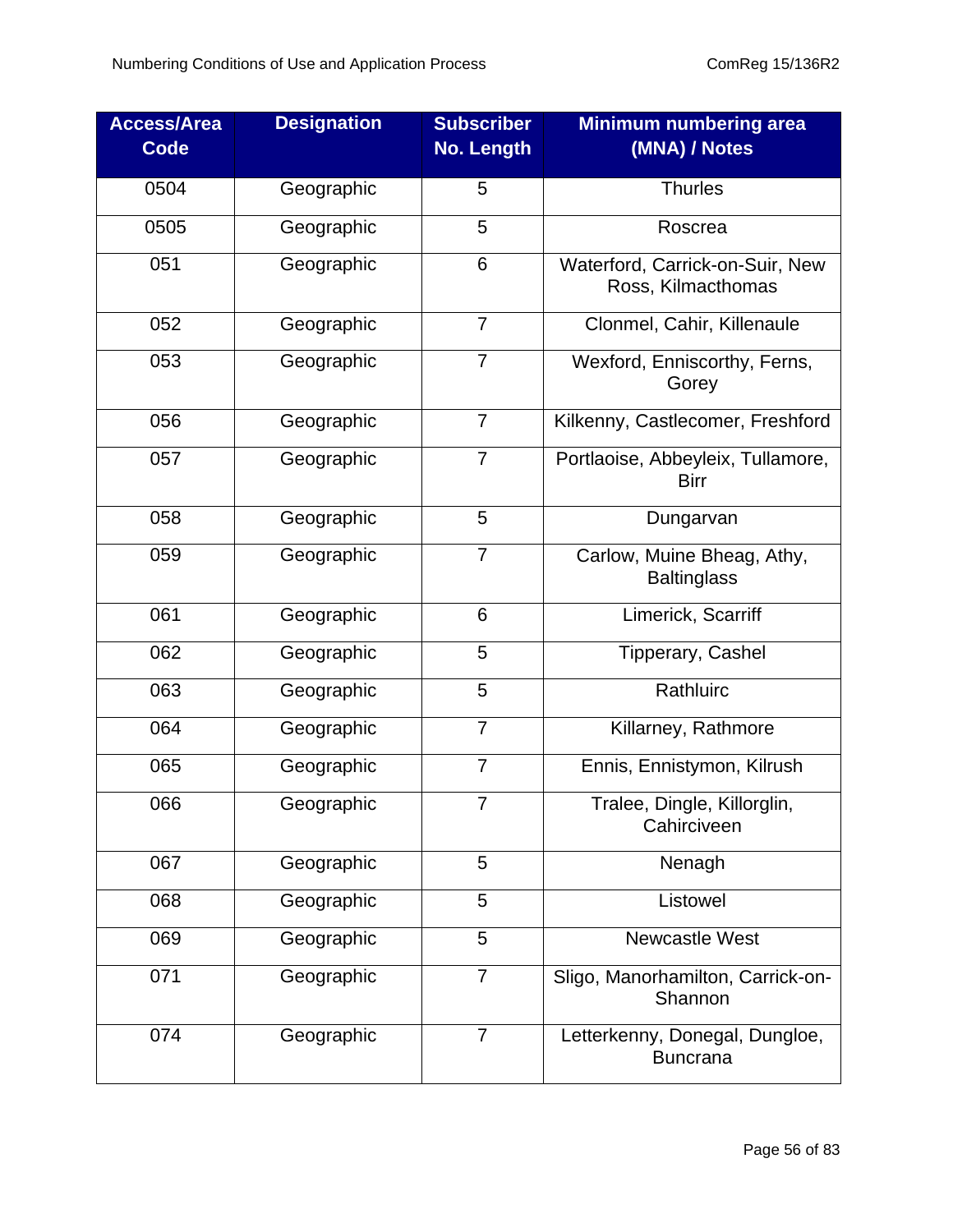| <b>Access/Area</b><br><b>Code</b> | <b>Designation</b>   | <b>Subscriber</b><br><b>No. Length</b> | <b>Minimum numbering area</b><br>(MNA) / Notes                                                                                                                                               |
|-----------------------------------|----------------------|----------------------------------------|----------------------------------------------------------------------------------------------------------------------------------------------------------------------------------------------|
| 076                               | <b>Standard Rate</b> | $\overline{7}$                         | As per decision D15/18, ComReg<br>will withdraw the rights of use of<br>076 numbers from all<br>undertakings, to whom such<br>rights of use were granted, at<br>midnight on 31 December 2021 |
| 0818                              | <b>Standard Rate</b> | 6                                      |                                                                                                                                                                                              |
| 083                               | Mobile               | 7 & 8                                  | Customer subscriber numbers<br>are 7 digits and mailbox numbers<br>are 8 digits                                                                                                              |
| 085                               | Mobile               | 7 & 8                                  | <b>Customer subscriber numbers</b><br>are 7 digits and mailbox numbers<br>are 8 digits                                                                                                       |
| 086                               | Mobile               | 7 & 8                                  | <b>Customer subscriber numbers</b><br>are 7 digits and mailbox numbers<br>are 8 digits                                                                                                       |
| 087                               | Mobile               | 7 & 8                                  | <b>Customer subscriber numbers</b><br>are 7 digits and mailbox numbers<br>are 8 digits                                                                                                       |
| 088                               | M2M                  | 10                                     | Maximum<br>permissible<br>E.164<br>length of 15<br>number<br>digits<br>(including<br>international<br>$+353$<br>access code)                                                                 |
| 089                               | Mobile               | 7 & 8                                  | <b>Customer subscriber numbers</b><br>are 7 digits and mailbox numbers<br>are 8 digits<br>Please note: number range 089<br>011 0000 to 089 011 0999 is<br>reserved for drama use             |
| 090                               | Geographic           | $\overline{7}$                         | Athlone, Roscommon,<br>Ballinasloe, Portumna                                                                                                                                                 |
| 091                               | Geographic           | 6                                      | Galway, Loughrea, Gort                                                                                                                                                                       |
| 093                               | Geographic           | 5                                      | Tuam                                                                                                                                                                                         |
| 094                               | Geographic           | 7                                      | Ballinrobe, Castlebar,<br>Claremorris, Castlerea                                                                                                                                             |
| 095                               | Geographic           | 5                                      | Clifden                                                                                                                                                                                      |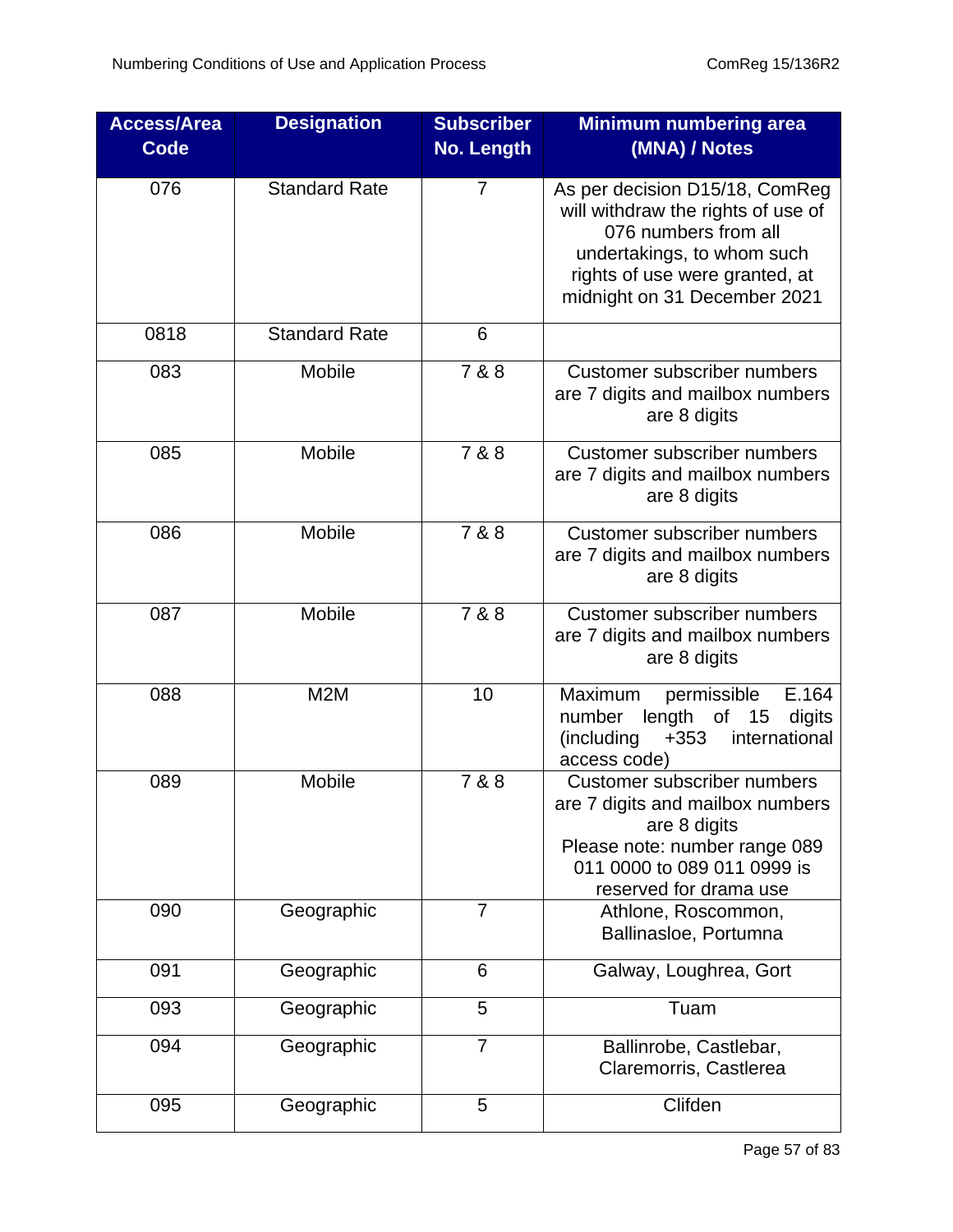| <b>Access/Area</b><br><b>Code</b> | <b>Designation</b>                                | <b>Subscriber</b><br>No. Length | <b>Minimum numbering area</b><br>(MNA) / Notes |
|-----------------------------------|---------------------------------------------------|---------------------------------|------------------------------------------------|
| 096                               | Geographic                                        | 5                               | <b>Ballina</b>                                 |
| 097                               | Geographic                                        | 5                               | <b>Belmullet</b>                               |
| 098                               | Geographic                                        | 5                               | Westport                                       |
| 099                               | Geographic                                        | 5                               | Kilronan                                       |
| 1512                              | Premium Rate (Per-<br>call Charged<br>services)   | 6                               |                                                |
| 1513                              | Premium Rate (Per-<br>call Charged<br>services)   | 6                               |                                                |
| 1514                              | Premium Rate (Per-<br>call Charged<br>services)   | 6                               |                                                |
| 1515                              | Premium Rate (Per-<br>call Charged<br>services)   | 6                               |                                                |
| 1516                              | Premium Rate (Per-<br>call Charged<br>services)   | 6                               |                                                |
| 1517                              | Premium Rate (Per-<br>call Charged<br>services)   | 6                               |                                                |
| 1518                              | Premium Rate (Per-<br>call Charged<br>services)   | 6                               |                                                |
| 1520                              | Premium Rate (Per-<br>minute charged<br>services) | 6                               |                                                |
| 1530                              | Premium Rate (Per-<br>minute charged<br>services) |                                 |                                                |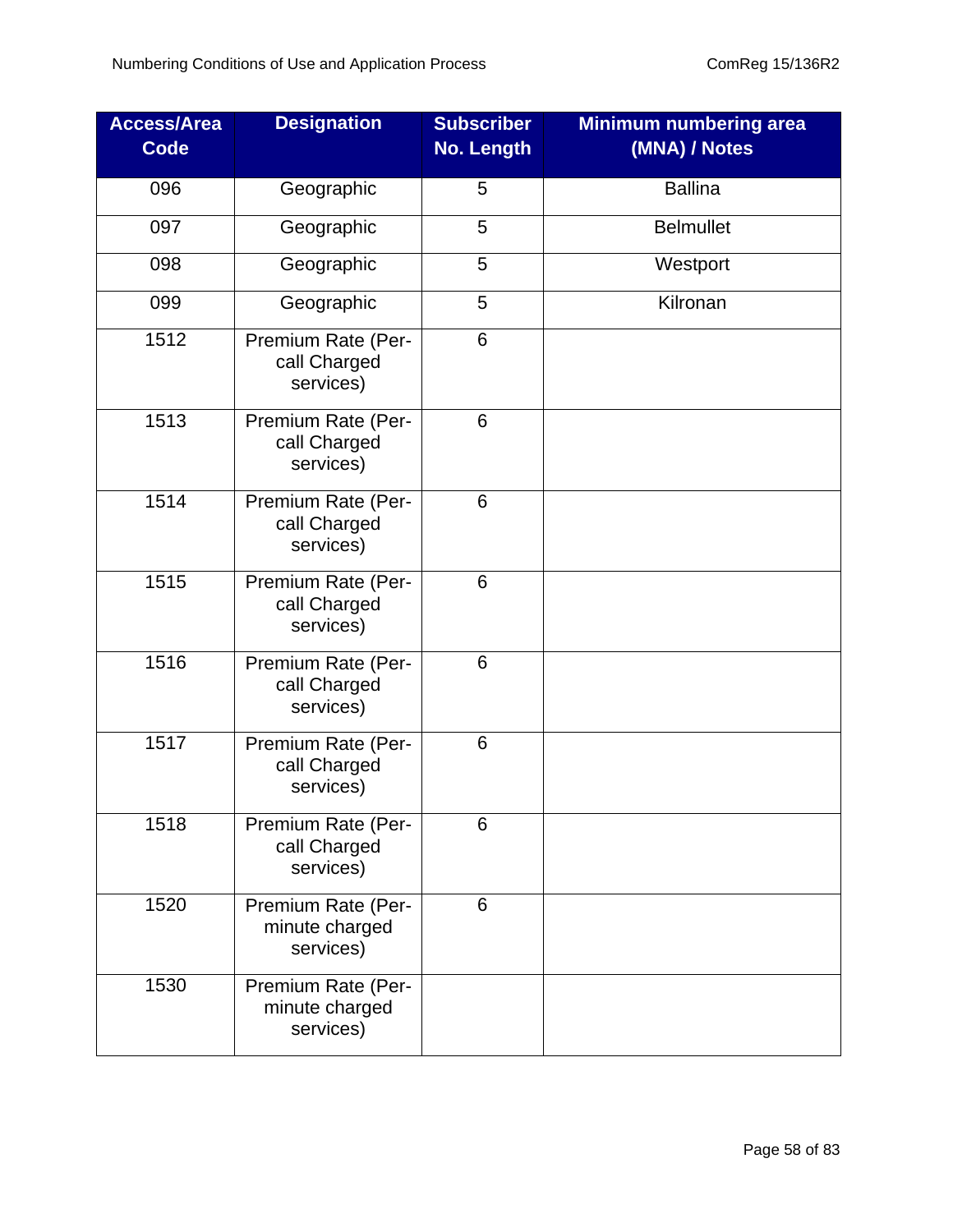| <b>Access/Area</b><br><b>Code</b> | <b>Designation</b>                                                       | <b>Subscriber</b><br><b>No. Length</b> | <b>Minimum numbering area</b><br>(MNA) / Notes                                                                                                                                                |
|-----------------------------------|--------------------------------------------------------------------------|----------------------------------------|-----------------------------------------------------------------------------------------------------------------------------------------------------------------------------------------------|
| 1540                              | Premium Rate (Per-<br>minute charged<br>services)                        | $6\phantom{1}6$                        |                                                                                                                                                                                               |
| 1550                              | Premium Rate (Per-<br>minute charged<br>services)                        | 6                                      |                                                                                                                                                                                               |
| 1560                              | Premium Rate (Per-<br>minute charged<br>services)                        | 6                                      |                                                                                                                                                                                               |
| 1570                              | Premium Rate (Per-<br>minute charged<br>services)                        | 6                                      |                                                                                                                                                                                               |
| 1580                              | Premium Rate (Per-<br>minute charged<br>services)                        | 6                                      |                                                                                                                                                                                               |
| 1590                              | Premium Rate (Per-<br>minute charged<br>services)                        | 6                                      |                                                                                                                                                                                               |
| 1598                              | Premium Rate<br>(Adult, general<br>nature, variable<br>price services)   | 6                                      |                                                                                                                                                                                               |
| 1599                              | Premium Rate<br>(Adult,<br>sexual<br>nature, variable<br>price services) | 6                                      |                                                                                                                                                                                               |
| 1800                              | Freephone                                                                | 6                                      |                                                                                                                                                                                               |
| 1850                              | <b>Standard Rate</b>                                                     | 6                                      | As per decision D15/18, ComReg<br>will withdraw the rights of use of<br>1850 numbers from all<br>undertakings, to whom such<br>rights of use were granted, at<br>midnight on 31 December 2021 |
| 1890                              | <b>Standard Rate</b>                                                     | 6                                      | As per decision D15/18, ComReg<br>will withdraw the rights of use of<br>1890 numbers from all                                                                                                 |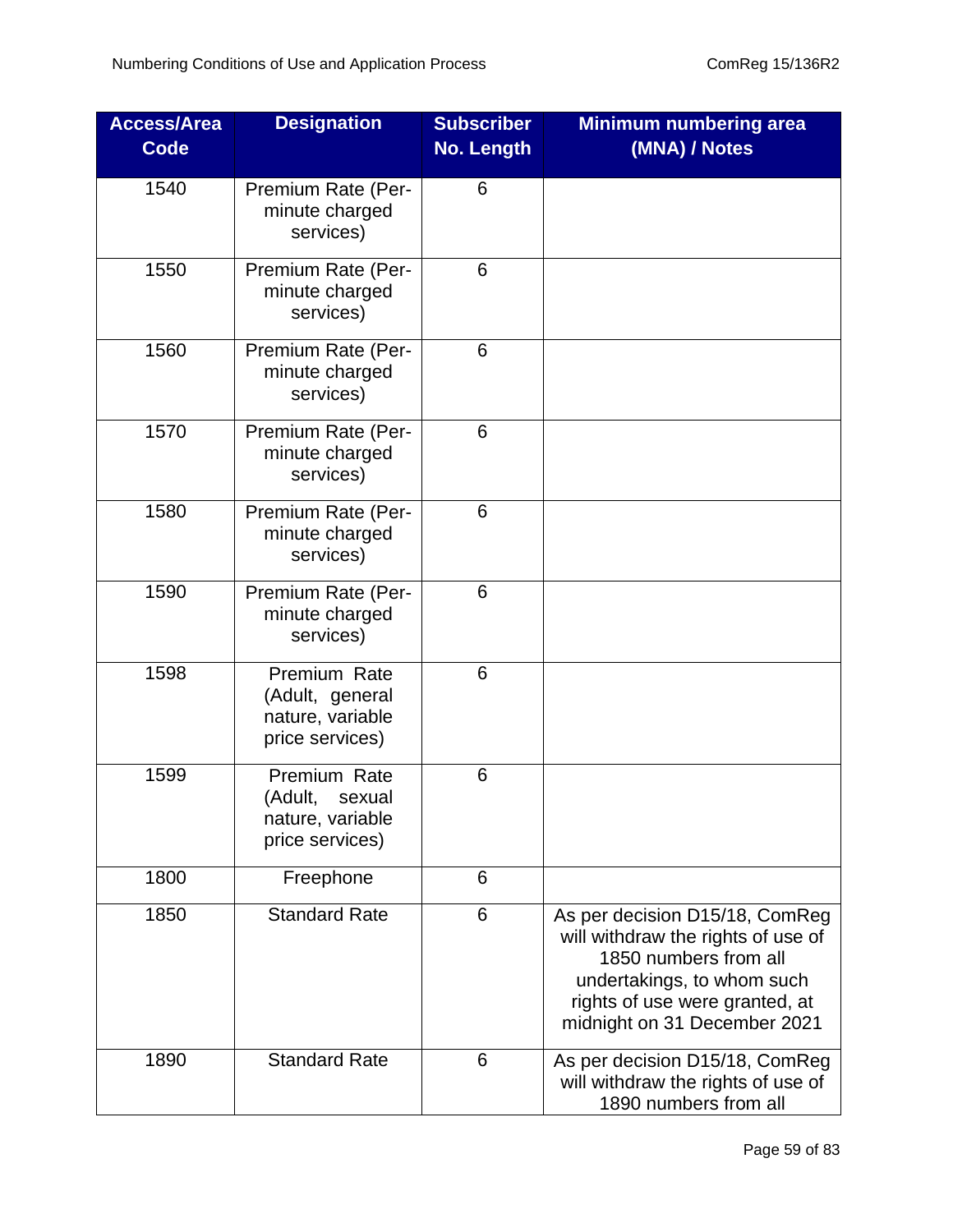| <b>Access/Area</b><br><b>Code</b> | <b>Designation</b>                                                       | <b>Subscriber</b><br>No. Length | <b>Minimum numbering area</b><br>(MNA) / Notes                                               |
|-----------------------------------|--------------------------------------------------------------------------|---------------------------------|----------------------------------------------------------------------------------------------|
|                                   |                                                                          |                                 | undertakings, to whom such<br>rights of use were granted, at<br>midnight on 31 December 2021 |
| 1891                              | Internet Dial-up -<br><b>Local Rate Point of</b><br>Presence             | 6                               |                                                                                              |
| 1892                              | Internet Dial-up -<br>Pay-As-You-Go<br>Point of Presence                 | 6                               |                                                                                              |
| 1893                              | Internet Dial-up -<br><b>Partial/Full Flat Rate</b><br>Point of Presence | 6                               |                                                                                              |

### **Table 3: Classes of Geographic and Non-Geographic Numbers**

| <b>Code</b> | <b>Designation</b>                     | <b>Notes</b>                               |
|-------------|----------------------------------------|--------------------------------------------|
|             |                                        |                                            |
| 112         | <b>Emergency Services</b>              |                                            |
| 116000      | <b>Harmonised Code of Social Value</b> | Hotline for missing children               |
| 116006      | <b>Harmonised Code of Social Value</b> | Helpline for Victims of Crime              |
| 116111      | <b>Harmonised Code of Social Value</b> | Child helpline                             |
| 116117      | Harmonised Code of Social Value        | Non-emergency medical on-<br>call services |
| 116123      | <b>Harmonised Code of Social Value</b> | <b>Emotional Support Helpline</b>          |
| 118XX       | <b>Directory Enquiries</b>             | $XX = 00$ to 99                            |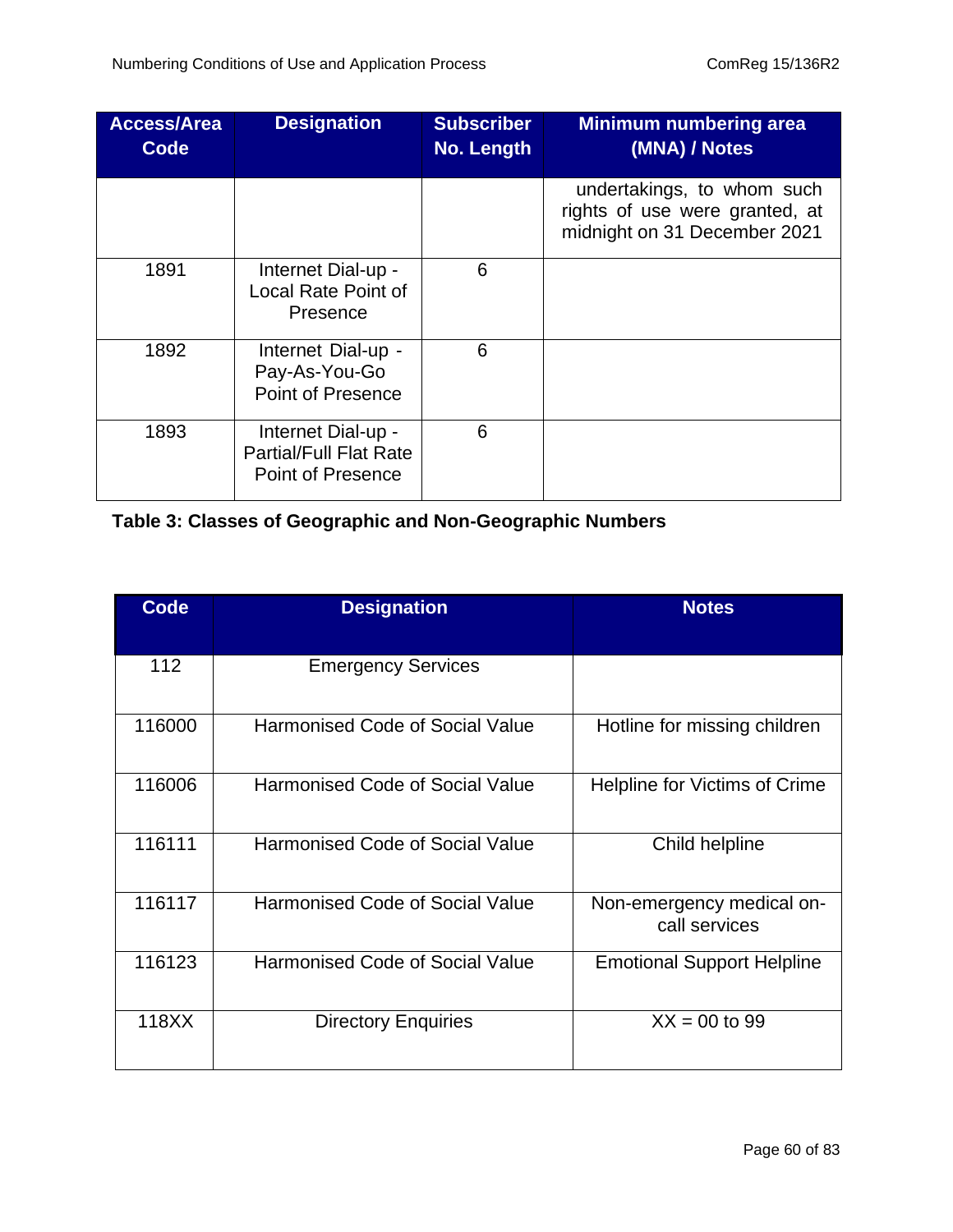| <b>Code</b> | <b>Designation</b>                                     | <b>Notes</b>                           |
|-------------|--------------------------------------------------------|----------------------------------------|
| 1191        | Talking clock                                          |                                        |
| 13XXY       | <b>Carrier Access and Carrier Selection</b>            | $XX = 00 - 89$ and $Y = 1$ to 9        |
| 139XX       | <b>Carrier Pre-Selection Services,</b>                 | $XX = 00 - 99$                         |
| 141         | Calling Line Identification Restrict (CLIR)            |                                        |
| 142         | Calling Line Identification Present (CLIP)             |                                        |
| 1471        | <b>Network Use</b>                                     | Internal                               |
| 171         | <b>Network Use</b>                                     | Voicemail (Fixed and mobile)           |
| 172         | <b>Network Use</b>                                     | Internal                               |
| 173         | <b>Network Use</b>                                     | Internal                               |
| 174X        | <b>Network Use</b>                                     | Internal), $X = 0$ to 9                |
| 1750XXX     | Number Portability Routing Prefix - Intra-<br>network  | $XXX = 000$ to 999                     |
| 1751        | Number Portability Routing Prefix - Non-<br>Geographic | $XXX = 000$ to 999                     |
| 175XYYY     | Number Portability Routing Prefix -<br>Geographic      | $X = 2$ to 9 and $XXX = 000$ to<br>999 |
| 1759XXX     | Number Portability Routing Prefix -<br>Nomadic         | $XXX = 000$ to 999                     |
| 176XX       | Number Portability Routing Prefix -<br>Mobile          | $XX = 00$ to 99                        |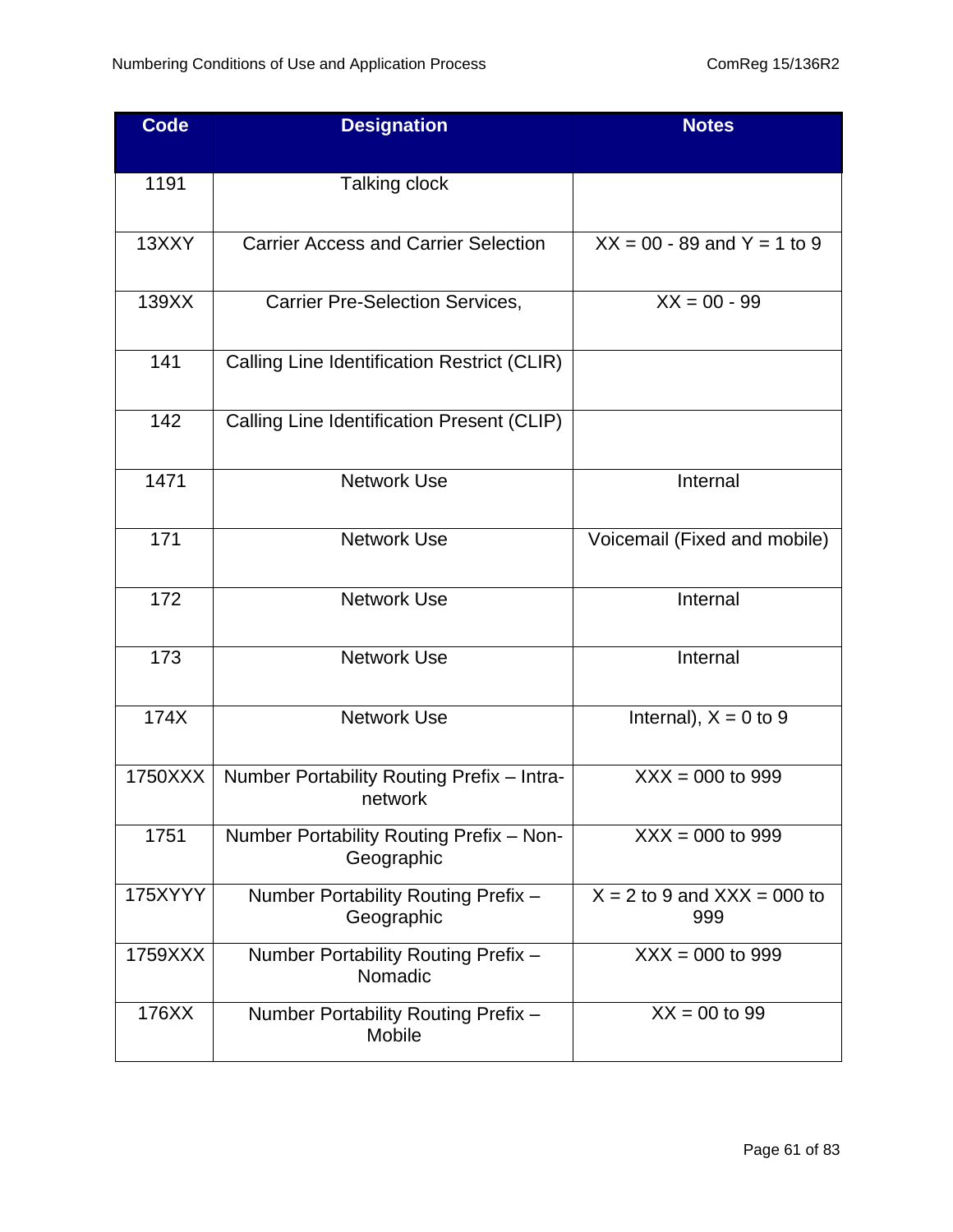| <b>Code</b> | <b>Designation</b>                                      | <b>Notes</b>       |
|-------------|---------------------------------------------------------|--------------------|
| 1808        | Eircom Charge card and VPN                              |                    |
| 19XX        | <b>Customer Support</b>                                 | $XX = 00$ to 79    |
| 198         | CPS operator identification facility.                   |                    |
| 199         | <b>Network Engineering Tests</b>                        |                    |
| 50XXX       | Messaging and Payment - Free Rate                       | $XXX = 000$ to 998 |
| 51XXX       | Messaging and Payment - Standard<br>Rate                | $XXX = 000$ to 998 |
| 53XXX       | Messaging and Payment - Basic<br><b>Premium Rate</b>    | $XXX = 000$ to 998 |
| 57XXX       | Messaging and Payment - High<br><b>Premium Rate</b>     | $XXX = 000$ to 998 |
| 58XXX       | Messaging and Payment - Adult<br>premium rate (General) | $XXX = 000$ to 998 |
| 59XXX       | Messaging and Payment - Adult                           | $XXX = 000$ to 998 |
| 999         | <b>Emergency Services</b>                               |                    |

**Table 4: Classes of Short Codes**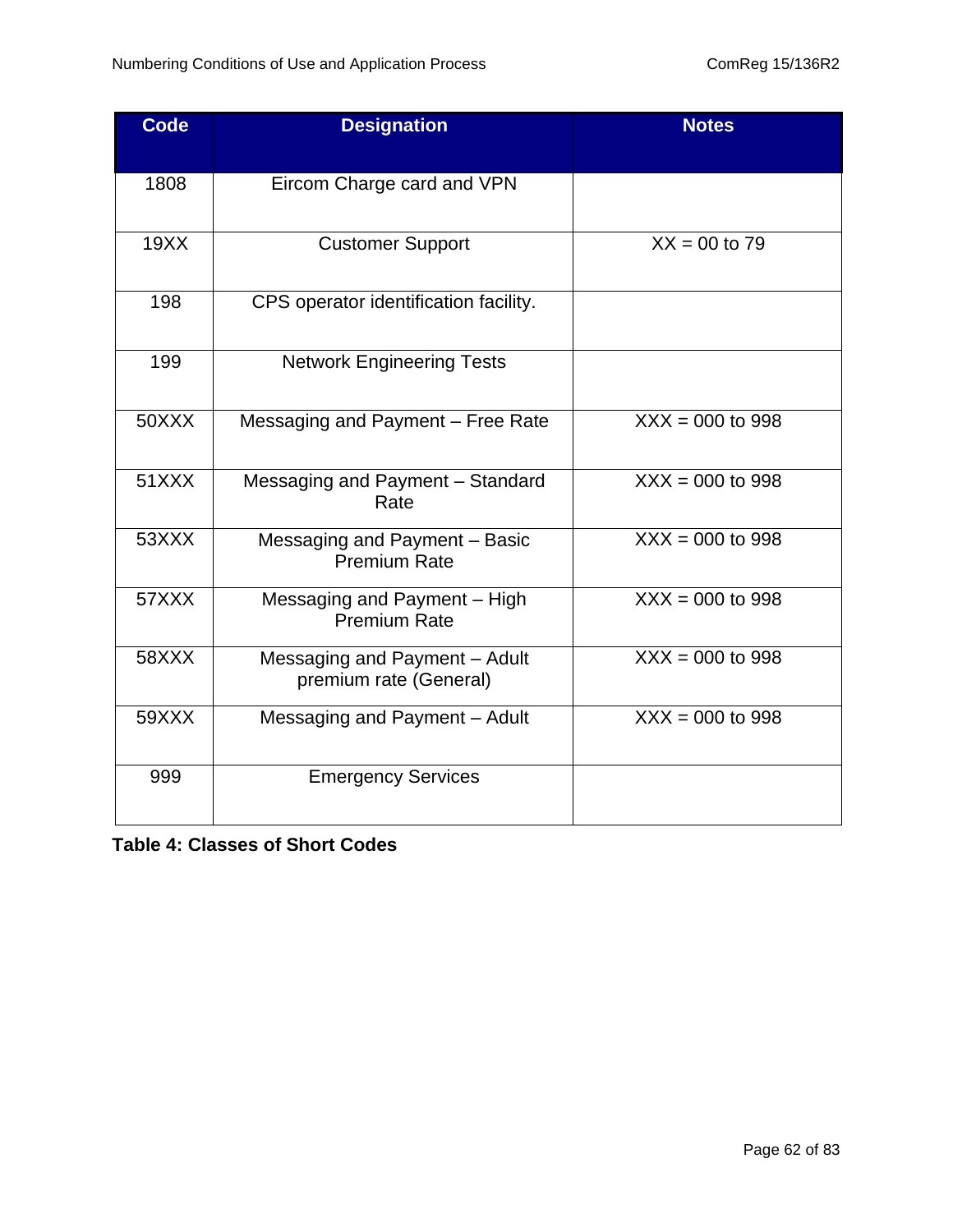# **Appendix: 10 Number management – legal framework and statutory objectives**

A 10.1 ComReg's functions, objectives, duties and powers in relation to management of the national numbering resource are set out in the Communications Regulation Acts 2002-2017 ("2002 Act") and in the Common Regulatory Framework (including the Framework Directive 2002/21/EC and the Authorisation Directive 2002/20/EC, as amended and transposed into Irish law by the corresponding Framework Regulations and Authorisation Regulations).

A 10.2 This section is intended as a general guide to ComReg's role in the area of number management and not as a definitive or exhaustive legal exposition of that role. Further, this section restricts itself to consideration of those powers, functions, duties and objectives of ComReg that appear most relevant to the creation and imposition of numbering conditions and it generally excludes those that are not considered relevant to this issue. *Readers should be aware of the provisions relating to numbering (i.e. Articles 93 to 97) contained in the European Electronic Communications Code (Directive (EU) 2018/1972 of the European Parliament and of the Council of 11 December 2018 establishing the European Electronic Communications Code) ("the EECC"). The EECC, which comes into force on 21 December 2020, has not yet been transposed in this jurisdiction. The numbering provisions in the EECC are for the most part identical to the numbering provisions in the existing EU Telecoms Framework.* 

A 10.3 ComReg's overarching function to manage the national numbering resource must be exercised having regard to ComReg's objectives as set out in Section 12 of the 2002 Act and Regulation 16 of the Framework Regulations, and in accordance with any applicable ministerial Policy Directions issued under Section 13 of the 2002 Act.

A 10.4 ComReg's primary objectives in carrying out its statutory functions in the context of electronic communications are to:

- promote competition;
- contribute to the development of the internal market;
- promote the interests of users within the Community;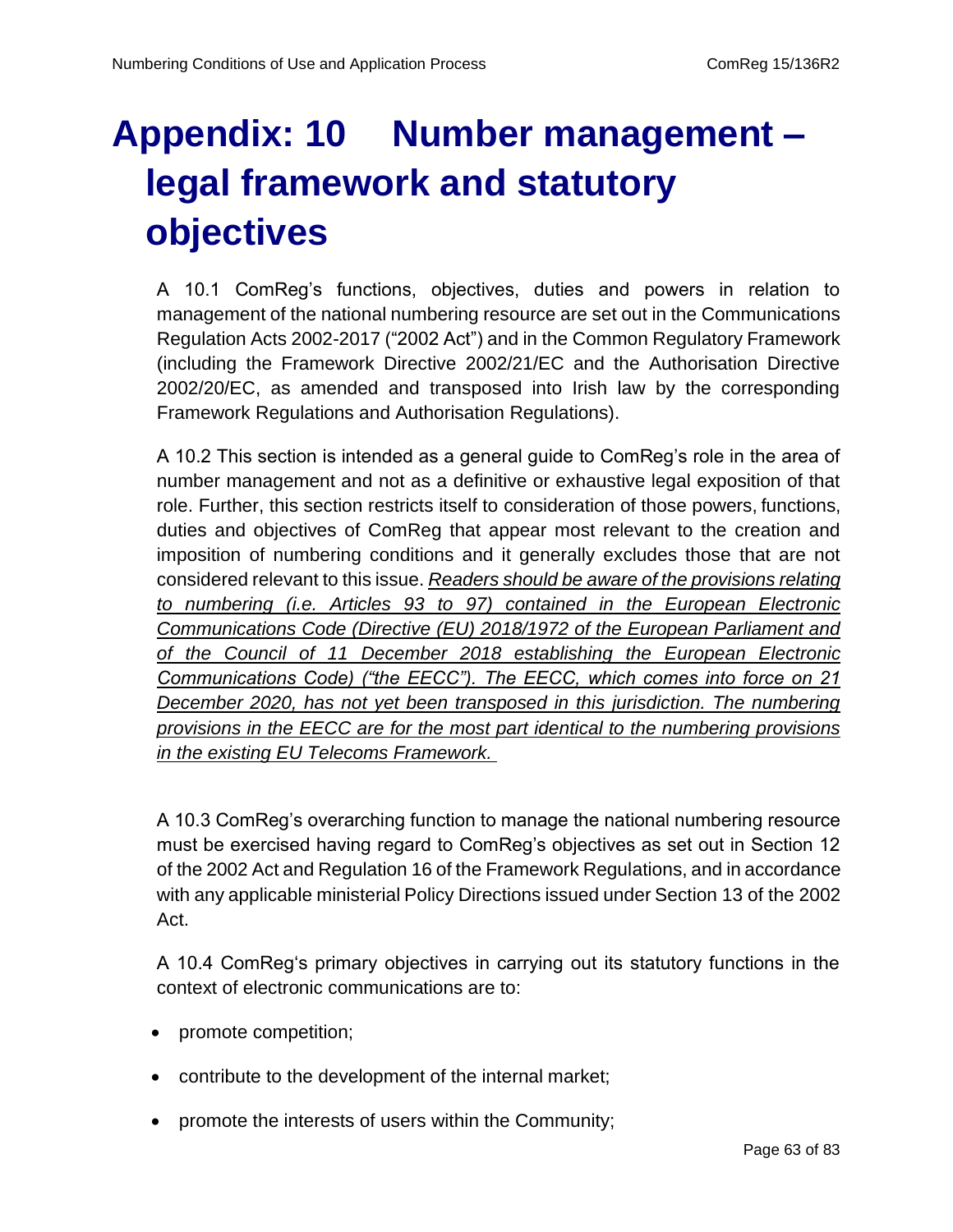• ensure the efficient management and use of the radio frequency spectrum and national numbering resource in accordance with any ministerial directions issued under Section 13 of the 2002 Act; and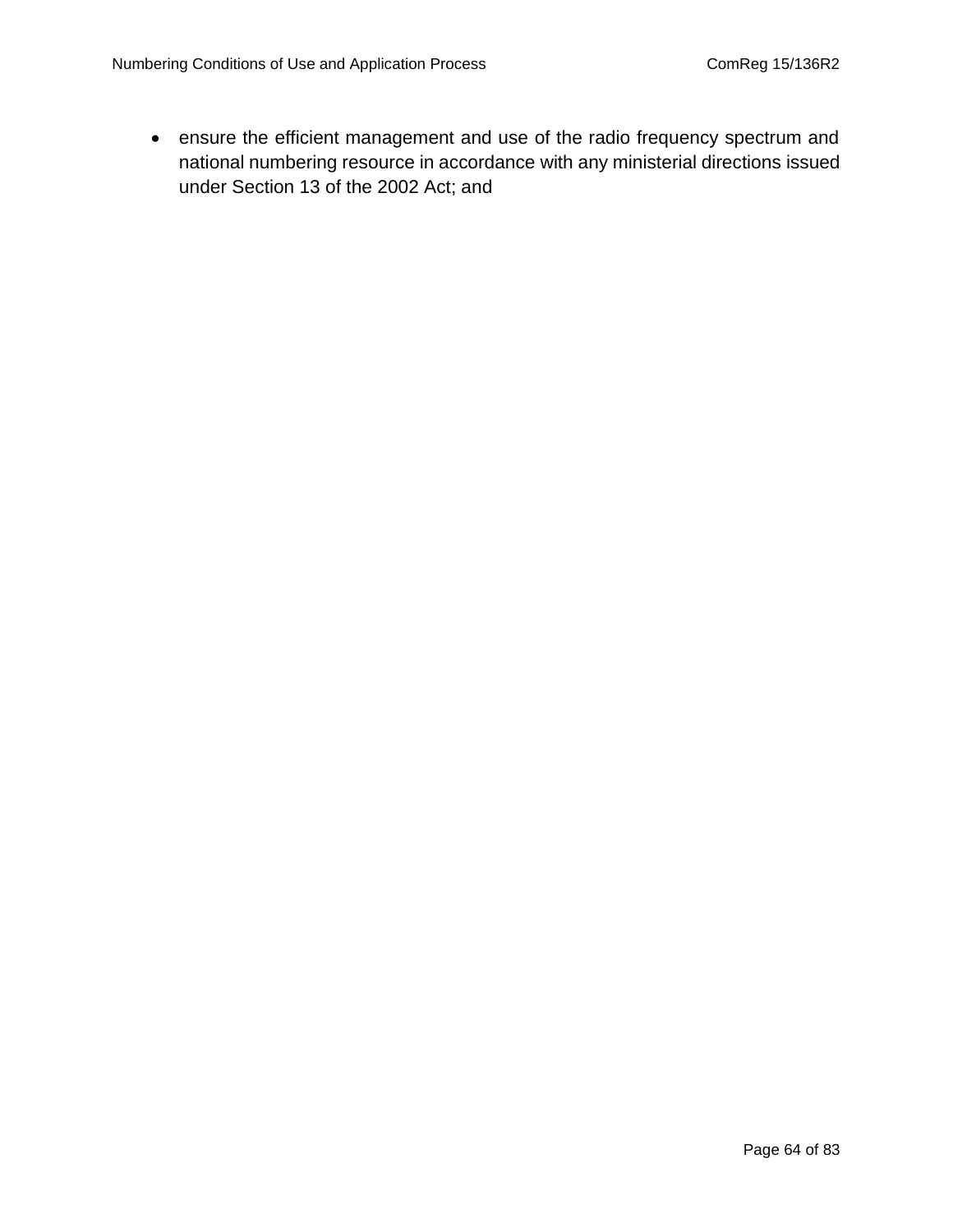• unless otherwise provided for in Regulation 17 of the Framework Regulations, take the utmost account of the desirability of technological neutrality in complying with the requirements of the Specific Regulations in particular those designed to ensure effective competition

### **Promotion of competition**

A 10.5 Section 12(2)(a) of the 2002 Act requires ComReg to take all reasonable measures which are aimed at the promotion of competition, including:

- ensuring that users, including disabled users, derive maximum benefit in terms of choice, price and quality;
- ensuring that there is no distortion or restriction of competition in the electronic communications sector; and
- encouraging efficient use and ensuring the effective management of radio frequencies and numbering resources.

A 10.6 In so far as the promotion of competition is concerned, Regulation 16(1)(b) of the Framework Regulations also requires ComReg to:

- ensure that elderly users and users with special social needs derive maximum benefit in terms of choice, price and quality; and
- ensure that, in the transmission of content, there is no distortion or restriction of competition in the electronic communications sector.

### **Contributing to the Development of the Internal Market**

A 10.7 Section 12(2)(b) of the 2002 Act requires ComReg to take all reasonable measures which are aimed at contributing to the development of the internal market, including:

- removing remaining obstacles to the provision of electronic communications networks, electronic communications services and associated facilities at Community level;
- encouraging the establishment and development of trans-European networks and the interoperability of transnational services and end to-end connectivity; and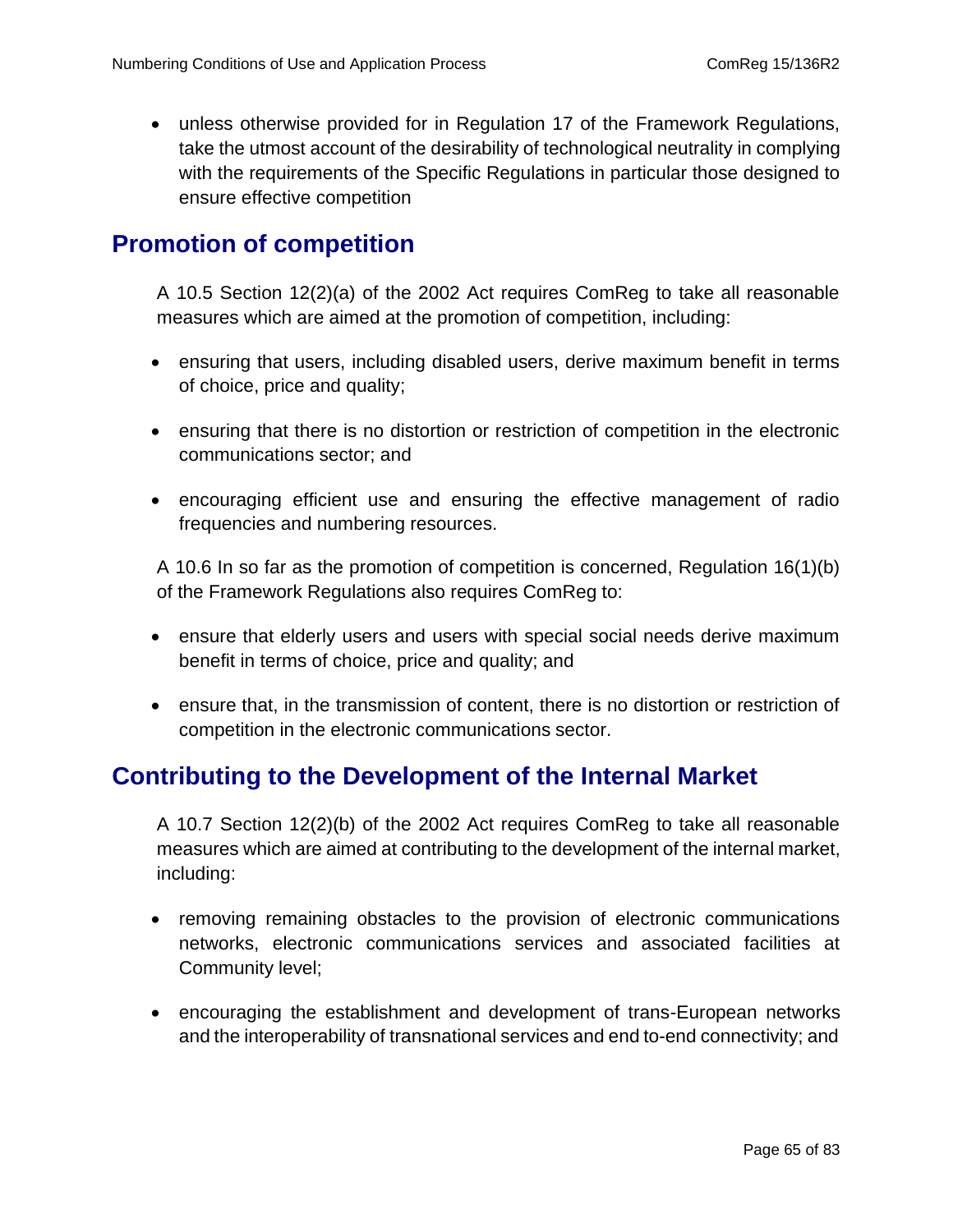• co-operating with electronic communications national regulatory authorities in other Member States of the Community and with the Commission of the Community in a transparent manner to ensure the development of consistent regulatory practice and the consistent application of Community law in this field.

### **Promotion of Interests of Users**

A 10.8 Section 12(2)(c) of the 2002 Act requires ComReg, when exercising its functions in relation to the provision of electronic communications networks and services, to take all reasonable measures which are aimed at the promotion of the interests of users within the Community, including:

- ensuring that all users have access to a universal service;
- ensuring a high level of protection for consumers in their dealings with suppliers, in particular by ensuring the availability of simple and inexpensive dispute resolution procedures carried out by a body that is independent of the parties involved;
- contributing to ensuring a high level of protection of personal data and privacy;
- promoting the provision of clear information, in particular requiring transparency of tariffs and conditions for using publicly available electronic communications services;
- encouraging access to the internet at reasonable cost to users;
- addressing the needs of specific social groups, in particular disabled users; and
- ensuring that the integrity and security of public communications networks are maintained.

A 10.9 In so far as promotion of the interests of users within the EU is concerned, Regulation 16(1)(d) of the Framework Regulations also requires ComReg to:

- address the needs of specific social groups, in particular, elderly users and users with special social needs, and
- promote the ability of end-users to access and distribute information or use applications and services of their choice.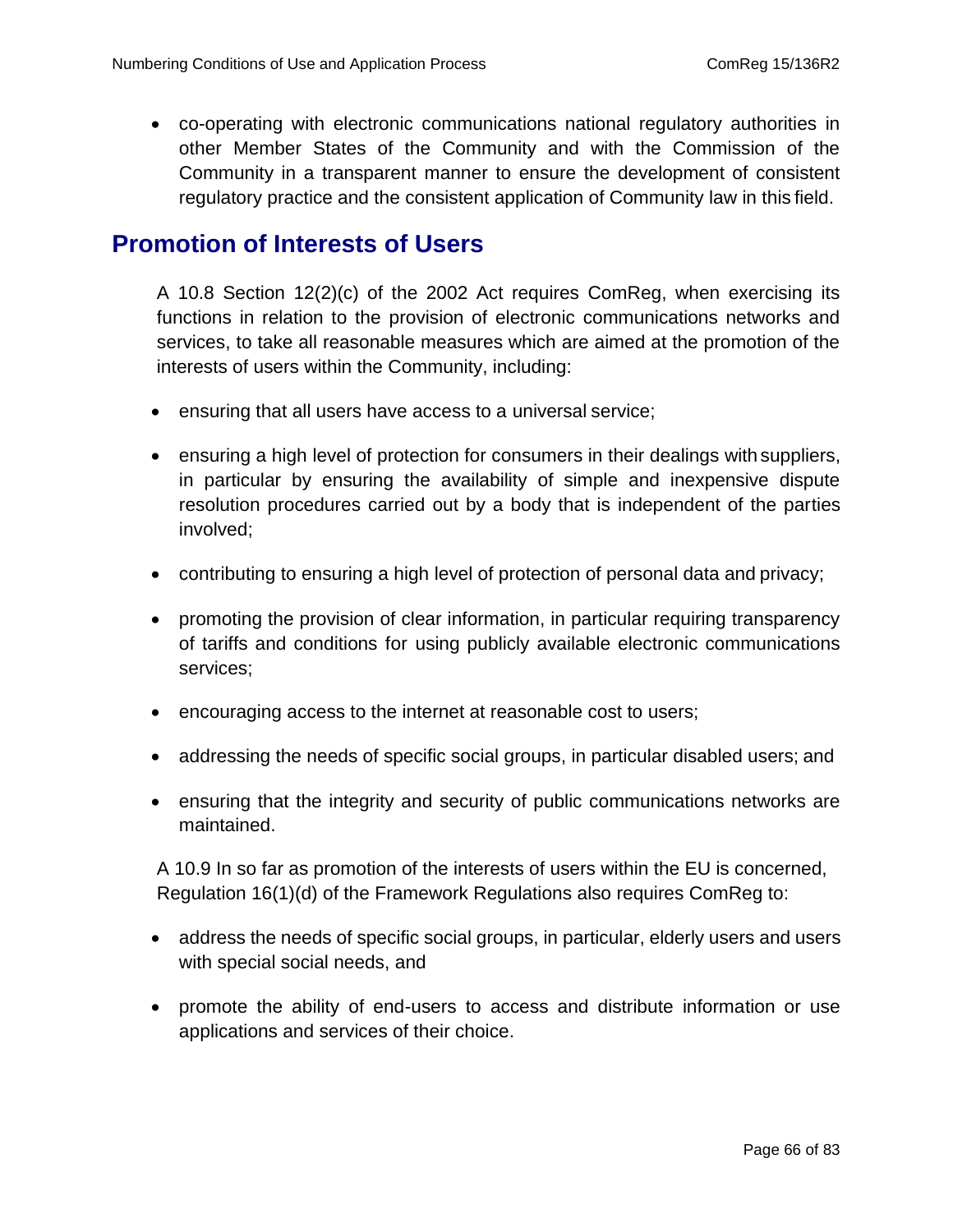### **Regulatory Principles**

A 10.10 In pursuit of its objectives under Regulation 16(1) of the Framework Regulations and Section 12 of the 2002 Act, ComReg must apply objective, transparent, non-discriminatory and proportionate regulatory principles by, amongst other things:

- promoting regulatory predictability by ensuring a consistent regulatory approach over appropriate review periods;
- ensuring that, in similar circumstances, there is no discrimination in the treatment of undertakings providing electronic communications networks and services;
- safeguarding competition to the benefit of consumers and promoting, where appropriate, infrastructure-based competition;
- promoting efficient investment and innovation in new and enhanced infrastructures, including by ensuring that any access obligation takes appropriate account of the risk incurred by the investing undertakings and by permitting various cooperative arrangements between investors and parties seeking access to diversify the risk of investment, while ensuring that competition in the market and the principle of non-discrimination are preserved;
- taking due account of the variety of conditions relating to competition and consumers that exist in the various geographic areas within the State; and
- imposing ex-ante regulatory obligations only where there is no effective and sustainable competition and relaxing or lifting such obligations as soon as that condition is fulfilled.

### **BEREC**

A 10.11 Under Regulation 16(1)(3) of the Framework Regulations, ComReg must:

- having regard to its objectives under Section 12 of the 2002 Act and its functions under the Specific Regulations, actively support the goals of BEREC of promoting greater regulatory co-ordination and coherence; and
- take the utmost account of opinions and common positions adopted by BEREC when adopting decisions for the national market.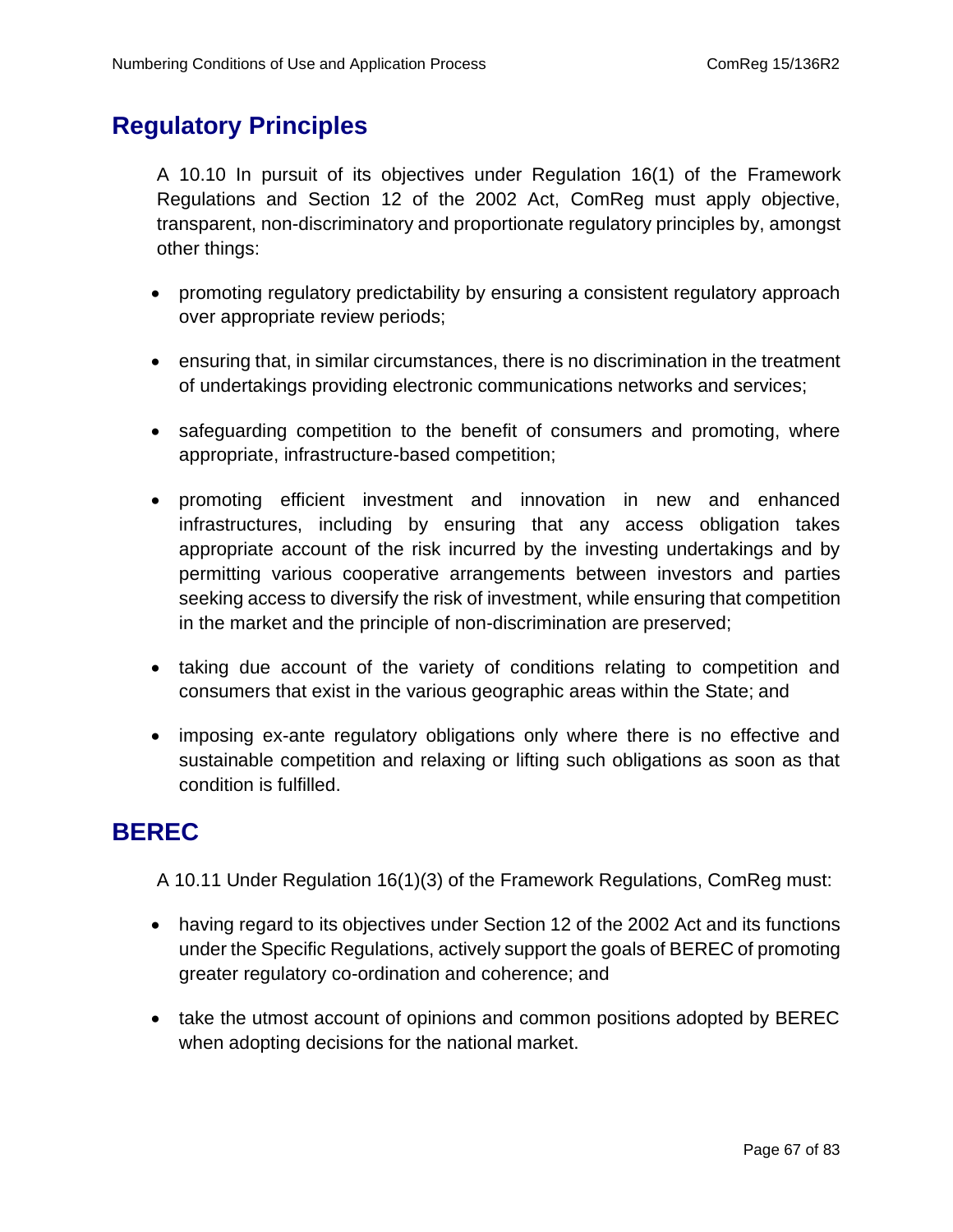### **Other Obligations under the 2002 Act**

A 10.12 In carrying out its functions, ComReg is required amongst other things to:

- seek to ensure that any measures taken by it are proportionate having regard to the objectives set out in Section 12 of the 2002 Act;
- have regard to international developments with regard to electronic communications networks and electronic communications services, associated facilities, postal services, the radio frequency spectrum and numbering; and
- take the utmost account of the desirability that the exercise of its functions aimed at achieving its radio frequency management objectives does not result in discrimination in favour of or against particular types of technology for the provision of ECS.

### **Policy Directions**

A 10.13 Section 12(4) of the 2002 Act provides that, in carrying out its functions, ComReg must have appropriate regard to policy statements, published by or on behalf of the Government or a Minister of the Government and notified to the Commission, in relation to the economic and social development of the State. Section 13(1) of the 2002 Act requires ComReg to comply with any policy direction given to ComReg by the Minister for Communications, Energy and Natural Resources ("the Minister") as he or she considers appropriate, in the interests of the proper and effective regulation of the electronic communications market and the formulation of policy applicable to such proper and effective regulation and management, to be followed by ComReg in the exercise of its functions. Section 10(1)(b) of the 2002 Act also requires ComReg, in managing the national numbering resource, to do so in accordance with a direction of the Minister under Section 13 of the 2002 Act, while Section 12(1)(b) requires ComReg to ensure the efficient management and use of the national numbering resource in accordance with a direction under Section 13.

A 10.14The Policy Directions which are most relevant in regard to this consultation include the following:

• *Policy Direction No.4 -* ComReg shall ensure that in making regulatory decisions in relation to the electronic communications market, it takes account of the state of the industry and in particular the industry's position in the business cycle and the impact of such decisions on the sustainability of the business of undertakings affected.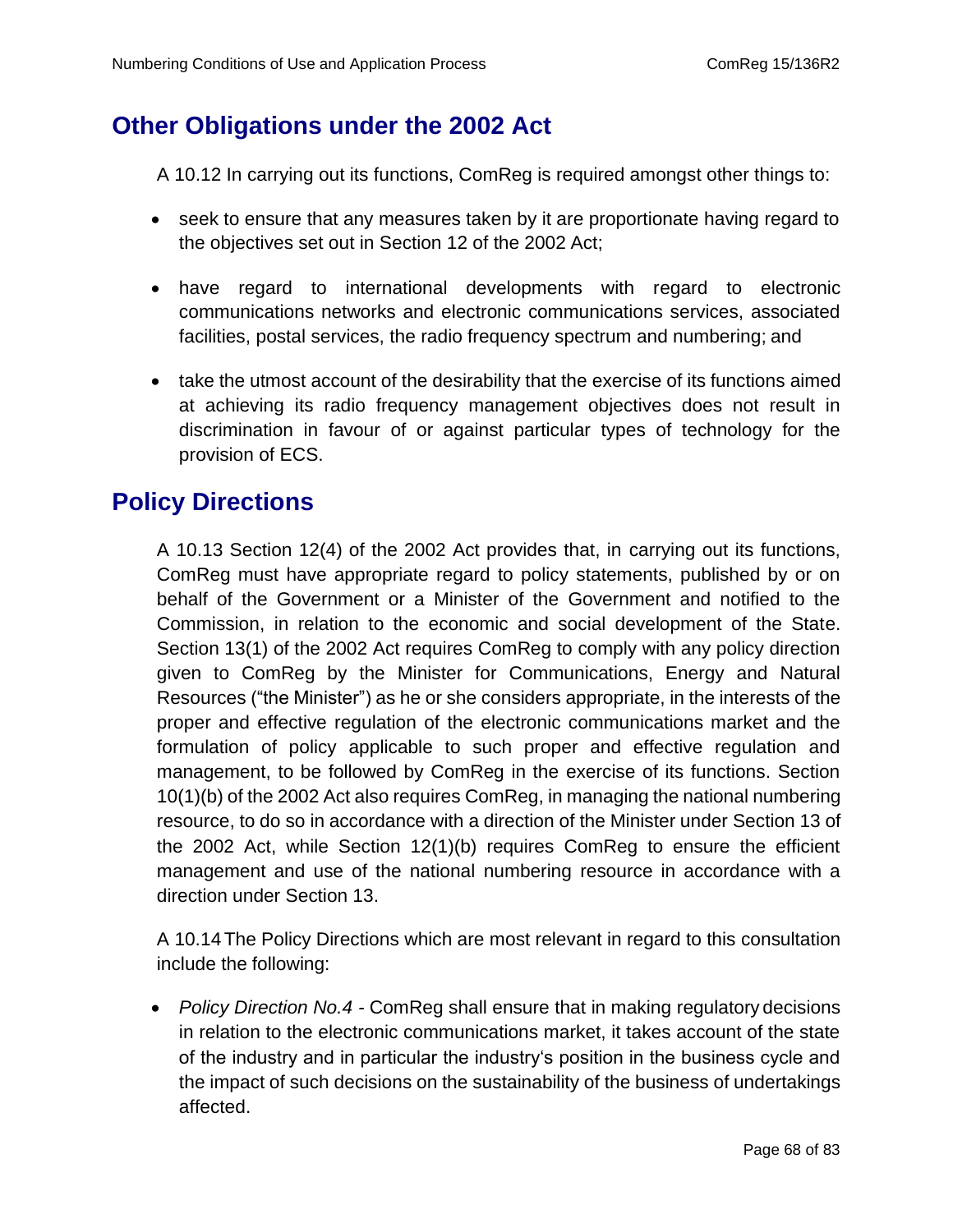- *Policy Direction No.5*  Where ComReg has discretion as to whether to impose regulatory obligations, it shall, before deciding to impose such regulatory obligations on undertakings, examine whether the objectives of such regulatory obligations would be better achieved by forbearance from imposition of such obligations and reliance instead on market forces.
- *Policy Direction No.6* ComReg, before deciding to impose regulatory obligations on undertakings in the market for electronic communications, shall conduct a Regulatory Impact Assessment in accordance with European and International best practice and otherwise in accordance with measures that may be adopted under the Government's Better Regulation programme.
- *Policy Direction No.7*  ComReg shall ensure that, where market circumstances are equivalent, the regulatory obligations imposed on undertakings in the electronic communications market in Ireland should be equivalent to those imposed on undertakings in equivalent positions in other Member States of the European Community.
- *General Policy Direction No.1 on Competition*  ComReg shall focus on the promotion of competition as a key objective. Where necessary, ComReg shall implement remedies which counteract or remove barriers to market entry and shall support entry by new players to the market and entry into new sectors by existing players. ComReg shall have a particular focus on:
	- o market share of new entrants;
	- $\circ$  ensuring that the applicable margin attributable to a product at the wholesale level is sufficient to promote and sustain competition;
	- o price level to the end user;
	- $\circ$  competition in the fixed and mobile markets;
	- $\circ$  the potential of alternative technology delivery platforms to support competition.

### **The Common Regulatory Framework**

A 10.15 There is a distinction between (a) statutory obligations relating to numbers which exist under primary or secondary legislation and (b) conditions attached to numbers which are imposed by ComReg pursuant to regulation 8 or 14 of the Authorisation Regulations.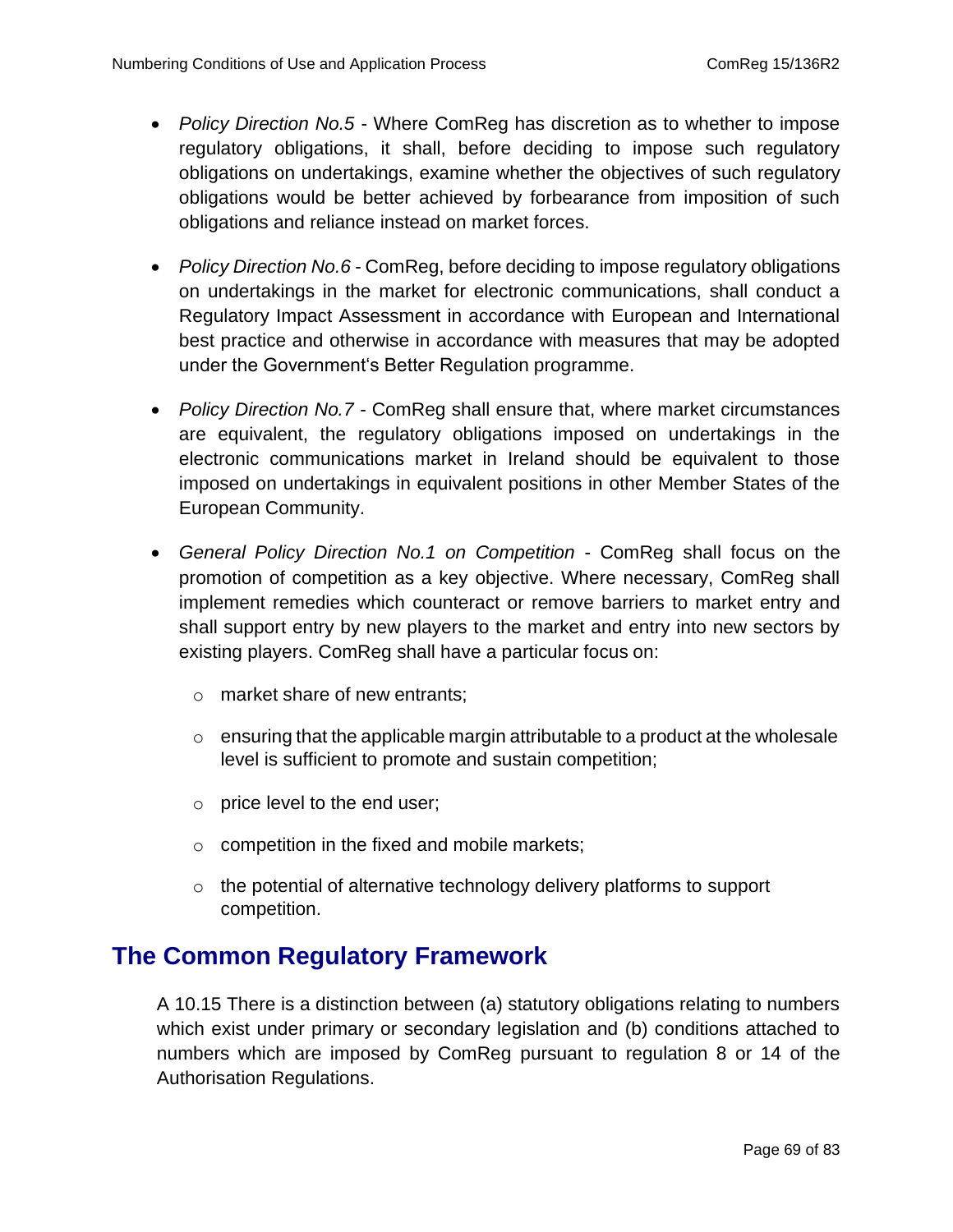A 10.16 The numbering conditions set out in sections 4 and 5 fall into two broad categories in that they are either "GA Conditions" or "Rights of Use Conditions".

### *GA Conditions*

A 10.17 Most of the numbering conditions are attached to the General Authorisation. These conditions are created and imposed pursuant to Regulation 8 and Part A of the Schedule to the Authorisation Regulations. This category of condition has universal effect in that applies equally to all authorised undertakings or to such categories of authorised undertaking as may be specified. An authorised undertaking which uses a number, to which one more conditions under the General Authorisation have been attached, is required to comply with those conditions.

### *Rights of Use Conditions*

A 10.18 Some of the numbering conditions are attached to "rights of use for numbers" which ComReg has granted to individual undertakings. These conditions are created and imposed pursuant to Regulations 13 and 14 and Part C of the Schedule to the Authorisation Regulations. This category of condition does not have universal effect in that it applies only to the individual authorised undertaking which applied for and was granted the right of use to which the condition is attached. Only the individual authorised undertaking which applied for and was granted the right of use for a number is required to comply with the conditions attached to that right of use.

A 10.19 The key statutory provisions relevant to the above two categories of conditions are outlined in more detail below:

## **Regulation 20 of the Framework Regulations**

A 10.20 Regulation 20 of the Framework Regulations provides that ComReg:

- shall grant rights of use for numbers for all publicly available ECS in a manner that gives fair and equitable treatment to all undertakings and by application of procedures which are open, objective, transparent, non-discriminatory and proportionate;
- may attach conditions to rights of use for numbers, to ensure their efficient and effective management and use and to ensure that undertakings do not discriminate against one another as regards the number sequences used to give access to their respective services; and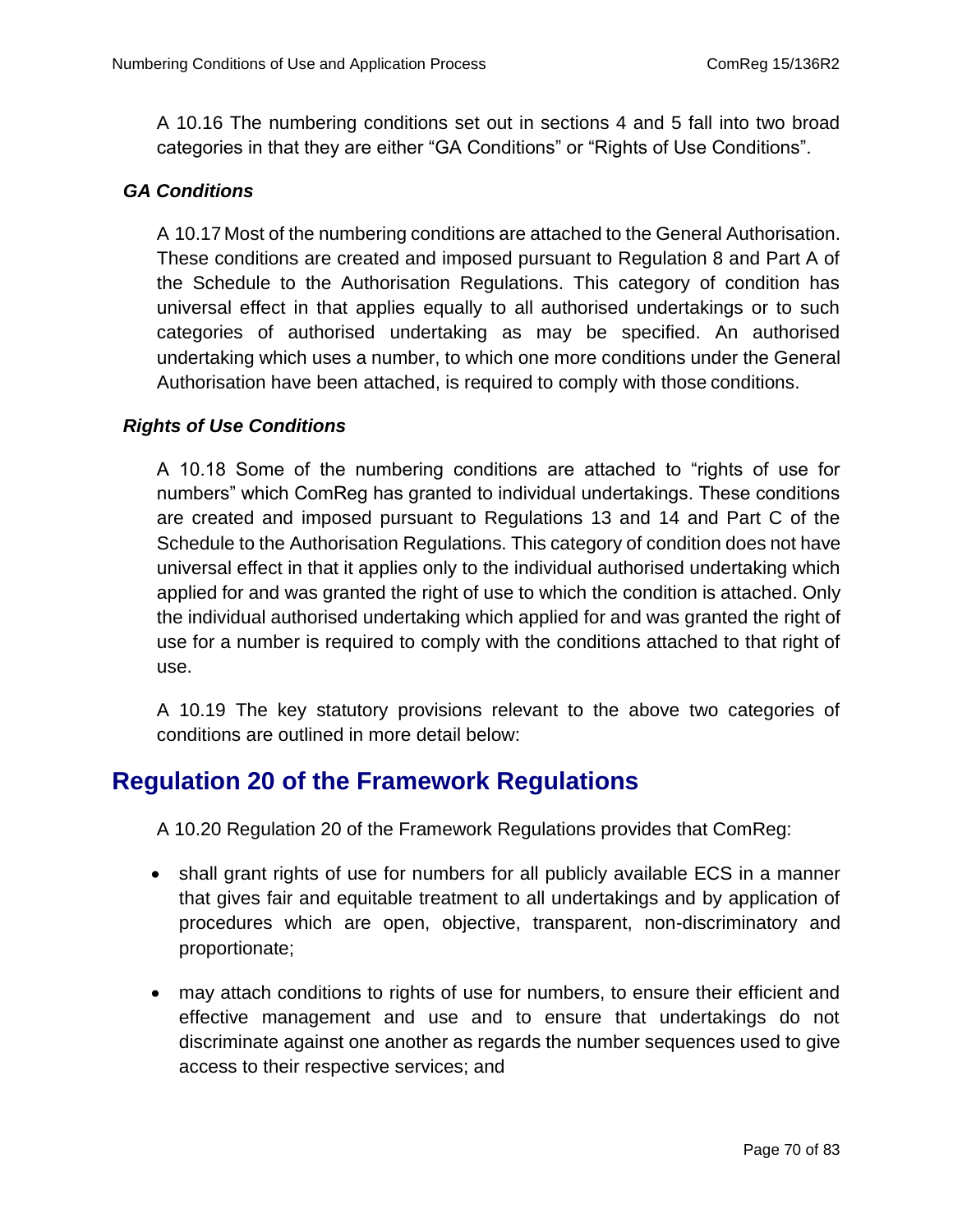• shall, from time to time, publish details of the "National Numbering Scheme" and that ComReg shall publish details of any significant additions or amendments to the scheme and, in so far as is practicable, support the harmonisation of specific numbers or numbering ranges within the European Union.

A 10.21 Regulation 20(4) of the Framework Regulations states that an "undertaking commits an offence if the undertaking assigns to locations, terminals, persons or functions on public communications networks numbers from the National Numbering Scheme that the regulator has not specifically allocated to the undertaking in connection with the provision of publicly available electronic communications services".

# **GA Conditions - regulations 4 and 8 of the Authorisation Regulations**

A 10.22 Regulation 4 of the Authorisation Regulations requires that any undertaking that intends to provide an electronic communications network or service shallnotify ComReg, before doing so. The notification shall be in such form as ComReg may determine and shall contain the information specified in regulation 4. Upon receipt by ComReg of such a notification, the undertaking concerned is deemed to be authorised to provide an electronic communications network or service or, as appropriate, both, subject to such conditions as may be specified by ComReg under Regulation 8.

A 10.23 Regulation 8 of the Authorisation Regulations mandates ComReg "*shall… specify conditions to be attached to a general authorisation only as are listed in Part A of the Schedule*." Such conditions must be non-discriminatory, proportionate and transparent.

# **RoU Conditions - regulations 13, 14 and 15 of the Authorisation Regulations**

A 10.24 Regulations 13(1) and (2) of the Authorisation Regulations together provide that ComReg may, on receipt of an application in such form as it may from time to time determine, grant a right of use for any class or description of number to any undertaking as ComReg considers appropriate and that ComReg shall establish open, objective, transparent, non-discriminatory and proportionate procedures for granting rights of use for numbers and make such procedures publicly available.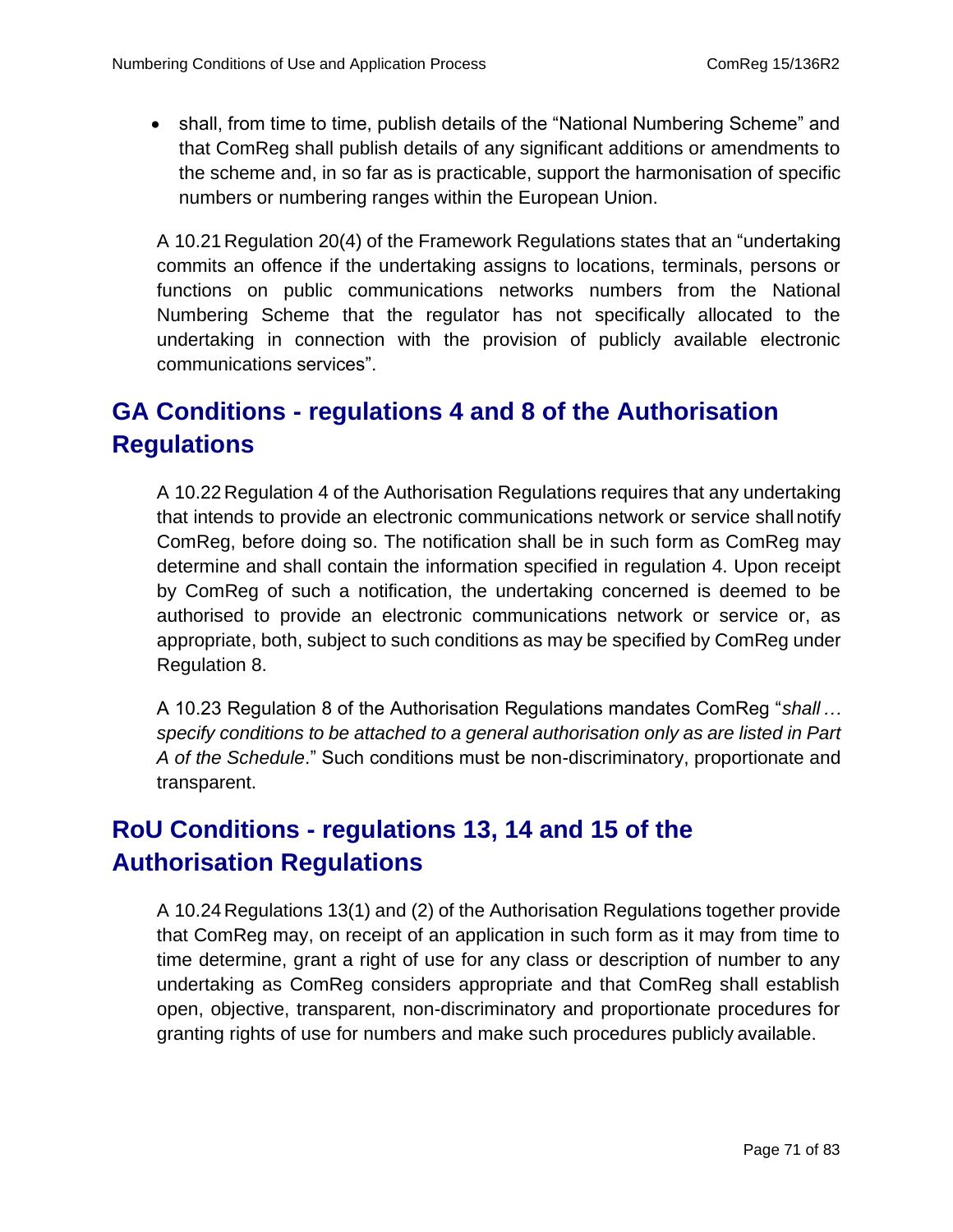A 10.25 Regulations 13(3) and (4) of the Authorisation Regulations together provide that ComReg shall make any decision on the grant of a right to use a class or description of number as soon as possible after it has received a complete application and in the case of a number that has been allocated for a specific purpose within the National Numbering Scheme, within 3 weeks after such receipt. ComReg shall communicate its decision to the applicant as soon as is reasonably practicable and, subject to any restrictions which ComReg considers appropriate in order to protect the confidentiality of any information, ComReg shall make such a decision public as soon as is reasonably practicable, after it has informed the applicant.

A 10.26 Regulation 13(6) of the Authorisation Regulations provides that ComReg shall specify whether rights of use for numbers may be transferred by the holder and under what conditions such a transfer may take place.

A 10.27 Only "undertakings" as defined may be granted rights of use for numbers, meaning any undertaking that has made a valid notification to ComReg pursuant to regulation 4(1) of the Authorisation Regulations and is thereby deemed to be authorised to provide the electronic communications network(s) (ECN) and/or service(s) (ECS) described in the notification, subject to compliance with the General Authorisation (ComReg Doc 03/81R6).

A 10.28 Regulations 14(1)-(3) of the Authorisation Regulations together provide that ComReg shall specify conditions to be attached to rights of use for numbers though only as are listed in Part C of the Schedule to the Authorisation Regulations. Such conditions must also be non-discriminatory, proportionate and transparent while ComReg may decide that certain conditions shall not apply to certain classes or types of undertakings. In addition, a condition attaching to a right of use for a number may not also be a condition of the General Authorisation, or vice versa.

A 10.29 Regulations 14(4) and (5) of the Authorisation Regulations provide that an undertaking commits an offence if it fails to comply with a condition of its right of use for numbers. In proceedings for such an offence it is a defence to establish that (a) reasonable steps were taken to comply with the relevant condition, or (b) it was not possible to comply with the relevant condition. The specific provisions relating to prosecutions of offences, including procedures and penalties, are set out in Regulations (23) – (25) incl. of the Authorisation Regulations.

A 10.30 Conditions attaching to rights of use for numbers fall into two categories the general conditions in Section 3 apply to all classes of numbers and the specific conditions in Section 4 apply to particular classes of numbers.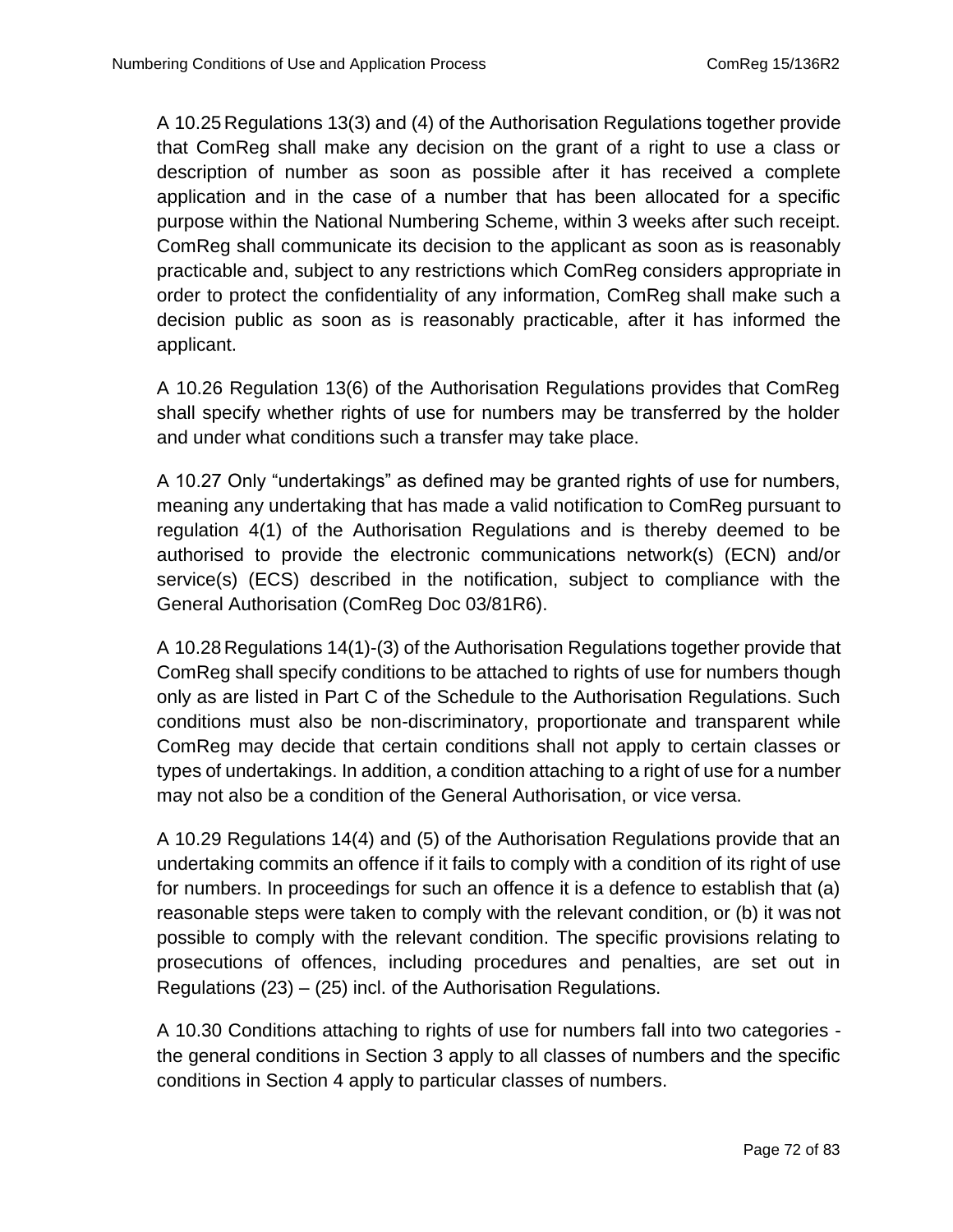A 10.31 Regulation 15 of the Authorisation Regulations provides that ComReg may amend the rights, conditions and procedures concerning rights of use for numbers, in an objectively justified and proportionate manner. Except where such an amendment is minor in nature and agreed to, ComReg shall give notice of its intention to make any amendment and shall invite interested parties to make representation.

## *Enforcement – compliance with GA Conditions and RoU Conditions*

A 10.32 The statutory provisions for enforcing the GA Conditions and the RoU Conditions are the same.

A 10.33 Regulation 16(1) of the Authorisation Regulations provides that ComReg shall monitor and supervise compliance with conditions of the general authorisation and of rights of use for numbers, in accordance with Regulation 18. Regulation 16(2) provides that ComReg may require an undertaking covered by the general authorisation or enjoying rights of use for numbers to provide all information that ComReg considers necessary to verify compliance with those conditions.

A 10.34 Regulation 16(3) provides that where ComReg finds that an undertaking has not complied with a condition of the general authorisation or of a right of use for numbers, ComReg shall notify the undertaking of its findings and give the undertaking an opportunity to state its views or, if the non-compliance can be remedied, to remedy the non-compliance within a reasonable time limit as specified by ComReg. Regulation 16(4) provides that where at the end of such a specified period ComReg is of the opinion that the undertaking has not complied with one or more condition, ComReg may apply to the High Court for such order as it considers appropriate. Such orders may include  $-$  (i) a declaration of non-compliance, (ii) an order directing compliance, (iii) an order directing the remedy of any noncompliance, or (iv) an order to pay a financial penalty pursuant to Regulation 16(10).

A 10.35 Regulation 17 of the Authorisation Regulations provides that where ComReg considers that there is or has been serious or repeated breaches by an undertaking of the conditions attached to its general authorisation, or its rights of use for numbers, ComReg shall first notify the undertaking and allow the undertaking 28 days to make representations. ComReg, having considered such representations, may decide that the undertaking is no longer authorised under Regulation 4 and ComReg may suspend or withdraw any rights of use for numbers granted to the undertaking. In making any such decision, ComReg may also apply to the High Court for an order to pay a financial penalty to ComReg, in such amount as ComReg proposes as appropriate.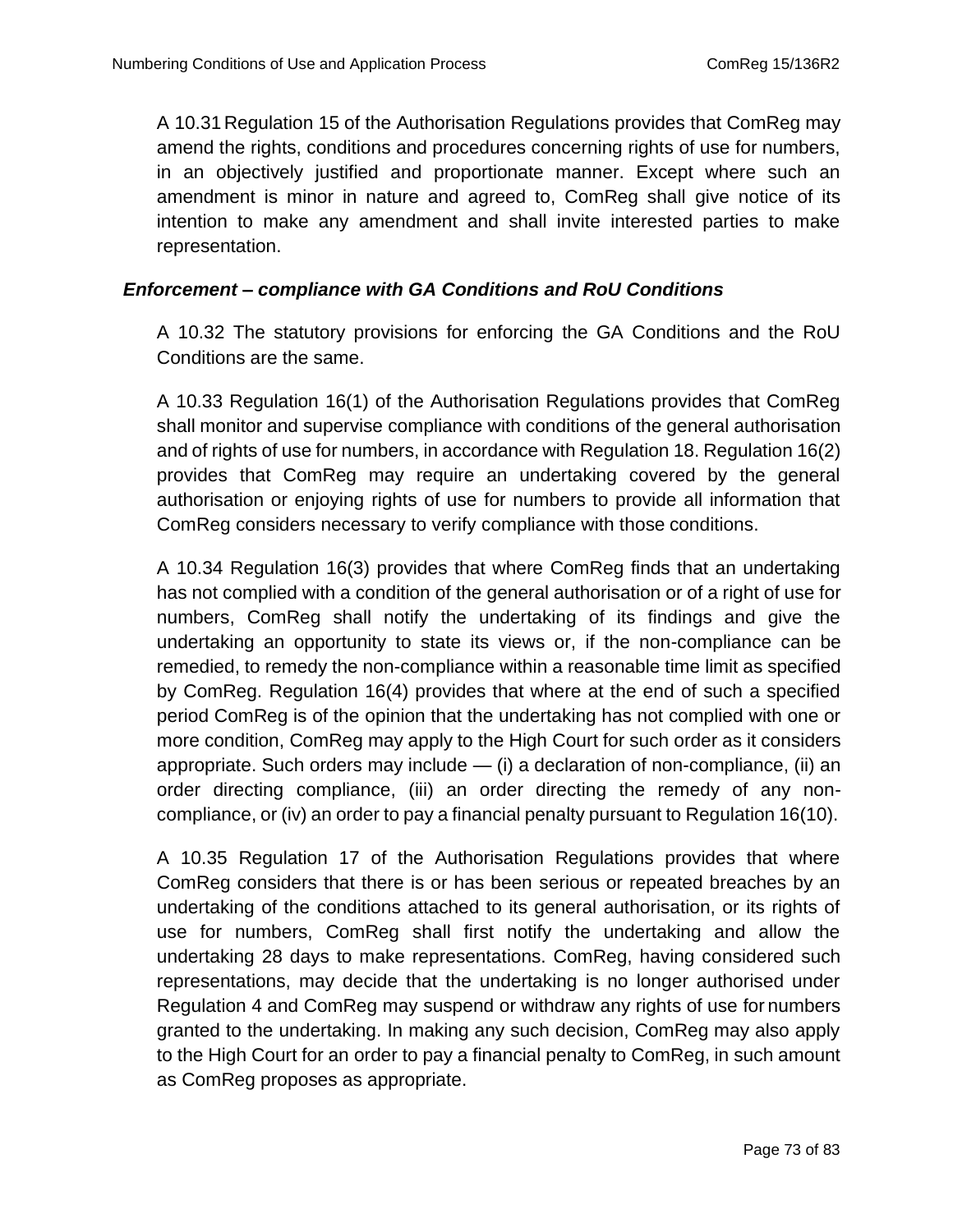A 10.36 Regulation 18 of the Authorisation Regulations provides that ComReg may require an undertaking to provide information to it in respect of the general authorisation or of a right of use for numbers, where such a requirement is proportionate and objectively justified and only for the specific purposes set out therein.<sup>23</sup>

A 10.37 Regulation 19 of the Authorisation Regulations provides that ComReg may impose fees for rights of use for numbers which reflect the need to ensure the optimal use of the National Numbering Scheme. No such fees are imposed at present though ComReg reserves the right to review and amend this policy as it sees fit.

## **The Universal Service Regulations**

A 10.38 Regulation 20 of the Universal Service Regulations requires that an undertaking providing end-users with an electronic communications service for originating national calls to a number or numbers in the National Numbering Scheme (including public pay telephones) shall ensure that such end-users are able to call the emergency services free of charge and without having to use any means of payment by using the single European emergency call number "112" and any national emergency call number that may be specified by ComReg (i.e. the "999" number).

A 10.39 Regulation 21(3) of the Universal Service Regulations requires that an undertaking providing publicly available telephone services (PATS) allowing International calls shall handle all calls to and from the European Telephony Numbering Space<sup>24</sup> at rates similar to those applied for calls to and from other Member States.

<sup>&</sup>lt;sup>23</sup> Information provided to ComReg may be published, normally in summary form and after it has been aggregated with similar and/or related information from other sources. Undertakings may identify any confidential or commercially sensitive information and ComReg shall treat all such information in accordance with its published *Guidelines on treatment of confidential information* (Doc 05/24).

 $24$  ComReg notes that ETNS is suspended and the ITU has withdrawn the shared code for Europe that was due to be used.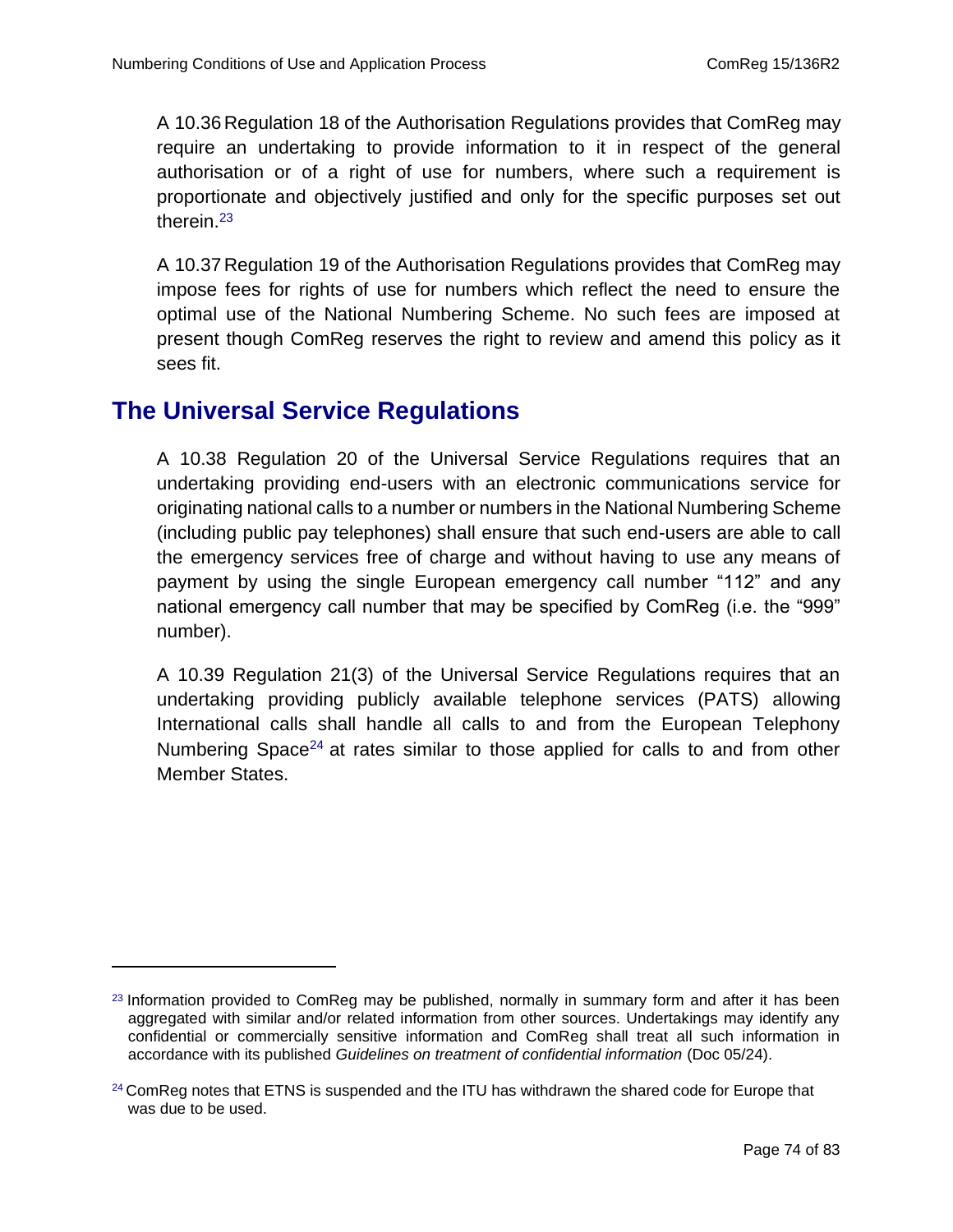A 10.40 Regulation 23(1) of the Universal Service Regulation provides that ComReg may, where technically and economically feasible and except where a called subscriber has chosen for commercial reasons to limit access by calling parties located in specific geographical areas, specify requirements for compliance by an undertaking operating a public telephone network or providing publicly available telephone services for the purpose of ensuring that end-users are able to—

- (a) access and use services using Non-Geographic Numbers within the European Union; and
- (b) access all numbers provided in the European Union, regardless of the technology and devices used by the operator, including those in the national numbering plans of Member States, those from the European Telephony Numbering Space (ETNS) and Universal International Freephone Numbers (UFIN).

A 10.41 Regulation 23(2) of the Universal Service Regulation provides that ComReg may require undertakings providing public communications networks or publicly available networks or publicly available electronic communications services to block, on a case by case basis, access to numbers or services where this is justified by reason of fraud or misuse and to require undertakings to withhold relevant interconnection or other service revenues.

A 10.42 Regulation 25 of the Universal Service Regulations requires that undertakings shall ensure that a subscriber with a number from the National Numbering Scheme can, upon request, retain his or her number independently of the undertaking providing the service— (a) in the case of Geographic Numbers, at a specific location, and (b) in the case of Non-Geographic Numbers, at any location.

A 10.43 Consumer protection rules specific to the electronic communications sector including conditions in conformity with the Universal Service Regulations and conditions on accessibility for users with disabilities in accordance with Regulation 6 of those Regulations.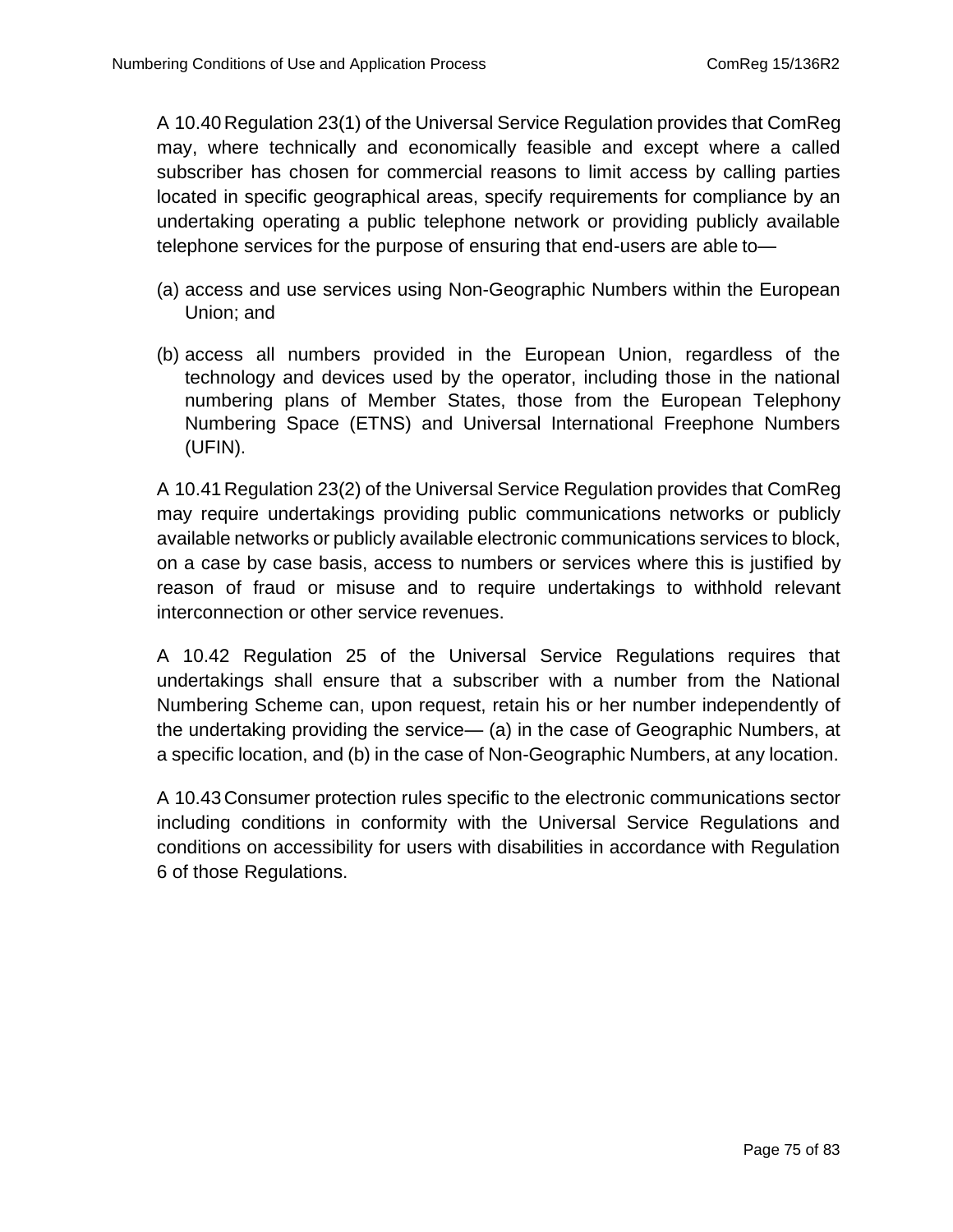# **Appendix: 11 Definitions**

In this National Numbering Scheme, except where the context otherwise requires -

**"access code"** means the 3 – 4 digits associated with a Non-Geographic Number. The access code is 3 – 4 digits in length and is placed before the subscriber number;

**"activated"** means the status of a number which is fully operational such that it is able to support the telecommunications service for which it is designated. Therefore 'activation' implies bringing the number into service so that a PSTN/ISDN/Mobile Network connection can be made to that number;

**"2002 Act"** means the Communications Regulation Act, 2002 – 2017 (No. 20 of 2002);

**"Act of 2007"** means the Communications Regulation (Amendment) Act, 2007 (No. 22 of 2007);

**"Authorisation Regulations"** means the European Communities (Electronic Communications Networks and Services) (Authorisation) Regulations 2011 (S.I. No. 335 of 2011);

**"authorised undertaking"** means an undertaking deemed to be authorised under Regulation 4 of the Authorisation Regulations;

**"area code"** means the 2 – 4 digits, comprised of the trunk prefix '0' followed by the national destination code (NDC), which provides the geographic significance to a Geographic Number;

**"Bursty Traffic Number"** means a Non-Geographic Number that is used for services that are likely to generate very large call volumes over a short period of time.;

**"call"** means a connection established by means of a publicly available electronic communications service allowing two-way voice communication;

**"called party"** means any party in a call other than the caller;

**"caller"** means the party that initiates the call establishment;

**"calling line identification" (CLI)** means a service within telecommunications networks that provide users with capabilities of sending, receiving and displaying International ITU-T E.164 numbers;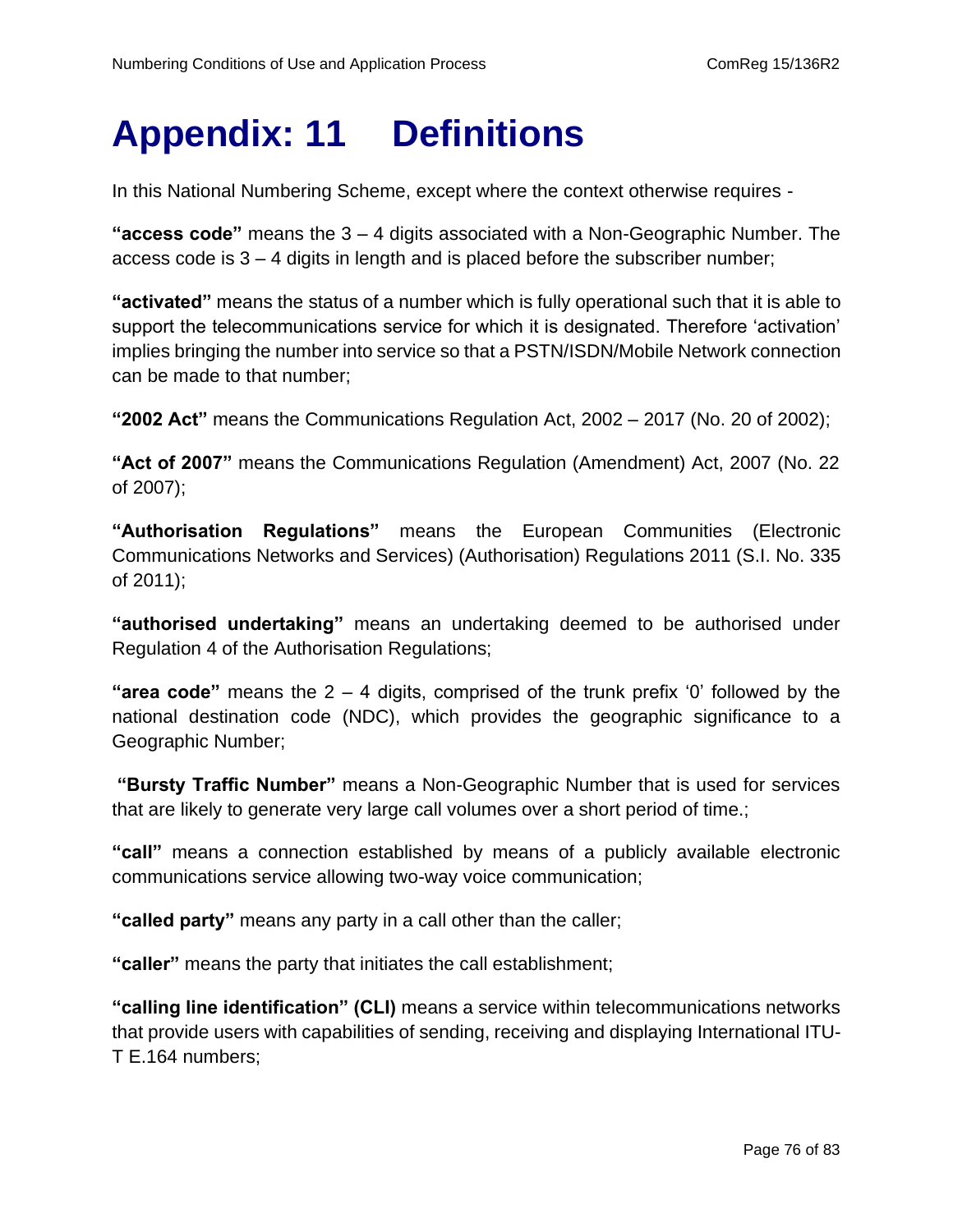**"Carrier Short Code"** means a short code that allows end-users to access their preferred electronic communications service and/or network provider;

**"ComReg"** means the Commission for Communications Regulation;

**"country code"** means a combination of one, 2 or 3 digits identifying a specific country, countries in an integrated numbering plan, or a specific geographic area;

**"customer"** means any natural person or legal entity who or which is party to a contract with the provider of publicly available electronic communication services or publicly available electronic communications networks for the supply of such services or network facilities;

**"Customer Support Short Code"** means a short code that is used by network operators for the purpose of providing non-commercial support services to existing Customers;

**"direct dialling inwards" (DDI)** means a supplementary service that enables an enduser to directly call another end-user on a ISPBX or other private system without attendant intervention;

**"directory enquiry service"** means a service which involves the provision of a requested telephone number or numbers to a calling party, based on information provided by the calling party and utilising one or more number databases or any other sources of information;

**"E.164 number"** means a string of decimal digits that satisfies the three characteristics of structure, number length and uniqueness specified in Annex A of ITU-T Recommendation E.164. The number contains the information necessary to route the call to a specific termination point associated with this number;

**"electronic communications network" (ECN)** means transmission systems and, where applicable, switching or routing equipment and other resources, including network elements which are not active, which permit the conveyance of signals by wire, by radio, by optical or by other electromagnetic means, including satellite networks, fixed (circuitand packet-switched, including Internet) and mobile terrestrial networks, electricity cable systems, to the extent that they are used for the purpose of transmitting signals, networks used for radio and television broadcasting, and cable television networks, irrespective of the type of information conveyed;

**"electronic communications service" (ECS)** means a service normally provided for remuneration which consists wholly or mainly in the conveyance of signals on electronic communications networks, including telecommunications services and transmission services in networks used for broadcasting, but excludes-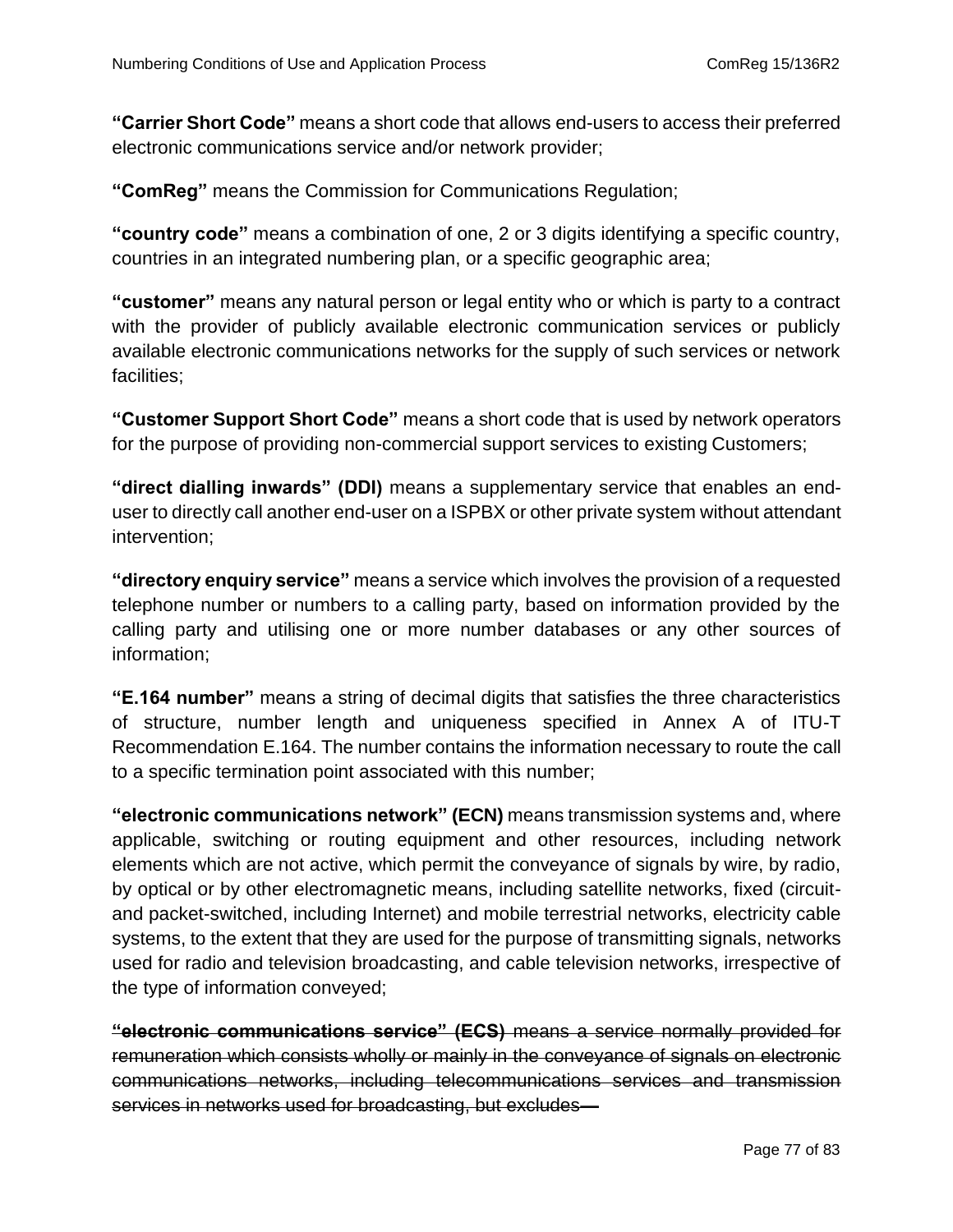- (i). services providing, or exercising editorial control over, content transmitted using electronic communications networks and services; and
- (ii). information society services, as defined in Article 1 of Directive 98/34/EC of the European Parliament and of the Council of 22 June 1998, which do not consist wholly or mainly in the conveyance of signals on electronic communications networks.

*"electronic communications service" (ECS)" means a service normally provided for remuneration via electronic communications networks, which encompasses, with the exception of services providing, or exercising editorial control over, content transmitted using electronic communications networks and services, the following types of services: (a) 'internet access service' as defined in point (2) of the second paragraph of Article 2 of Regulation (EU) 2015/2120; (b) interpersonal communications service; and (c) services consisting wholly or mainly in the conveyance of signals such as transmission services used for the provision of machine-to-machine services and for broadcasting;*

**"emergency call"** means a call that is forwarded from an undertaking to the operator of the "emergency call answering service" for onward transmission to an "emergency service" and includes a call that may not be a genuine one (see defined terms in section 58A of the 2002 Act as inserted by the Act of 2007);

**"end-user"** means a user not providing public communications networks or publicly available electronic communications services;

"**Extraterritorial use**" means the use of Irish numbering resources in other countries on a permanent basis by way of (i) activation of the Irish numbering resources in a telecommunications network in another country; or (ii) by way of permanent international roaming. The use of Irish numbering resources for temporary roaming is not considered as Extraterritorial use;

**"Framework Regulations"** means the European Communities (Electronic Communications Networks and Services) (Framework) Regulations 2011 (S.I. No. 333 of 2011);

**"fixed-mobile convergence" (FMC)** means that in a given network configuration, the capabilities that provide services and application to the end-user regardless of the fixed or mobile access technologies being used and independent of the end-user's location. In the next generation network (NGN) environment, it means provide NGN services to endusers regardless of the fixed or mobile access technologies being used;

**"Freephone Number"** means a Non-Geographic Number where the charge for the call is paid by the called party and not the caller;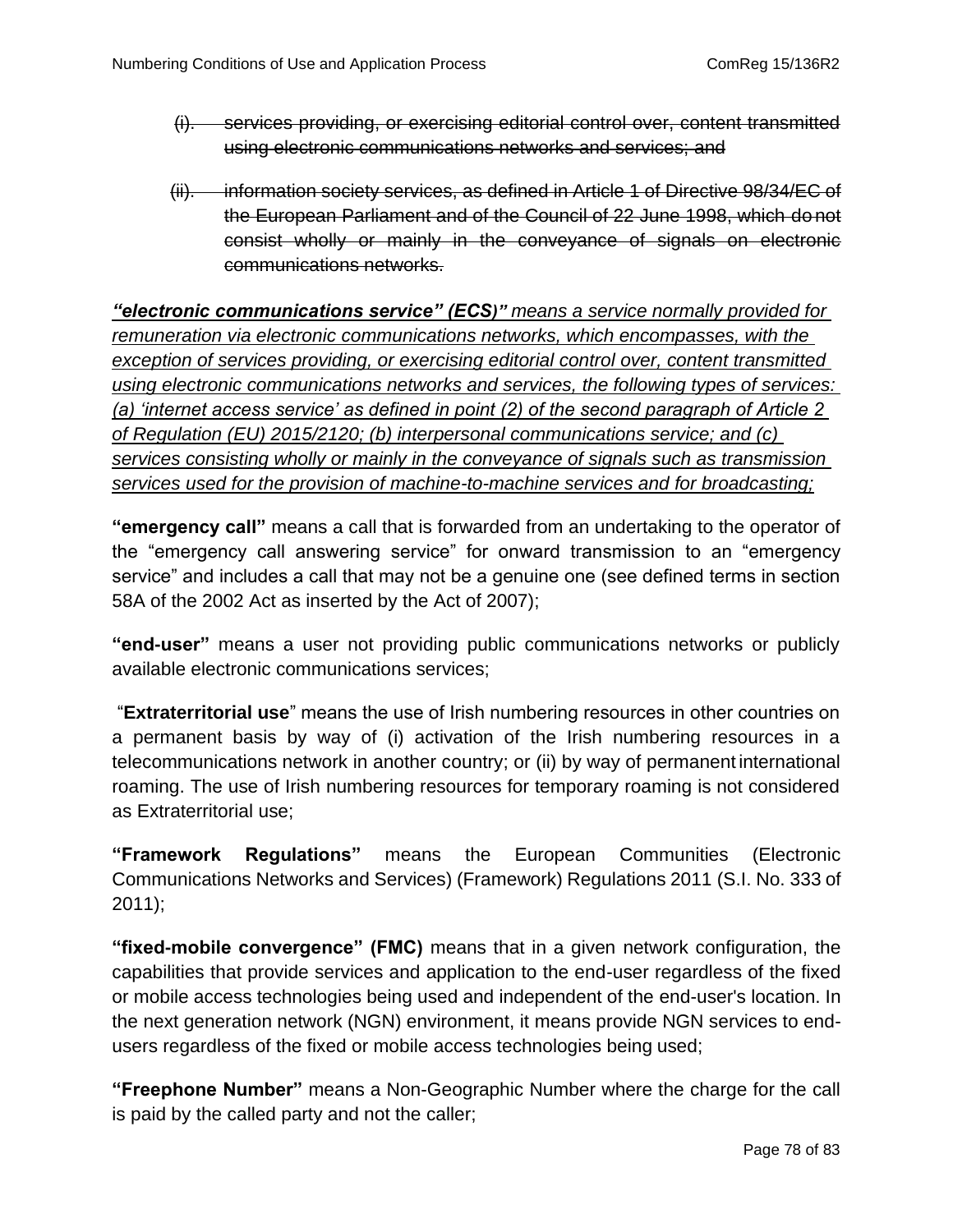**"General Authorisation"** means an authorisation for an undertaking to provide an electronic communications network or service under and in accordance with regulation 4 of the Authorisation Regulations;

**"Geographic Number"** means a number from the National Numbering Scheme where part of its digit structure contains geographic significance used for routing calls to the physical location of the network termination point (NTP);

**"geographic number portability" (GNP)** means a facility which enables end-users to retain their Geographic Number independently of the operator providing the service;

**"Harmonised Codes of Social Value"** means any short code that is reserved for the provision of harmonised services of social value as defined in Article 2 of Decision 2007/116/EC, as amended by Decision 2009/884/EC;

**"holder"** means an undertaking which has been granted a right of use for any class or description of number by ComReg, or to which such a right of use has been transferred or ported by another undertaking;

*"Individual Number Assignment (INA)" means the ComReg system that incorporates use of the Fixed Number Portability (FNP) system to assign individual 1800 and 0818 NGNs.*

**"integrated services digital network" (ISDN)** means an integrated services network that provides digital connections between user-network interfaces;

**"international mobile subscriber identity" (IMSI)** means a string of decimal digits, up to a maximum length of 15 digits, which identifies a unique subscription. The IMSI consists of three fields: the mobile country code (MCC), the mobile network code (MNC), and the mobile subscription identification number (MSIN);

**"International Signalling Point Code" (ISPC)** means a code with a unique 14-bit format used at the international level for signalling message routing and identification of signalling points involved;

**"Internet Access Number"** means a Non-Geographic Number that is used by internet service providers to route traffic from the PSTN, ISDN or mobile network to the point-ofpresence (PoP) of the internet service provider;

Page 79 of 83 *"Interpersonal Communications Service" means a service normally provided for remuneration that enables direct interpersonal and interactive exchange of information via electronic communications networks between a finite number of persons, whereby the persons initiating or participating in the communication determine its recipient(s) and does not include services which enable interpersonal and interactive communication merely as*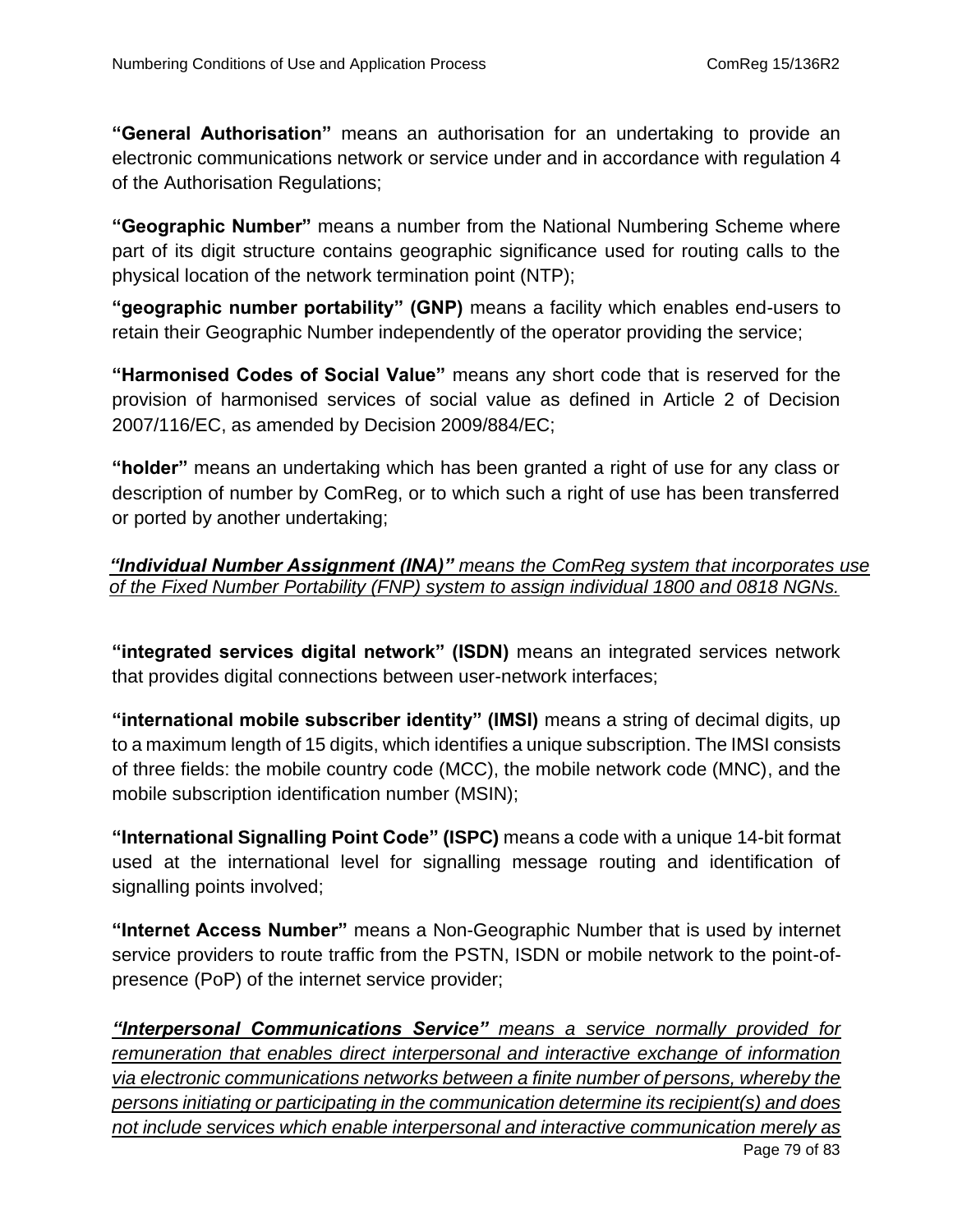#### *a minor ancillary feature that is intrinsically linked to another service*;

**"local call"** means a call within a local calling area as defined by the undertaking that originates the call. In the case of Eircom, a local call means a call within an NDC geographic area and to locations in adjacent NDC geographic areas between which calls are charged at the local rate, as defined in Section 2.1.1 of the published 'Eircom Price List 2014', or any subsequently amended price list;

**"M2M service"** means a service consisting of the exchange of data between devices, over a public electronic communications network, with limited or no human intervention;

**"message"** means the content sent between numbers and codes, that is composed of alphabetical or numerical characters, or multimedia content;

**"Messaging and Payment Short Code"** means a short code that is used for messaging, transmission of short video messages and mobile payments;

**"Mobile Country Code" (MCC)** means the first field of the IMSI and is 3 digits in length and identifies a country;

**"mobile network"** means a 2nd, 3rd or 4th Generation digital wireless network, or any intermediate evolution of those, using Mobile Numbers, in which seamless handover and roaming features are provided;

**"Mobile Network Code" (MNC)** means the second field of the IMSI, it is 2 or 3 digits in length and provides sufficient information to identify the home network of the mobile terminal or mobile end-user;

**"mobile network operator" (MNO)** means an authorised undertaking that owns and operates a 2nd, 3rd or 4th Generation digital wireless mobile network, or any intermediate evolution of those, using radio frequency spectrum in any of the 800 MHz, 900 MHz, 1800 MHz and/or 2100 MHz bands or other radio frequency spectrum bands as assigned by ComReg from time to time;

**"mobile virtual network operator" (MVNO)** means an authorised undertaking that, through a contractual agreement with an Irish MNO, has access to a mobile network to provide a mobile service;

**"Mobile Number"** means a Non-Geographic Number that is used as part of a mobile service;

**"mobile number portability" (MNP)** means a facility which enables end-users to retain their Mobile Number independently of the mobile Operator providing the service;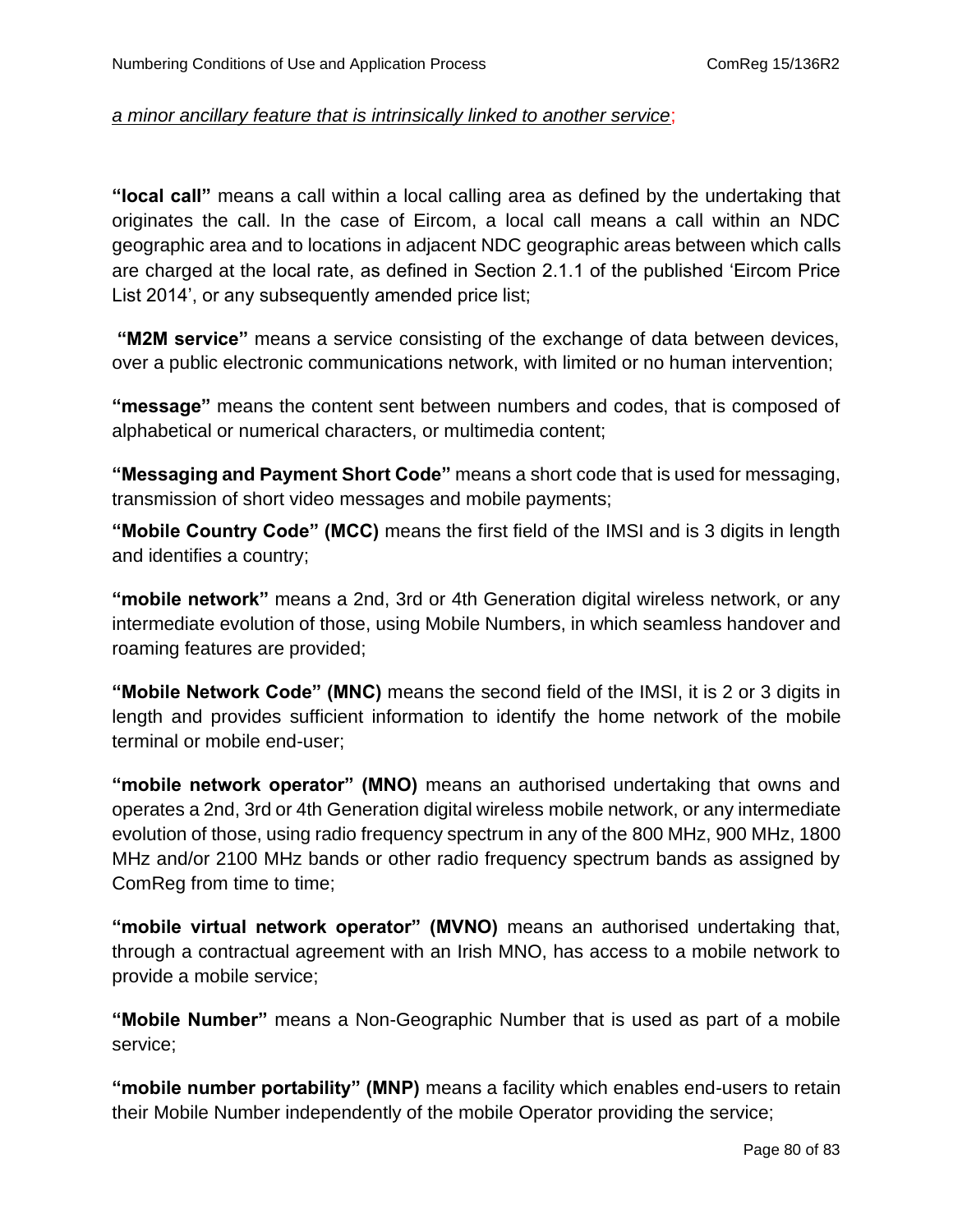**"minimum numbering area" (MNA)** means one of the 106 geographic areas associated with Geographic Numbers, as defined in the "the National Numbering Plan";

**"mobile service"** means a land based terrestrial publicly available mobile voice telephony, messaging and/or data service provided by means of a mobile network;

**"mobile subscription identification number" (MSIN)** means the third field of theIMSI, it is up to 10 digits in length, and is administered by the relevant operator to identify individual subscriptions;

**"national call"** means a call that originates and terminates on Geographic Numbers within the state;

**"National Numbering Scheme"** means the scheme administered by ComReg which sets out the sequence of numbers or other characters which must be used to route communications to specific locations, terminals, persons or functions on public electronic communications networks, and consisting of:

- (i). the numbering plan databases containing details for all rights of use for numbers granted;
- (ii). the national numbering plan, listing the 106 geographic areas associated with Geographic Numbers and the designations for all classes of numbers; and
- (iii). the numbering conditions of use and application process document.

**"National Signalling Point Code" (NSPC)** means a code with a unique 14-bit format used at the national level for signalling message routing and identification of signalling points involved;

**"network CLI"** means a line identity that comprises a unique E.164 number (or from which that number may be reconstructed) that unambiguously identifies:

- (i). the Network Termination Point (NTP); or
- (ii). the line identity that has been provided to an individual end-user or terminal/telephone with non-fixed access to the public telephone network.

**"network operator"** means an operator that manages a telecommunications network;

**"network-to-network-interface" (NNI)** means an interface at a network node which is used to interconnect with another network node;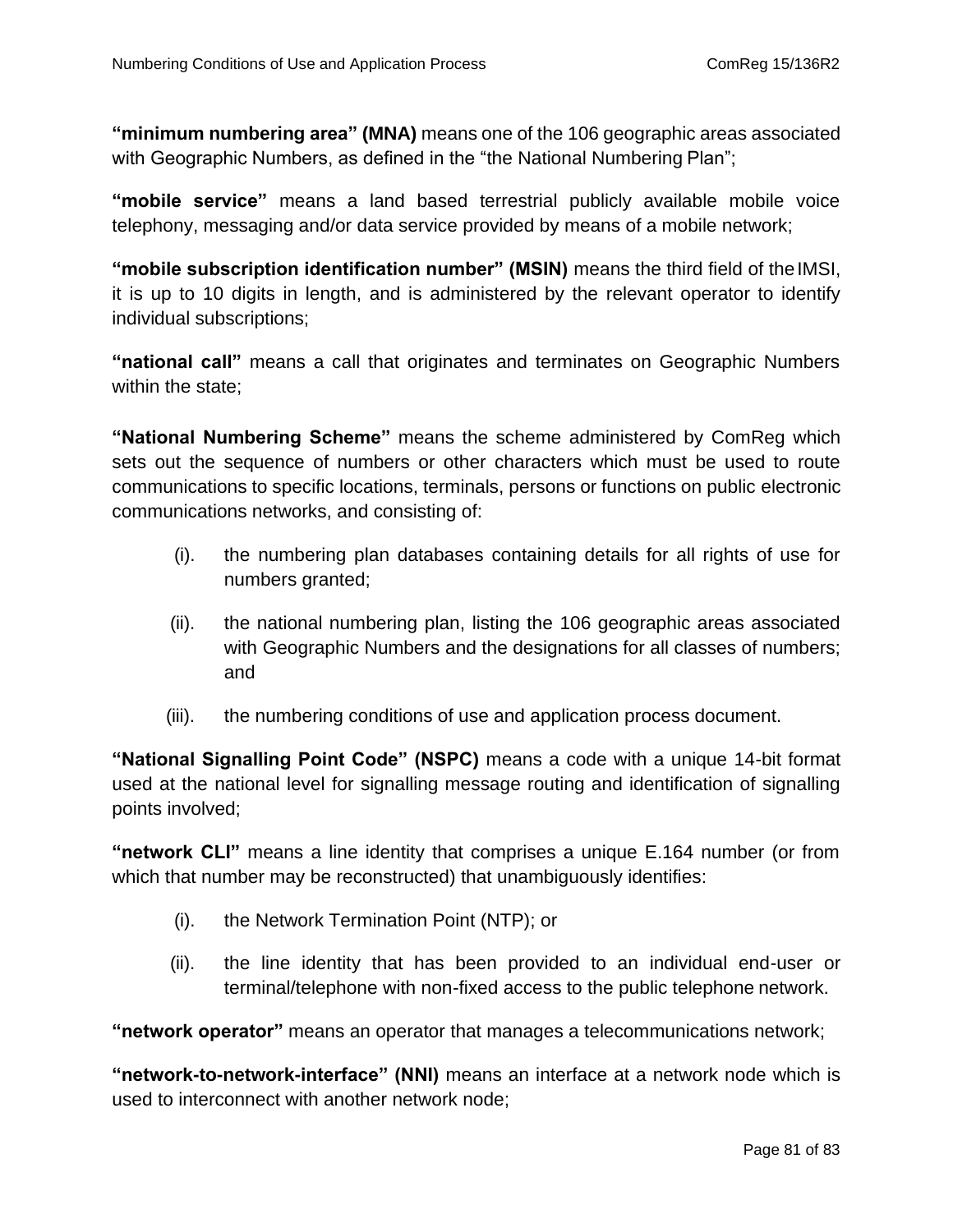**"Network-Use Short Code" (NUSC)** means a short code dedicated to offering services that are restricted to use within a network, and which is not normally transmitted across network-to-network interfaces;

**"network termination point" (NTP)** means the physical point at which a subscriber is provided with access to a public communications network; in the case of networks involving switching or routing, the NTP is identified by means of a specific network address, which may be linked to a subscriber number or name;

**"Nomadic Number"** means, for the purposes of ComReg's decisions including ComReg's Fixed Voice Call Termination Decision D10/19, a 076 Standard Rate Number;

**"Non-Geographic Number"** means a number from the National Numbering Scheme that is not a Geographic Number in that its geographic network termination point (NTP) isnot identifiable from its digit structure;

**"non-geographic number portability" (NGNP)** means a facility which enables endusers to retain their Non-Geographic Number independently of the operator providing the service;

**"number"** means a character and a combination of numbers or characters or both;

**"number change"** means a change by ComReg to the digit structure of an access code, short code or subscriber number;

**"number portability"** means a facility which enables end-users to retain their E.164 number independently of the operator providing the service;

**"Number Portability Routing Prefix"** means a short code used for the purpose of routing calls to ported numbers;

**"operator"** means an undertaking providing or authorised to provide a public communications network or associated facility;

"**OTT Service Provider**" means a service provider of content, a service or an application that is provided to the end user over the public Internet;

**"premium rate service"** means a service having all of the following characteristics:

(i). it consists in the provision of the contents of communications (other than a broadcasting service) through an electronic communications network or by using an electronic communications service, which may include or allow the use of a facility made available to the users of the service;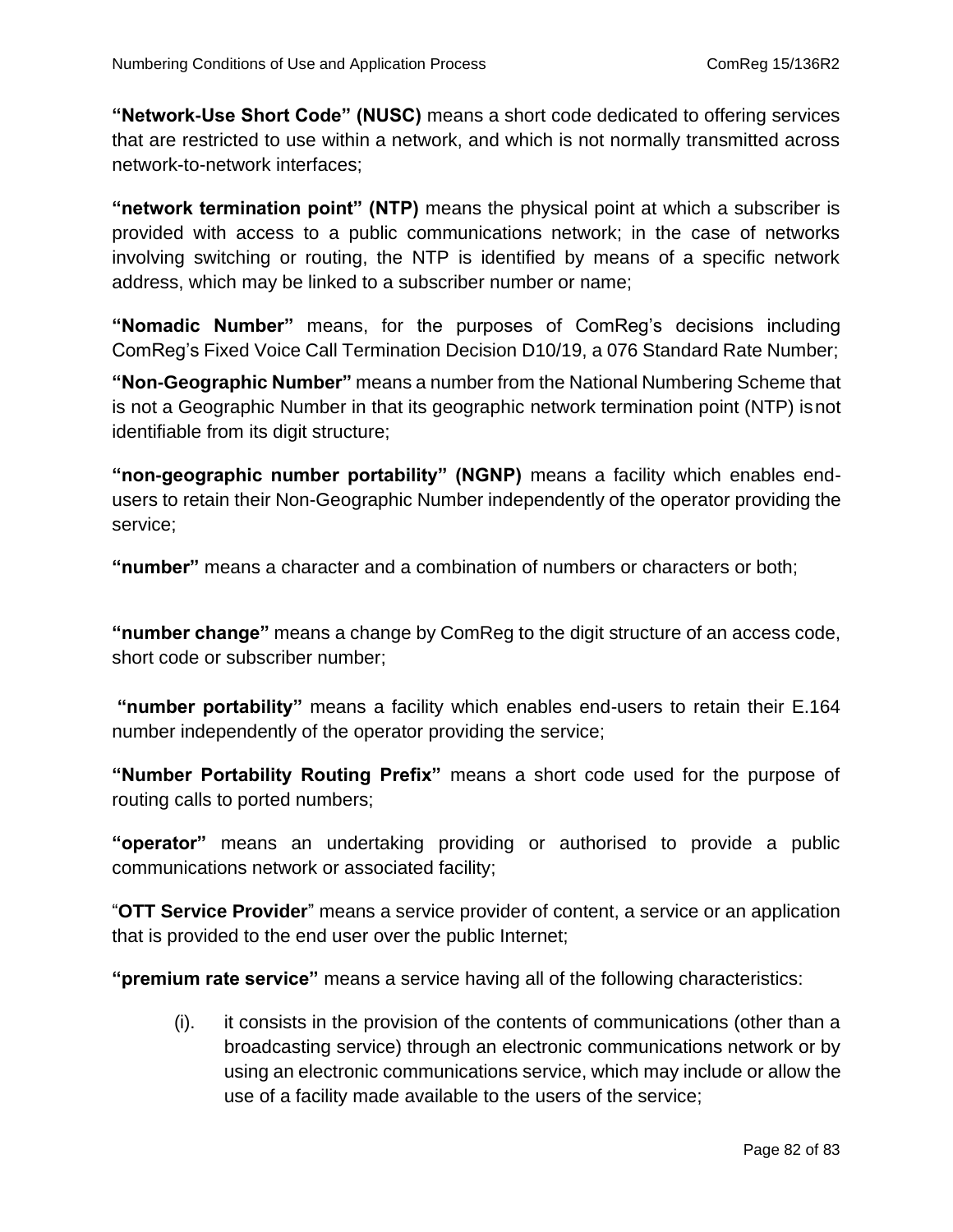- (ii). there is a charge for the provision of the service which exceeds the cost attributable to communications carriage alone; and
- (iii). the charge referred to in paragraph (ii) is paid by the end-user of the service directly or indirectly to the provider of the electronic communications network or electronic communications service used in connection with the provision of the service by means of a billing or other agreed payment mechanism.

**"Premium Rate Service Number"** means a Non-Geographic Number that is used to provide Premium Rate Services;

**"Premium Rate Service Short Code"** means a short code within the ranges 53XXX to 59XXX that are used by Premium Rate Service providers to provide Premium Rate Services;

**"premium rate service provider"** means a person who does any or all of the following, for gain:

- (i). provides the contents of a Premium Rate Service;
- (ii). exercises editorial control over the contents of a Premium Rate Service; (iii).

packages together the contents of a Premium Rate Service for the purpose of facilitating its provision;

- (iv). makes available a facility as part of a Premium Rate Service;
- (v). transfers a Premium Rate Service from a content provider to one or more electronic communications networks; or
- (vi). provides the electronic communications service over which a Premium Rate Service is provided, or provides the electronic communications network over which a Premium Rate Service is transmitted.

**"presentation CLI"** means number that can identify a caller or be used to make a return call. The presentation CLI must be a number assigned to the caller and is supported by an underlying network CLI;

Page 83 of 83 **"public switched telephone network" (PSTN)** means any network providing transmission and switching functions as well as features which are available to the general public, not restricted to a specific user group. The PSTN provides access points to other networks or terminals only within a specific geographical area. From the point of view of an end-to-end connection, a public network can function either as a "Transit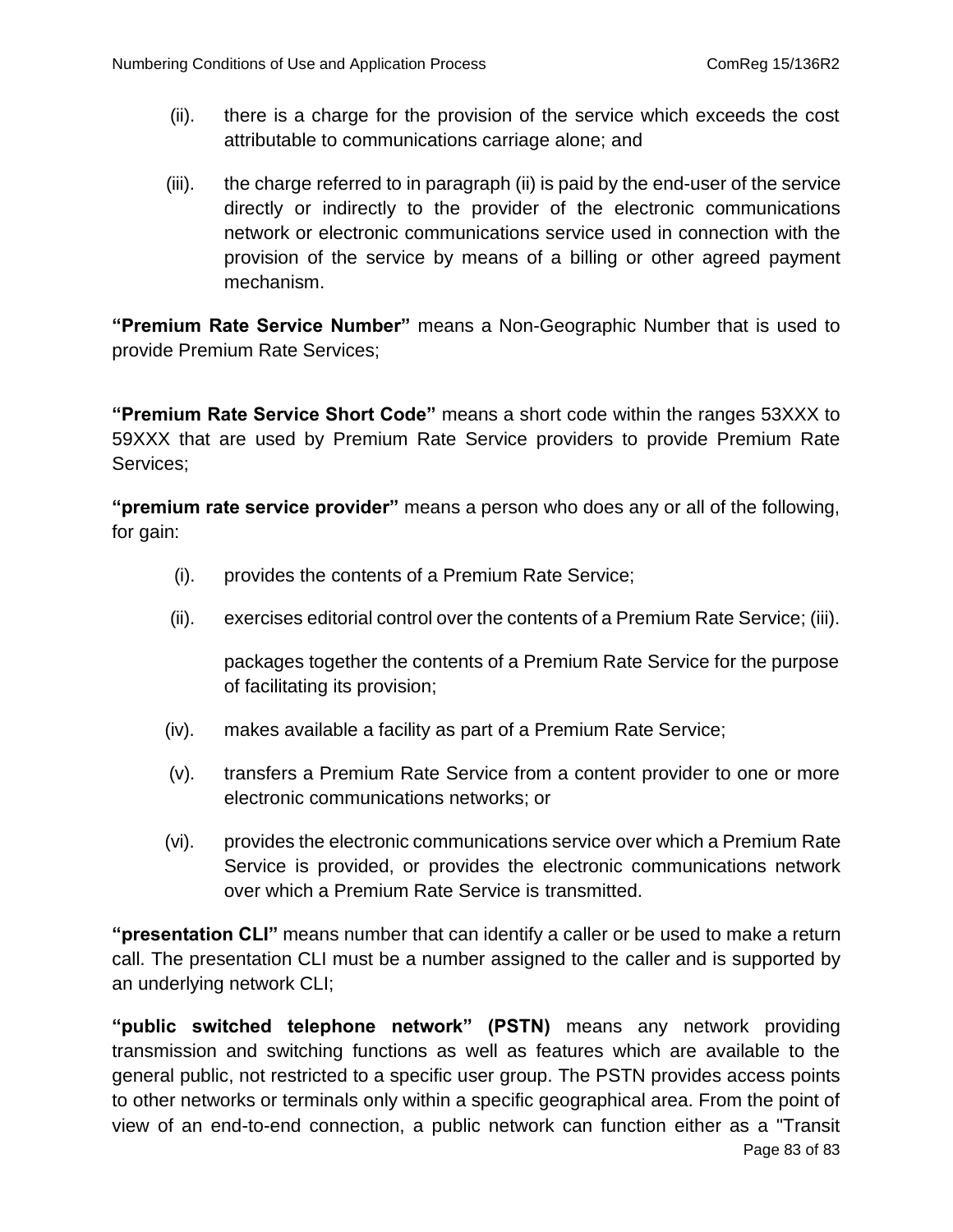Network" (a link between two other networks) or as a combination of "Transit and Terminating Network" in cases where the public network provides connections to terminal equipment such as telephone sets, or private branch exchanges (PBXs);

**"publicly available telephone service" (PATS)** means a service made available to the public for originating and receiving, directly or indirectly, national or national and International calls through a number or numbers in a national or international telephone numbering plan;

**"quarantined number"** means a number which should not be reassigned to an end-user for a certain period of time, typically following de-activation of the number;

*"Reseller" means an authorised undertaking that enters into a contract with another authorised undertaking to receive number dependent services that the reseller uses to provide its own number dependent service to its end-users or to other authorised undertakings.* 

**"right of use for a number"** (or **"number right of use"**) means a right granted by ComReg directly or indirectly to an undertaking pursuant to regulation 13(1) of the Authorisation Regulations;

**"service"** means a "Publicly Available Telephone Service", unless otherwise indicated;

**"service provider"** means an authorised undertaking providing publicly available electronic communications services and which has provided a notification to ComReg in accordance with Regulation 4(1) of the Authorisation Regulations;

**"short code"** means a number that is 2 - 6 digits long and is used to access frequently used services or key public interest services;

**"signalling point"** means a node in a signalling network that originates and receives signalling messages, or transfers signalling messages from one signalling link to another, or both;

**"0818/1850/1890 Standard Rate Number"** means a Non-Geographic Number that allows the called party to receive calls at a single or several different locations;

**"076 Standard Rate Number"** means a Non-Geographic Number that is used for services where the termination point is not always associated with a particular physical address but where an E.164 Number is required for call termination or to reach a gateway between the PSTN/ISDN/mobile network and other networks;